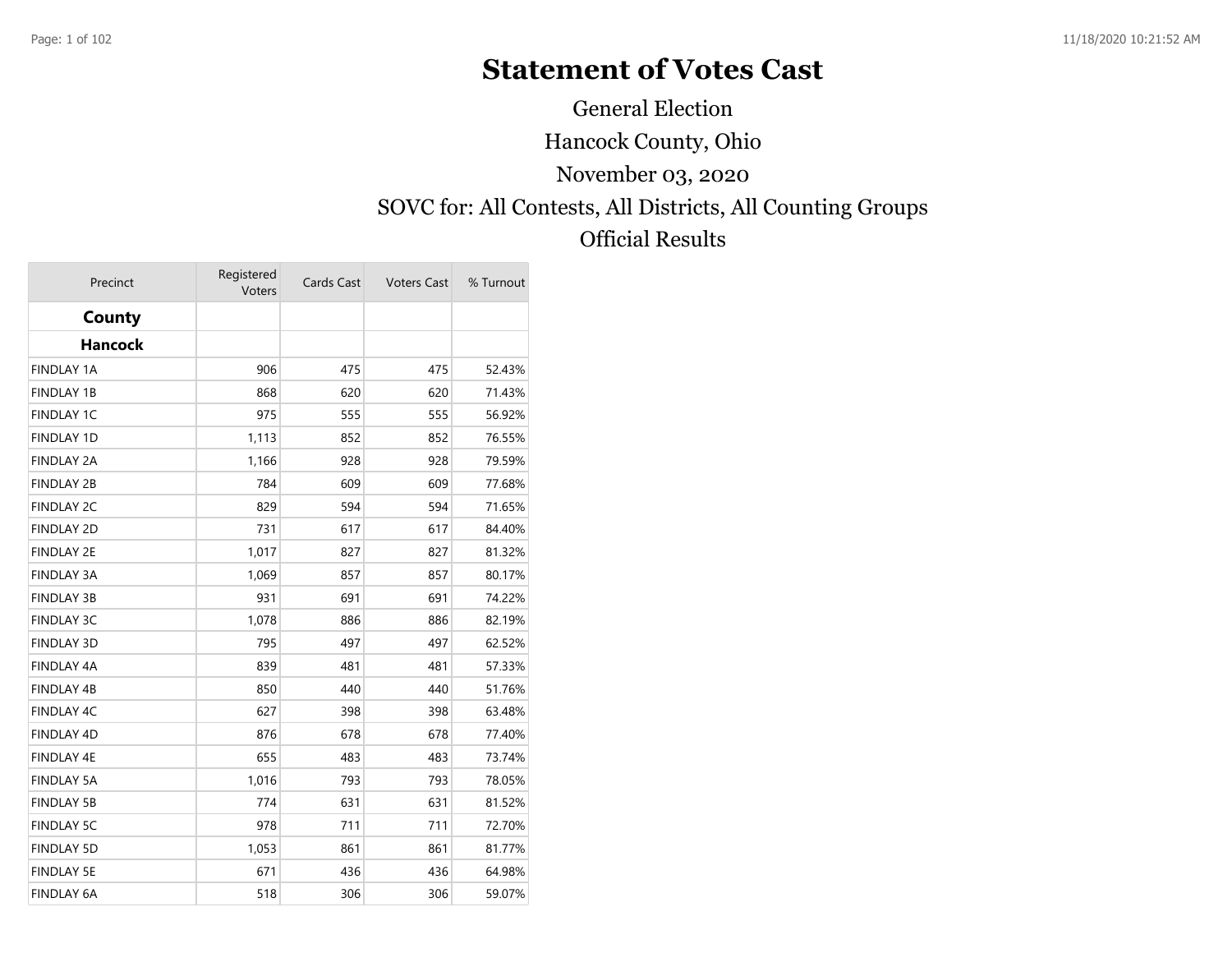| Precinct          | Registered<br>Voters | Cards Cast | <b>Voters Cast</b> | % Turnout |
|-------------------|----------------------|------------|--------------------|-----------|
| FINDLAY 6B        | 833                  | 388        | 388                | 46.58%    |
| <b>FINDLAY 6C</b> | 812                  | 499        | 499                | 61.45%    |
| <b>FINDLAY 6D</b> | 661                  | 399        | 399                | 60.36%    |
| <b>FINDLAY 7A</b> | 901                  | 653        | 653                | 72.48%    |
| <b>FINDLAY 7B</b> | 775                  | 543        | 543                | 70.06%    |
| FINDLAY 7C        | 765                  | 605        | 605                | 79.08%    |
| FINDLAY 7D        | 650                  | 469        | 469                | 72.15%    |
| FINDLAY 7E        | 615                  | 374        | 374                | 60.81%    |
| FOSTORIA S        | 955                  | 656        | 656                | 68.69%    |
| fostoria n        | 986                  | 715        | 715                | 72.52%    |
| ALLEN E           | 925                  | 752        | 752                | 81.30%    |
| ALLEN W           | 1,056                | 884        | 884                | 83.71%    |
| AMANDA            | 767                  | 630        | 630                | 82.14%    |
| <b>BIGLICK</b>    | 918                  | 785        | 785                | 85.51%    |
| BLANCHARD         | 834                  | 704        | 704                | 84.41%    |
| CASS              | 705                  | 597        | 597                | 84.68%    |
| DELAWARE          | 839                  | 687        | 687                | 81.88%    |
| EAGLE             | 836                  | 725        | 725                | 86.72%    |
| JACKSON           | 753                  | 614        | 614                | 81.54%    |
| LIBERTY N         | 775                  | 617        | 617                | 79.61%    |
| LIBERTY NE        | 810                  | 665        | 665                | 82.10%    |
| LIBERTY NW        | 1,117                | 960        | 960                | 85.94%    |
| LIBERTY SE        | 1,235                | 828        | 828                | 67.04%    |
| LIBERTY SW        | 1,026                | 855        | 855                | 83.33%    |
| <b>MADISON E</b>  | 699                  | 579        | 579                | 82.83%    |
| MADISON W         | 883                  | 716        | 716                | 81.09%    |
| MARION N          | 1,098                | 932        | 932                | 84.88%    |
| <b>MARION S</b>   | 1,419                | 1,186      | 1186               | 83.58%    |
| MCCOMB            | 948                  | 688        | 688                | 72.57%    |
| ORANGE            | 964                  | 806        | 806                | 83.61%    |
| PLEASANT          | 552                  | 449        | 449                | 81.34%    |
| PORTAGE           | 523                  | 448        | 448                | 85.66%    |
| union e           | 602                  | 439        | 439                | 72.92%    |
| UNION W           | 631                  | 540        | 540                | 85.58%    |
| VAN BUREN         | 698                  | 586        | 586                | 83.95%    |
| WASHINGTON        | 1,056                | 867        | 867                | 82.10%    |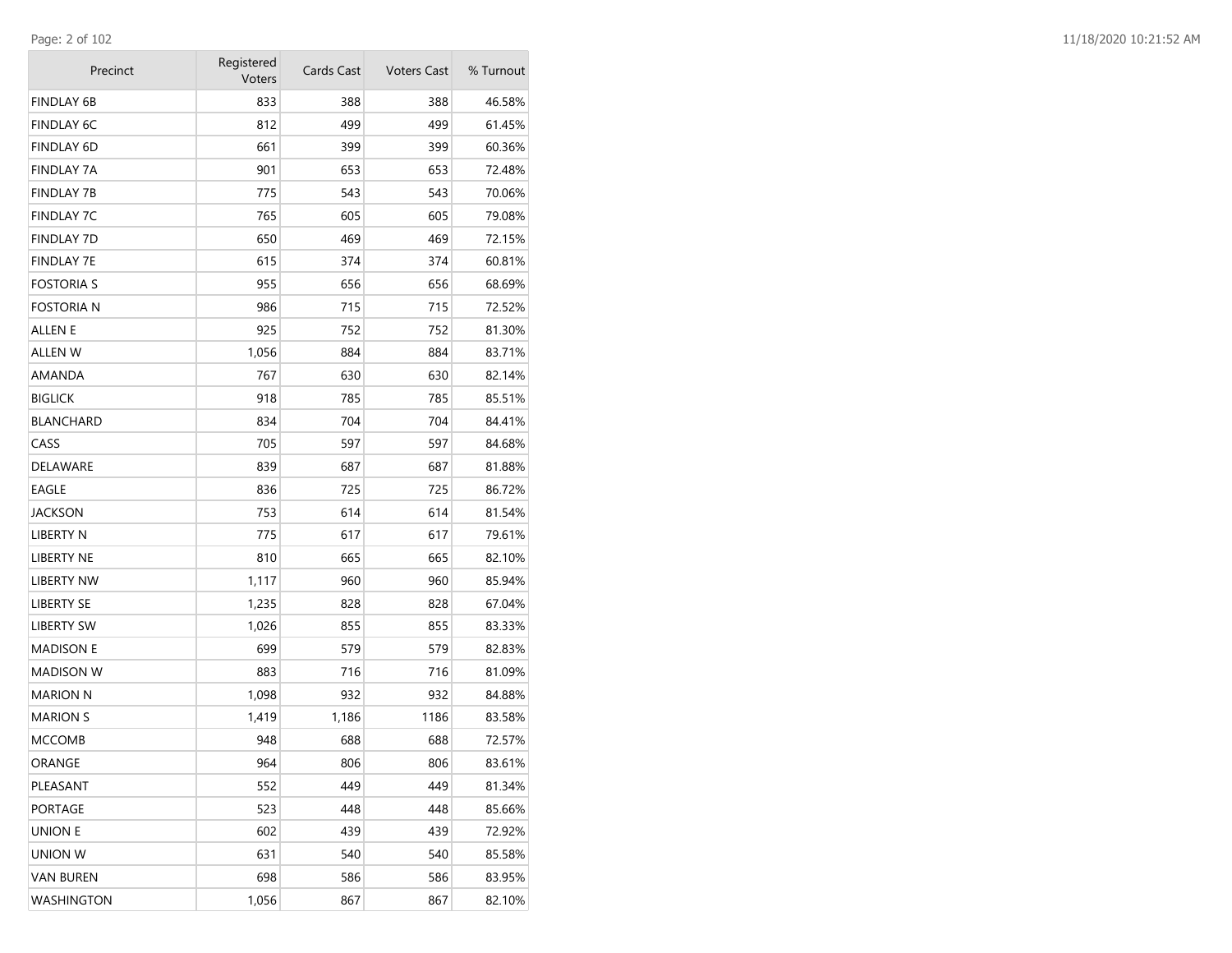Page: 3 of 102

| Precinct           | Registered<br>Voters | Cards Cast | <b>Voters Cast</b> | % Turnout |
|--------------------|----------------------|------------|--------------------|-----------|
| Hancock - Total    | 51,741               | 39,066     | 39,066             | 75.50%    |
| <b>Cumulative</b>  |                      |            |                    |           |
| Cumulative         | 0                    | 0          |                    | N/A       |
| Cumulative - Total | $\Omega$             | 0          |                    | N/A       |
| County - Total     | 51,741               | 39,066     | 39,066             | 75.50%    |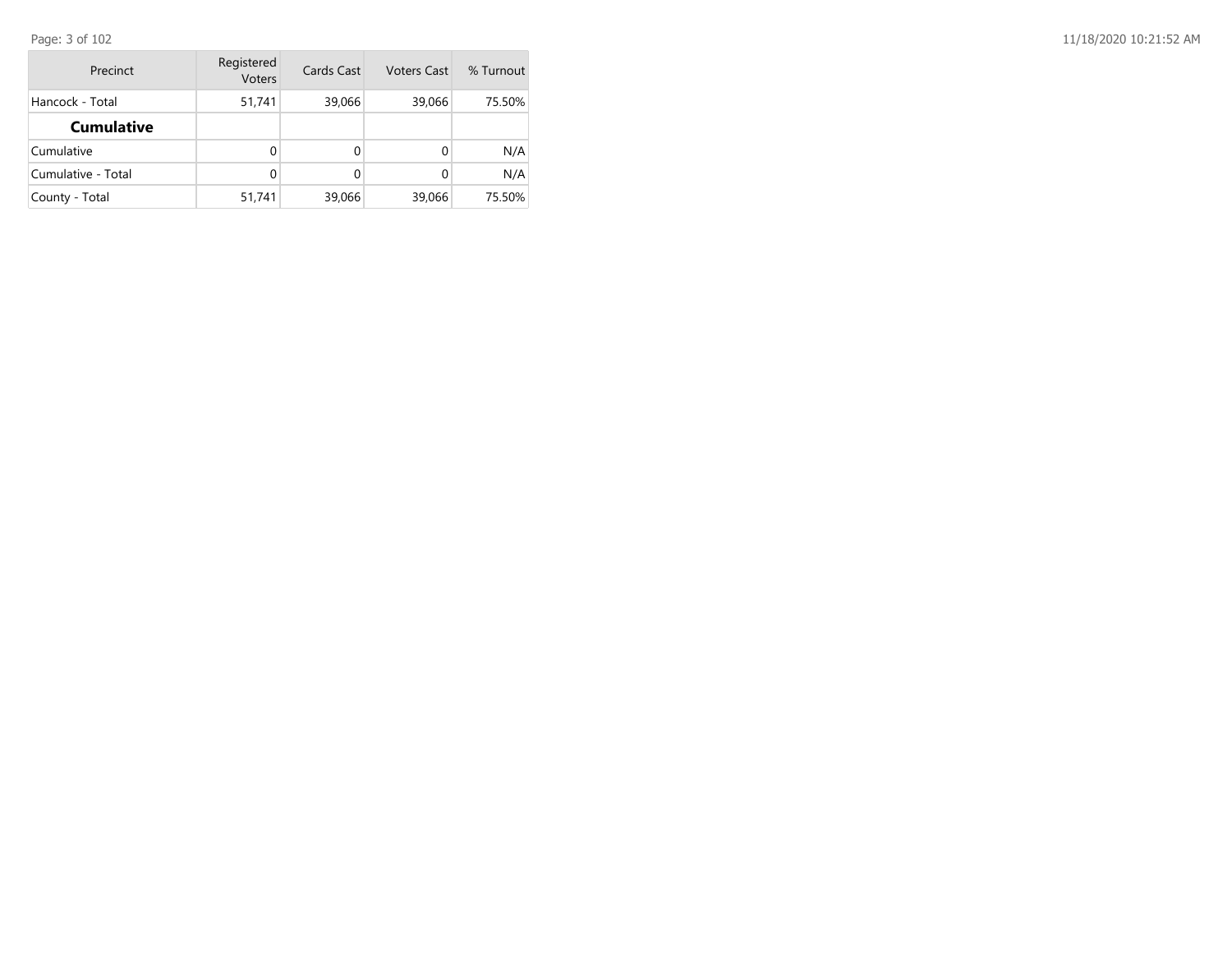## **President and Vice President (Vote for 1)**

| Precinct          | <b>Times Cast</b> | egistered |
|-------------------|-------------------|-----------|
| County            |                   |           |
| Hancock           |                   |           |
| <b>FINDLAY 1A</b> | 475               | 906       |
| <b>FINDLAY 1B</b> | 620               | 868       |
| <b>FINDLAY 1C</b> | 555               | 975       |
| <b>FINDLAY 1D</b> | 852               | 1,113     |
| <b>FINDLAY 2A</b> | 928               | 1,166     |
| <b>FINDLAY 2B</b> | 609               | 784       |
| <b>FINDLAY 2C</b> | 594               | 829       |
| <b>FINDLAY 2D</b> | 617               | 731       |
| <b>FINDLAY 2E</b> | 827               | 1,017     |
| <b>FINDLAY 3A</b> | 857               | 1,069     |
| <b>FINDLAY 3B</b> | 691               | 931       |
| <b>FINDLAY 3C</b> | 886               | 1,078     |
| <b>FINDLAY 3D</b> | 497               | 795       |
| <b>FINDLAY 4A</b> | 481               | 839       |
| <b>FINDLAY 4B</b> | 440               | 850       |
| <b>FINDLAY 4C</b> | 398               | 627       |
| <b>FINDLAY 4D</b> | 678               | 876       |
| <b>FINDLAY 4E</b> | 483               | 655       |
| <b>FINDLAY 5A</b> | 793               | 1,016     |
| <b>FINDLAY 5B</b> | 631               | 774       |
| <b>FINDLAY 5C</b> | 711               | 978       |
| <b>FINDLAY 5D</b> | 861               | 1,053     |
| <b>FINDLAY 5E</b> | 436               | 671       |
| <b>FINDLAY 6A</b> | 306               | 518       |
| <b>FINDLAY 6B</b> | 388               | 833       |
| <b>FINDLAY 6C</b> | 499               | 812       |
| <b>FINDLAY 6D</b> | 399               | 661       |
| <b>FINDLAY 7A</b> | 653               | 901       |
| <b>FINDLAY 7B</b> | 543               | 775       |

| Precinct          | Joseph R. Biden &<br>Kamala D. Harris<br>(Dem) | Howie Hawkins &<br>Angela Walker |
|-------------------|------------------------------------------------|----------------------------------|
| County            |                                                |                                  |
| <b>Hancock</b>    |                                                |                                  |
| <b>FINDLAY 1A</b> | 200                                            | $\overline{c}$                   |
| <b>FINDLAY 1B</b> | 252                                            | 4                                |
| <b>FINDLAY 1C</b> | 250                                            | 4                                |
| <b>FINDLAY 1D</b> | 306                                            | 1                                |
| <b>FINDLAY 2A</b> | 340                                            | 3                                |
| <b>FINDLAY 2B</b> | 229                                            | 4                                |
| <b>FINDLAY 2C</b> | 224                                            | 1                                |
| <b>FINDLAY 2D</b> | 191                                            | 1                                |
| <b>FINDLAY 2E</b> | 241                                            | $\overline{c}$                   |
| <b>FINDLAY 3A</b> | 280                                            | 1                                |
| <b>FINDLAY 3B</b> | 236                                            | 1                                |
| <b>FINDLAY 3C</b> | 314                                            | 3                                |
| <b>FINDLAY 3D</b> | 185                                            | 0                                |
| FINDLAY 4A        | 165                                            | 4                                |
| <b>FINDLAY 4B</b> | 164                                            | $\overline{2}$                   |
| FINDLAY 4C        | 194                                            | $\mathbf 0$                      |
| FINDLAY 4D        | 309                                            | 1                                |
| <b>FINDLAY 4E</b> | 160                                            | $\overline{c}$                   |
| <b>FINDLAY 5A</b> | 341                                            | 5                                |
| <b>FINDLAY 5B</b> | 211                                            | 1                                |
| <b>FINDLAY 5C</b> | 233                                            | 0                                |
| <b>FINDLAY 5D</b> | 289                                            | 1                                |
| <b>FINDLAY 5E</b> | 133                                            | 3                                |
| FINDLAY 6A        | 118                                            | 1                                |
| <b>FINDLAY 6B</b> | 131                                            | 4                                |
| <b>FINDLAY 6C</b> | 203                                            | $\overline{c}$                   |
| FINDLAY 6D        | 155                                            | $\mathbf{1}$                     |
| <b>FINDLAY 7A</b> | 236                                            | $\mathbf{0}$                     |
| <b>FINDLAY 7B</b> | 196                                            | 0                                |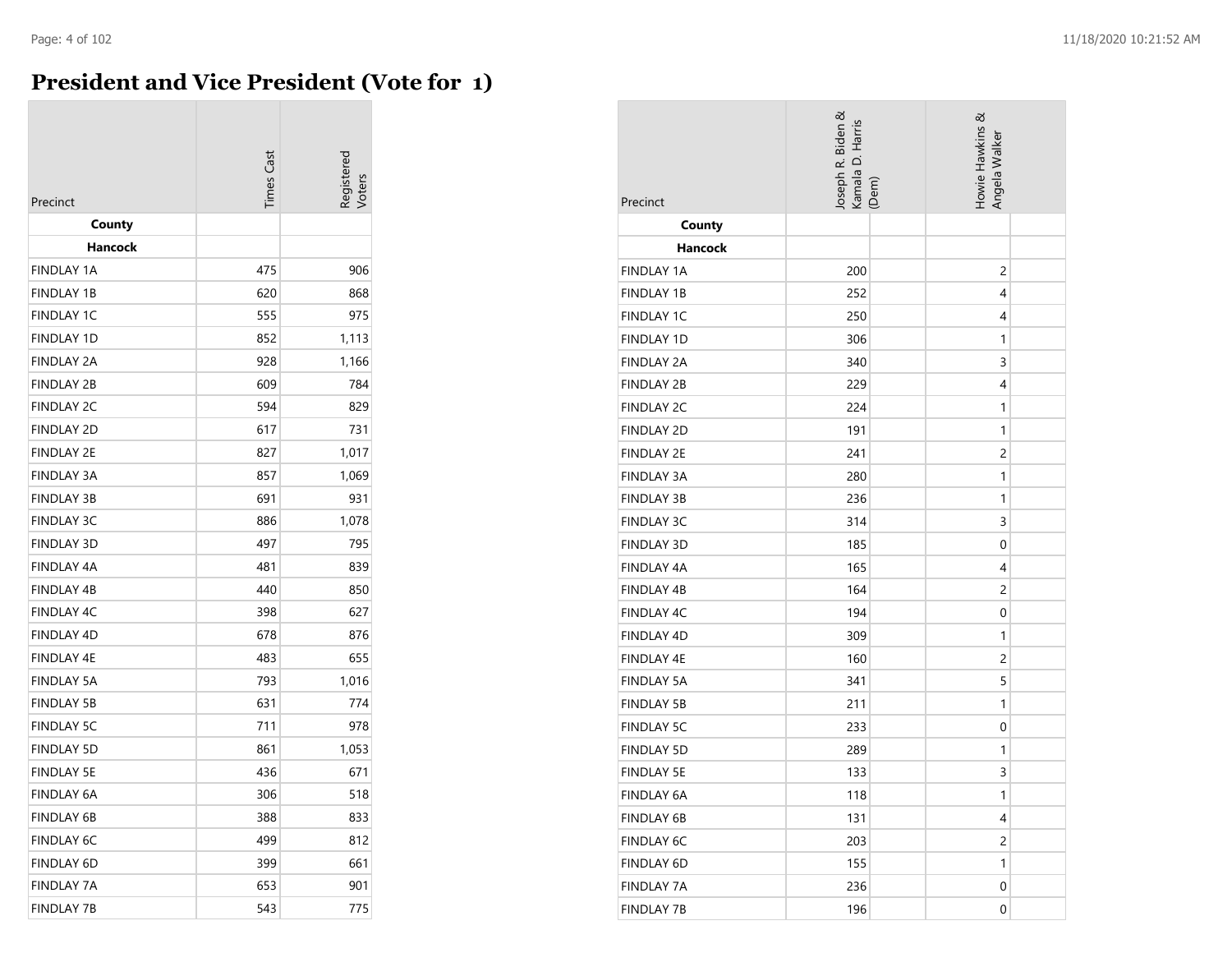| Precinct          | Jo Jorgensen &<br>Spike Cohen | Donald J. Trump &<br>Michael R. Pence<br>(Rep) | <b>Total Votes</b> | Amar Patel<br>Qualified Write In<br>Brian Carroll & | Tom Hoefling &<br>Andy Prior<br>Qualified Write In | Dario Hunter &<br>Dawn Neptune<br>Adams<br>Qualified Write In | Jade Simmons &<br>Claudeliah J. Roze<br>Qualified Write In |
|-------------------|-------------------------------|------------------------------------------------|--------------------|-----------------------------------------------------|----------------------------------------------------|---------------------------------------------------------------|------------------------------------------------------------|
| County            |                               |                                                |                    |                                                     |                                                    |                                                               |                                                            |
| Hancock           |                               |                                                |                    |                                                     |                                                    |                                                               |                                                            |
| <b>FINDLAY 1A</b> | $\,8\,$                       | 260                                            | 470                | $\pmb{0}$                                           | $\boldsymbol{0}$                                   | $\mathbf 0$                                                   | $\mathbf 0$                                                |
| FINDLAY 1B        | 8                             | 351                                            | 615                | $\mathbf 0$                                         | $\mathbf 0$                                        | $\mathbf 0$                                                   | $\pmb{0}$                                                  |
| FINDLAY 1C        | 12                            | 285                                            | 551                | $\pmb{0}$                                           | $\boldsymbol{0}$                                   | $\mathbf 0$                                                   | $\mathbf 0$                                                |
| FINDLAY 1D        | $\boldsymbol{9}$              | 527                                            | 843                | $\pmb{0}$                                           | $\pmb{0}$                                          | 0                                                             | $\overline{0}$                                             |
| <b>FINDLAY 2A</b> | 13                            | 562                                            | 918                | $\pmb{0}$                                           | $\boldsymbol{0}$                                   | $\mathbf 0$                                                   | $\mathbf 0$                                                |
| <b>FINDLAY 2B</b> | 10                            | 358                                            | 603                | $\overline{c}$                                      | $\boldsymbol{0}$                                   | $\boldsymbol{0}$                                              | $\mathbf 0$                                                |
| FINDLAY 2C        | $\,$ 6 $\,$                   | 354                                            | 585                | $\pmb{0}$                                           | $\boldsymbol{0}$                                   | $\mathbf 0$                                                   | $\mathbf 0$                                                |
| <b>FINDLAY 2D</b> | 9                             | 409                                            | 610                | $\pmb{0}$                                           | $\boldsymbol{0}$                                   | $\mathbf 0$                                                   | $\mathbf 0$                                                |
| FINDLAY 2E        | 13                            | 566                                            | 822                | $\boldsymbol{0}$                                    | $\boldsymbol{0}$                                   | $\boldsymbol{0}$                                              | $\boldsymbol{0}$                                           |
| FINDLAY 3A        | 12                            | 558                                            | 851                | $\pmb{0}$                                           | $\boldsymbol{0}$                                   | $\mathbf 0$                                                   | $\boldsymbol{0}$                                           |
| FINDLAY 3B        | 9                             | 441                                            | 688                | 1                                                   | $\boldsymbol{0}$                                   | $\boldsymbol{0}$                                              | $\boldsymbol{0}$                                           |
| FINDLAY 3C        | 17                            | 547                                            | 881                | $\pmb{0}$                                           | $\boldsymbol{0}$                                   | $\mathbf 0$                                                   | $\mathbf 0$                                                |
| FINDLAY 3D        | $10$                          | 298                                            | 493                | $\pmb{0}$                                           | $\pmb{0}$                                          | 0                                                             | $\overline{0}$                                             |
| FINDLAY 4A        | 8                             | 300                                            | 477                | $\pmb{0}$                                           | $\boldsymbol{0}$                                   | $\mathbf 0$                                                   | $\mathbf 0$                                                |
| FINDLAY 4B        | 13                            | 256                                            | 435                | $\pmb{0}$                                           | $\boldsymbol{0}$                                   | $\mathbf 0$                                                   | $\mathbf 0$                                                |
| FINDLAY 4C        | $\,8\,$                       | 196                                            | 398                | $\pmb{0}$                                           | $\boldsymbol{0}$                                   | $\mathbf 0$                                                   | $\mathbf 0$                                                |
| FINDLAY 4D        | 18                            | 341                                            | 669                | $\pmb{0}$                                           | $\boldsymbol{0}$                                   | 0                                                             | $\mathbf 0$                                                |
| FINDLAY 4E        | $\overline{4}$                | 313                                            | 480                | $\mathbf{1}$                                        | $\boldsymbol{0}$                                   | $\boldsymbol{0}$                                              | $\boldsymbol{0}$                                           |
| <b>FINDLAY 5A</b> | 15                            | 424                                            | 786                | $\boldsymbol{0}$                                    | $\boldsymbol{0}$                                   | $\mathbf 0$                                                   | $\mathbf{1}$                                               |
| <b>FINDLAY 5B</b> | 8                             | 405                                            | 625                | $\mathbf 0$                                         | $\mathbf 0$                                        | $\mathbf 0$                                                   | $\mathbf 0$                                                |
| FINDLAY 5C        | 9                             | 465                                            | 708                | $\mathbf{1}$                                        | $\pmb{0}$                                          | $\mathbf 0$                                                   | $\mathbf 0$                                                |
| <b>FINDLAY 5D</b> | 14                            | 548                                            | 853                | $\mathbf{1}$                                        | $\pmb{0}$                                          | 0                                                             | $\overline{0}$                                             |
| FINDLAY 5E        | 13                            | 287                                            | 436                | $\boldsymbol{0}$                                    | $\boldsymbol{0}$                                   | $\mathbf 0$                                                   | $\mathbf 0$                                                |
| FINDLAY 6A        | $\sqrt{5}$                    | 181                                            | 305                | $\boldsymbol{0}$                                    | $\boldsymbol{0}$                                   | $\boldsymbol{0}$                                              | $\overline{0}$                                             |
| FINDLAY 6B        | 9                             | 240                                            | 384                | $\mathbf 0$                                         | $\boldsymbol{0}$                                   | $\mathbf 0$                                                   | $\overline{0}$                                             |
| FINDLAY 6C        | 12                            | 279                                            | 497                | $\mathbf{1}$                                        | $\overline{0}$                                     | $\mathbf 0$                                                   | $\overline{0}$                                             |
| FINDLAY 6D        | 10                            | 226                                            | 392                | $\boldsymbol{0}$                                    | $\boldsymbol{0}$                                   | $\mathbf 0$                                                   | $\mathbf 0$                                                |
| <b>FINDLAY 7A</b> | 11                            | 402                                            | 650                | $\boldsymbol{0}$                                    | $\overline{0}$                                     | $\mathbf 0$                                                   | $\mathbf{1}$                                               |
| <b>FINDLAY 7B</b> | 13                            | 327                                            | 536                | $\boldsymbol{0}$                                    | $\boldsymbol{0}$                                   | $\mathbf 0$                                                   | $\overline{0}$                                             |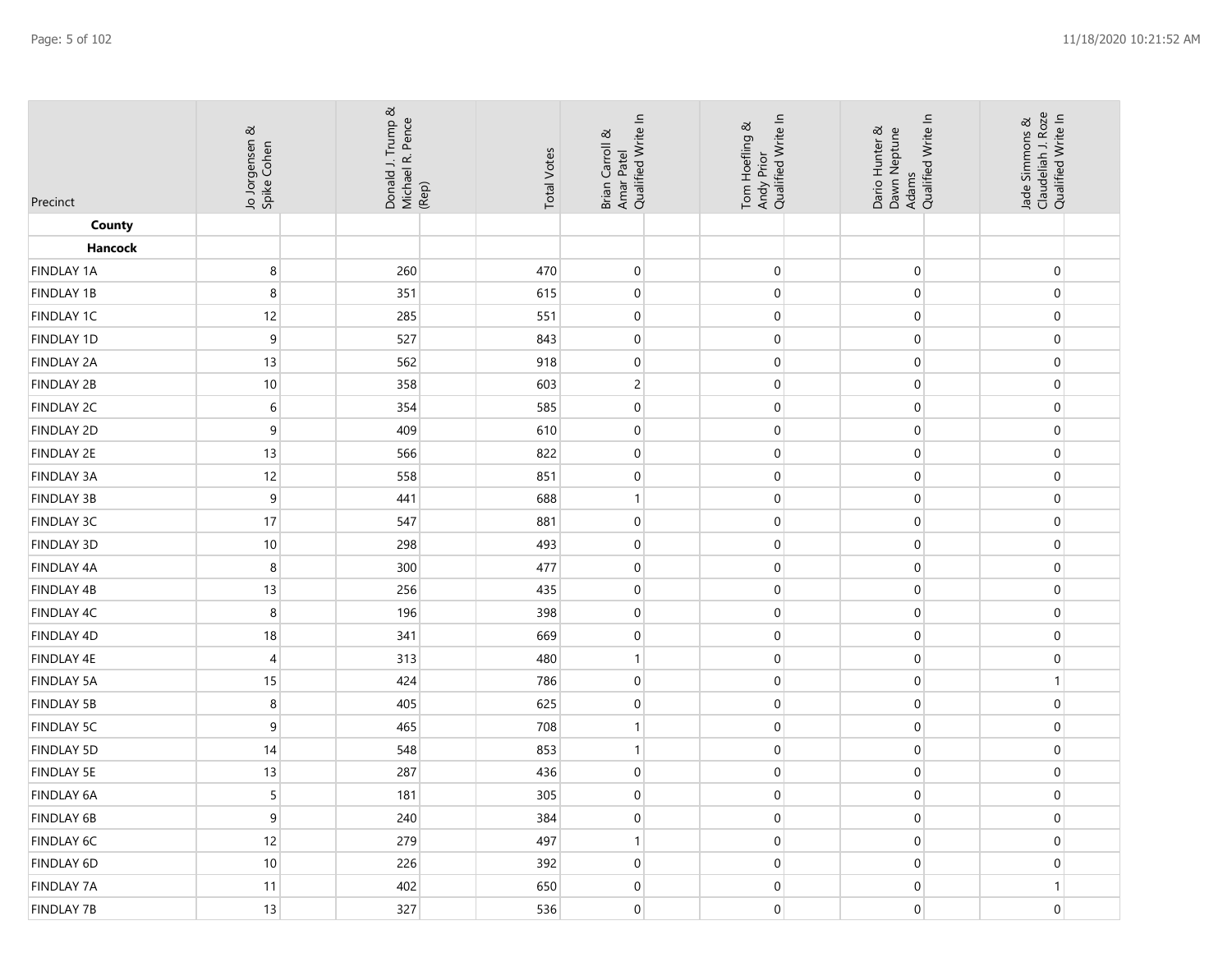| Qualified Write In<br>Kasey Wells &<br>Rachel Wells | Qualified Write In<br>President R19<br>Boddie & Eric<br>Stoneham | Unresolved<br>Write-In     |
|-----------------------------------------------------|------------------------------------------------------------------|----------------------------|
|                                                     |                                                                  |                            |
|                                                     |                                                                  |                            |
|                                                     |                                                                  | $\mathbf 0$                |
|                                                     |                                                                  | $\boldsymbol{0}$           |
| $\boldsymbol{0}$                                    | $\boldsymbol{0}$                                                 | $\mathbf 0$                |
| $\boldsymbol{0}$                                    | $\mathbf 0$                                                      | $\boldsymbol{0}$           |
| $\boldsymbol{0}$                                    | $\boldsymbol{0}$                                                 | $\pmb{0}$                  |
| $\boldsymbol{0}$                                    | $\mathbf 0$                                                      | $\boldsymbol{0}$           |
| $\boldsymbol{0}$                                    | $\boldsymbol{0}$                                                 | $\boldsymbol{0}$           |
| $\boldsymbol{0}$                                    | $\mathbf 0$                                                      | $\boldsymbol{0}$           |
| $\boldsymbol{0}$                                    | $\boldsymbol{0}$                                                 | $\boldsymbol{0}$           |
| $\boldsymbol{0}$                                    | $\boldsymbol{0}$                                                 | $\boldsymbol{0}$           |
| $\boldsymbol{0}$                                    | $\mathbf 0$                                                      | $\boldsymbol{0}$           |
| $\boldsymbol{0}$                                    | $\boldsymbol{0}$                                                 | $\mathbf 0$                |
| $\mathbf 0$                                         | $\mathbf 0$                                                      | $\boldsymbol{0}$           |
| $\boldsymbol{0}$                                    | $\boldsymbol{0}$                                                 | $\pmb{0}$                  |
| $\boldsymbol{0}$                                    | $\mathbf 0$                                                      | $\boldsymbol{0}$           |
| $\boldsymbol{0}$                                    | $\boldsymbol{0}$                                                 | $\boldsymbol{0}$           |
| $\boldsymbol{0}$                                    | $\mathbf 0$                                                      | $\mathbf 0$                |
| $\boldsymbol{0}$                                    | $\mathbf 0$                                                      | $\pmb{0}$                  |
| $\boldsymbol{0}$                                    | $\boldsymbol{0}$                                                 | $\boldsymbol{0}$           |
| $\boldsymbol{0}$                                    | $\boldsymbol{0}$                                                 | $\boldsymbol{0}$           |
| $\boldsymbol{0}$                                    | $\boldsymbol{0}$                                                 | $\mathbf 0$                |
| $\boldsymbol{0}$                                    | $\mathbf 0$                                                      | $\boldsymbol{0}$           |
| $\boldsymbol{0}$                                    | 0                                                                | $\pmb{0}$                  |
| $\mathbf 0$                                         | $\mathbf 0$                                                      | $\boldsymbol{0}$           |
| $\boldsymbol{0}$                                    | $\boldsymbol{0}$                                                 | $\boldsymbol{0}$           |
| $\boldsymbol{0}$                                    | $\mathbf 0$                                                      | 0                          |
| $\boldsymbol{0}$                                    | $\mathbf 0$                                                      | 0                          |
| $\boldsymbol{0}$                                    | $\mathbf 0$                                                      | 0                          |
| $\boldsymbol{0}$                                    | $\mathbf 0$                                                      | 0                          |
|                                                     | $\boldsymbol{0}$<br>$\boldsymbol{0}$                             | $\mathbf 0$<br>$\mathbf 0$ |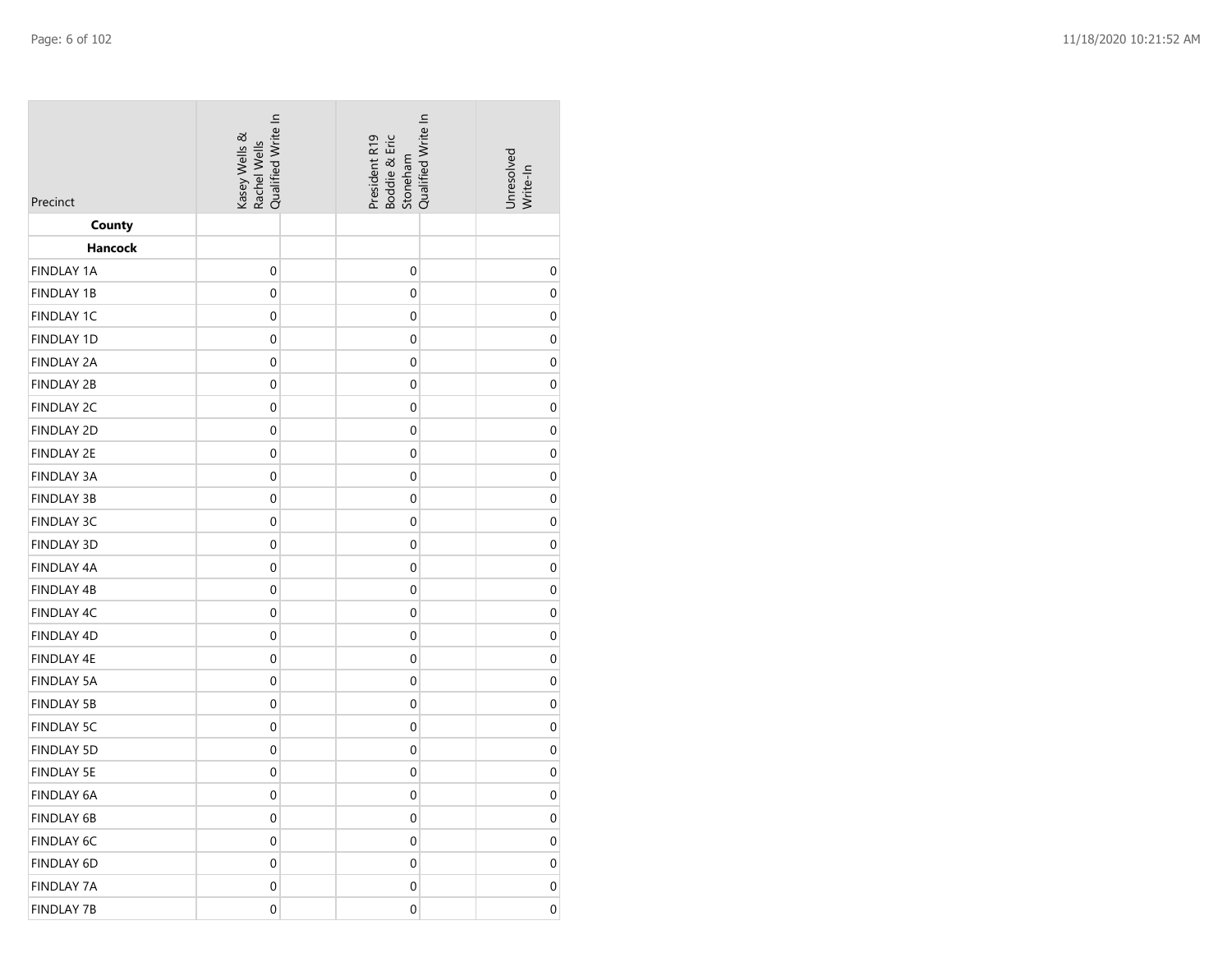| Precinct          | <b>Times Cast</b> | Registered<br>Voters |
|-------------------|-------------------|----------------------|
| <b>FINDLAY 7C</b> | 605               | 765                  |
| <b>FINDLAY 7D</b> | 469               | 650                  |
| <b>FINDLAY 7E</b> | 374               | 615                  |
| <b>FOSTORIA S</b> | 656               | 955                  |
| FOSTORIA N        | 715               | 986                  |
| ALLEN E           | 752               | 925                  |
| ALLEN W           | 884               | 1,056                |
| AMANDA            | 630               | 767                  |
| <b>BIGLICK</b>    | 785               | 918                  |
| <b>BLANCHARD</b>  | 704               | 834                  |
| CASS              | 597               | 705                  |
| DELAWARE          | 687               | 839                  |
| <b>EAGLE</b>      | 725               | 836                  |
| JACKSON           | 614               | 753                  |
| <b>LIBERTY N</b>  | 617               | 775                  |
| <b>LIBERTY NE</b> | 665               | 810                  |
| LIBERTY NW        | 960               | 1,117                |
| <b>LIBERTY SE</b> | 828               | 1,235                |
| LIBERTY SW        | 855               | 1,026                |
| <b>MADISON E</b>  | 579               | 699                  |
| <b>MADISON W</b>  | 716               | 883                  |
| <b>MARION N</b>   | 932               | 1,098                |
| <b>MARION S</b>   | 1,186             | 1,419                |
| <b>MCCOMB</b>     | 688               | 948                  |
| ORANGE            | 806               | 964                  |
| PLEASANT          | 449               | 552                  |
| PORTAGE           | 448               | 523                  |
| <b>UNION E</b>    | 439               | 602                  |
| <b>UNION W</b>    | 540               | 631                  |
| <b>VAN BUREN</b>  | 586               | 698                  |
| <b>WASHINGTON</b> | 867               | 1,056                |
| Hancock - Total   | 39,066            | 51,741               |

| Precinct          | Joseph R. Biden &<br>Kamala D. Harris<br>(Dem) | Howie Hawkins &<br>Angela Walker |
|-------------------|------------------------------------------------|----------------------------------|
| <b>FINDLAY 7C</b> | 222                                            | 1                                |
| <b>FINDLAY 7D</b> | 177                                            | 3                                |
| <b>FINDLAY 7E</b> | 155                                            | 0                                |
| <b>FOSTORIA S</b> | 268                                            | 3                                |
| <b>FOSTORIA N</b> | 307                                            | 3                                |
| ALLEN E           | 153                                            | $\overline{c}$                   |
| <b>ALLEN W</b>    | 218                                            | 1                                |
| AMANDA            | 90                                             | 3                                |
| <b>BIGLICK</b>    | 165                                            | 5                                |
| <b>BLANCHARD</b>  | 111                                            | 0                                |
| CASS              | 132                                            | 1                                |
| <b>DELAWARE</b>   | 166                                            | $\overline{c}$                   |
| EAGLE             | 117                                            | 3                                |
| <b>JACKSON</b>    | 121                                            | 3                                |
| <b>LIBERTY N</b>  | 200                                            | 0                                |
| <b>LIBERTY NE</b> | 191                                            | 3                                |
| <b>LIBERTY NW</b> | 255                                            | $\overline{c}$                   |
| <b>LIBERTY SE</b> | 272                                            | 1                                |
| <b>LIBERTY SW</b> | 201                                            | 5                                |
| <b>MADISON E</b>  | 109                                            | 0                                |
| <b>MADISON W</b>  | 117                                            | 0                                |
| <b>MARION N</b>   | 227                                            | 0                                |
| <b>MARION S</b>   | 351                                            | 1                                |
| <b>MCCOMB</b>     | 160                                            | 3                                |
| ORANGE            | 144                                            | 2                                |
| PLEASANT          | 74                                             | 1                                |
| <b>PORTAGE</b>    | 86                                             | $\overline{c}$                   |
| <b>UNION E</b>    | 90                                             | 1                                |
| UNION W           | 75                                             | 0                                |
| <b>VAN BUREN</b>  | 99                                             | 2                                |
| WASHINGTON        | 218                                            | 3                                |
| Hancock - Total   | 11,757                                         | 110                              |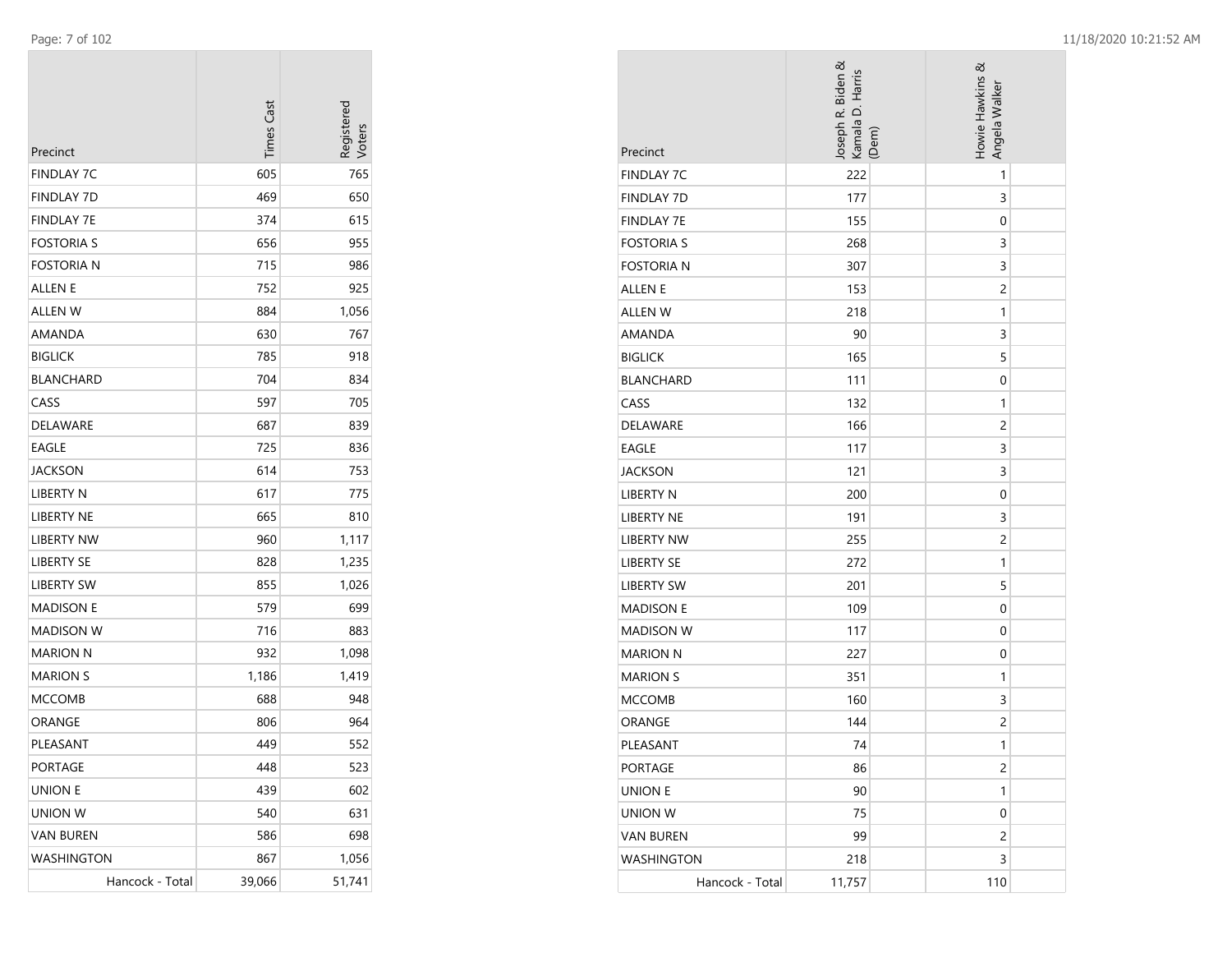| Precinct          | Jo Jorgensen &<br>Spike Cohen | Donald J. Trump &<br>Michael R. Pence<br>(Rep) | <b>Total Votes</b> | Brian Carroll &<br>Amar Patel<br>Qualified Write In | Andy Prior<br>Qualified Write In<br>Tom Hoefling & | Dawn Neptune<br>Adams<br>Qualified Write In<br>Dario Hunter & | Jade Simmons &<br>Claudeliah J. Roze<br>Qualified Write In |                  |
|-------------------|-------------------------------|------------------------------------------------|--------------------|-----------------------------------------------------|----------------------------------------------------|---------------------------------------------------------------|------------------------------------------------------------|------------------|
| <b>FINDLAY 7C</b> | 14                            | 365                                            | 602                | $\pmb{0}$                                           | 0                                                  | 0                                                             |                                                            | 0                |
| <b>FINDLAY 7D</b> | 9                             | 275                                            | 464                | $\mathbf 0$                                         | 0                                                  | $\pmb{0}$                                                     |                                                            | $\pmb{0}$        |
| <b>FINDLAY 7E</b> | $\,$ 6 $\,$                   | 209                                            | 371                | $\boldsymbol{0}$                                    | 0                                                  | $\boldsymbol{0}$                                              |                                                            | $\mathbf{1}$     |
| <b>FOSTORIA S</b> | 11                            | 369                                            | 651                | $\mathbf 0$                                         | 0                                                  | $\mathbf 0$                                                   |                                                            | $\pmb{0}$        |
| FOSTORIA N        | 9                             | 388                                            | 707                | $\boldsymbol{0}$                                    | 0                                                  | $\pmb{0}$                                                     |                                                            | 0                |
| ALLEN E           | 6                             | 584                                            | 745                | 0                                                   | 0                                                  | $\mathbf 0$                                                   |                                                            | 0                |
| ALLEN W           | 11                            | 644                                            | 875                | $\mathbf{1}$                                        | 0                                                  | $\pmb{0}$                                                     |                                                            | $\pmb{0}$        |
| AMANDA            | 9                             | 521                                            | 623                | $\mathbf 0$                                         | 0                                                  | $\mathbf 0$                                                   |                                                            | $\pmb{0}$        |
| <b>BIGLICK</b>    | $\sqrt{6}$                    | 606                                            | 782                | $\mathbf{0}$                                        | $\mathbf{0}$                                       | $\mathbf 0$                                                   |                                                            | $\boldsymbol{0}$ |
| <b>BLANCHARD</b>  | 13                            | 571                                            | 695                | $\mathbf 0$                                         | 0                                                  | $\pmb{0}$                                                     |                                                            | 0                |
| CASS              | 11                            | 449                                            | 593                | $\mathbf{0}$                                        | 0                                                  | $\pmb{0}$                                                     |                                                            | $\pmb{0}$        |
| DELAWARE          | $\overline{7}$                | 500                                            | 675                | $\boldsymbol{0}$                                    | 0                                                  | $\boldsymbol{0}$                                              |                                                            | $\boldsymbol{0}$ |
| EAGLE             | 4                             | 599                                            | 723                | $\mathbf 0$                                         | 0                                                  | $\mathbf 0$                                                   |                                                            | $\pmb{0}$        |
| <b>JACKSON</b>    | 5                             | 482                                            | 611                | $\pmb{0}$                                           | 0                                                  | $\pmb{0}$                                                     |                                                            | 0                |
| LIBERTY N         | 6                             | 407                                            | 613                | $\overline{0}$                                      | 0                                                  | $\mathbf 0$                                                   |                                                            | 0                |
| <b>LIBERTY NE</b> | 14                            | 452                                            | 660                | $\mathbf 0$                                         | 0                                                  | $\pmb{0}$                                                     |                                                            | 0                |
| <b>LIBERTY NW</b> | $\overline{7}$                | 691                                            | 957                | $\overline{c}$                                      | 0                                                  | $\boldsymbol{0}$                                              |                                                            | $\boldsymbol{0}$ |
| LIBERTY SE        | 14                            | 540                                            | 827                | $\mathbf{0}$                                        | $\boldsymbol{0}$                                   | $\mathbf 0$                                                   |                                                            | $\boldsymbol{0}$ |
| LIBERTY SW        | 8                             | 639                                            | 853                | $\boldsymbol{0}$                                    | 0                                                  | $\boldsymbol{0}$                                              |                                                            | $\boldsymbol{0}$ |
| <b>MADISON E</b>  | 9                             | 457                                            | 575                | $\mathbf{0}$                                        | 0                                                  | $\pmb{0}$                                                     |                                                            | $\pmb{0}$        |
| <b>MADISON W</b>  | 12                            | 584                                            | 713                | $\boldsymbol{0}$                                    | 0                                                  | $\boldsymbol{0}$                                              |                                                            | $\boldsymbol{0}$ |
| <b>MARION N</b>   | 10                            | 687                                            | 924                | $\mathbf 0$                                         | 0                                                  | $\boldsymbol{0}$                                              |                                                            | $\pmb{0}$        |
| <b>MARION S</b>   | 12                            | 813                                            | 1,178              | $\mathbf{1}$                                        | 0                                                  | $\mathbf 0$                                                   |                                                            | $\pmb{0}$        |
| <b>MCCOMB</b>     | 11                            | 511                                            | 685                | $\overline{0}$                                      | 0                                                  | $\pmb{0}$                                                     |                                                            | 0                |
| ORANGE            | 11                            | 642                                            | 799                | $\mathbf{0}$                                        | 0                                                  | $\mathbf 0$                                                   |                                                            | $\mathbf 0$      |
| PLEASANT          | 9                             | 363                                            | 447                | $\Omega$                                            | $\Omega$                                           | $\overline{0}$                                                |                                                            | $\mathbf{0}$     |
| PORTAGE           | 4                             | 350                                            | 442                | $\mathbf 0$                                         | $\mathbf 0$                                        | $\boldsymbol{0}$                                              |                                                            | $\boldsymbol{0}$ |
| UNION E           | $\overline{3}$                | 340                                            | 434                | $\boldsymbol{0}$                                    | $\boldsymbol{0}$                                   | $\boldsymbol{0}$                                              |                                                            | $\boldsymbol{0}$ |
| UNION W           | $\sqrt{6}$                    | 457                                            | 538                | $\boldsymbol{0}$                                    | $\boldsymbol{0}$                                   | $\pmb{0}$                                                     |                                                            | $\boldsymbol{0}$ |
| VAN BUREN         | 8                             | 477                                            | 586                | $\boldsymbol{0}$                                    | $\boldsymbol{0}$                                   | $\boldsymbol{0}$                                              |                                                            | $\boldsymbol{0}$ |
| <b>WASHINGTON</b> | 9                             | 632                                            | 862                | $\pmb{0}$                                           | $\pmb{0}$                                          | $\overline{0}$                                                |                                                            | $\pmb{0}$        |
| Hancock - Total   | 580                           | 26,310                                         | 38,771             | 11                                                  | $\mathbf{0}$                                       | $\overline{0}$                                                |                                                            | $\overline{3}$   |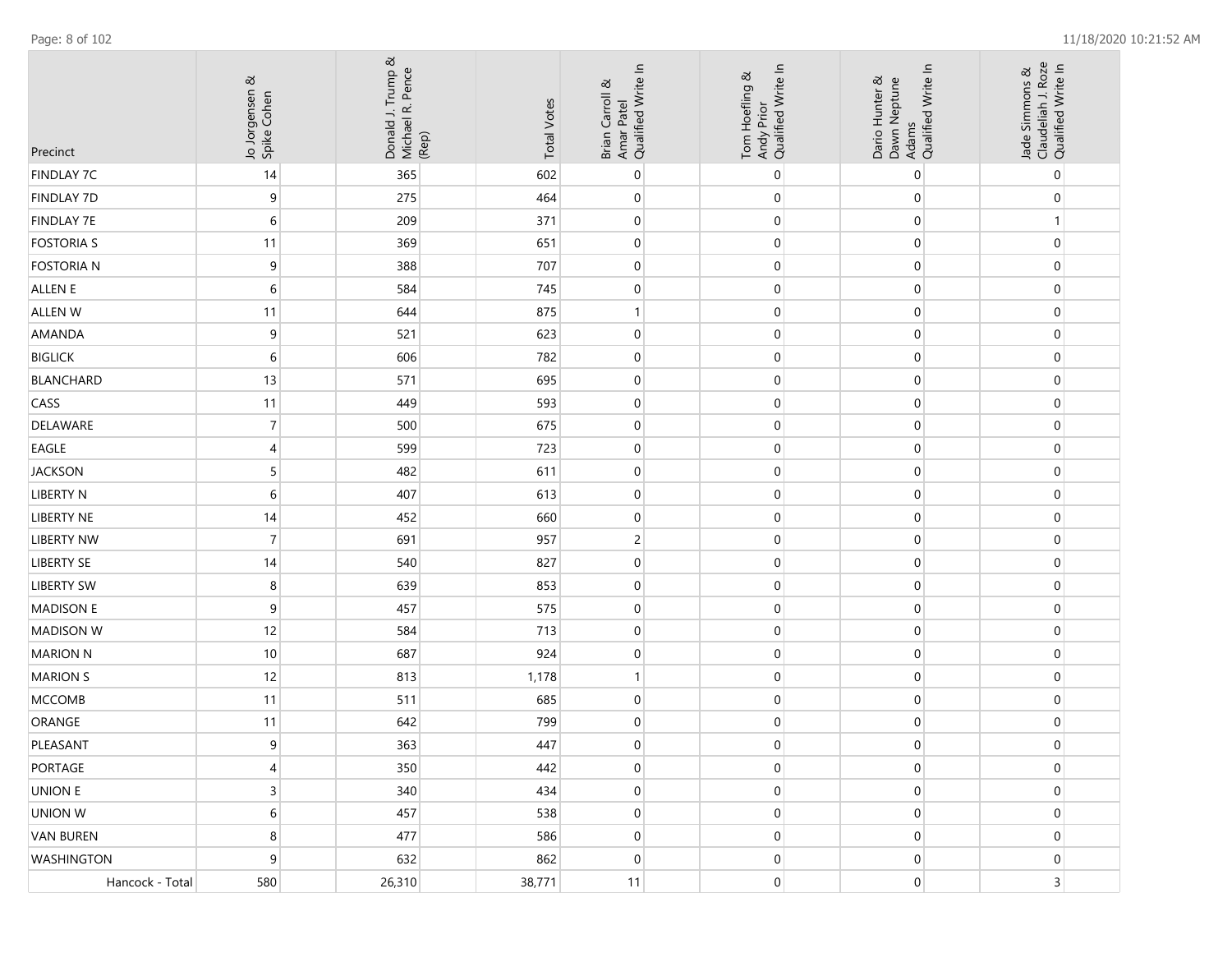| Precinct          | Qualified Write In<br>Kasey Wells &<br>Rachel Wells | President R19<br>Boddie & Eric<br>Stoneham | Qualified Write In | Unresolved<br>Write-In |
|-------------------|-----------------------------------------------------|--------------------------------------------|--------------------|------------------------|
| <b>FINDLAY 7C</b> | $\boldsymbol{0}$                                    | $\boldsymbol{0}$                           |                    | $\mathbf 0$            |
| <b>FINDLAY 7D</b> | $\mathbf 0$                                         | $\boldsymbol{0}$                           |                    | $\mathbf 0$            |
| <b>FINDLAY 7E</b> | 0                                                   | 0                                          |                    | 0                      |
| <b>FOSTORIA S</b> | $\mathbf 0$                                         | $\mathbf 0$                                |                    | 0                      |
| <b>FOSTORIA N</b> | $\boldsymbol{0}$                                    | $\boldsymbol{0}$                           |                    | $\mathbf 0$            |
| ALLEN E           | $\mathbf 0$                                         | $\mathbf 0$                                |                    | $\mathbf 0$            |
| ALLEN W           | $\mathbf 0$                                         | $\mathbf 0$                                |                    | $\mathbf 0$            |
| AMANDA            | $\mathbf 0$                                         | $\mathbf 0$                                |                    | 0                      |
| <b>BIGLICK</b>    | $\mathbf 0$                                         | $\mathbf 0$                                |                    | $\mathbf 0$            |
| <b>BLANCHARD</b>  | $\boldsymbol{0}$                                    | $\mathbf 0$                                |                    | $\mathbf 0$            |
| CASS              | $\mathbf 0$                                         | $\mathbf 0$                                |                    | $\mathbf 0$            |
| DELAWARE          | 0                                                   | 0                                          |                    | 0                      |
| <b>EAGLE</b>      | $\mathbf 0$                                         | $\mathbf 0$                                |                    | $\mathbf 0$            |
| <b>JACKSON</b>    | $\boldsymbol{0}$                                    | $\boldsymbol{0}$                           |                    | $\mathbf 0$            |
| LIBERTY N         | $\mathbf 0$                                         | $\mathbf 0$                                |                    | $\mathbf 0$            |
| <b>LIBERTY NE</b> | $\mathbf 0$                                         | $\mathbf 0$                                |                    | $\mathbf 0$            |
| <b>LIBERTY NW</b> | $\mathbf 0$                                         | $\mathbf 0$                                |                    | 0                      |
| LIBERTY SE        | $\mathbf 0$                                         | $\mathbf 0$                                |                    | $\mathbf 0$            |
| <b>LIBERTY SW</b> | $\mathbf 0$                                         | $\mathbf 0$                                |                    | 0                      |
| <b>MADISON E</b>  | 0                                                   | $\mathbf 0$                                |                    | 0                      |
| <b>MADISON W</b>  | 0                                                   | 0                                          |                    | 0                      |
| <b>MARION N</b>   | $\mathbf 0$                                         | $\mathbf 0$                                |                    | 0                      |
| <b>MARION S</b>   | $\boldsymbol{0}$                                    | $\boldsymbol{0}$                           |                    | $\mathbf 0$            |
| <b>MCCOMB</b>     | $\boldsymbol{0}$                                    | $\mathbf 0$                                |                    | $\mathbf 0$            |
| ORANGE            | $\boldsymbol{0}$                                    | $\boldsymbol{0}$                           |                    | $\mathbf 0$            |
| PLEASANT          | $\mathbf 0$                                         | $\mathbf 0$                                |                    | $\boldsymbol{0}$       |
| PORTAGE           | 0                                                   | $\mathbf 0$                                |                    | 0                      |
| UNION E           | 0                                                   | 0                                          |                    | 0                      |
| UNION W           | $\mathbf{0}$                                        | $\mathbf{0}$                               |                    | 0                      |
| VAN BUREN         | 0                                                   | 0                                          |                    | 0                      |
| WASHINGTON        | 0                                                   | 0                                          |                    | 0                      |
| Hancock - Total   | $\mathbf 0$                                         | $\boldsymbol{0}$                           |                    | 0                      |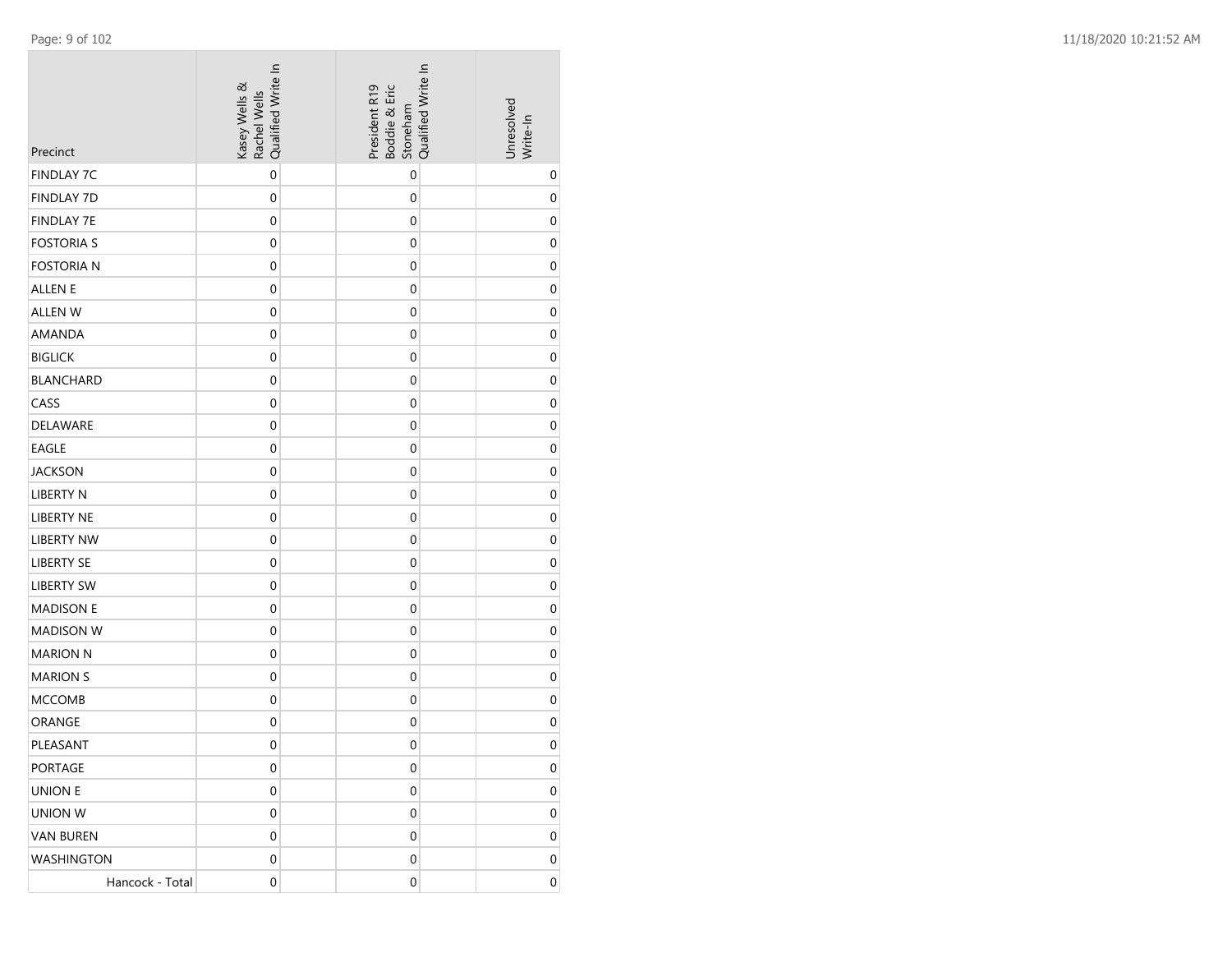| Precinct           | <b>Times Cast</b> | Registered<br>Voters |
|--------------------|-------------------|----------------------|
| <b>Cumulative</b>  |                   |                      |
| Cumulative         | O                 |                      |
| Cumulative - Total | n                 | 0                    |
| County - Total     | 39,066            | 51,741               |

| Precinct           | ಹ<br>Biden<br>Harris<br>Joseph R. I<br>Kamala D.<br>(Dem) | ಹ<br>Howie Hawkins &<br>Angela Walker |  |
|--------------------|-----------------------------------------------------------|---------------------------------------|--|
| <b>Cumulative</b>  |                                                           |                                       |  |
| Cumulative         |                                                           |                                       |  |
| Cumulative - Total |                                                           |                                       |  |
| County - Total     | 11,757                                                    | 110                                   |  |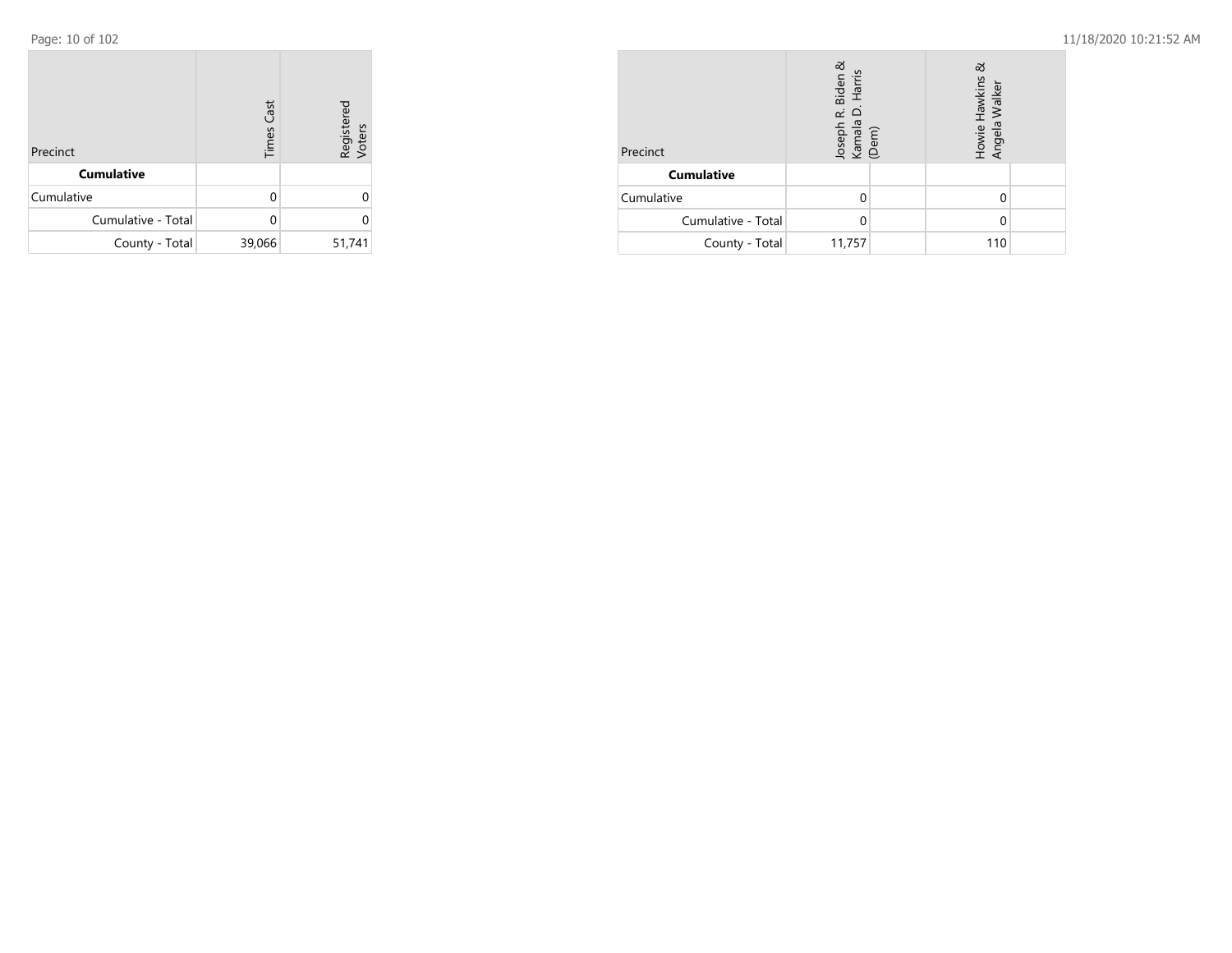| Precinct           | ವ<br>유 성 | ಹ<br><u>ب</u><br>ă ∑ | ⋐ | ΘS<br>$\vdash$ | ಹ<br>₹ō<br>๛ | ಹ<br>Ō<br>— | ವ<br>$\omega$<br>ਵੇਂ ਰੋ<br>ã ã | ळ<br>ទី <b>ី</b> ខី |  |
|--------------------|----------|----------------------|---|----------------|--------------|-------------|--------------------------------|---------------------|--|
| <b>Cumulative</b>  |          |                      |   |                |              |             |                                |                     |  |
| Cumulative         |          |                      |   |                |              |             |                                |                     |  |
| Cumulative - Total |          |                      |   |                |              |             |                                |                     |  |
| County - Total     | 580      | 26,310               |   | 38,771         |              |             |                                |                     |  |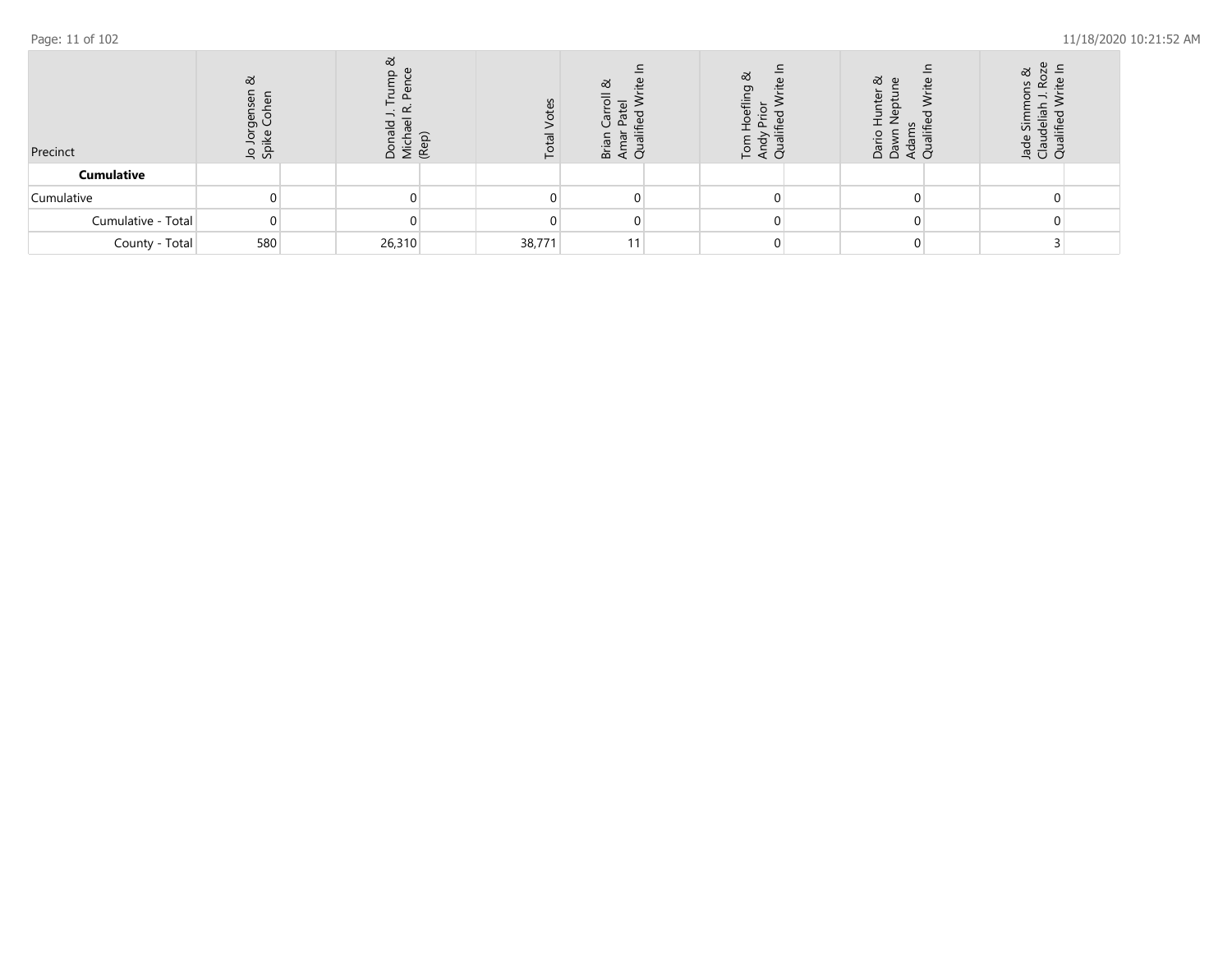| Precinct           | ಹ<br>Ξ<br>Wells<br>Kasey V<br>Rachel<br>Qualifie |  | <b>Irite</b><br>R19<br>Eric<br>President<br>Boddie &<br>Stoneham<br>Qualified \ |  | ਰੂ<br>Unresol <sup>.</sup><br>Write-In |  |
|--------------------|--------------------------------------------------|--|---------------------------------------------------------------------------------|--|----------------------------------------|--|
| <b>Cumulative</b>  |                                                  |  |                                                                                 |  |                                        |  |
| Cumulative         |                                                  |  |                                                                                 |  |                                        |  |
| Cumulative - Total |                                                  |  |                                                                                 |  |                                        |  |
| County - Total     |                                                  |  |                                                                                 |  |                                        |  |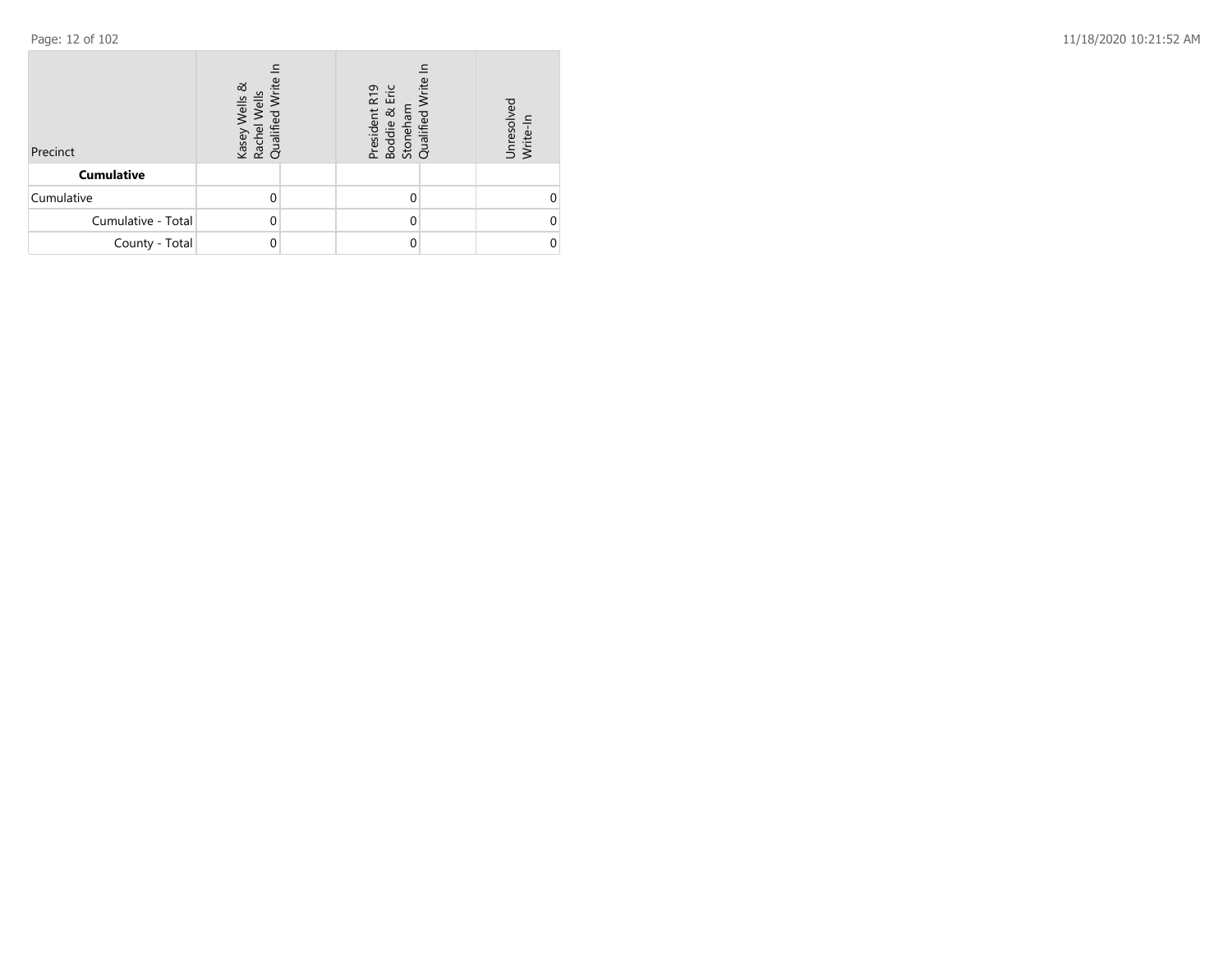## **Representative to Congress 5th District (Vote for 1)**

| Precinct          | imes Cas | egistere |
|-------------------|----------|----------|
| County            |          |          |
| Hancock           |          |          |
| <b>FINDLAY 1A</b> | 475      | 906      |
| <b>FINDLAY 1B</b> | 620      | 868      |
| <b>FINDLAY 1C</b> | 555      | 975      |
| <b>FINDLAY 1D</b> | 852      | 1,113    |
| <b>FINDLAY 2A</b> | 928      | 1,166    |
| <b>FINDLAY 2B</b> | 609      | 784      |
| <b>FINDLAY 2C</b> | 594      | 829      |
| <b>FINDLAY 2D</b> | 617      | 731      |
| <b>FINDLAY 2E</b> | 827      | 1,017    |
| <b>FINDLAY 3A</b> | 857      | 1,069    |
| <b>FINDLAY 3B</b> | 691      | 931      |
| <b>FINDLAY 3C</b> | 886      | 1,078    |
| <b>FINDLAY 3D</b> | 497      | 795      |
| <b>FINDLAY 4A</b> | 481      | 839      |
| <b>FINDLAY 4B</b> | 440      | 850      |
| <b>FINDLAY 4C</b> | 398      | 627      |
| <b>FINDLAY 4D</b> | 678      | 876      |
| <b>FINDLAY 4E</b> | 483      | 655      |
| <b>FINDLAY 5A</b> | 793      | 1,016    |
| <b>FINDLAY 5B</b> | 631      | 774      |
| <b>FINDLAY 5C</b> | 711      | 978      |
| <b>FINDLAY 5D</b> | 861      | 1,053    |
| <b>FINDLAY 5E</b> | 436      | 671      |
| FINDLAY 6A        | 306      | 518      |
| <b>FINDLAY 6B</b> | 388      | 833      |
| <b>FINDLAY 6C</b> | 499      | 812      |
| <b>FINDLAY 6D</b> | 399      | 661      |
| <b>FINDLAY 7A</b> | 653      | 901      |
| <b>FINDLAY 7B</b> | 543      | 775      |

| Precinct          | Bob Latta<br>(Rep) | Nick Rubando<br>(Dem) | <b>Total Votes</b> |
|-------------------|--------------------|-----------------------|--------------------|
| County            |                    |                       |                    |
| Hancock           |                    |                       |                    |
| <b>FINDLAY 1A</b> | 279                | 182                   | 461                |
| <b>FINDLAY 1B</b> | 388                | 214                   | 602                |
| FINDLAY 1C        | 320                | 217                   | 537                |
| FINDLAY 1D        | 563                | 256                   | 819                |
| <b>FINDLAY 2A</b> | 622                | 281                   | 903                |
| <b>FINDLAY 2B</b> | 396                | 193                   | 589                |
| <b>FINDLAY 2C</b> | 393                | 183                   | 576                |
| <b>FINDLAY 2D</b> | 455                | 148                   | 603                |
| <b>FINDLAY 2E</b> | 631                | 176                   | 807                |
| <b>FINDLAY 3A</b> | 619                | 219                   | 838                |
| <b>FINDLAY 3B</b> | 461                | 208                   | 669                |
| <b>FINDLAY 3C</b> | 600                | 254                   | 854                |
| <b>FINDLAY 3D</b> | 308                | 170                   | 478                |
| <b>FINDLAY 4A</b> | 305                | 160                   | 465                |
| FINDLAY 4B        | 267                | 163                   | 430                |
| FINDLAY 4C        | 215                | 165                   | 380                |
| FINDLAY 4D        | 377                | 276                   | 653                |
| FINDLAY 4E        | 321                | 144                   | 465                |
| <b>FINDLAY 5A</b> | 466                | 303                   | 769                |
| <b>FINDLAY 5B</b> | 440                | 171                   | 611                |
| <b>FINDLAY 5C</b> | 480                | 204                   | 684                |
| <b>FINDLAY 5D</b> | 586                | 222                   | 808                |
| <b>FINDLAY 5E</b> | 314                | 105                   | 419                |
| FINDLAY 6A        | 172                | 121                   | 293                |
| <b>FINDLAY 6B</b> | 251                | 121                   | 372                |
| FINDLAY 6C        | 303                | 190                   | 493                |
| FINDLAY 6D        | 255                | 134                   | 389                |
| <b>FINDLAY 7A</b> | 440                | 198                   | 638                |
| <b>FINDLAY 7B</b> | 353                | 173                   | 526                |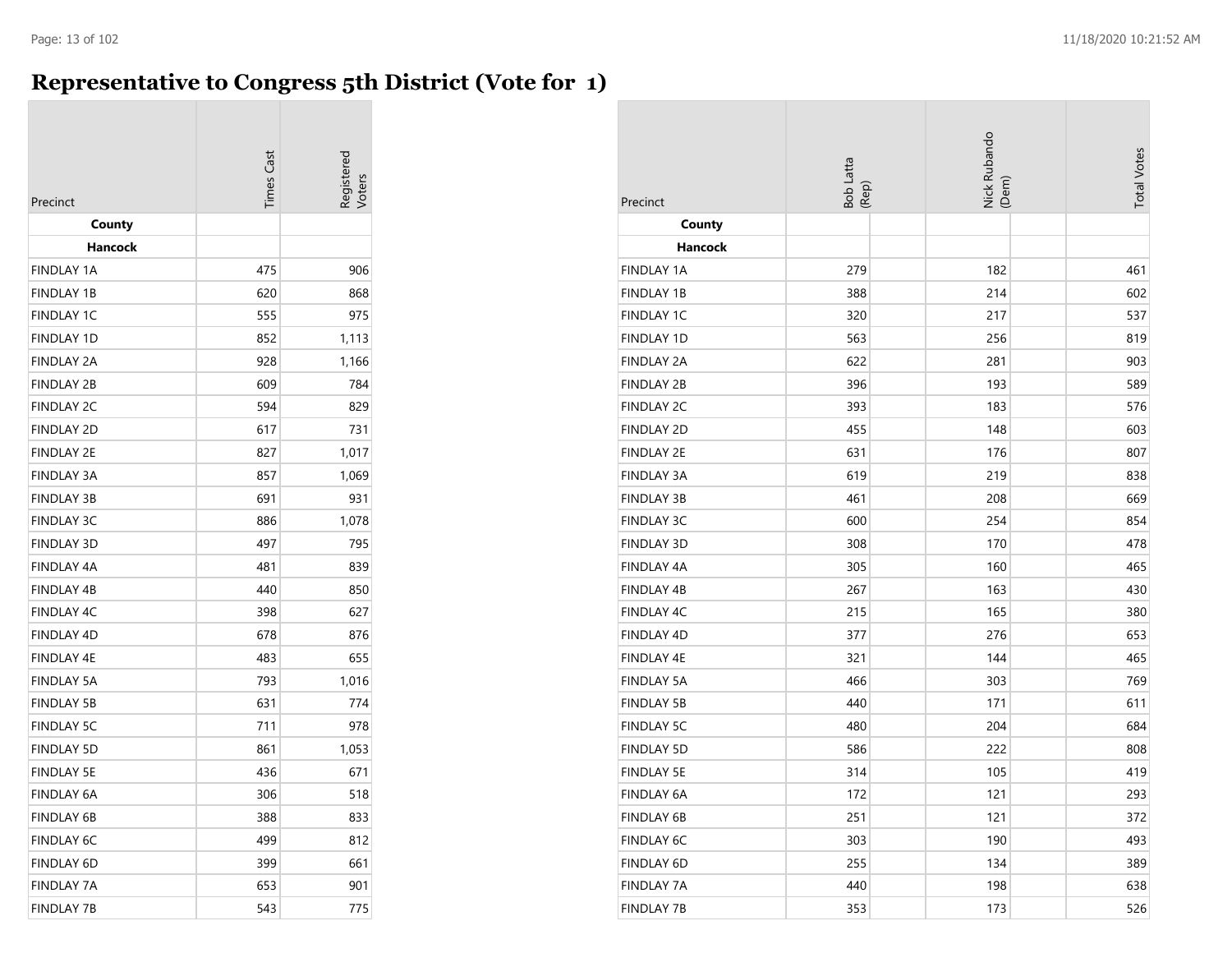| Precinct                        | Inresolver |
|---------------------------------|------------|
| County                          |            |
| Hancock                         |            |
| <b>FINDLAY 1A</b>               | 0          |
| <b>FINDLAY 1B</b>               | 0          |
| <b>FINDLAY 1C</b>               | 0          |
| <b>FINDLAY 1D</b>               | 0          |
| FINDLAY 2A                      | 0          |
| <b>FINDLAY 2B</b>               | 0          |
| <b>FINDLAY 2C</b>               | 0          |
| <b>FINDLAY 2D</b>               | 0          |
| FINDLAY 2E                      | 0          |
| <b>FINDLAY 3A</b>               | 0          |
| <b>FINDLAY 3B</b>               | 0          |
| <b>FINDLAY 3C</b>               | 0          |
| <b>FINDLAY 3D</b>               | 0          |
| FINDLAY 4A<br><b>FINDLAY 4B</b> | 0<br>0     |
| <b>FINDLAY 4C</b>               | 0          |
| <b>FINDLAY 4D</b>               | 0          |
| FINDLAY 4E                      | 0          |
| <b>FINDLAY 5A</b>               | 0          |
| <b>FINDLAY 5B</b>               | 0          |
| <b>FINDLAY 5C</b>               | 0          |
| <b>FINDLAY 5D</b>               | 0          |
| FINDLAY 5E                      | 0          |
| FINDLAY 6A                      | 0          |
| FINDLAY 6B                      | 0          |
| <b>FINDLAY 6C</b>               | 0          |
| <b>FINDLAY 6D</b>               | 0          |
| <b>FINDLAY 7A</b>               | 0          |
| <b>FINDLAY 7B</b>               | 0          |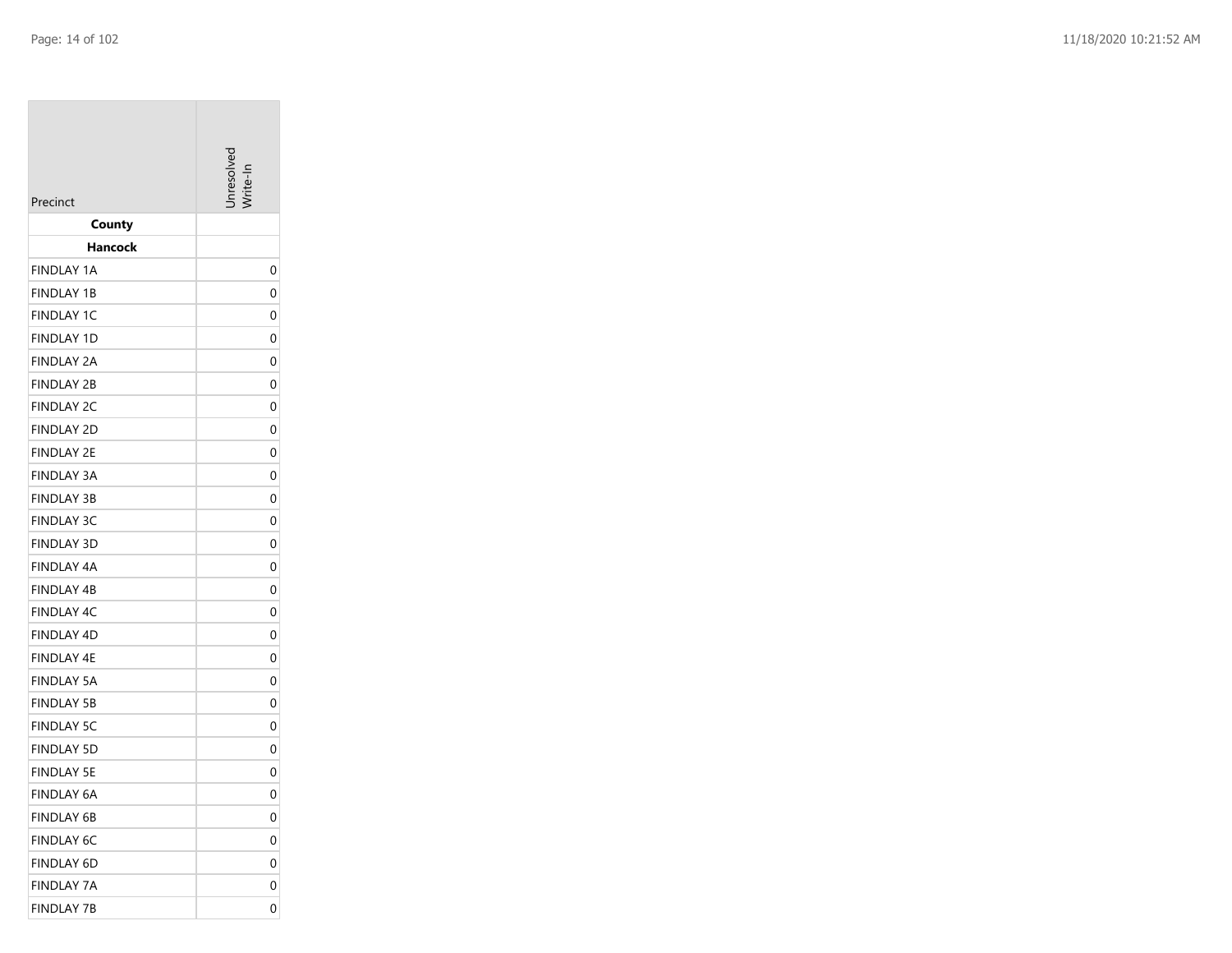| Precinct          | <b>Times Cast</b> | Registerec<br>Voters |
|-------------------|-------------------|----------------------|
| FINDLAY 7C        | 605               | 765                  |
| <b>FINDLAY 7D</b> | 469               | 650                  |
| <b>FINDLAY 7E</b> | 374               | 615                  |
| FOSTORIA S        | 656               | 955                  |
| Fostoria n        | 715               | 986                  |
| ALLEN E           | 752               | 925                  |
| ALLEN W           | 884               | 1,056                |
| AMANDA            | 630               | 767                  |
| <b>BIGLICK</b>    | 785               | 918                  |
| BLANCHARD         | 704               | 834                  |
| CASS              | 597               | 705                  |
| DELAWARE          | 687               | 839                  |
| EAGLE             | 725               | 836                  |
| JACKSON           | 614               | 753                  |
| LIBERTY N         | 617               | 775                  |
| LIBERTY NE        | 665               | 810                  |
| LIBERTY NW        | 960               | 1,117                |
| LIBERTY SE        | 828               | 1,235                |
| LIBERTY SW        | 855               | 1,026                |
| <b>MADISON E</b>  | 579               | 699                  |
| MADISON W         | 716               | 883                  |
| MARION N          | 932               | 1,098                |
| <b>MARION S</b>   | 1,186             | 1,419                |
| <b>MCCOMB</b>     | 688               | 948                  |
| ORANGE            | 806               | 964                  |
| PLEASANT          | 449               | 552                  |
| PORTAGE           | 448               | 523                  |
| UNION E           | 439               | 602                  |
| <b>UNION W</b>    | 540               | 631                  |
| <b>VAN BUREN</b>  | 586               | 698                  |
| WASHINGTON        | 867               | 1,056                |
| Hancock - Total   | 39,066            | 51,741               |

| Precinct          | Bob Latta<br>(Rep) | Nick Rubando<br>(Dem) | <b>Total Votes</b> |
|-------------------|--------------------|-----------------------|--------------------|
| <b>FINDLAY 7C</b> | 387                | 192                   | 579                |
| <b>FINDLAY 7D</b> | 300                | 155                   | 455                |
| <b>FINDLAY 7E</b> | 223                | 137                   | 360                |
| <b>FOSTORIA S</b> | 417                | 217                   | 634                |
| <b>FOSTORIA N</b> | 434                | 255                   | 689                |
| ALLEN E           | 597                | 130                   | 727                |
| <b>ALLEN W</b>    | 675                | 181                   | 856                |
| AMANDA            | 536                | 80                    | 616                |
| <b>BIGLICK</b>    | 623                | 148                   | 771                |
| <b>BLANCHARD</b>  | 581                | 111                   | 692                |
| CASS              | 470                | 109                   | 579                |
| DELAWARE          | 521                | 148                   | 669                |
| <b>EAGLE</b>      | 600                | 106                   | 706                |
| <b>JACKSON</b>    | 499                | 95                    | 594                |
| <b>LIBERTY N</b>  | 442                | 156                   | 598                |
| <b>LIBERTY NE</b> | 480                | 169                   | 649                |
| <b>LIBERTY NW</b> | 739                | 194                   | 933                |
| <b>LIBERTY SE</b> | 565                | 235                   | 800                |
| <b>LIBERTY SW</b> | 665                | 159                   | 824                |
| <b>MADISON E</b>  | 486                | 87                    | 573                |
| <b>MADISON W</b>  | 602                | 88                    | 690                |
| <b>MARION N</b>   | 723                | 184                   | 907                |
| <b>MARION S</b>   | 875                | 268                   | 1,143              |
| <b>MCCOMB</b>     | 545                | 133                   | 678                |
| ORANGE            | 658                | 132                   | 790                |
| PLEASANT          | 376                | 63                    | 439                |
| PORTAGE           | 366                | 74                    | 440                |
| <b>UNION E</b>    | 337                | 91                    | 428                |
| <b>UNION W</b>    | 466                | 64                    | 530                |
| <b>VAN BUREN</b>  | 477                | 89                    | 566                |
| WASHINGTON        | 674                | 171                   | 845                |
| Hancock - Total   | 27,919             | 9,972                 | 37,891             |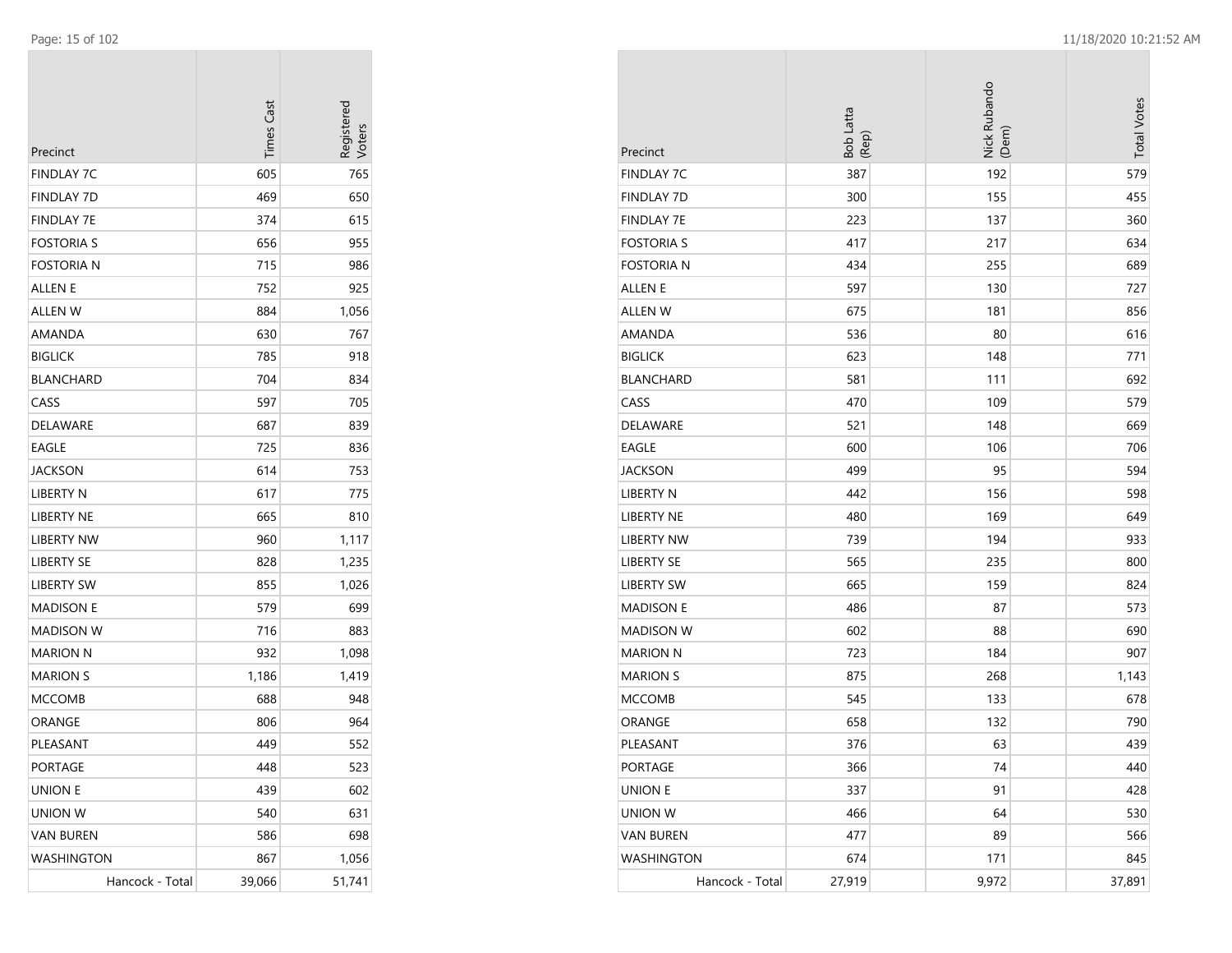| Precinct          | nresolver    |
|-------------------|--------------|
| <b>FINDLAY 7C</b> | 0            |
| <b>FINDLAY 7D</b> | 0            |
| <b>FINDLAY 7E</b> | 0            |
| <b>FOSTORIA S</b> | 0            |
| <b>FOSTORIA N</b> | 0            |
| ALLEN E           | 0            |
| ALLEN W           | 0            |
| AMANDA            | 0            |
| <b>BIGLICK</b>    | 0            |
| <b>BLANCHARD</b>  | 0            |
| CASS              | 0            |
| <b>DELAWARE</b>   | 0            |
| <b>EAGLE</b>      | 0            |
| JACKSON           | 0            |
| <b>LIBERTY N</b>  | 0            |
| <b>LIBERTY NE</b> | 0            |
| <b>LIBERTY NW</b> | 0            |
| <b>LIBERTY SE</b> | 0            |
| <b>LIBERTY SW</b> | 0            |
| MADISON E         | 0            |
| <b>MADISON W</b>  | 0            |
| MARION N          | 0            |
| <b>MARION S</b>   | 0            |
| MCCOMB            | 0            |
| ORANGE            | 0            |
| PLEASANT          | 0            |
| PORTAGE           | $\mathbf{0}$ |
| UNION E           | 0            |
| UNION W           | 0            |
| <b>VAN BUREN</b>  | 0            |
| WASHINGTON        | 0            |
| Hancock - Total   | 0            |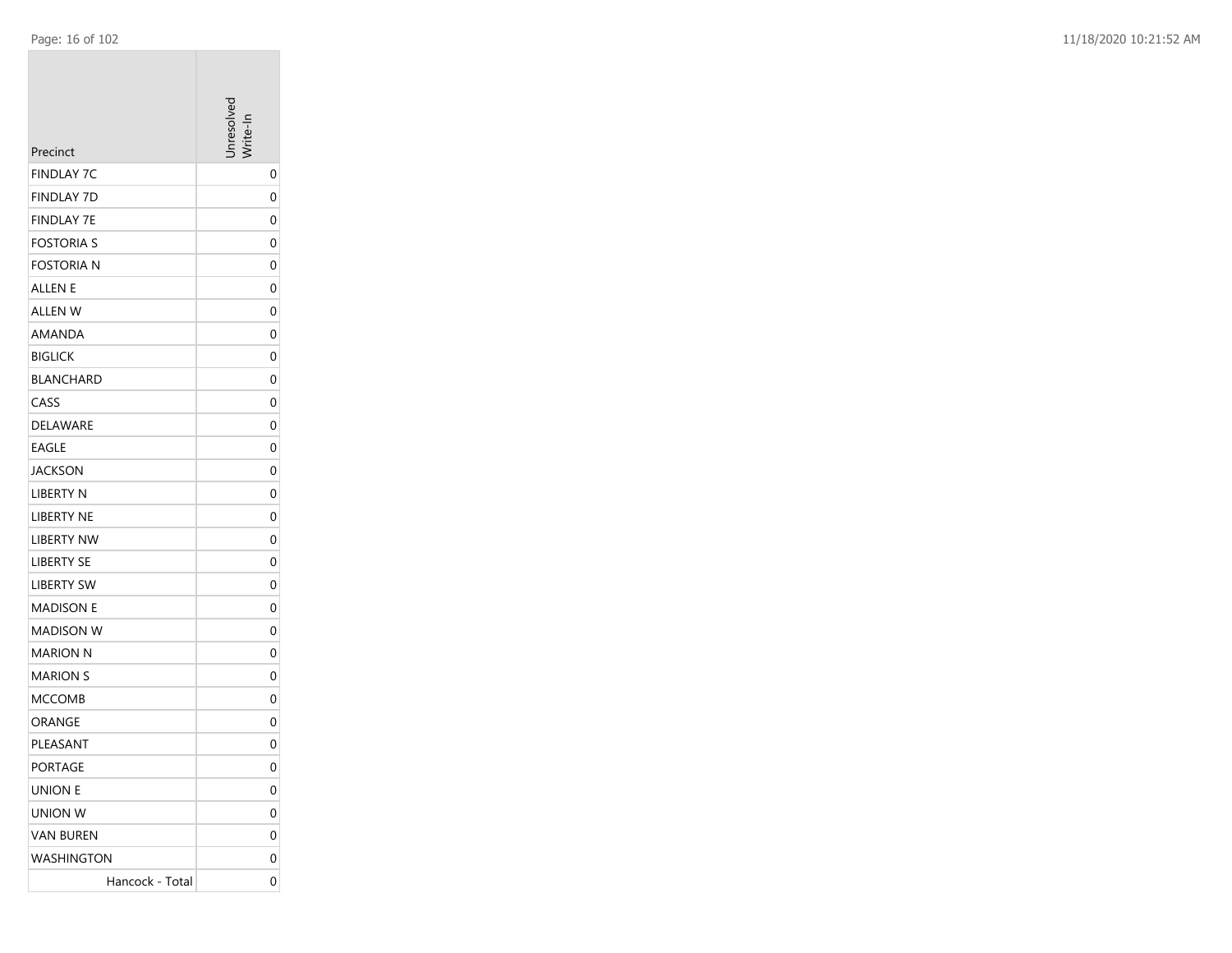| Precinct           | <b>Times Cast</b> | Registered<br>Voters |
|--------------------|-------------------|----------------------|
| <b>Cumulative</b>  |                   |                      |
| Cumulative         | O                 |                      |
| Cumulative - Total | U                 | U                    |
| County - Total     | 39,066            | 51,741               |

| Precinct           | atta<br>Bob L<br>(Rep) | Nick Rubando<br>(Dem) | <b>Total Votes</b> |
|--------------------|------------------------|-----------------------|--------------------|
| <b>Cumulative</b>  |                        |                       |                    |
| Cumulative         |                        | 0                     |                    |
| Cumulative - Total | 0                      | 0                     | $\Omega$           |
| County - Total     | 27,919                 | 9,972                 | 37,891             |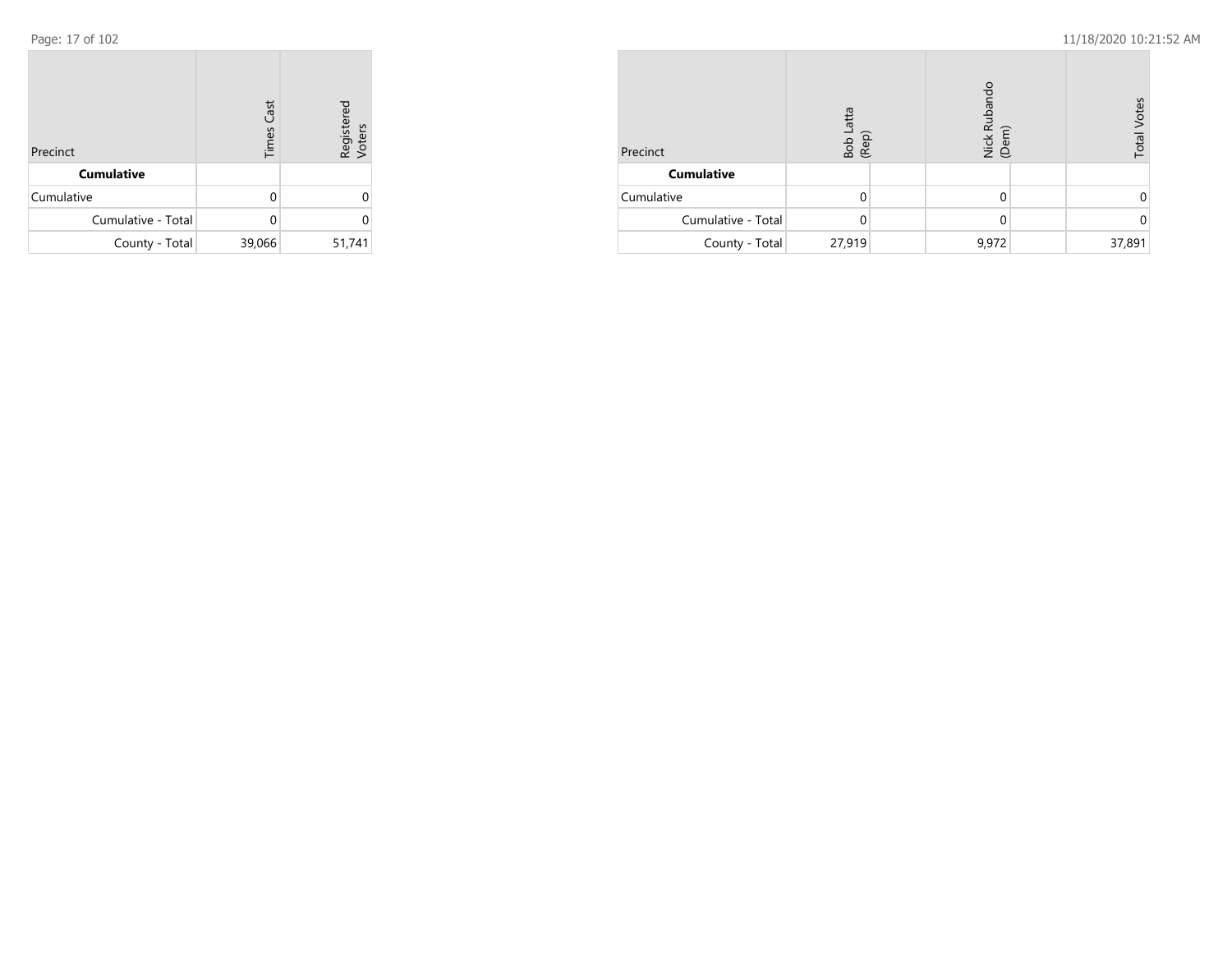Page: 18 of 102 11/18/2020 10:21:52 AM

| Precinct           | Unresolved<br>Write-In |
|--------------------|------------------------|
| <b>Cumulative</b>  |                        |
| Cumulative         |                        |
| Cumulative - Total |                        |
| County - Total     |                        |

the control of the control of the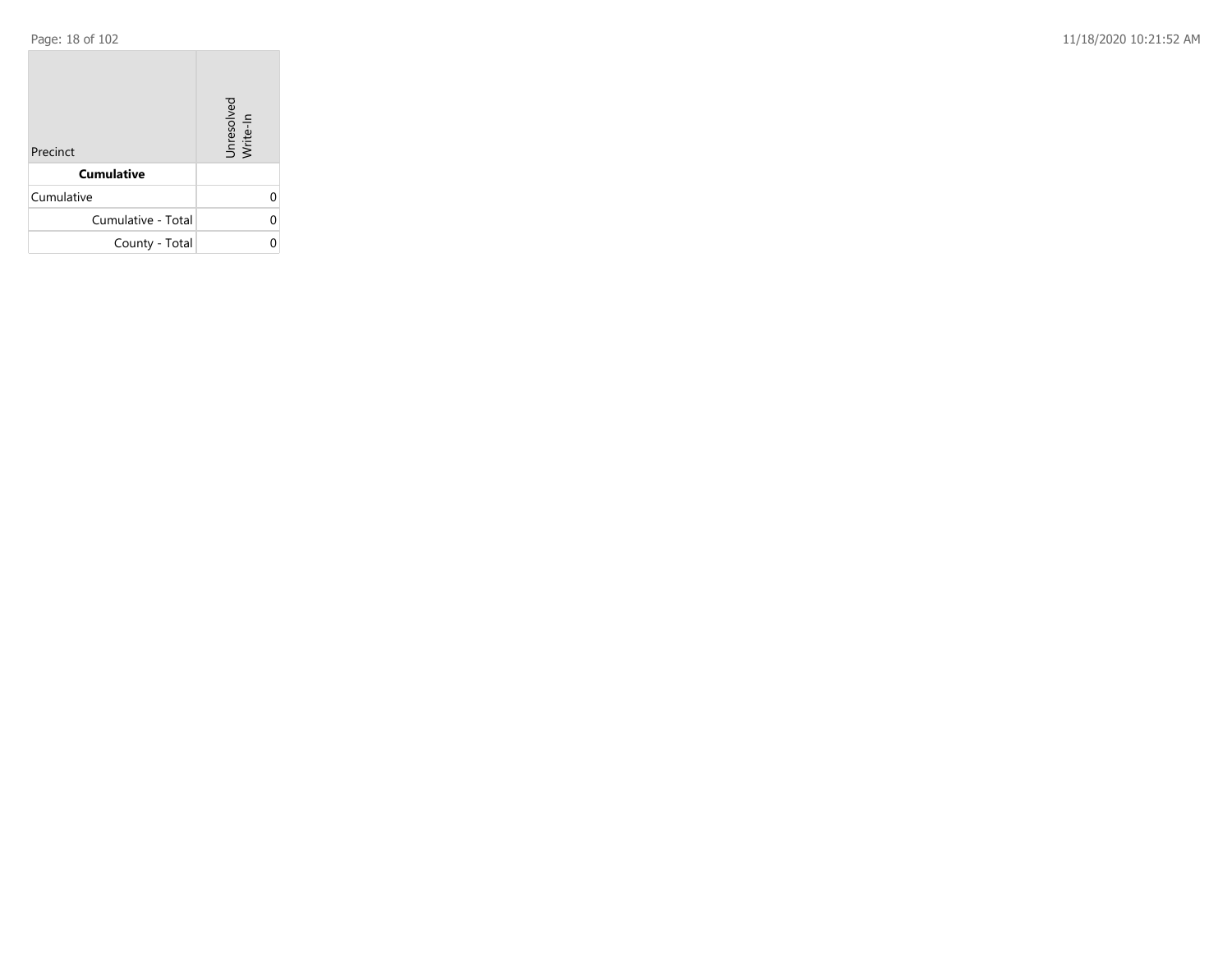## **State Representative 83rd District (Vote for 1)**

| Precinct          | <b>Times Cast</b> |       |
|-------------------|-------------------|-------|
| County<br>Hancock |                   |       |
| <b>FINDLAY 1A</b> | 475               | 906   |
| <b>FINDLAY 1B</b> | 620               | 868   |
| <b>FINDLAY 1C</b> | 555               | 975   |
| <b>FINDLAY 1D</b> | 852               | 1,113 |
| <b>FINDLAY 2A</b> | 928               | 1,166 |
| <b>FINDLAY 2B</b> | 609               | 784   |
| <b>FINDLAY 2C</b> | 594               | 829   |
| <b>FINDLAY 2D</b> | 617               | 731   |
| <b>FINDLAY 2E</b> | 827               | 1,017 |
| <b>FINDLAY 3A</b> | 857               | 1,069 |
| <b>FINDLAY 3B</b> | 691               | 931   |
| <b>FINDLAY 3C</b> | 886               | 1,078 |
| <b>FINDLAY 3D</b> | 497               | 795   |
| <b>FINDLAY 4A</b> | 481               | 839   |
| <b>FINDLAY 4B</b> | 440               | 850   |
| <b>FINDLAY 4C</b> | 398               | 627   |
| <b>FINDLAY 4D</b> | 678               | 876   |
| <b>FINDLAY 4E</b> | 483               | 655   |
| <b>FINDLAY 5A</b> | 793               | 1,016 |
| <b>FINDLAY 5B</b> | 631               | 774   |
| <b>FINDLAY 5C</b> | 711               | 978   |
| <b>FINDLAY 5D</b> | 861               | 1,053 |
| <b>FINDLAY 5E</b> | 436               | 671   |
| <b>FINDLAY 6A</b> | 306               | 518   |
| <b>FINDLAY 6B</b> | 388               | 833   |
| <b>FINDLAY 6C</b> | 499               | 812   |
| <b>FINDLAY 6D</b> | 399               | 661   |
| <b>FINDLAY 7A</b> | 653               | 901   |
| <b>FINDLAY 7B</b> | 543               | 775   |

| Precinct          | Jon Cross<br>(Rep) | <b>Total Votes</b> | Mary E. Harshfield<br>Qualified Write In |
|-------------------|--------------------|--------------------|------------------------------------------|
| County            |                    |                    |                                          |
| Hancock           |                    |                    |                                          |
| <b>FINDLAY 1A</b> | 348                | 363                | 15                                       |
| <b>FINDLAY 1B</b> | 423                | 453                | 30                                       |
| <b>FINDLAY 1C</b> | 383                | 407                | 24                                       |
| FINDLAY 1D        | 605                | 638                | 33                                       |
| <b>FINDLAY 2A</b> | 645                | 693                | 48                                       |
| <b>FINDLAY 2B</b> | 428                | 449                | 21                                       |
| <b>FINDLAY 2C</b> | 392                | 425                | 33                                       |
| FINDLAY 2D        | 456                | 488                | 32                                       |
| <b>FINDLAY 2E</b> | 643                | 663                | 20                                       |
| <b>FINDLAY 3A</b> | 616                | 646                | 30                                       |
| <b>FINDLAY 3B</b> | 513                | 533                | 20                                       |
| <b>FINDLAY 3C</b> | 636                | 664                | 28                                       |
| FINDLAY 3D        | 341                | 360                | 19                                       |
| <b>FINDLAY 4A</b> | 352                | 368                | 16                                       |
| FINDLAY 4B        | 300                | 319                | 19                                       |
| <b>FINDLAY 4C</b> | 254                | 278                | 24                                       |
| FINDLAY 4D        | 413                | 467                | 54                                       |
| FINDLAY 4E        | 339                | 352                | 13                                       |
| <b>FINDLAY 5A</b> | 522                | 570                | 48                                       |
| <b>FINDLAY 5B</b> | 443                | 470                | 27                                       |
| <b>FINDLAY 5C</b> | 512                | 540                | 28                                       |
| <b>FINDLAY 5D</b> | 543                | 581                | 38                                       |
| <b>FINDLAY 5E</b> | 338                | 349                | 11                                       |
| FINDLAY 6A        | 217                | 235                | 18                                       |
| <b>FINDLAY 6B</b> | 274                | 295                | 21                                       |
| FINDLAY 6C        | 361                | 388                | 27                                       |
| FINDLAY 6D        | 290                | 308                | 18                                       |
| <b>FINDLAY 7A</b> | 469                | 499                | 30                                       |
| <b>FINDLAY 7B</b> | 398                | 424                | 26                                       |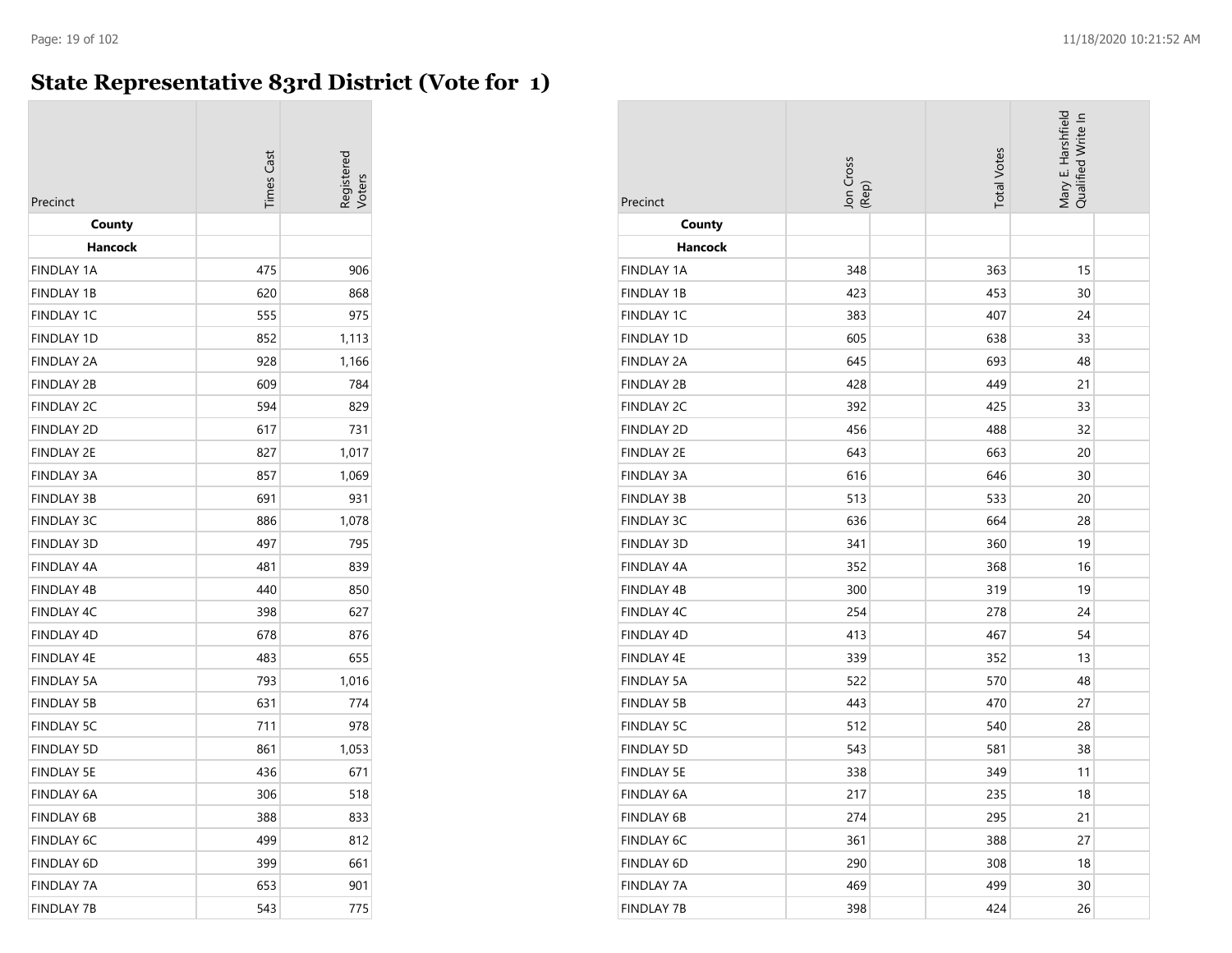| Precinct                        | Inresolver |
|---------------------------------|------------|
| County                          |            |
| Hancock                         |            |
| <b>FINDLAY 1A</b>               | 0          |
| <b>FINDLAY 1B</b>               | 0          |
| <b>FINDLAY 1C</b>               | 0          |
| <b>FINDLAY 1D</b>               | 0          |
| FINDLAY 2A                      | 0          |
| <b>FINDLAY 2B</b>               | 0          |
| <b>FINDLAY 2C</b>               | 0          |
| <b>FINDLAY 2D</b>               | 0          |
| <b>FINDLAY 2E</b>               | 0          |
| <b>FINDLAY 3A</b>               | 0          |
| <b>FINDLAY 3B</b>               | 0          |
| <b>FINDLAY 3C</b>               | 0          |
| <b>FINDLAY 3D</b>               | 0          |
| FINDLAY 4A                      | 0          |
| <b>FINDLAY 4B</b>               | 0          |
| <b>FINDLAY 4C</b>               | 0          |
| <b>FINDLAY 4D</b>               | 0          |
| FINDLAY 4E<br><b>FINDLAY 5A</b> | 0<br>0     |
| <b>FINDLAY 5B</b>               | 0          |
| <b>FINDLAY 5C</b>               | 0          |
| <b>FINDLAY 5D</b>               | 0          |
| FINDLAY 5E                      | 0          |
| FINDLAY 6A                      | 0          |
| <b>FINDLAY 6B</b>               | 0          |
| <b>FINDLAY 6C</b>               | 0          |
| <b>FINDLAY 6D</b>               | 0          |
| <b>FINDLAY 7A</b>               | 0          |
| <b>FINDLAY 7B</b>               | 0          |
|                                 |            |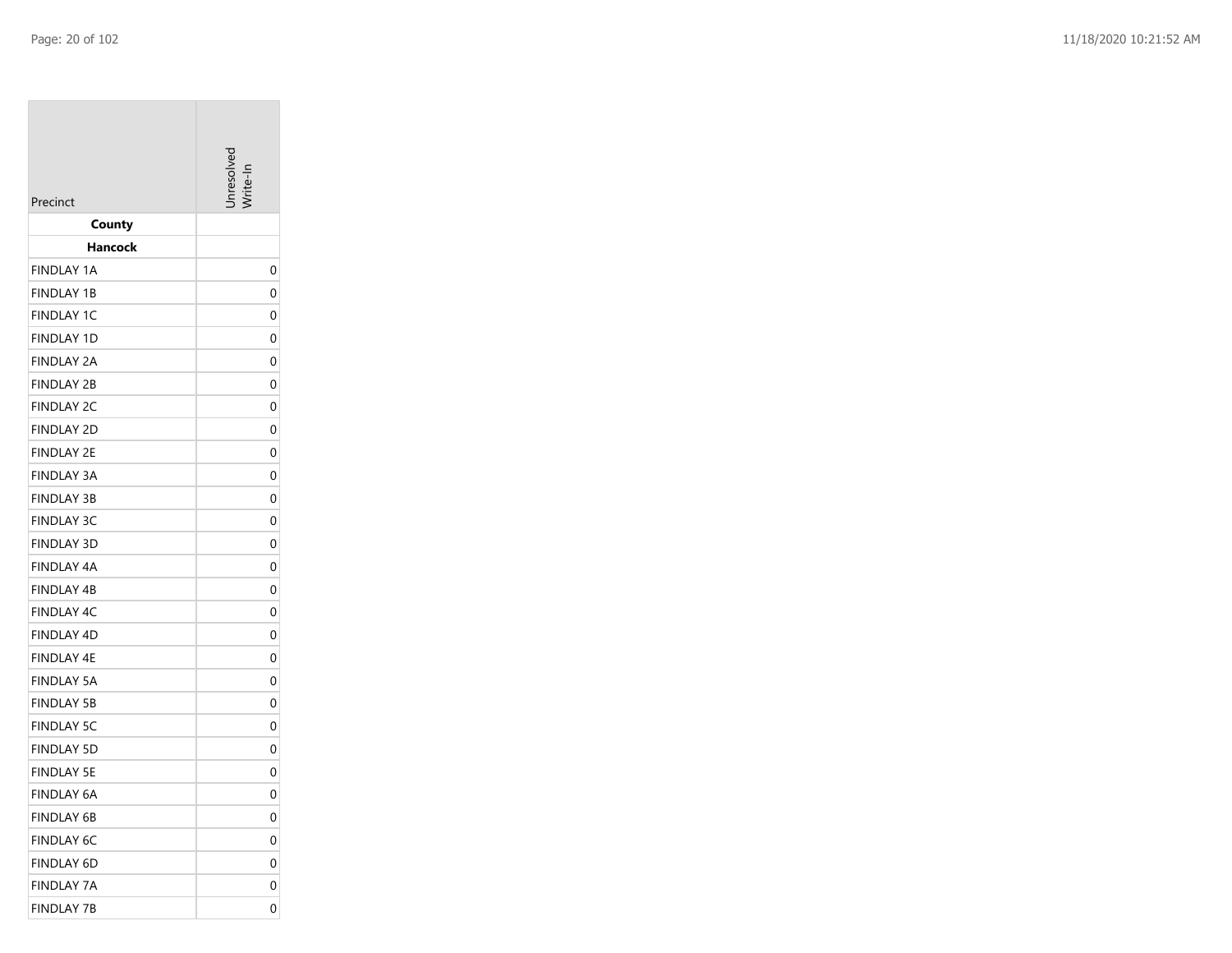$\overline{\phantom{a}}$ 

| Precinct          | <b>Times Cast</b> | Registerec |
|-------------------|-------------------|------------|
| <b>FINDLAY 7C</b> | 605               | 765        |
| <b>FINDLAY 7D</b> | 469               | 650        |
| <b>FINDLAY 7E</b> | 374               | 615        |
| <b>FOSTORIA S</b> | 656               | 955        |
| <b>FOSTORIA N</b> | 715               | 986        |
| <b>ALLEN E</b>    | 752               | 925        |
| <b>ALLEN W</b>    | 884               | 1,056      |
| AMANDA            | 630               | 767        |
| <b>BIGLICK</b>    | 785               | 918        |
| <b>BLANCHARD</b>  | 704               | 834        |
| CASS              | 597               | 705        |
| <b>DELAWARE</b>   | 687               | 839        |
| EAGLE             | 725               | 836        |
| JACKSON           | 614               | 753        |
| LIBERTY N         | 617               | 775        |
| <b>LIBERTY NE</b> | 665               | 810        |
| <b>LIBERTY NW</b> | 960               | 1,117      |
| <b>LIBERTY SE</b> | 828               | 1,235      |
| <b>LIBERTY SW</b> | 855               | 1,026      |
| <b>MADISON E</b>  | 579               | 699        |
| <b>MADISON W</b>  | 716               | 883        |
| <b>MARION N</b>   | 932               | 1,098      |
| <b>MARION S</b>   | 1,186             | 1,419      |
| <b>MCCOMB</b>     | 688               | 948        |
| ORANGE            | 806               | 964        |
| PLEASANT          | 449               | 552        |
| PORTAGE           | 448               | 523        |
| <b>UNION E</b>    | 439               | 602        |
| <b>UNION W</b>    | 540               | 631        |
| <b>VAN BUREN</b>  | 586               | 698        |
| WASHINGTON        | 867               | 1,056      |
| Hancock - Total   | 39,066            | 51,741     |

| Precinct          | Jon Cross<br>(Rep) | <b>Total Votes</b> | Mary E. Harshfield<br>Qualified Write In |  |
|-------------------|--------------------|--------------------|------------------------------------------|--|
| <b>FINDLAY 7C</b> | 426                | 463                | 37                                       |  |
| <b>FINDLAY 7D</b> | 330                | 359                | 29                                       |  |
| <b>FINDLAY 7E</b> | 261                | 278                | 17                                       |  |
| <b>FOSTORIA S</b> | 486                | 504                | 18                                       |  |
| <b>FOSTORIA N</b> | 487                | 507                | 20                                       |  |
| ALLEN E           | 621                | 638                | 17                                       |  |
| <b>ALLEN W</b>    | 682                | 709                | 27                                       |  |
| AMANDA            | 541                | 549                | 8                                        |  |
| <b>BIGLICK</b>    | 630                | 642                | 12                                       |  |
| <b>BLANCHARD</b>  | 576                | 588                | 12                                       |  |
| CASS              | 475                | 484                | 9                                        |  |
| <b>DELAWARE</b>   | 528                | 542                | 14                                       |  |
| <b>EAGLE</b>      | 574                | 588                | 14                                       |  |
| <b>JACKSON</b>    | 498                | 511                | 13                                       |  |
| LIBERTY N         | 452                | 474                | 22                                       |  |
| LIBERTY NE        | 495                | 526                | 31                                       |  |
| <b>LIBERTY NW</b> | 732                | 766                | 34                                       |  |
| <b>LIBERTY SE</b> | 628                | 658                | 30                                       |  |
| <b>LIBERTY SW</b> | 678                | 692                | 14                                       |  |
| <b>MADISON E</b>  | 481                | 490                | 9                                        |  |
| <b>MADISON W</b>  | 585                | 601                | 16                                       |  |
| <b>MARION N</b>   | 709                | 732                | 23                                       |  |
| <b>MARION S</b>   | 869                | 901                | 32                                       |  |
| <b>MCCOMB</b>     | 554                | 572                | 18                                       |  |
| ORANGE            | 644                | 655                | 11                                       |  |
| PLEASANT          | 386                | 390                | 4                                        |  |
| PORTAGE           | 354                | 359                | 5                                        |  |
| <b>UNION E</b>    | 352                | 363                | 11                                       |  |
| <b>UNION W</b>    | 464                | 475                | 11                                       |  |
| <b>VAN BUREN</b>  | 485                | 501                | 16                                       |  |
| <b>WASHINGTON</b> | 681                | 693                | 12                                       |  |
| Hancock - Total   | 29,118             | 30,435             | 1,317                                    |  |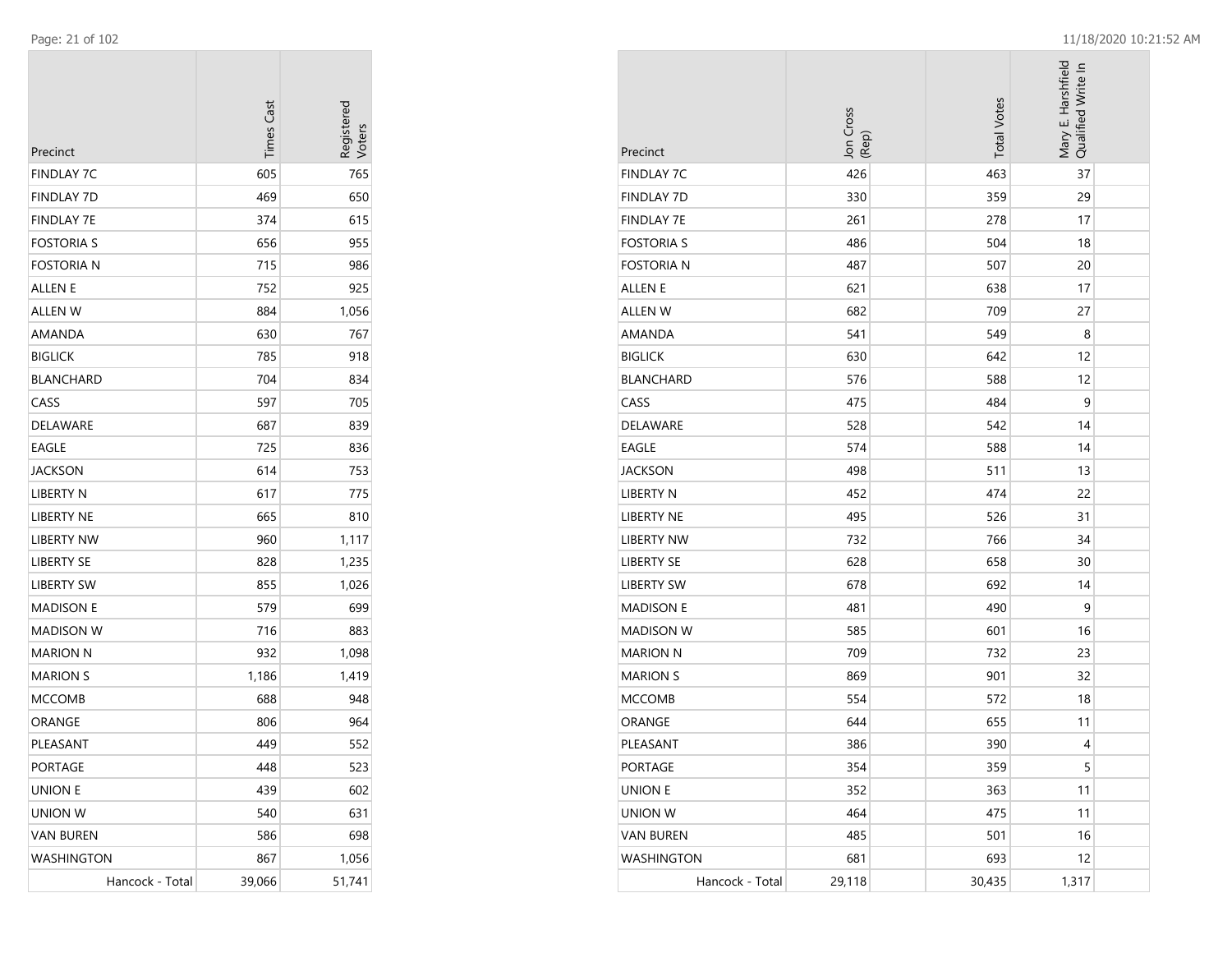| Precinct          | nresolver    |
|-------------------|--------------|
| <b>FINDLAY 7C</b> | 0            |
| <b>FINDLAY 7D</b> | 0            |
| <b>FINDLAY 7E</b> | 0            |
| <b>FOSTORIA S</b> | 0            |
| <b>FOSTORIA N</b> | 0            |
| ALLEN E           | 0            |
| ALLEN W           | 0            |
| AMANDA            | 0            |
| <b>BIGLICK</b>    | 0            |
| <b>BLANCHARD</b>  | 0            |
| CASS              | 0            |
| <b>DELAWARE</b>   | 0            |
| <b>EAGLE</b>      | 0            |
| JACKSON           | 0            |
| <b>LIBERTY N</b>  | 0            |
| <b>LIBERTY NE</b> | 0            |
| <b>LIBERTY NW</b> | 0            |
| <b>LIBERTY SE</b> | 0            |
| <b>LIBERTY SW</b> | 0            |
| MADISON E         | 0            |
| <b>MADISON W</b>  | 0            |
| MARION N          | 0            |
| <b>MARION S</b>   | 0            |
| MCCOMB            | 0            |
| ORANGE            | 0            |
| PLEASANT          | 0            |
| PORTAGE           | $\mathbf{0}$ |
| UNION E           | 0            |
| UNION W           | 0            |
| <b>VAN BUREN</b>  | 0            |
| WASHINGTON        | 0            |
| Hancock - Total   | 0            |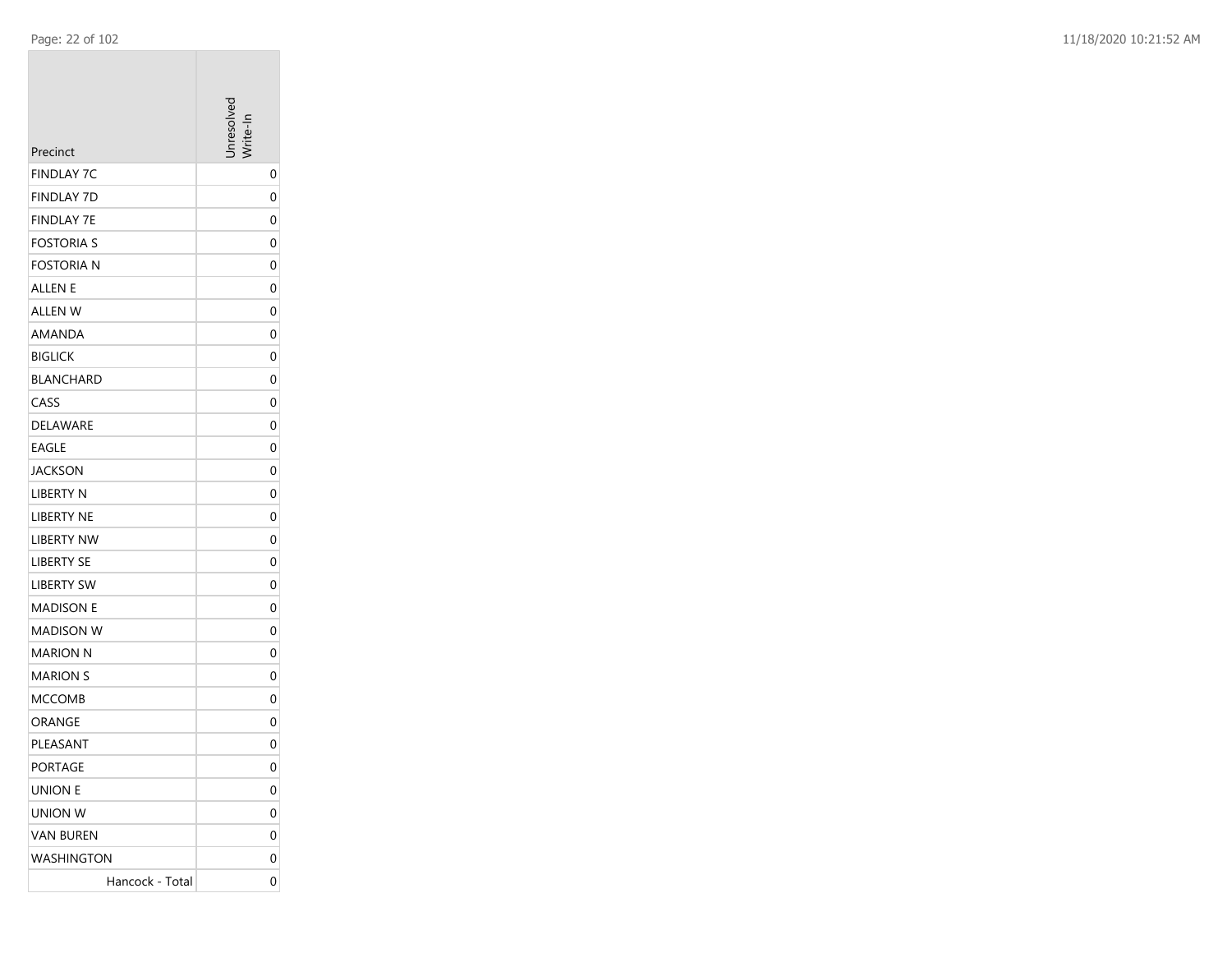| Precinct           | <b>Times Cast</b> | Registered<br>Voters |
|--------------------|-------------------|----------------------|
| <b>Cumulative</b>  |                   |                      |
| Cumulative         | O                 |                      |
| Cumulative - Total | n                 | 0                    |
| County - Total     | 39,066            | 51,741               |

| Precinct           | <b>SSO</b><br>Jon C<br>(Rep) | <b>Total Votes</b> | Harshfield<br>Write Ir<br>Mary  <br>Qualif |  |
|--------------------|------------------------------|--------------------|--------------------------------------------|--|
| <b>Cumulative</b>  |                              |                    |                                            |  |
| Cumulative         |                              |                    |                                            |  |
| Cumulative - Total |                              |                    |                                            |  |
| County - Total     | 29,118                       | 30,435             | 1,317                                      |  |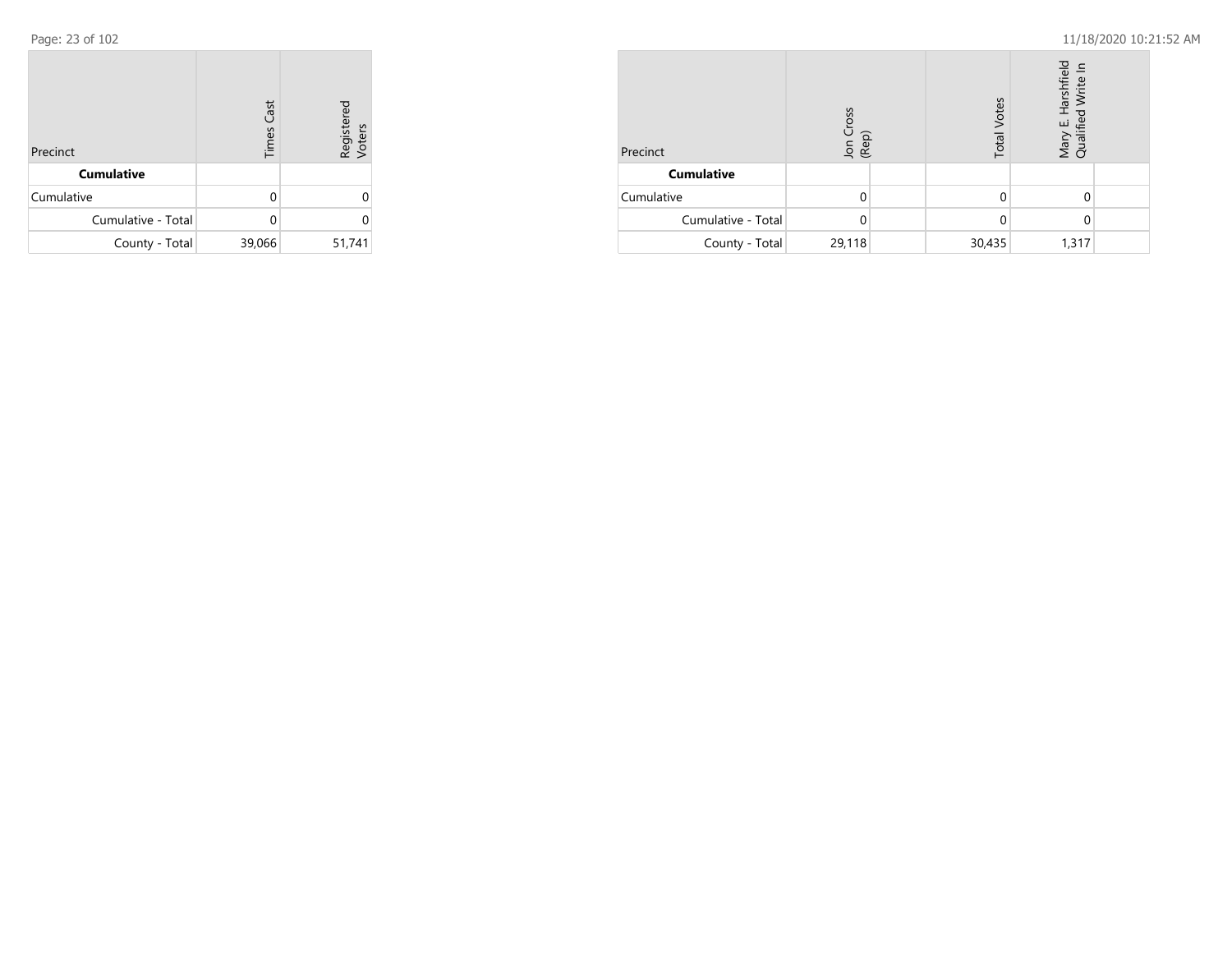Page: 24 of 102 11/18/2020 10:21:52 AM

| Precinct           | Unresolved<br>Write-In |
|--------------------|------------------------|
| <b>Cumulative</b>  |                        |
| Cumulative         |                        |
| Cumulative - Total |                        |
| County - Total     |                        |

the control of the control of the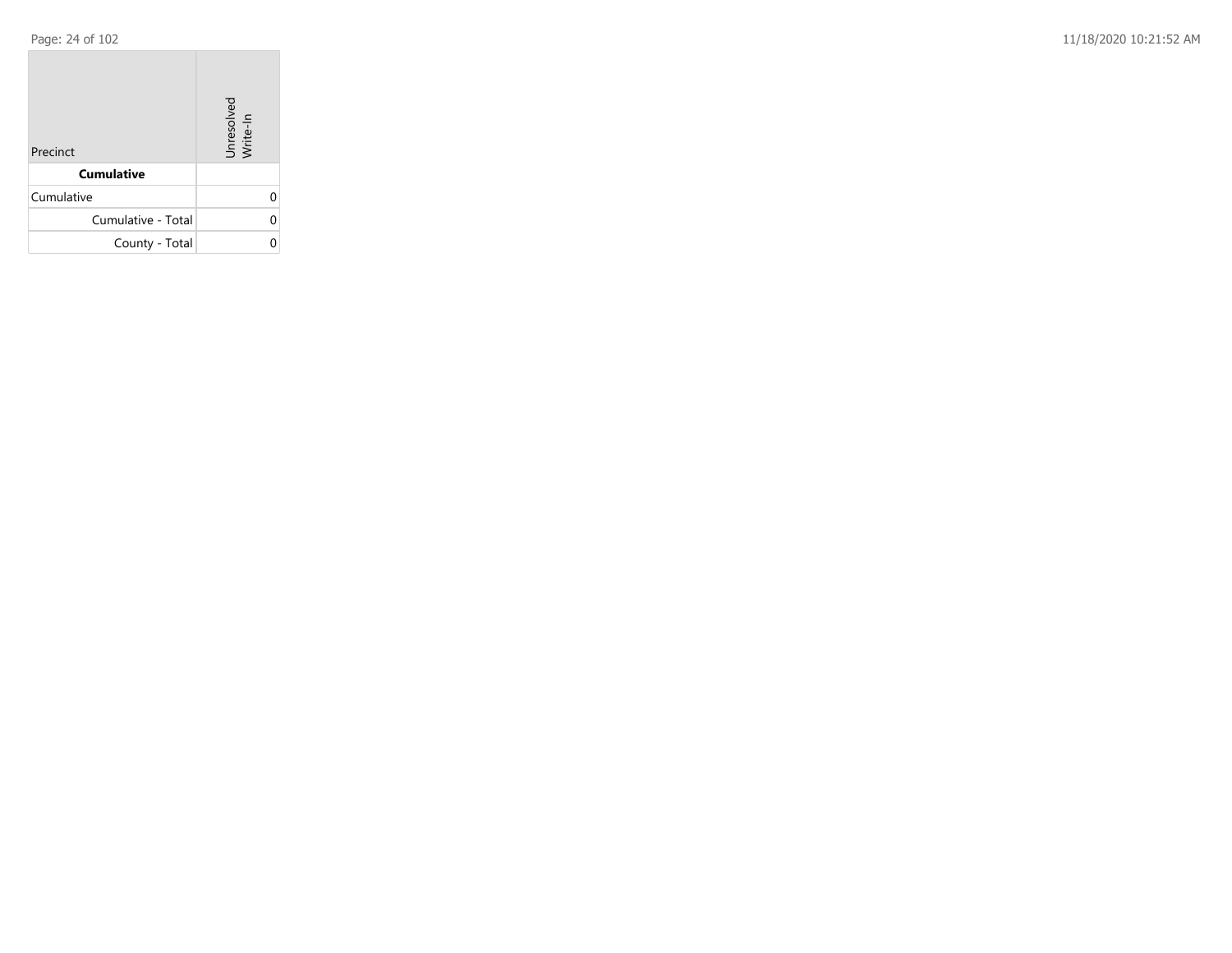## **County Commissioner 1-2-2021 (Vote for 1)**

| Precinct          | <b>Times</b> Cast | egistered |
|-------------------|-------------------|-----------|
| County<br>Hancock |                   |           |
| <b>FINDLAY 1A</b> | 475               | 906       |
| <b>FINDLAY 1B</b> | 620               | 868       |
| <b>FINDLAY 1C</b> | 555               | 975       |
| <b>FINDLAY 1D</b> | 852               | 1,113     |
| <b>FINDLAY 2A</b> | 928               | 1,166     |
| <b>FINDLAY 2B</b> | 609               | 784       |
| <b>FINDLAY 2C</b> | 594               | 829       |
| <b>FINDLAY 2D</b> | 617               | 731       |
| <b>FINDLAY 2E</b> | 827               | 1,017     |
| <b>FINDLAY 3A</b> | 857               | 1,069     |
| <b>FINDLAY 3B</b> | 691               | 931       |
| <b>FINDLAY 3C</b> | 886               | 1,078     |
| <b>FINDLAY 3D</b> | 497               | 795       |
| <b>FINDLAY 4A</b> | 481               | 839       |
| <b>FINDLAY 4B</b> | 440               | 850       |
| <b>FINDLAY 4C</b> | 398               | 627       |
| <b>FINDLAY 4D</b> | 678               | 876       |
| <b>FINDLAY 4E</b> | 483               | 655       |
| <b>FINDLAY 5A</b> | 793               | 1,016     |
| <b>FINDLAY 5B</b> | 631               | 774       |
| <b>FINDLAY 5C</b> | 711               | 978       |
| <b>FINDLAY 5D</b> | 861               | 1,053     |
| <b>FINDLAY 5E</b> | 436               | 671       |
| <b>FINDLAY 6A</b> | 306               | 518       |
| <b>FINDLAY 6B</b> | 388               | 833       |
| <b>FINDLAY 6C</b> | 499               | 812       |
| FINDLAY 6D        | 399               | 661       |
| <b>FINDLAY 7A</b> | 653               | 901       |
| <b>FINDLAY 7B</b> | 543               | 775       |

| Precinct          | Mike Pepple<br>(Rep) | <b>Total Votes</b> | Unresolved<br>Write-In |
|-------------------|----------------------|--------------------|------------------------|
| County            |                      |                    |                        |
| Hancock           |                      |                    |                        |
| <b>FINDLAY 1A</b> | 356                  | 356                | $\boldsymbol{0}$       |
| <b>FINDLAY 1B</b> | 452                  | 452                | 0                      |
| <b>FINDLAY 1C</b> | 390                  | 390                | 0                      |
| <b>FINDLAY 1D</b> | 634                  | 634                | $\mathbf 0$            |
| <b>FINDLAY 2A</b> | 707                  | 707                | $\mathbf 0$            |
| <b>FINDLAY 2B</b> | 452                  | 452                | 0                      |
| <b>FINDLAY 2C</b> | 430                  | 430                | 0                      |
| <b>FINDLAY 2D</b> | 482                  | 482                | $\boldsymbol{0}$       |
| <b>FINDLAY 2E</b> | 702                  | 702                | 0                      |
| <b>FINDLAY 3A</b> | 672                  | 672                | $\mathbf 0$            |
| <b>FINDLAY 3B</b> | 538                  | 538                | 0                      |
| <b>FINDLAY 3C</b> | 681                  | 681                | $\mathbf 0$            |
| <b>FINDLAY 3D</b> | 355                  | 355                | $\mathbf 0$            |
| FINDLAY 4A        | 367                  | 367                | $\mathbf 0$            |
| <b>FINDLAY 4B</b> | 320                  | 320                | 0                      |
| FINDLAY 4C        | 266                  | 266                | 0                      |
| FINDLAY 4D        | 476                  | 476                | $\boldsymbol{0}$       |
| FINDLAY 4E        | 354                  | 354                | 0                      |
| <b>FINDLAY 5A</b> | 560                  | 560                | 0                      |
| <b>FINDLAY 5B</b> | 490                  | 490                | 0                      |
| <b>FINDLAY 5C</b> | 520                  | 520                | $\mathbf 0$            |
| <b>FINDLAY 5D</b> | 603                  | 603                | $\mathbf 0$            |
| <b>FINDLAY 5E</b> | 340                  | 340                | $\boldsymbol{0}$       |
| FINDLAY 6A        | 230                  | 230                | 0                      |
| <b>FINDLAY 6B</b> | 286                  | 286                | 0                      |
| FINDLAY 6C        | 377                  | 377                | $\boldsymbol{0}$       |
| FINDLAY 6D        | 293                  | 293                | 0                      |
| <b>FINDLAY 7A</b> | 497                  | 497                | 0                      |
| <b>FINDLAY 7B</b> | 398                  | 398                | 0                      |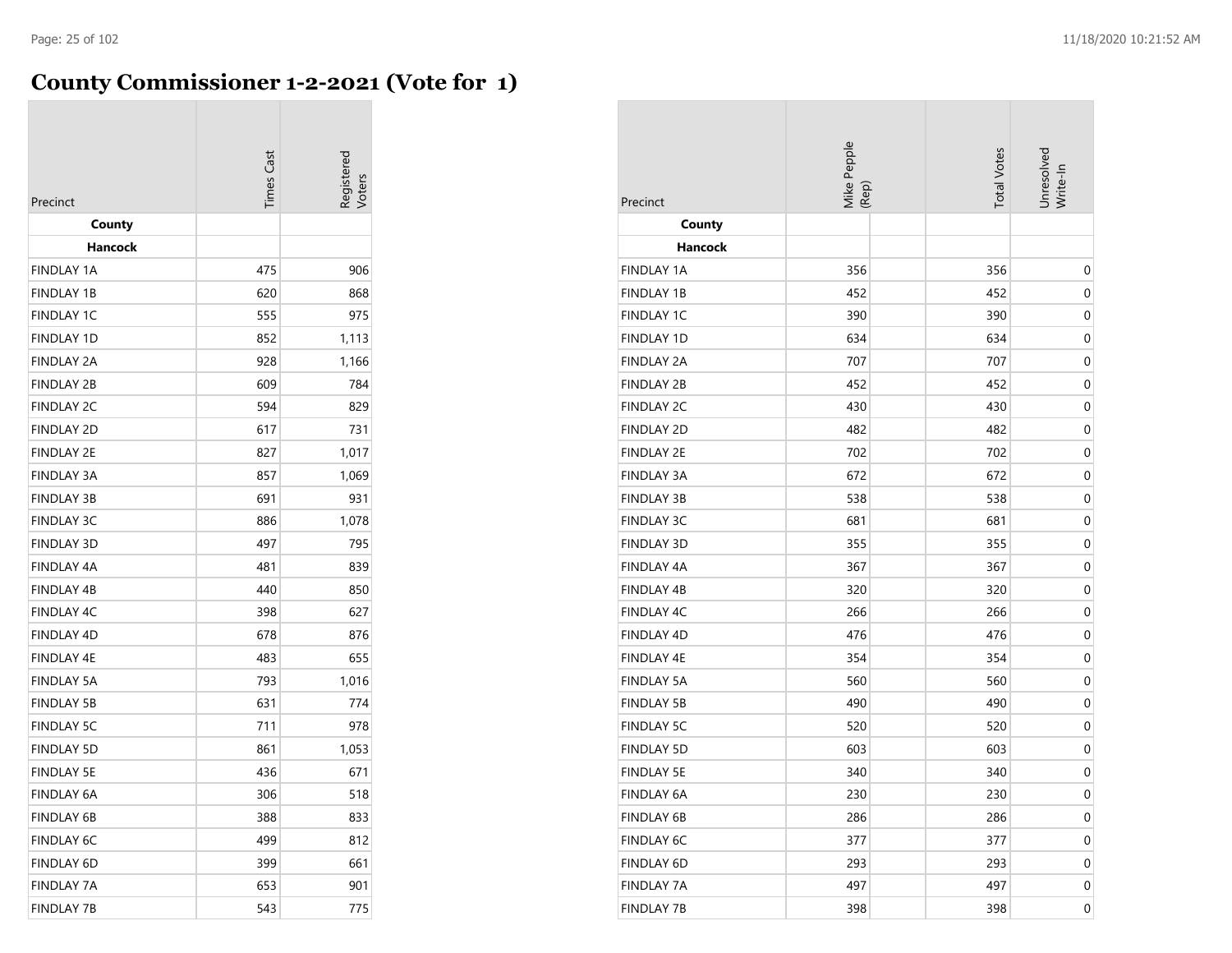| Precinct          | <b>Times Cast</b> | Registerec<br>/oters |
|-------------------|-------------------|----------------------|
| FINDLAY 7C        | 605               | 765                  |
| FINDLAY 7D        | 469               | 650                  |
| FINDLAY 7E        | 374               | 615                  |
| <b>FOSTORIA S</b> | 656               | 955                  |
| Fostoria n        | 715               | 986                  |
| ALLEN E           | 752               | 925                  |
| ALLEN W           | 884               | 1,056                |
| AMANDA            | 630               | 767                  |
| <b>BIGLICK</b>    | 785               | 918                  |
| <b>BLANCHARD</b>  | 704               | 834                  |
| CASS              | 597               | 705                  |
| DELAWARE          | 687               | 839                  |
| EAGLE             | 725               | 836                  |
| <b>JACKSON</b>    | 614               | 753                  |
| LIBERTY N         | 617               | 775                  |
| <b>LIBERTY NE</b> | 665               | 810                  |
| <b>LIBERTY NW</b> | 960               | 1,117                |
| <b>LIBERTY SE</b> | 828               | 1,235                |
| LIBERTY SW        | 855               | 1,026                |
| <b>MADISON E</b>  | 579               | 699                  |
| MADISON W         | 716               | 883                  |
| <b>MARION N</b>   | 932               | 1,098                |
| <b>MARION S</b>   | 1,186             | 1,419                |
| <b>MCCOMB</b>     | 688               | 948                  |
| ORANGE            | 806               | 964                  |
| PLEASANT          | 449               | 552                  |
| PORTAGE           | 448               | 523                  |
| <b>UNION E</b>    | 439               | 602                  |
| UNION W           | 540               | 631                  |
| <b>VAN BUREN</b>  | 586               | 698                  |
| WASHINGTON        | 867               | 1,056                |
| Hancock - Total   | 39,066            | 51,741               |

| Precinct          | Mike Pepple<br>(Rep) | <b>Total Votes</b> | Unresolved<br>Write-In |
|-------------------|----------------------|--------------------|------------------------|
| <b>FINDLAY 7C</b> | 449                  | 449                | 0                      |
| <b>FINDLAY 7D</b> | 345                  | 345                | 0                      |
| <b>FINDLAY 7E</b> | 276                  | 276                | 0                      |
| <b>FOSTORIA S</b> | 481                  | 481                | 0                      |
| <b>FOSTORIA N</b> | 488                  | 488                | 0                      |
| <b>ALLEN E</b>    | 633                  | 633                | 0                      |
| <b>ALLEN W</b>    | 725                  | 725                | 0                      |
| AMANDA            | 540                  | 540                | 0                      |
| <b>BIGLICK</b>    | 641                  | 641                | 0                      |
| <b>BLANCHARD</b>  | 585                  | 585                | 0                      |
| CASS              | 482                  | 482                | 0                      |
| DELAWARE          | 538                  | 538                | 0                      |
| EAGLE             | 588                  | 588                | 0                      |
| <b>JACKSON</b>    | 511                  | 511                | 0                      |
| LIBERTY N         | 482                  | 482                | 0                      |
| LIBERTY NE        | 526                  | 526                | 0                      |
| <b>LIBERTY NW</b> | 780                  | 780                | 0                      |
| <b>LIBERTY SE</b> | 641                  | 641                | 0                      |
| <b>LIBERTY SW</b> | 702                  | 702                | 0                      |
| <b>MADISON E</b>  | 483                  | 483                | 0                      |
| <b>MADISON W</b>  | 595                  | 595                | 0                      |
| <b>MARION N</b>   | 747                  | 747                | 0                      |
| <b>MARION S</b>   | 921                  | 921                | 0                      |
| <b>MCCOMB</b>     | 568                  | 568                | 0                      |
| ORANGE            | 662                  | 662                | 0                      |
| PLEASANT          | 379                  | 379                | 0                      |
| <b>PORTAGE</b>    | 369                  | 369                | 0                      |
| <b>UNION E</b>    | 351                  | 351                | 0                      |
| <b>UNION W</b>    | 467                  | 467                | 0                      |
| <b>VAN BUREN</b>  | 480                  | 480                | 0                      |
| <b>WASHINGTON</b> | 676                  | 676                | 0                      |
| Hancock - Total   | 30,339               | 30,339             | 0                      |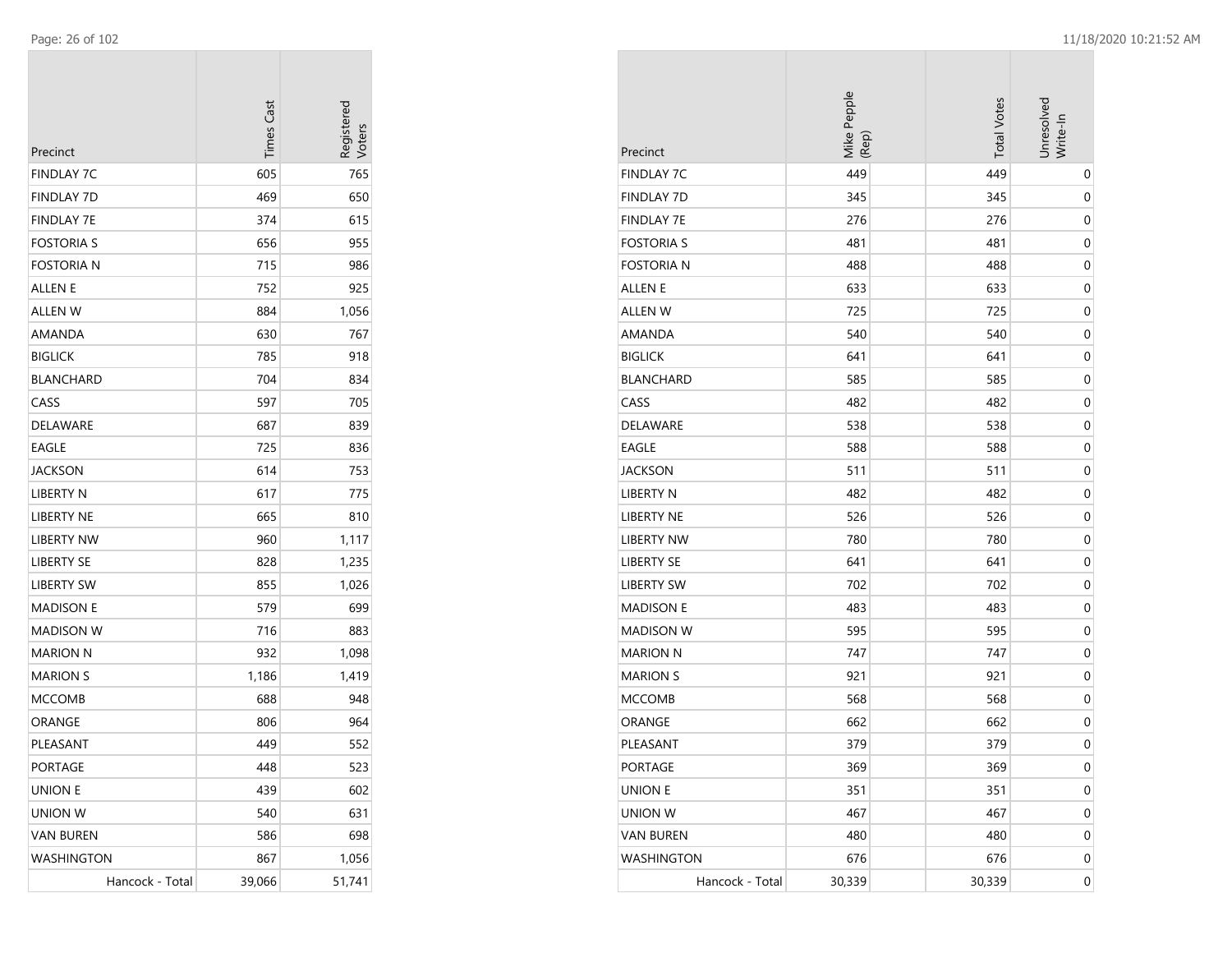| Precinct           | <b>Times Cast</b> | Registered<br>Voters |
|--------------------|-------------------|----------------------|
| <b>Cumulative</b>  |                   |                      |
| Cumulative         | U                 | U                    |
| Cumulative - Total |                   | U                    |
| County - Total     | 39,066            | 51,741               |

| Precinct           | Mike Pepple<br>(Rep) |  | <b>Total Votes</b> | Unresolved<br>Write-In |  |
|--------------------|----------------------|--|--------------------|------------------------|--|
| <b>Cumulative</b>  |                      |  |                    |                        |  |
| Cumulative         |                      |  |                    |                        |  |
| Cumulative - Total |                      |  | 0                  |                        |  |
| County - Total     | 30,339               |  | 30,339             |                        |  |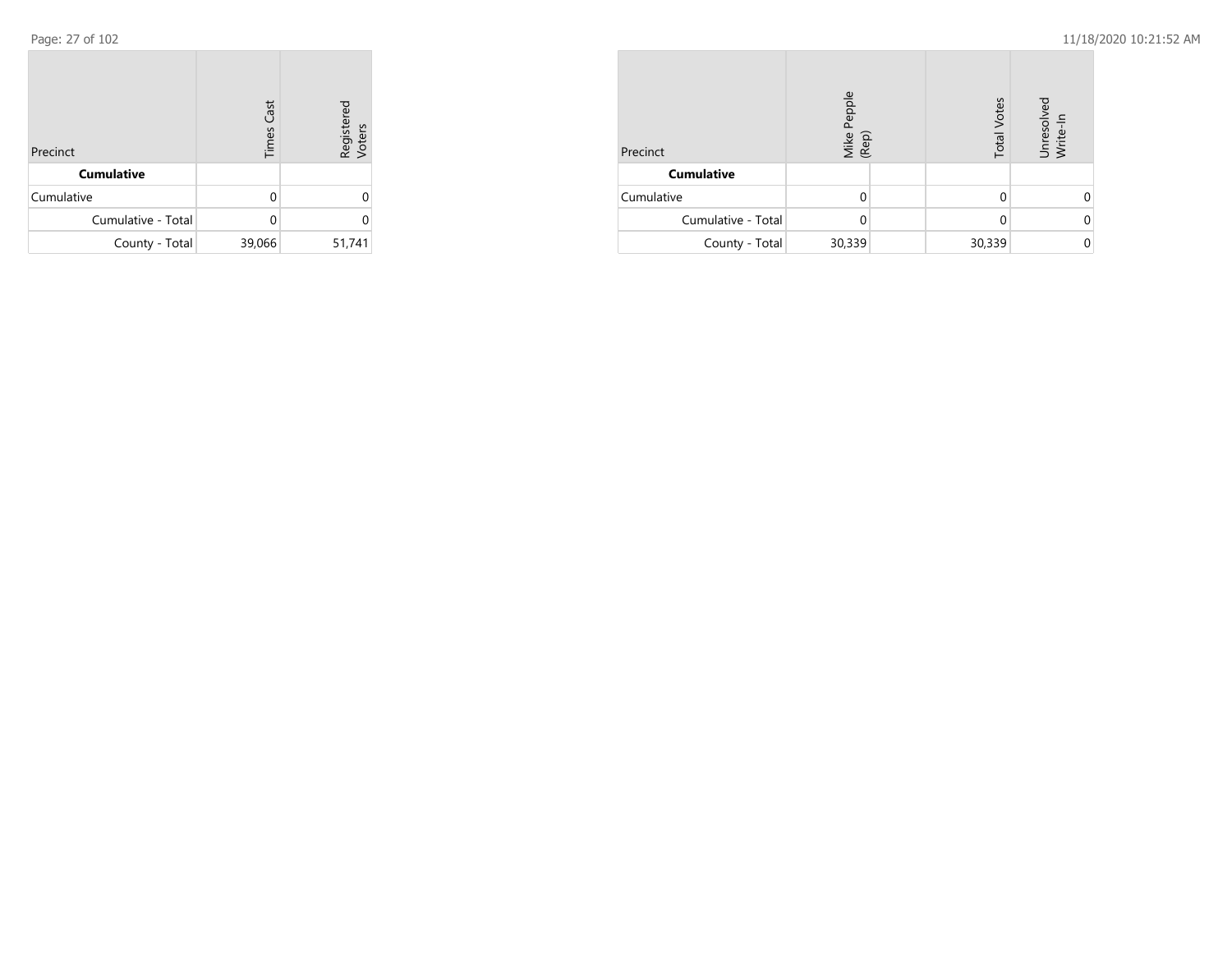## **County Commissioner 1-3-2021 (Vote for 1)**

| Precinct          | Times Cast | cegistered |
|-------------------|------------|------------|
| County<br>Hancock |            |            |
| <b>FINDLAY 1A</b> | 475        | 906        |
| <b>FINDLAY 1B</b> | 620        | 868        |
| <b>FINDLAY 1C</b> | 555        | 975        |
| <b>FINDLAY 1D</b> | 852        | 1,113      |
| <b>FINDLAY 2A</b> | 928        | 1,166      |
| <b>FINDLAY 2B</b> | 609        | 784        |
| <b>FINDLAY 2C</b> | 594        | 829        |
| <b>FINDLAY 2D</b> | 617        | 731        |
| <b>FINDLAY 2E</b> | 827        | 1,017      |
| <b>FINDLAY 3A</b> | 857        | 1,069      |
| <b>FINDLAY 3B</b> | 691        | 931        |
| <b>FINDLAY 3C</b> | 886        | 1,078      |
| <b>FINDLAY 3D</b> | 497        | 795        |
| <b>FINDLAY 4A</b> | 481        | 839        |
| <b>FINDLAY 4B</b> | 440        | 850        |
| <b>FINDLAY 4C</b> | 398        | 627        |
| <b>FINDLAY 4D</b> | 678        | 876        |
| <b>FINDLAY 4E</b> | 483        | 655        |
| <b>FINDLAY 5A</b> | 793        | 1,016      |
| <b>FINDLAY 5B</b> | 631        | 774        |
| <b>FINDLAY 5C</b> | 711        | 978        |
| <b>FINDLAY 5D</b> | 861        | 1,053      |
| <b>FINDLAY 5E</b> | 436        | 671        |
| <b>FINDLAY 6A</b> | 306        | 518        |
| <b>FINDLAY 6B</b> | 388        | 833        |
| <b>FINDLAY 6C</b> | 499        | 812        |
| FINDLAY 6D        | 399        | 661        |
| <b>FINDLAY 7A</b> | 653        | 901        |
| <b>FINDLAY 7B</b> | 543        | 775        |

| Precinct          | William L. Bateson<br>(Rep) | Melissa Kritzell<br>(Dem) | <b>Total Votes</b> |
|-------------------|-----------------------------|---------------------------|--------------------|
| County            |                             |                           |                    |
| Hancock           |                             |                           |                    |
| <b>FINDLAY 1A</b> | 249                         | 201                       | 450                |
| <b>FINDLAY 1B</b> | 367                         | 216                       | 583                |
| <b>FINDLAY 1C</b> | 287                         | 238                       | 525                |
| FINDLAY 1D        | 515                         | 276                       | 791                |
| <b>FINDLAY 2A</b> | 594                         | 284                       | 878                |
| <b>FINDLAY 2B</b> | 361                         | 206                       | 567                |
| <b>FINDLAY 2C</b> | 361                         | 199                       | 560                |
| <b>FINDLAY 2D</b> | 438                         | 149                       | 587                |
| <b>FINDLAY 2E</b> | 621                         | 176                       | 797                |
| <b>FINDLAY 3A</b> | 597                         | 219                       | 816                |
| <b>FINDLAY 3B</b> | 456                         | 217                       | 673                |
| <b>FINDLAY 3C</b> | 578                         | 246                       | 824                |
| FINDLAY 3D        | 286                         | 185                       | 471                |
| <b>FINDLAY 4A</b> | 276                         | 172                       | 448                |
| <b>FINDLAY 4B</b> | 239                         | 176                       | 415                |
| <b>FINDLAY 4C</b> | 203                         | 174                       | 377                |
| FINDLAY 4D        | 380                         | 261                       | 641                |
| FINDLAY 4E        | 311                         | 139                       | 450                |
| <b>FINDLAY 5A</b> | 448                         | 299                       | 747                |
| <b>FINDLAY 5B</b> | 417                         | 171                       | 588                |
| <b>FINDLAY 5C</b> | 460                         | 206                       | 666                |
| <b>FINDLAY 5D</b> | 569                         | 216                       | 785                |
| <b>FINDLAY 5E</b> | 284                         | 130                       | 414                |
| FINDLAY 6A        | 160                         | 125                       | 285                |
| <b>FINDLAY 6B</b> | 229                         | 136                       | 365                |
| FINDLAY 6C        | 289                         | 197                       | 486                |
| FINDLAY 6D        | 239                         | 142                       | 381                |
| <b>FINDLAY 7A</b> | 403                         | 214                       | 617                |
| <b>FINDLAY 7B</b> | 335                         | 181                       | 516                |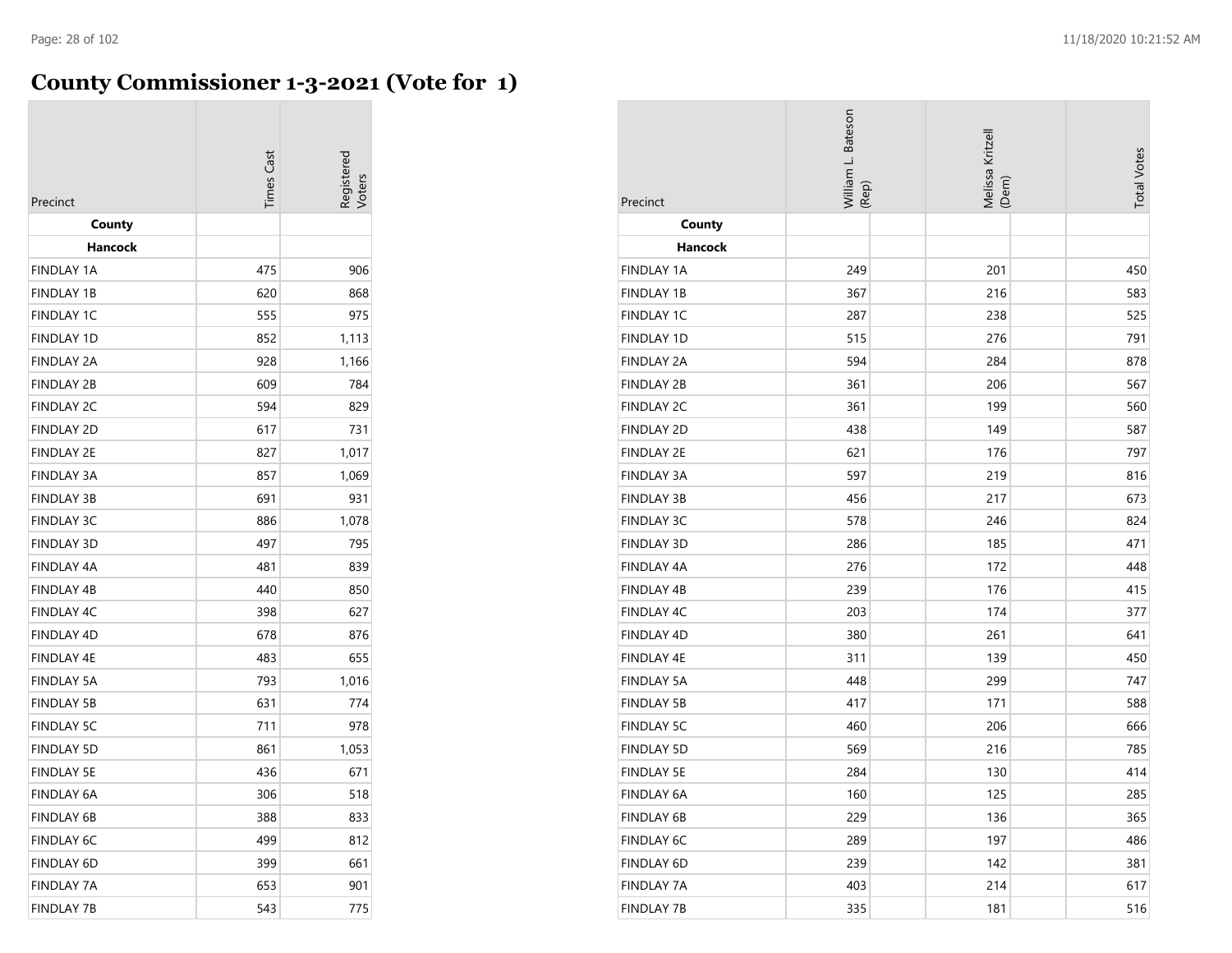| Precinct                        | Inresolver |
|---------------------------------|------------|
| County                          |            |
| Hancock                         |            |
| <b>FINDLAY 1A</b>               | 0          |
| <b>FINDLAY 1B</b>               | 0          |
| <b>FINDLAY 1C</b>               | 0          |
| <b>FINDLAY 1D</b>               | 0          |
| FINDLAY 2A                      | 0          |
| <b>FINDLAY 2B</b>               | 0          |
| <b>FINDLAY 2C</b>               | 0          |
| <b>FINDLAY 2D</b>               | 0          |
| <b>FINDLAY 2E</b>               | 0          |
| <b>FINDLAY 3A</b>               | 0          |
| <b>FINDLAY 3B</b>               | 0          |
| <b>FINDLAY 3C</b>               | 0          |
| <b>FINDLAY 3D</b>               | 0          |
| FINDLAY 4A                      | 0          |
| <b>FINDLAY 4B</b>               | 0          |
| <b>FINDLAY 4C</b>               | 0          |
| <b>FINDLAY 4D</b>               | 0          |
| FINDLAY 4E<br><b>FINDLAY 5A</b> | 0<br>0     |
| <b>FINDLAY 5B</b>               | 0          |
| <b>FINDLAY 5C</b>               | 0          |
| <b>FINDLAY 5D</b>               | 0          |
| FINDLAY 5E                      | 0          |
| FINDLAY 6A                      | 0          |
| <b>FINDLAY 6B</b>               | 0          |
| <b>FINDLAY 6C</b>               | 0          |
| <b>FINDLAY 6D</b>               | 0          |
| <b>FINDLAY 7A</b>               | 0          |
| <b>FINDLAY 7B</b>               | 0          |
|                                 |            |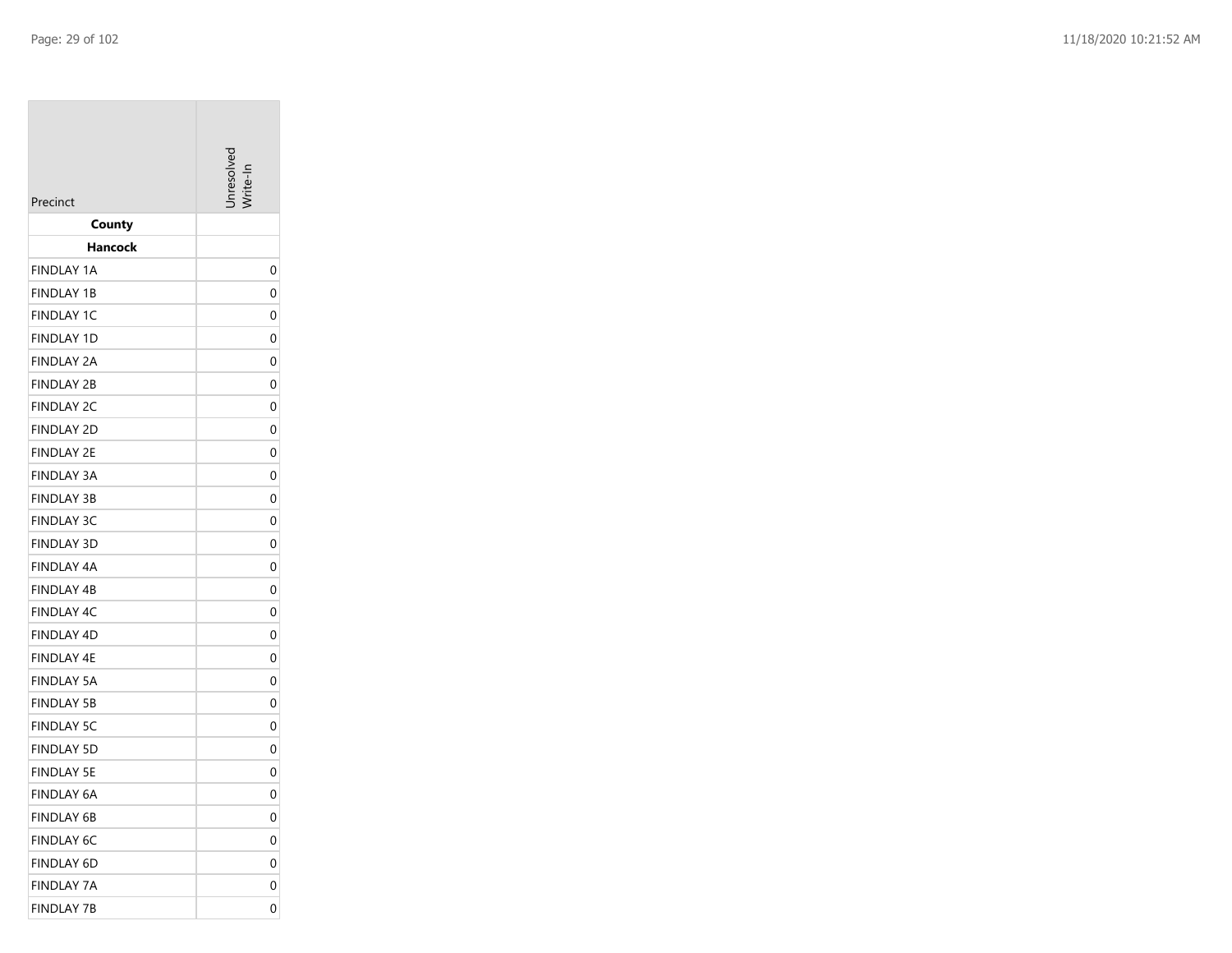| Precinct          | <b>Times Cast</b> | Registerec<br>Voters |
|-------------------|-------------------|----------------------|
| <b>FINDLAY 7C</b> | 605               | 765                  |
| <b>FINDLAY 7D</b> | 469               | 650                  |
| <b>FINDLAY 7E</b> | 374               | 615                  |
| <b>FOSTORIA S</b> | 656               | 955                  |
| <b>FOSTORIA N</b> | 715               | 986                  |
| ALLEN E           | 752               | 925                  |
| <b>ALLEN W</b>    | 884               | 1,056                |
| AMANDA            | 630               | 767                  |
| <b>BIGLICK</b>    | 785               | 918                  |
| <b>BLANCHARD</b>  | 704               | 834                  |
| CASS              | 597               | 705                  |
| <b>DELAWARE</b>   | 687               | 839                  |
| EAGLE             | 725               | 836                  |
| JACKSON           | 614               | 753                  |
| <b>LIBERTY N</b>  | 617               | 775                  |
| <b>LIBERTY NE</b> | 665               | 810                  |
| LIBERTY NW        | 960               | 1,117                |
| <b>LIBERTY SE</b> | 828               | 1,235                |
| <b>LIBERTY SW</b> | 855               | 1,026                |
| <b>MADISON E</b>  | 579               | 699                  |
| <b>MADISON W</b>  | 716               | 883                  |
| <b>MARION N</b>   | 932               | 1,098                |
| <b>MARION S</b>   | 1,186             | 1,419                |
| <b>MCCOMB</b>     | 688               | 948                  |
| ORANGE            | 806               | 964                  |
| PLEASANT          | 449               | 552                  |
| PORTAGE           | 448               | 523                  |
| <b>UNION E</b>    | 439               | 602                  |
| <b>UNION W</b>    | 540               | 631                  |
| <b>VAN BUREN</b>  | 586               | 698                  |
| WASHINGTON        | 867               | 1,056                |
| Hancock - Total   | 39,066            | 51,741               |

| Precinct          | William L. Bateson<br>(Rep) | Melissa Kritzell<br>(Dem) | <b>Total Votes</b> |
|-------------------|-----------------------------|---------------------------|--------------------|
| <b>FINDLAY 7C</b> | 369                         | 196                       | 565                |
| <b>FINDLAY 7D</b> | 281                         | 165                       | 446                |
| <b>FINDLAY 7E</b> | 212                         | 135                       | 347                |
| <b>FOSTORIA S</b> | 371                         | 244                       | 615                |
| <b>FOSTORIA N</b> | 377                         | 276                       | 653                |
| <b>ALLEN E</b>    | 571                         | 137                       | 708                |
| ALLEN W           | 642                         | 185                       | 827                |
| AMANDA            | 515                         | 86                        | 601                |
| <b>BIGLICK</b>    | 599                         | 152                       | 751                |
| <b>BLANCHARD</b>  | 559                         | 107                       | 666                |
| CASS              | 446                         | 116                       | 562                |
| DELAWARE          | 510                         | 134                       | 644                |
| <b>EAGLE</b>      | 596                         | 91                        | 687                |
| <b>JACKSON</b>    | 499                         | 88                        | 587                |
| <b>LIBERTY N</b>  | 426                         | 159                       | 585                |
| LIBERTY NE        | 457                         | 178                       | 635                |
| <b>LIBERTY NW</b> | 723                         | 182                       | 905                |
| <b>LIBERTY SE</b> | 524                         | 251                       | 775                |
| <b>LIBERTY SW</b> | 642                         | 151                       | 793                |
| <b>MADISON E</b>  | 490                         | 74                        | 564                |
| <b>MADISON W</b>  | 613                         | 68                        | 681                |
| <b>MARION N</b>   | 689                         | 197                       | 886                |
| <b>MARION S</b>   | 825                         | 289                       | 1,114              |
| <b>MCCOMB</b>     | 486                         | 164                       | 650                |
| ORANGE            | 635                         | 136                       | 771                |
| PLEASANT          | 362                         | 65                        | 427                |
| PORTAGE           | 359                         | 69                        | 428                |
| <b>UNION E</b>    | 327                         | 94                        | 421                |
| UNION W           | 452                         | 66                        | 518                |
| <b>VAN BUREN</b>  | 485                         | 75                        | 560                |
| <b>WASHINGTON</b> | 628                         | 186                       | 814                |
| Hancock - Total   | 26,622                      | 10,267                    | 36,889             |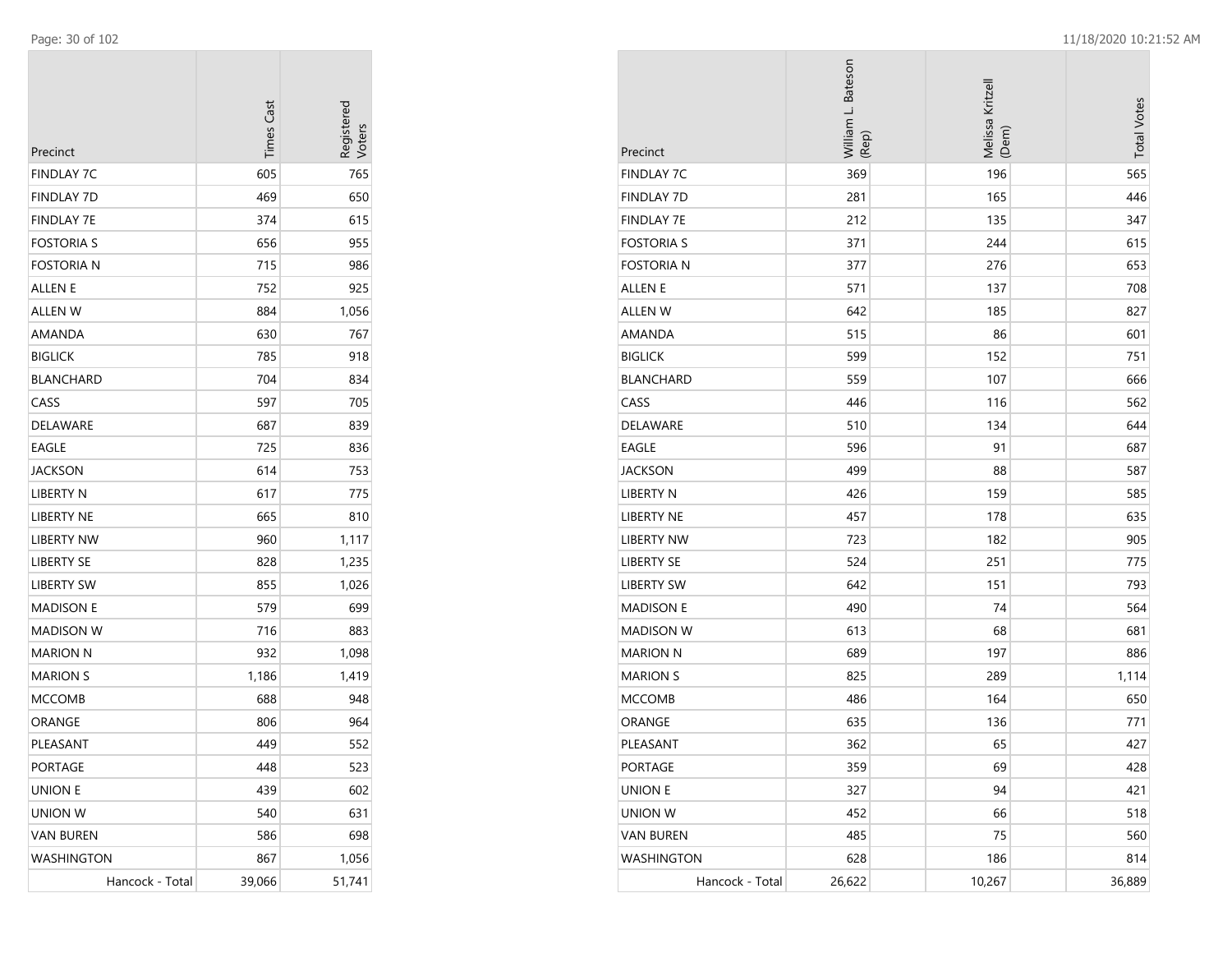|                               | nresolver    |
|-------------------------------|--------------|
| Precinct<br><b>FINDLAY 7C</b> |              |
| <b>FINDLAY 7D</b>             | 0            |
| <b>FINDLAY 7E</b>             | 0<br>0       |
| <b>FOSTORIA S</b>             | 0            |
| <b>FOSTORIA N</b>             | 0            |
| ALLEN E                       | 0            |
| ALLEN W                       | 0            |
| AMANDA                        | 0            |
| <b>BIGLICK</b>                | 0            |
| <b>BLANCHARD</b>              | 0            |
| CASS                          | 0            |
| DELAWARE                      | 0            |
| <b>EAGLE</b>                  | 0            |
| <b>JACKSON</b>                | 0            |
| <b>LIBERTY N</b>              | 0            |
| LIBERTY NE                    | 0            |
| <b>LIBERTY NW</b>             | 0            |
| <b>LIBERTY SE</b>             | 0            |
| <b>LIBERTY SW</b>             | 0            |
| <b>MADISON E</b>              | 0            |
| <b>MADISON W</b>              | 0            |
| MARION N                      | 0            |
| <b>MARION S</b>               | 0            |
| <b>MCCOMB</b>                 | 0            |
| ORANGE                        | 0            |
| PLEASANT                      | 0            |
| <b>PORTAGE</b>                | $\mathbf{0}$ |
| <b>UNION E</b>                | 0            |
| UNION W                       | 0            |
| <b>VAN BUREN</b>              | 0            |
| <b>WASHINGTON</b>             | 0            |
| Hancock - Total               | 0            |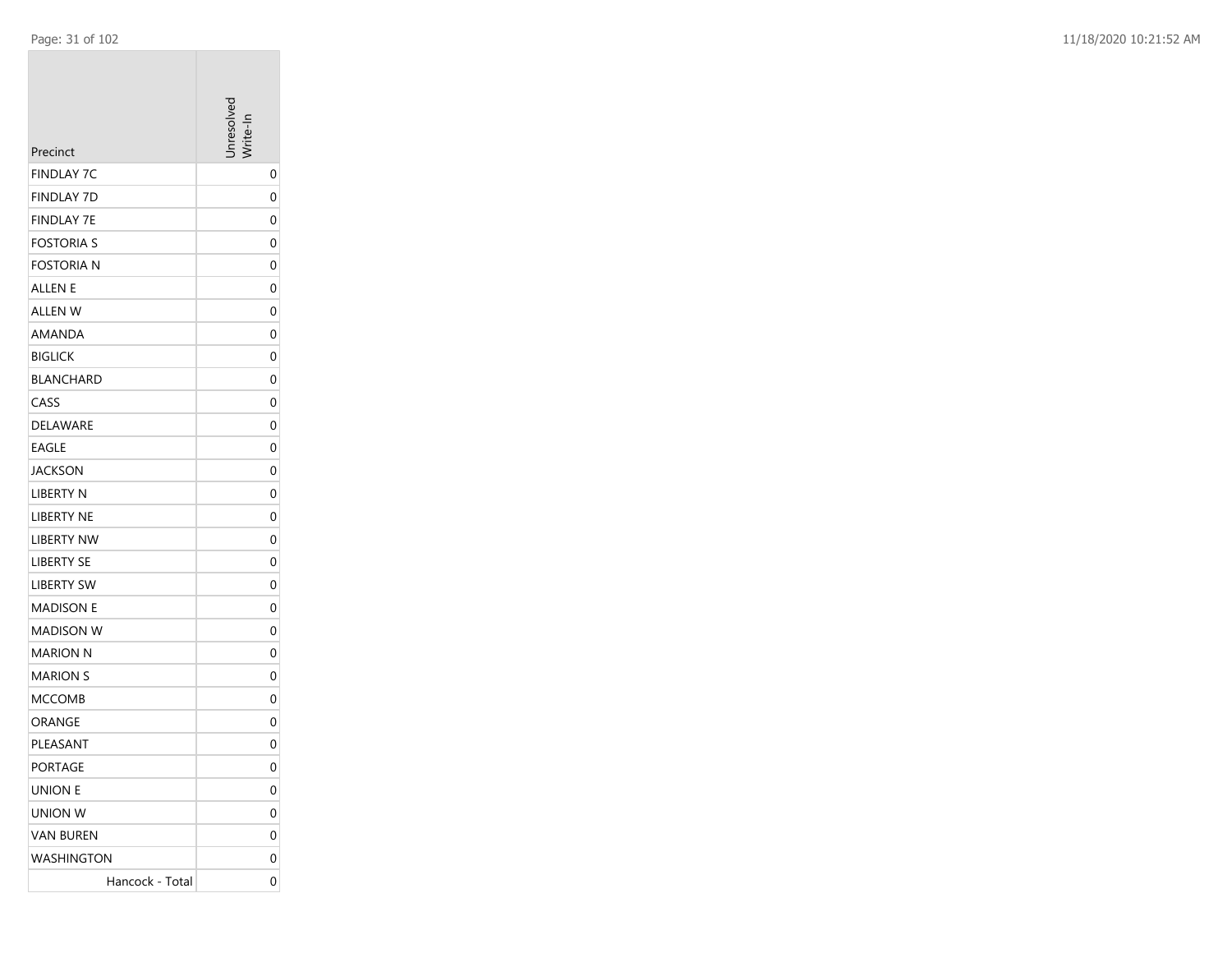| Precinct           | <b>Times Cast</b> | Registered<br>Voters |
|--------------------|-------------------|----------------------|
| <b>Cumulative</b>  |                   |                      |
| Cumulative         | U                 | U                    |
| Cumulative - Total |                   | U                    |
| County - Total     | 39,066            | 51,741               |

| Precinct           | <b>Bateso</b><br>William<br>(Rep) | Kritzell<br>Melissa <del> </del><br>(Dem) | <b>Total Votes</b> |
|--------------------|-----------------------------------|-------------------------------------------|--------------------|
| <b>Cumulative</b>  |                                   |                                           |                    |
| Cumulative         |                                   |                                           |                    |
| Cumulative - Total |                                   |                                           |                    |
| County - Total     | 26,622                            | 10,267                                    | 36,889             |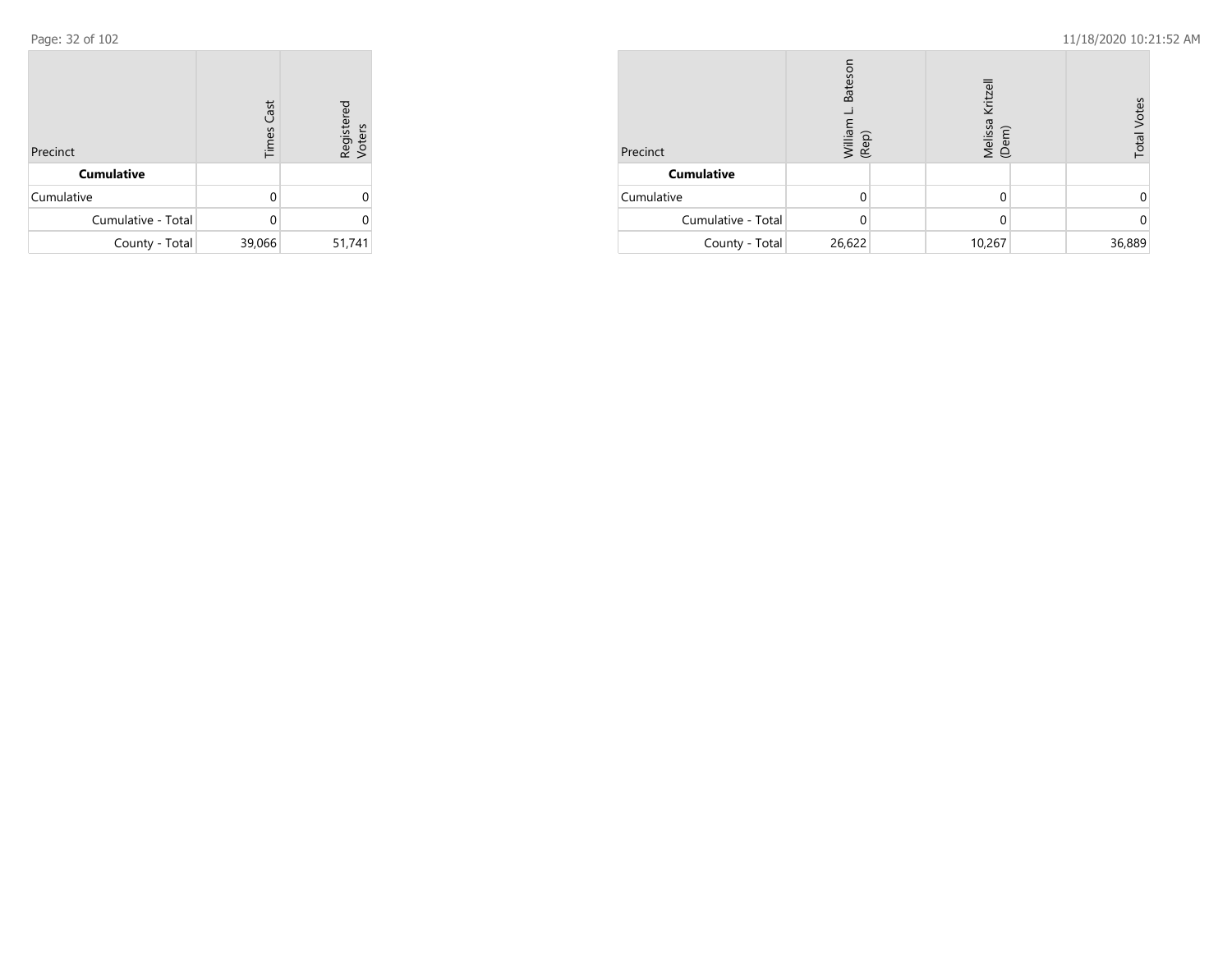Page: 33 of 102 11/18/2020 10:21:52 AM

| Precinct           | Unresolved<br>Write-In |
|--------------------|------------------------|
| <b>Cumulative</b>  |                        |
| Cumulative         |                        |
| Cumulative - Total |                        |
| County - Total     |                        |

the control of the control of the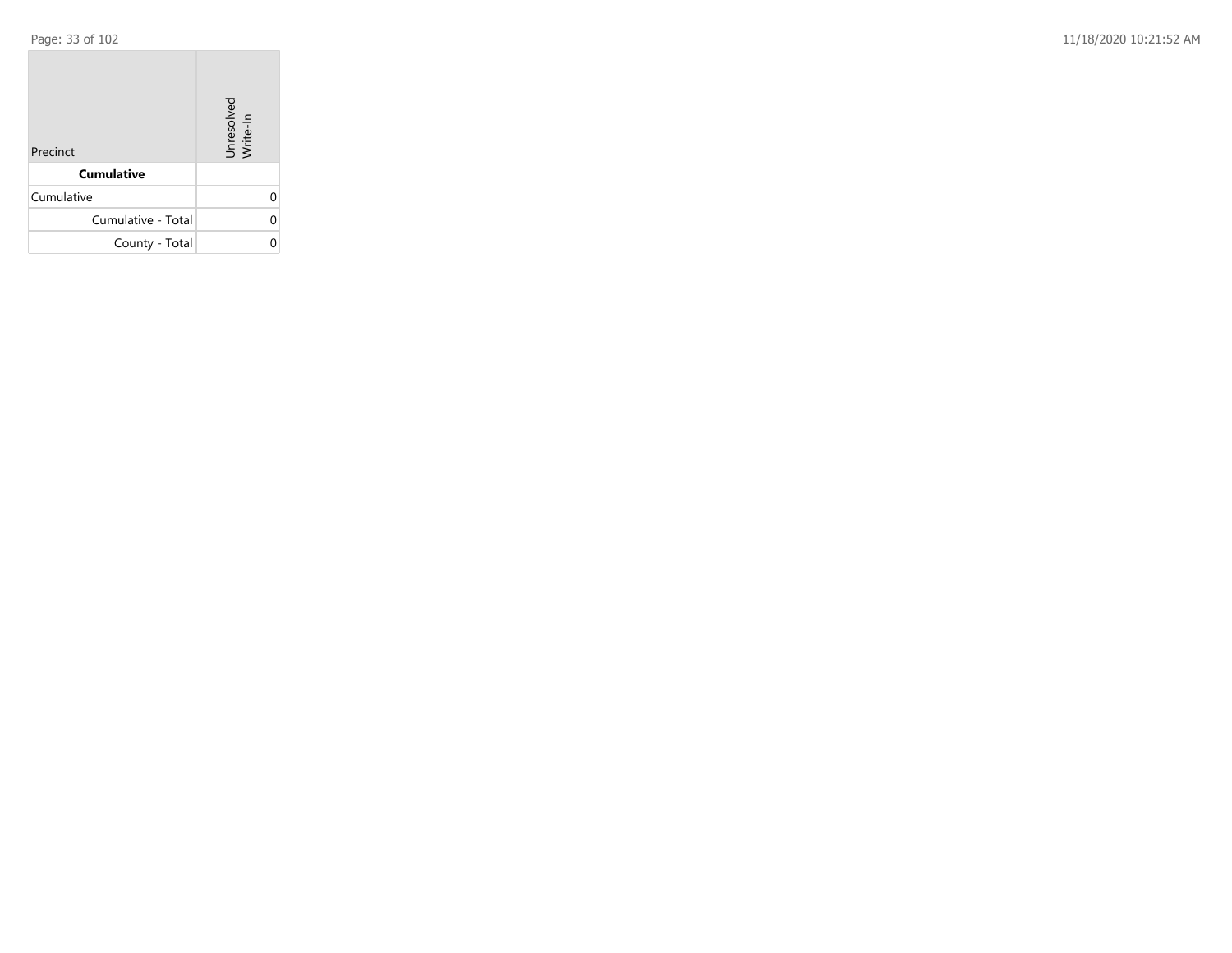## **Prosecuting Attorney (Vote for 1)**

| Precinct          | <b>imes</b> Cast | egistered |
|-------------------|------------------|-----------|
| County<br>Hancock |                  |           |
| <b>FINDLAY 1A</b> | 475              | 906       |
| <b>FINDLAY 1B</b> | 620              | 868       |
| <b>FINDLAY 1C</b> | 555              | 975       |
| <b>FINDLAY 1D</b> | 852              | 1,113     |
| <b>FINDLAY 2A</b> | 928              | 1,166     |
| <b>FINDLAY 2B</b> | 609              | 784       |
| <b>FINDLAY 2C</b> | 594              | 829       |
| <b>FINDLAY 2D</b> | 617              | 731       |
| <b>FINDLAY 2E</b> | 827              | 1,017     |
| <b>FINDLAY 3A</b> | 857              | 1,069     |
| <b>FINDLAY 3B</b> | 691              | 931       |
| <b>FINDLAY 3C</b> | 886              | 1,078     |
| <b>FINDLAY 3D</b> | 497              | 795       |
| <b>FINDLAY 4A</b> | 481              | 839       |
| <b>FINDLAY 4B</b> | 440              | 850       |
| <b>FINDLAY 4C</b> | 398              | 627       |
| <b>FINDLAY 4D</b> | 678              | 876       |
| <b>FINDLAY 4E</b> | 483              | 655       |
| <b>FINDLAY 5A</b> | 793              | 1,016     |
| <b>FINDLAY 5B</b> | 631              | 774       |
| <b>FINDLAY 5C</b> | 711              | 978       |
| <b>FINDLAY 5D</b> | 861              | 1,053     |
| <b>FINDLAY 5E</b> | 436              | 671       |
| <b>FINDLAY 6A</b> | 306              | 518       |
| <b>FINDLAY 6B</b> | 388              | 833       |
| <b>FINDLAY 6C</b> | 499              | 812       |
| <b>FINDLAY 6D</b> | 399              | 661       |
| <b>FINDLAY 7A</b> | 653              | 901       |
| <b>FINDLAY 7B</b> | 543              | 775       |

| Precinct          | Phillip A. Riegle<br>(Rep) | <b>Total Votes</b> | Unresolved<br>Write-In |
|-------------------|----------------------------|--------------------|------------------------|
| County            |                            |                    |                        |
| Hancock           |                            |                    |                        |
| <b>FINDLAY 1A</b> | 360                        | 360                | 0                      |
| <b>FINDLAY 1B</b> | 450                        | 450                | 0                      |
| <b>FINDLAY 1C</b> | 390                        | 390                | $\mathbf 0$            |
| <b>FINDLAY 1D</b> | 639                        | 639                | 0                      |
| <b>FINDLAY 2A</b> | 717                        | 717                | 0                      |
| <b>FINDLAY 2B</b> | 454                        | 454                | 0                      |
| <b>FINDLAY 2C</b> | 434                        | 434                | $\mathbf 0$            |
| <b>FINDLAY 2D</b> | 474                        | 474                | 0                      |
| <b>FINDLAY 2E</b> | 696                        | 696                | 0                      |
| <b>FINDLAY 3A</b> | 677                        | 677                | 0                      |
| <b>FINDLAY 3B</b> | 548                        | 548                | 0                      |
| <b>FINDLAY 3C</b> | 689                        | 689                | $\mathbf 0$            |
| <b>FINDLAY 3D</b> | 355                        | 355                | 0                      |
| <b>FINDLAY 4A</b> | 369                        | 369                | 0                      |
| <b>FINDLAY 4B</b> | 320                        | 320                | 0                      |
| FINDLAY 4C        | 279                        | 279                | $\mathbf 0$            |
| <b>FINDLAY 4D</b> | 486                        | 486                | 0                      |
| <b>FINDLAY 4E</b> | 359                        | 359                | 0                      |
| <b>FINDLAY 5A</b> | 581                        | 581                | 0                      |
| <b>FINDLAY 5B</b> | 494                        | 494                | 0                      |
| <b>FINDLAY 5C</b> | 532                        | 532                | $\mathbf 0$            |
| <b>FINDLAY 5D</b> | 617                        | 617                | $\mathbf 0$            |
| <b>FINDLAY 5E</b> | 344                        | 344                | 0                      |
| FINDLAY 6A        | 232                        | 232                | 0                      |
| <b>FINDLAY 6B</b> | 285                        | 285                | 0                      |
| FINDLAY 6C        | 375                        | 375                | 0                      |
| FINDLAY 6D        | 304                        | 304                | 0                      |
| <b>FINDLAY 7A</b> | 497                        | 497                | 0                      |
| <b>FINDLAY 7B</b> | 401                        | 401                | 0                      |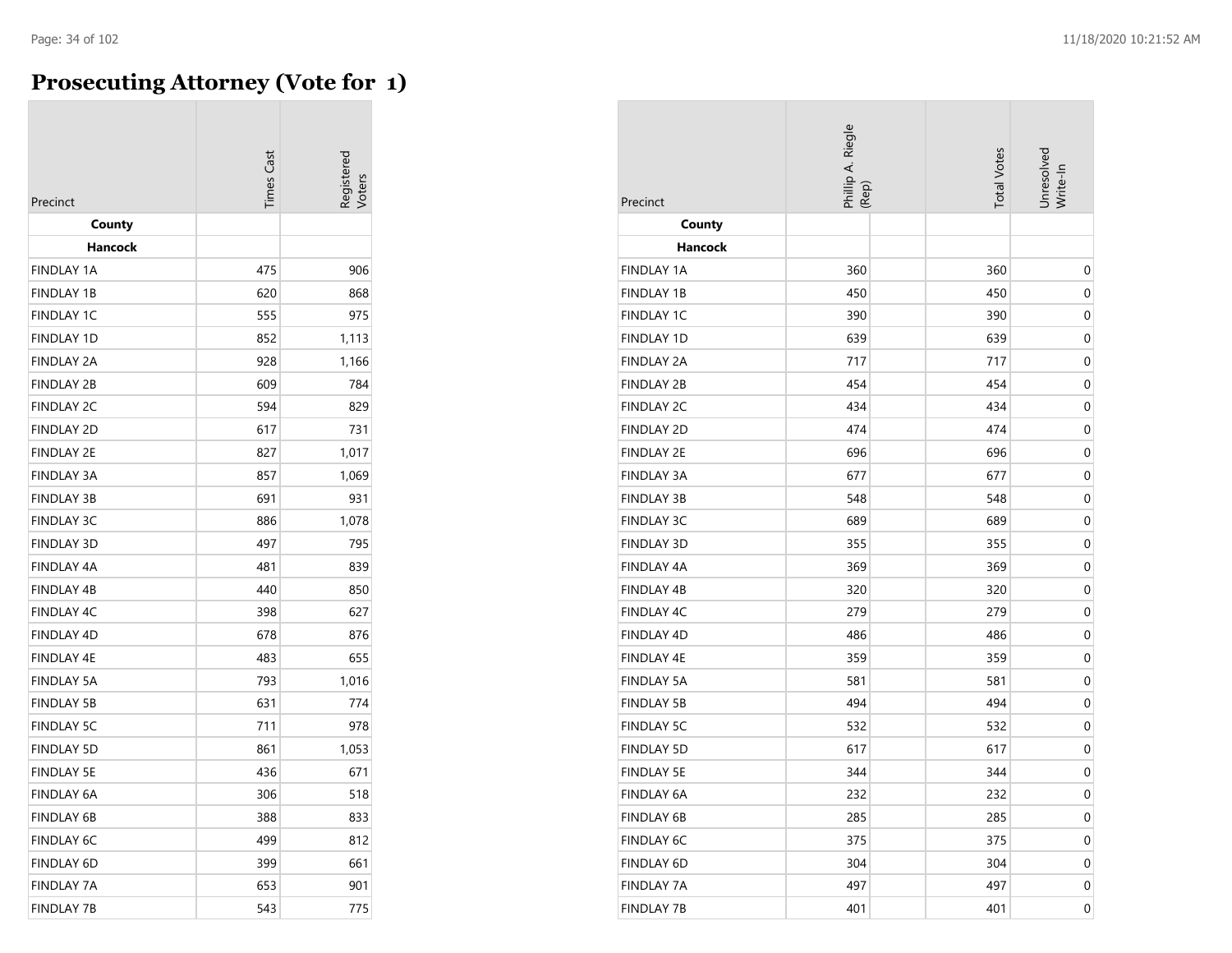| Precinct          | <b>Times Cast</b> | Registerec<br>Voters |
|-------------------|-------------------|----------------------|
| <b>FINDLAY 7C</b> | 605               | 765                  |
| FINDLAY 7D        | 469               | 650                  |
| FINDLAY 7E        | 374               | 615                  |
| <b>FOSTORIA S</b> | 656               | 955                  |
| Fostoria n        | 715               | 986                  |
| ALLEN E           | 752               | 925                  |
| ALLEN W           | 884               | 1,056                |
| AMANDA            | 630               | 767                  |
| <b>BIGLICK</b>    | 785               | 918                  |
| <b>BLANCHARD</b>  | 704               | 834                  |
| CASS              | 597               | 705                  |
| DELAWARE          | 687               | 839                  |
| EAGLE             | 725               | 836                  |
| JACKSON           | 614               | 753                  |
| LIBERTY N         | 617               | 775                  |
| LIBERTY NE        | 665               | 810                  |
| LIBERTY NW        | 960               | 1,117                |
| <b>LIBERTY SE</b> | 828               | 1,235                |
| <b>LIBERTY SW</b> | 855               | 1,026                |
| <b>MADISON E</b>  | 579               | 699                  |
| MADISON W         | 716               | 883                  |
| <b>MARION N</b>   | 932               | 1,098                |
| <b>MARION S</b>   | 1,186             | 1,419                |
| <b>MCCOMB</b>     | 688               | 948                  |
| ORANGE            | 806               | 964                  |
| PLEASANT          | 449               | 552                  |
| PORTAGE           | 448               | 523                  |
| UNION E           | 439               | 602                  |
| UNION W           | 540               | 631                  |
| <b>VAN BUREN</b>  | 586               | 698                  |
| <b>WASHINGTON</b> | 867               | 1,056                |
| Hancock - Total   | 39,066            | 51,741               |

| Precinct          | Phillip A. Riegle<br>(Rep) | <b>Total Votes</b> | Unresolved<br>Write-In |
|-------------------|----------------------------|--------------------|------------------------|
| <b>FINDLAY 7C</b> | 456                        | 456                | 0                      |
| <b>FINDLAY 7D</b> | 353                        | 353                | 0                      |
| FINDLAY 7E        | 274                        | 274                | $\mathbf 0$            |
| <b>FOSTORIA S</b> | 485                        | 485                | 0                      |
| Fostoria n        | 499                        | 499                | 0                      |
| ALLEN E           | 636                        | 636                | 0                      |
| <b>ALLEN W</b>    | 730                        | 730                | 0                      |
| AMANDA            | 550                        | 550                | $\mathbf 0$            |
| <b>BIGLICK</b>    | 653                        | 653                | $\mathbf 0$            |
| <b>BLANCHARD</b>  | 585                        | 585                | $\mathbf 0$            |
| CASS              | 483                        | 483                | 0                      |
| DELAWARE          | 570                        | 570                | $\mathbf 0$            |
| EAGLE             | 584                        | 584                | 0                      |
| JACKSON           | 513                        | 513                | 0                      |
| LIBERTY N         | 481                        | 481                | 0                      |
| LIBERTY NE        | 519                        | 519                | 0                      |
| <b>LIBERTY NW</b> | 776                        | 776                | $\mathbf 0$            |
| <b>LIBERTY SE</b> | 643                        | 643                | $\mathbf 0$            |
| <b>LIBERTY SW</b> | 705                        | 705                | $\mathbf 0$            |
| <b>MADISON E</b>  | 502                        | 502                | 0                      |
| <b>MADISON W</b>  | 621                        | 621                | 0                      |
| <b>MARION N</b>   | 746                        | 746                | 0                      |
| <b>MARION S</b>   | 916                        | 916                | 0                      |
| <b>MCCOMB</b>     | 565                        | 565                | 0                      |
| ORANGE            | 668                        | 668                | $\mathbf 0$            |
| PLEASANT          | 385                        | 385                | $\mathbf 0$            |
| PORTAGE           | 381                        | 381                | $\mathbf 0$            |
| <b>UNION E</b>    | 358                        | 358                | $\boldsymbol{0}$       |
| <b>UNION W</b>    | 471                        | 471                | $\mathbf 0$            |
| <b>VAN BUREN</b>  | 491                        | 491                | 0                      |
| WASHINGTON        | 688                        | 688                | 0                      |
| Hancock - Total   | 30,645                     | 30,645             | $\mathbf 0$            |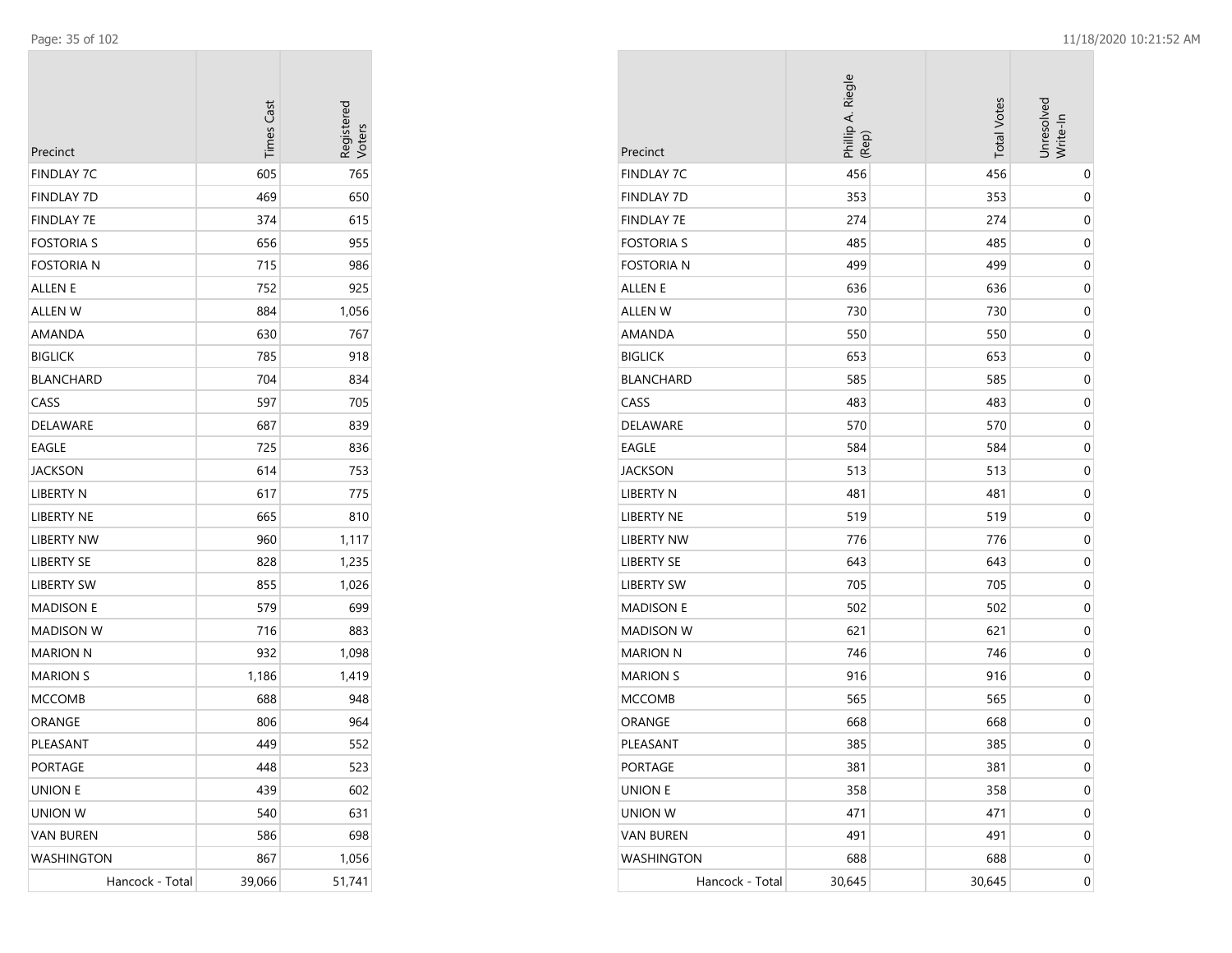| Precinct           | <b>Times Cast</b> | Registered<br>Voters |
|--------------------|-------------------|----------------------|
| <b>Cumulative</b>  |                   |                      |
| Cumulative         | O                 | ი                    |
| Cumulative - Total |                   | U                    |
| County - Total     | 39,066            | 51,741               |

| Precinct           | Riegle<br>Phillip<br>(Rep) |  | <b>Total Votes</b> | Unresolved<br>Write-In |
|--------------------|----------------------------|--|--------------------|------------------------|
| <b>Cumulative</b>  |                            |  |                    |                        |
| Cumulative         |                            |  |                    |                        |
| Cumulative - Total | O                          |  |                    |                        |
| County - Total     | 30,645                     |  | 30,645             |                        |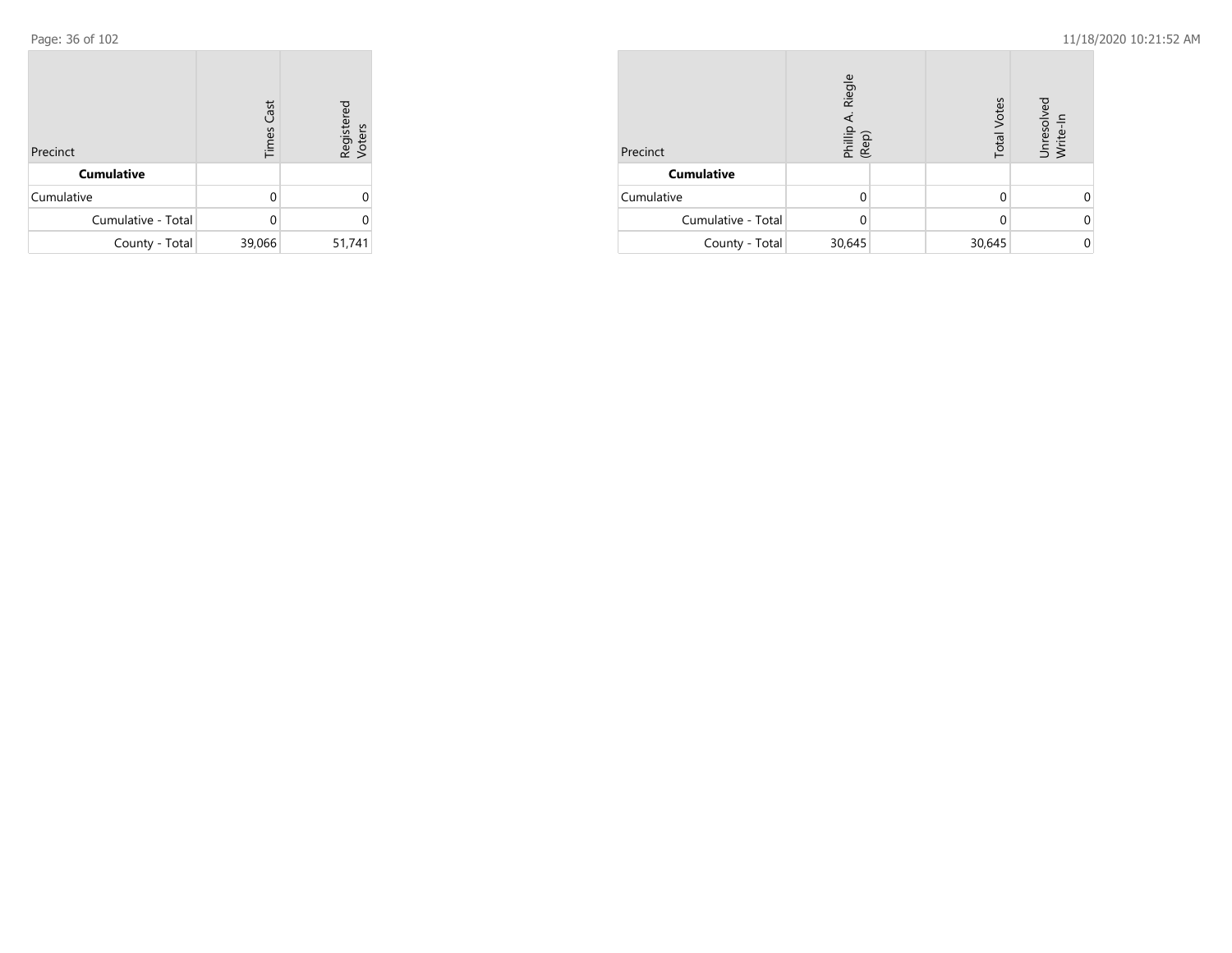## **Clerk of the Court of Common Pleas (Vote for 1)**

| Precinct          | <b>imes</b> Cast |       |
|-------------------|------------------|-------|
| County            |                  |       |
| Hancock           |                  |       |
| <b>FINDLAY 1A</b> | 475              | 906   |
| <b>FINDLAY 1B</b> | 620              | 868   |
| <b>FINDLAY 1C</b> | 555              | 975   |
| <b>FINDLAY 1D</b> | 852              | 1,113 |
| <b>FINDLAY 2A</b> | 928              | 1,166 |
| <b>FINDLAY 2B</b> | 609              | 784   |
| <b>FINDLAY 2C</b> | 594              | 829   |
| <b>FINDLAY 2D</b> | 617              | 731   |
| <b>FINDLAY 2E</b> | 827              | 1,017 |
| <b>FINDLAY 3A</b> | 857              | 1,069 |
| <b>FINDLAY 3B</b> | 691              | 931   |
| <b>FINDLAY 3C</b> | 886              | 1,078 |
| <b>FINDLAY 3D</b> | 497              | 795   |
| <b>FINDLAY 4A</b> | 481              | 839   |
| <b>FINDLAY 4B</b> | 440              | 850   |
| <b>FINDLAY 4C</b> | 398              | 627   |
| <b>FINDLAY 4D</b> | 678              | 876   |
| <b>FINDLAY 4E</b> | 483              | 655   |
| <b>FINDLAY 5A</b> | 793              | 1,016 |
| <b>FINDLAY 5B</b> | 631              | 774   |
| <b>FINDLAY 5C</b> | 711              | 978   |
| <b>FINDLAY 5D</b> | 861              | 1,053 |
| <b>FINDLAY 5E</b> | 436              | 671   |
| <b>FINDLAY 6A</b> | 306              | 518   |
| <b>FINDLAY 6B</b> | 388              | 833   |
| <b>FINDLAY 6C</b> | 499              | 812   |
| <b>FINDLAY 6D</b> | 399              | 661   |
| <b>FINDLAY 7A</b> | 653              | 901   |
| <b>FINDLAY 7B</b> | 543              | 775   |

| Precinct          | Cathy Prosser<br>Wilcox<br>(Rep) | <b>Total Votes</b> | Unresolved<br>Write-In |
|-------------------|----------------------------------|--------------------|------------------------|
| County            |                                  |                    |                        |
| <b>Hancock</b>    |                                  |                    |                        |
| <b>FINDLAY 1A</b> | 362                              | 362                | 0                      |
| <b>FINDLAY 1B</b> | 457                              | 457                | $\pmb{0}$              |
| FINDLAY 1C        | 398                              | 398                | $\mathbf 0$            |
| <b>FINDLAY 1D</b> | 648                              | 648                | $\boldsymbol{0}$       |
| <b>FINDLAY 2A</b> | 716                              | 716                | $\pmb{0}$              |
| <b>FINDLAY 2B</b> | 457                              | 457                | 0                      |
| <b>FINDLAY 2C</b> | 438                              | 438                | $\boldsymbol{0}$       |
| <b>FINDLAY 2D</b> | 486                              | 486                | 0                      |
| <b>FINDLAY 2E</b> | 693                              | 693                | $\boldsymbol{0}$       |
| <b>FINDLAY 3A</b> | 688                              | 688                | 0                      |
| <b>FINDLAY 3B</b> | 546                              | 546                | $\pmb{0}$              |
| <b>FINDLAY 3C</b> | 691                              | 691                | $\mathbf 0$            |
| <b>FINDLAY 3D</b> | 363                              | 363                | $\boldsymbol{0}$       |
| FINDLAY 4A        | 375                              | 375                | $\pmb{0}$              |
| <b>FINDLAY 4B</b> | 330                              | 330                | 0                      |
| FINDLAY 4C        | 280                              | 280                | $\boldsymbol{0}$       |
| <b>FINDLAY 4D</b> | 482                              | 482                | 0                      |
| FINDLAY 4E        | 370                              | 370                | $\pmb{0}$              |
| <b>FINDLAY 5A</b> | 583                              | 583                | 0                      |
| <b>FINDLAY 5B</b> | 504                              | 504                | $\pmb{0}$              |
| <b>FINDLAY 5C</b> | 538                              | 538                | $\pmb{0}$              |
| <b>FINDLAY 5D</b> | 624                              | 624                | $\boldsymbol{0}$       |
| <b>FINDLAY 5E</b> | 351                              | 351                | $\pmb{0}$              |
| FINDLAY 6A        | 238                              | 238                | 0                      |
| FINDLAY 6B        | 286                              | 286                | $\boldsymbol{0}$       |
| <b>FINDLAY 6C</b> | 384                              | 384                | 0                      |
| FINDLAY 6D        | 303                              | 303                | 0                      |
| FINDLAY 7A        | 505                              | 505                | 0                      |
| <b>FINDLAY 7B</b> | 411                              | 411                | 0                      |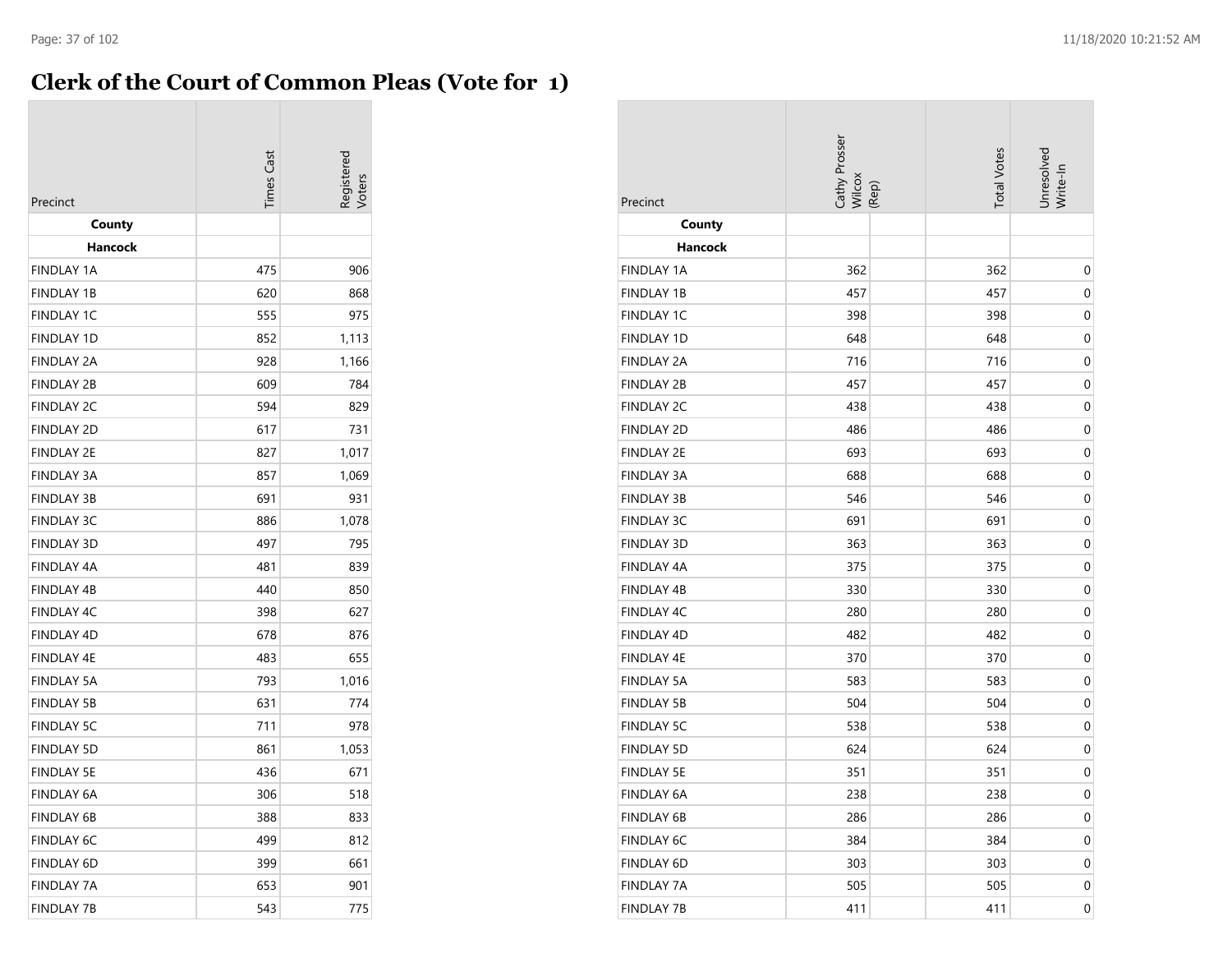| Precinct          | <b>Times Cast</b> | Registerec<br>/oters |
|-------------------|-------------------|----------------------|
| FINDLAY 7C        | 605               | 765                  |
| FINDLAY 7D        | 469               | 650                  |
| FINDLAY 7E        | 374               | 615                  |
| <b>FOSTORIA S</b> | 656               | 955                  |
| Fostoria n        | 715               | 986                  |
| ALLEN E           | 752               | 925                  |
| ALLEN W           | 884               | 1,056                |
| AMANDA            | 630               | 767                  |
| <b>BIGLICK</b>    | 785               | 918                  |
| <b>BLANCHARD</b>  | 704               | 834                  |
| CASS              | 597               | 705                  |
| DELAWARE          | 687               | 839                  |
| EAGLE             | 725               | 836                  |
| <b>JACKSON</b>    | 614               | 753                  |
| LIBERTY N         | 617               | 775                  |
| <b>LIBERTY NE</b> | 665               | 810                  |
| <b>LIBERTY NW</b> | 960               | 1,117                |
| <b>LIBERTY SE</b> | 828               | 1,235                |
| LIBERTY SW        | 855               | 1,026                |
| <b>MADISON E</b>  | 579               | 699                  |
| MADISON W         | 716               | 883                  |
| <b>MARION N</b>   | 932               | 1,098                |
| <b>MARION S</b>   | 1,186             | 1,419                |
| <b>MCCOMB</b>     | 688               | 948                  |
| ORANGE            | 806               | 964                  |
| PLEASANT          | 449               | 552                  |
| PORTAGE           | 448               | 523                  |
| <b>UNION E</b>    | 439               | 602                  |
| UNION W           | 540               | 631                  |
| <b>VAN BUREN</b>  | 586               | 698                  |
| WASHINGTON        | 867               | 1,056                |
| Hancock - Total   | 39,066            | 51,741               |

| Precinct          | Cathy Prosser<br>Wilcox<br>(Rep) | <b>Total Votes</b> | Unresolved<br>Write-In |
|-------------------|----------------------------------|--------------------|------------------------|
| <b>FINDLAY 7C</b> | 458                              | 458                | 0                      |
| <b>FINDLAY 7D</b> | 363                              | 363                | 0                      |
| <b>FINDLAY 7E</b> | 282                              | 282                | 0                      |
| <b>FOSTORIA S</b> | 491                              | 491                | 0                      |
| <b>FOSTORIA N</b> | 507                              | 507                | 0                      |
| <b>ALLEN E</b>    | 631                              | 631                | 0                      |
| ALLEN W           | 739                              | 739                | 0                      |
| AMANDA            | 556                              | 556                | $\mathbf 0$            |
| <b>BIGLICK</b>    | 659                              | 659                | 0                      |
| <b>BLANCHARD</b>  | 584                              | 584                | $\mathbf 0$            |
| CASS              | 497                              | 497                | 0                      |
| DELAWARE          | 553                              | 553                | 0                      |
| EAGLE             | 594                              | 594                | 0                      |
| JACKSON           | 511                              | 511                | 0                      |
| <b>LIBERTY N</b>  | 480                              | 480                | 0                      |
| LIBERTY NE        | 518                              | 518                | 0                      |
| <b>LIBERTY NW</b> | 783                              | 783                | $\mathbf 0$            |
| <b>LIBERTY SE</b> | 649                              | 649                | 0                      |
| <b>LIBERTY SW</b> | 707                              | 707                | $\mathbf 0$            |
| <b>MADISON E</b>  | 505                              | 505                | 0                      |
| <b>MADISON W</b>  | 607                              | 607                | 0                      |
| <b>MARION N</b>   | 745                              | 745                | 0                      |
| <b>MARION S</b>   | 918                              | 918                | 0                      |
| <b>MCCOMB</b>     | 576                              | 576                | 0                      |
| ORANGE            | 673                              | 673                | 0                      |
| PLEASANT          | 379                              | 379                | $\mathbf 0$            |
| PORTAGE           | 367                              | 367                | $\boldsymbol{0}$       |
| <b>UNION E</b>    | 363                              | 363                | $\boldsymbol{0}$       |
| UNION W           | 478                              | 478                | 0                      |
| <b>VAN BUREN</b>  | 489                              | 489                | 0                      |
| <b>WASHINGTON</b> | 685                              | 685                | 0                      |
| Hancock - Total   | 30,854                           | 30,854             | $\boldsymbol{0}$       |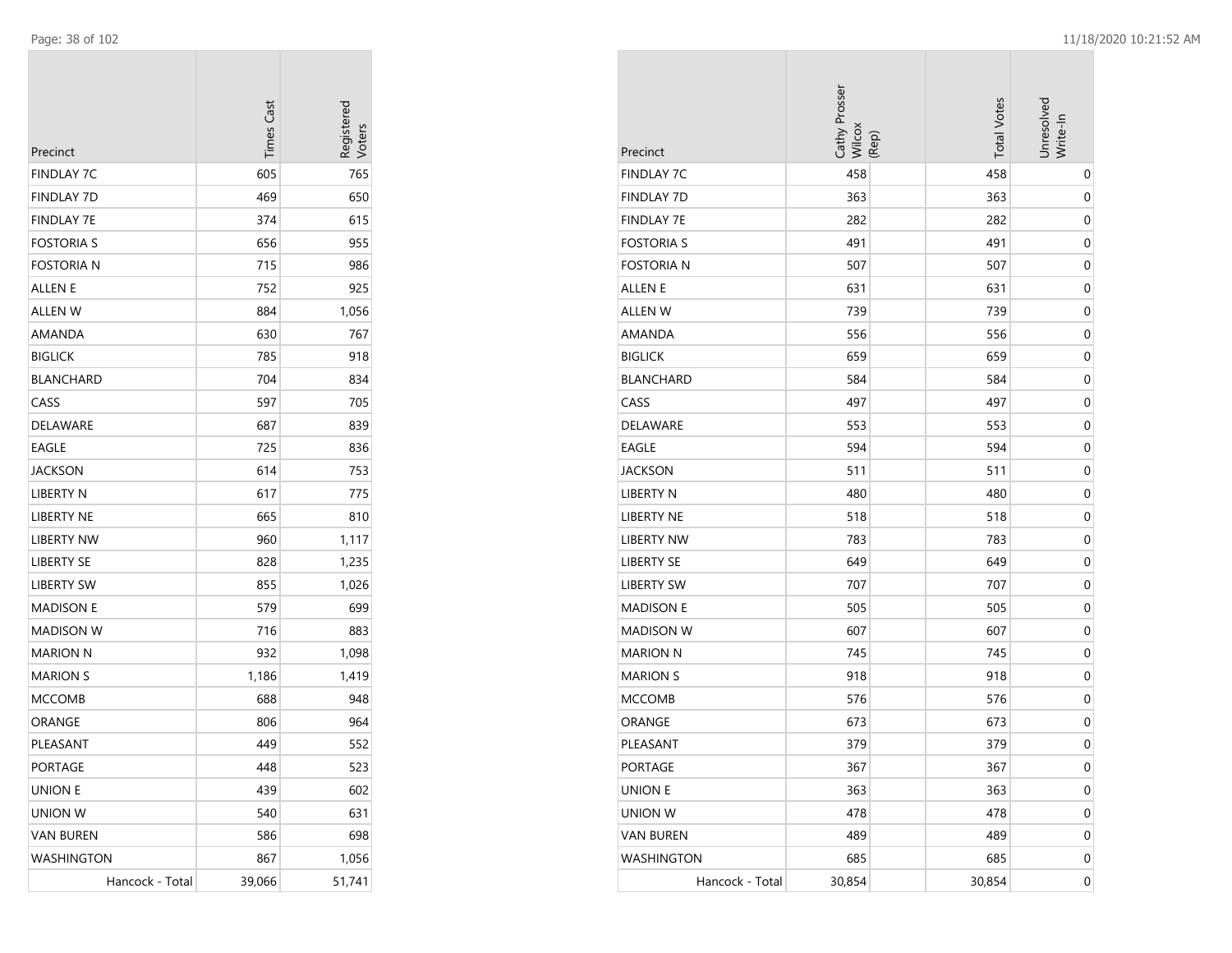| Precinct           | <b>Times Cast</b> | Registered<br>Voters |  |
|--------------------|-------------------|----------------------|--|
| <b>Cumulative</b>  |                   |                      |  |
| Cumulative         | U                 |                      |  |
| Cumulative - Total | U                 |                      |  |
| County - Total     | 39,066            | 51,741               |  |

| Precinct           | Cathy Prosser<br>Wilcox<br>(Rep) | <b>Total Votes</b> | Unresolved<br>Write-In |
|--------------------|----------------------------------|--------------------|------------------------|
| <b>Cumulative</b>  |                                  |                    |                        |
| Cumulative         | U                                |                    |                        |
| Cumulative - Total | O                                |                    |                        |
| County - Total     | 30,854                           | 30,854             |                        |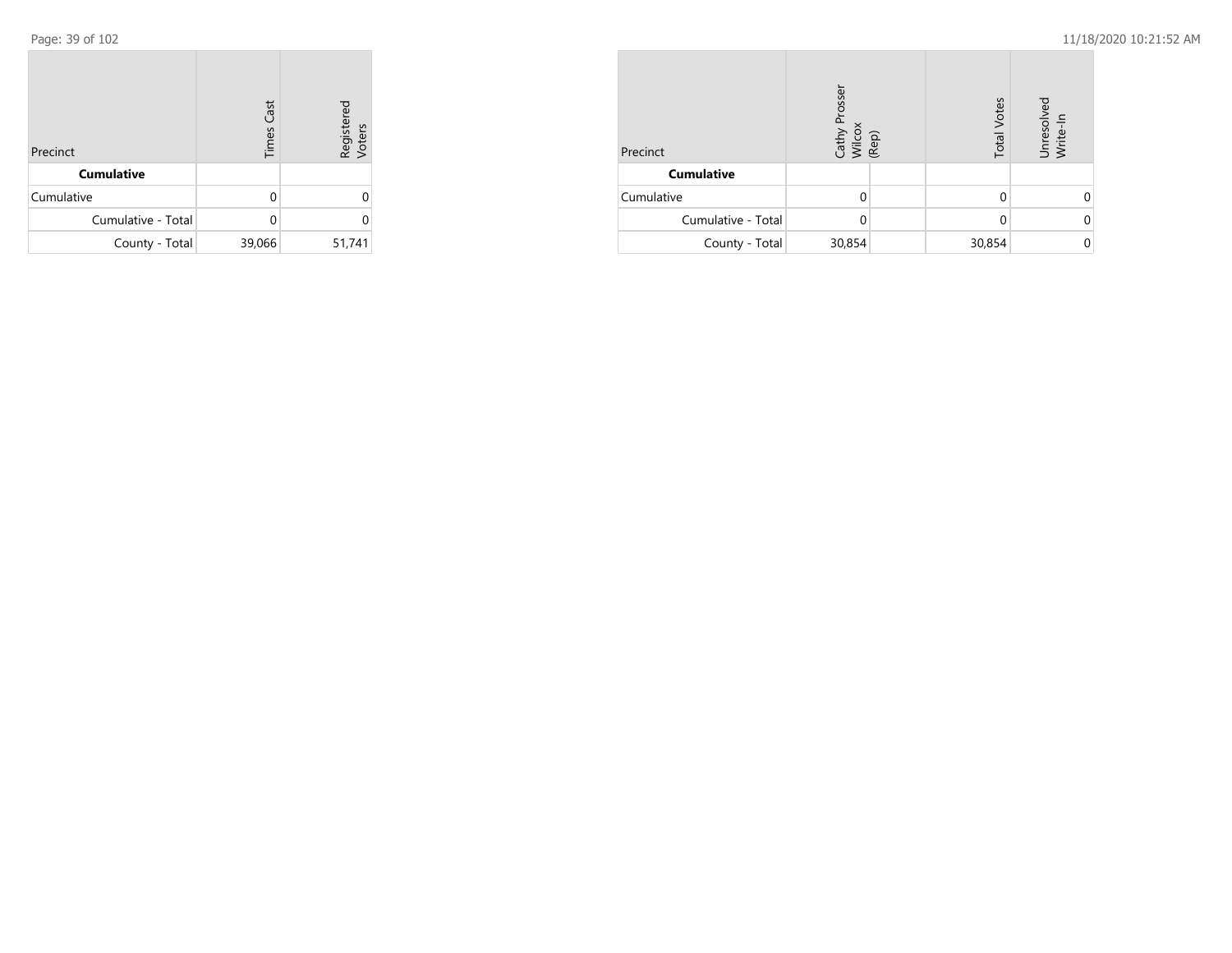## **Sheriff (Vote for 1)**

| Precinct          | <b>Times Cast</b> | <b>Registered</b><br>/oters |
|-------------------|-------------------|-----------------------------|
| County            |                   |                             |
| Hancock           |                   |                             |
| <b>FINDLAY 1A</b> | 475               | 906                         |
| <b>FINDLAY 1B</b> | 620               | 868                         |
| FINDLAY 1C        | 555               | 975                         |
| <b>FINDLAY 1D</b> | 852               | 1,113                       |
| <b>FINDLAY 2A</b> | 928               | 1,166                       |
| <b>FINDLAY 2B</b> | 609               | 784                         |
| FINDLAY 2C        | 594               | 829                         |
| <b>FINDLAY 2D</b> | 617               | 731                         |
| <b>FINDLAY 2E</b> | 827               | 1,017                       |
| <b>FINDLAY 3A</b> | 857               | 1,069                       |
| <b>FINDLAY 3B</b> | 691               | 931                         |
| <b>FINDLAY 3C</b> | 886               | 1,078                       |
| <b>FINDLAY 3D</b> | 497               | 795                         |
| <b>FINDLAY 4A</b> | 481               | 839                         |
| <b>FINDLAY 4B</b> | 440               | 850                         |
| FINDLAY 4C        | 398               | 627                         |
| <b>FINDLAY 4D</b> | 678               | 876                         |
| <b>FINDLAY 4E</b> | 483               | 655                         |
| <b>FINDLAY 5A</b> | 793               | 1,016                       |
| <b>FINDLAY 5B</b> | 631               | 774                         |
| <b>FINDLAY 5C</b> | 711               | 978                         |
| <b>FINDLAY 5D</b> | 861               | 1,053                       |
| <b>FINDLAY 5E</b> | 436               | 671                         |
| <b>FINDLAY 6A</b> | 306               | 518                         |
| <b>FINDLAY 6B</b> | 388               | 833                         |
| <b>FINDLAY 6C</b> | 499               | 812                         |
| FINDLAY 6D        | 399               | 661                         |
| <b>FINDLAY 7A</b> | 653               | 901                         |
| FINDLAY 7B        | 543               | 775                         |

| Precinct          | Michael E.<br>Heldman<br>(Rep) | <b>Total Votes</b> | Unresolved<br>Write-In |
|-------------------|--------------------------------|--------------------|------------------------|
| County            |                                |                    |                        |
| Hancock           |                                |                    |                        |
| <b>FINDLAY 1A</b> | 366                            | 366                | 0                      |
| <b>FINDLAY 1B</b> | 466                            | 466                | 0                      |
| <b>FINDLAY 1C</b> | 419                            | 419                | 0                      |
| <b>FINDLAY 1D</b> | 666                            | 666                | $\mathbf 0$            |
| <b>FINDLAY 2A</b> | 729                            | 729                | 0                      |
| <b>FINDLAY 2B</b> | 480                            | 480                | 0                      |
| <b>FINDLAY 2C</b> | 457                            | 457                | 0                      |
| <b>FINDLAY 2D</b> | 493                            | 493                | 0                      |
| <b>FINDLAY 2E</b> | 702                            | 702                | 0                      |
| <b>FINDLAY 3A</b> | 693                            | 693                | 0                      |
| <b>FINDLAY 3B</b> | 574                            | 574                | 0                      |
| <b>FINDLAY 3C</b> | 707                            | 707                | 0                      |
| <b>FINDLAY 3D</b> | 365                            | 365                | $\mathbf 0$            |
| <b>FINDLAY 4A</b> | 391                            | 391                | 0                      |
| FINDLAY 4B        | 339                            | 339                | 0                      |
| <b>FINDLAY 4C</b> | 288                            | 288                | 0                      |
| <b>FINDLAY 4D</b> | 497                            | 497                | 0                      |
| FINDLAY 4E        | 369                            | 369                | $\mathbf 0$            |
| <b>FINDLAY 5A</b> | 595                            | 595                | 0                      |
| <b>FINDLAY 5B</b> | 511                            | 511                | 0                      |
| <b>FINDLAY 5C</b> | 558                            | 558                | $\mathbf 0$            |
| <b>FINDLAY 5D</b> | 653                            | 653                | $\mathbf 0$            |
| <b>FINDLAY 5E</b> | 358                            | 358                | $\mathbf 0$            |
| FINDLAY 6A        | 240                            | 240                | $\mathbf 0$            |
| <b>FINDLAY 6B</b> | 297                            | 297                | 0                      |
| FINDLAY 6C        | 387                            | 387                | 0                      |
| FINDLAY 6D        | 312                            | 312                | 0                      |
| <b>FINDLAY 7A</b> | 512                            | 512                | 0                      |
| <b>FINDLAY 7B</b> | 420                            | 420                | $\boldsymbol{0}$       |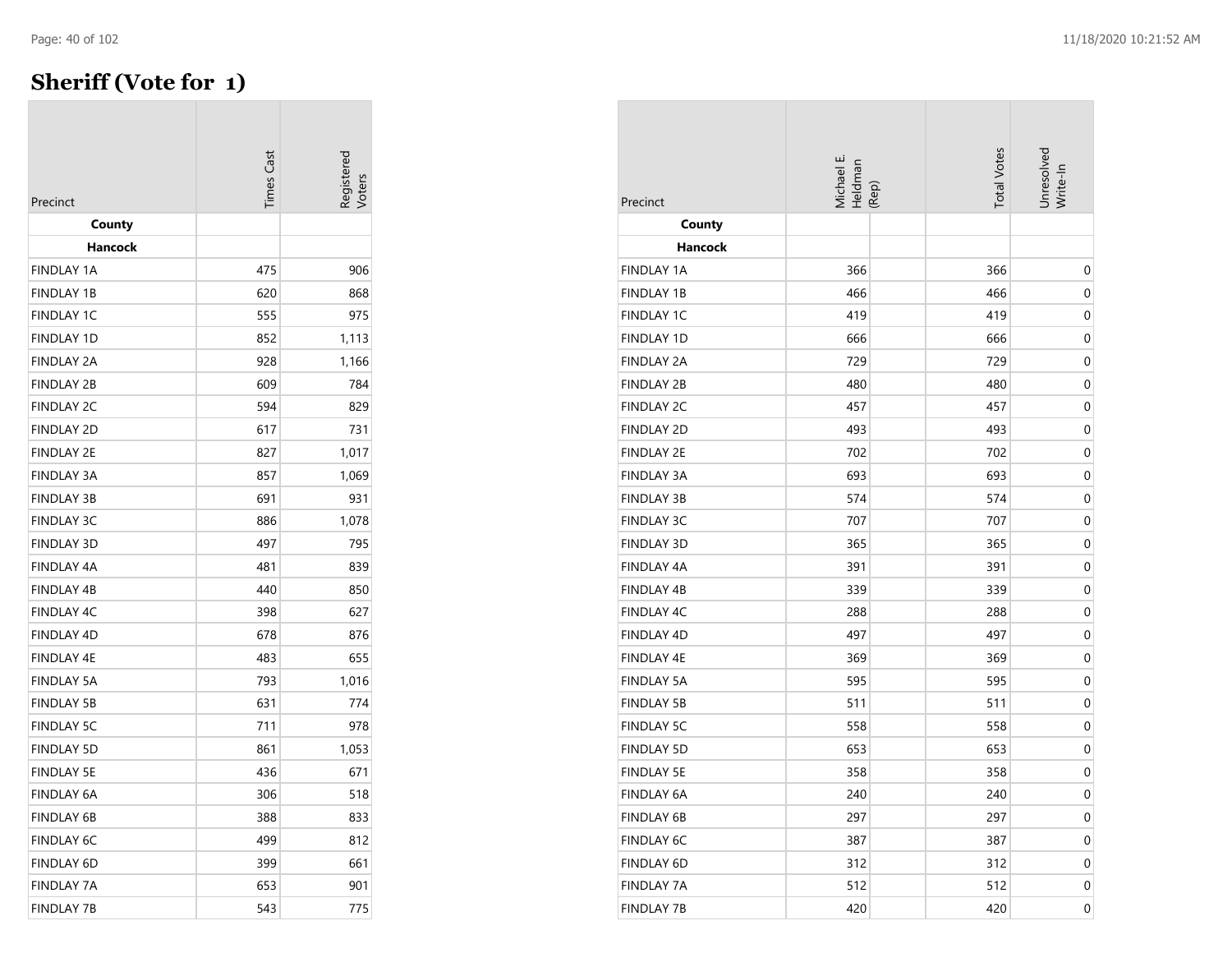| Precinct          | <b>Times Cast</b> | Registerec |
|-------------------|-------------------|------------|
| FINDLAY 7C        | 605               | 765        |
| FINDLAY 7D        | 469               | 650        |
| FINDLAY 7E        | 374               | 615        |
| <b>FOSTORIA S</b> | 656               | 955        |
| FOSTORIA N        | 715               | 986        |
| <b>ALLEN E</b>    | 752               | 925        |
| <b>ALLEN W</b>    | 884               | 1,056      |
| AMANDA            | 630               | 767        |
| <b>BIGLICK</b>    | 785               | 918        |
| <b>BLANCHARD</b>  | 704               | 834        |
| CASS              | 597               | 705        |
| DELAWARE          | 687               | 839        |
| EAGLE             | 725               | 836        |
| <b>JACKSON</b>    | 614               | 753        |
| LIBERTY N         | 617               | 775        |
| <b>LIBERTY NE</b> | 665               | 810        |
| <b>LIBERTY NW</b> | 960               | 1,117      |
| <b>LIBERTY SE</b> | 828               | 1,235      |
| LIBERTY SW        | 855               | 1,026      |
| <b>MADISON E</b>  | 579               | 699        |
| MADISON W         | 716               | 883        |
| <b>MARION N</b>   | 932               | 1,098      |
| <b>MARION S</b>   | 1,186             | 1,419      |
| <b>MCCOMB</b>     | 688               | 948        |
| ORANGE            | 806               | 964        |
| PLEASANT          | 449               | 552        |
| PORTAGE           | 448               | 523        |
| <b>UNION E</b>    | 439               | 602        |
| <b>UNION W</b>    | 540               | 631        |
| <b>VAN BUREN</b>  | 586               | 698        |
| WASHINGTON        | 867               | 1,056      |
| Hancock - Total   | 39,066            | 51,741     |

| Precinct          | Michael E.<br>Heldman | (Rep) | <b>Total Votes</b> | Unresolved<br>Write-In |
|-------------------|-----------------------|-------|--------------------|------------------------|
| <b>FINDLAY 7C</b> | 482                   |       | 482                | 0                      |
| <b>FINDLAY 7D</b> | 362                   |       | 362                | 0                      |
| <b>FINDLAY 7E</b> | 283                   |       | 283                | 0                      |
| <b>FOSTORIA S</b> | 497                   |       | 497                | $\mathbf 0$            |
| <b>FOSTORIA N</b> | 515                   |       | 515                | $\mathbf 0$            |
| ALLEN E           | 648                   |       | 648                | $\mathbf 0$            |
| ALLEN W           | 747                   |       | 747                | 0                      |
| AMANDA            | 559                   |       | 559                | 0                      |
| <b>BIGLICK</b>    | 660                   |       | 660                | 0                      |
| BLANCHARD         | 611                   |       | 611                | 0                      |
| CASS              | 495                   |       | 495                | $\mathbf 0$            |
| DELAWARE          | 568                   |       | 568                | $\mathbf 0$            |
| EAGLE             | 597                   |       | 597                | $\mathbf 0$            |
| <b>JACKSON</b>    | 524                   |       | 524                | $\mathbf 0$            |
| LIBERTY N         | 497                   |       | 497                | $\mathbf 0$            |
| LIBERTY NE        | 535                   |       | 535                | 0                      |
| <b>LIBERTY NW</b> | 796                   |       | 796                | 0                      |
| <b>LIBERTY SE</b> | 671                   |       | 671                | 0                      |
| <b>LIBERTY SW</b> | 728                   |       | 728                | 0                      |
| <b>MADISON E</b>  | 513                   |       | 513                | $\mathbf 0$            |
| <b>MADISON W</b>  | 626                   |       | 626                | $\mathbf 0$            |
| <b>MARION N</b>   | 754                   |       | 754                | $\mathbf 0$            |
| <b>MARION S</b>   | 949                   |       | 949                | $\mathbf 0$            |
| <b>MCCOMB</b>     | 591                   |       | 591                | $\mathbf 0$            |
| ORANGE            | 688                   |       | 688                | 0                      |
| PLEASANT          | 390                   |       | 390                | 0                      |
| PORTAGE           | 373                   |       | 373                | $\mathbf 0$            |
| <b>UNION E</b>    | 366                   |       | 366                | $\mathbf 0$            |
| UNION W           | 481                   |       | 481                | $\pmb{0}$              |
| <b>VAN BUREN</b>  | 501                   |       | 501                | 0                      |
| <b>WASHINGTON</b> | 692                   |       | 692                | 0                      |
| Hancock - Total   | 31,543                |       | 31,543             | 0                      |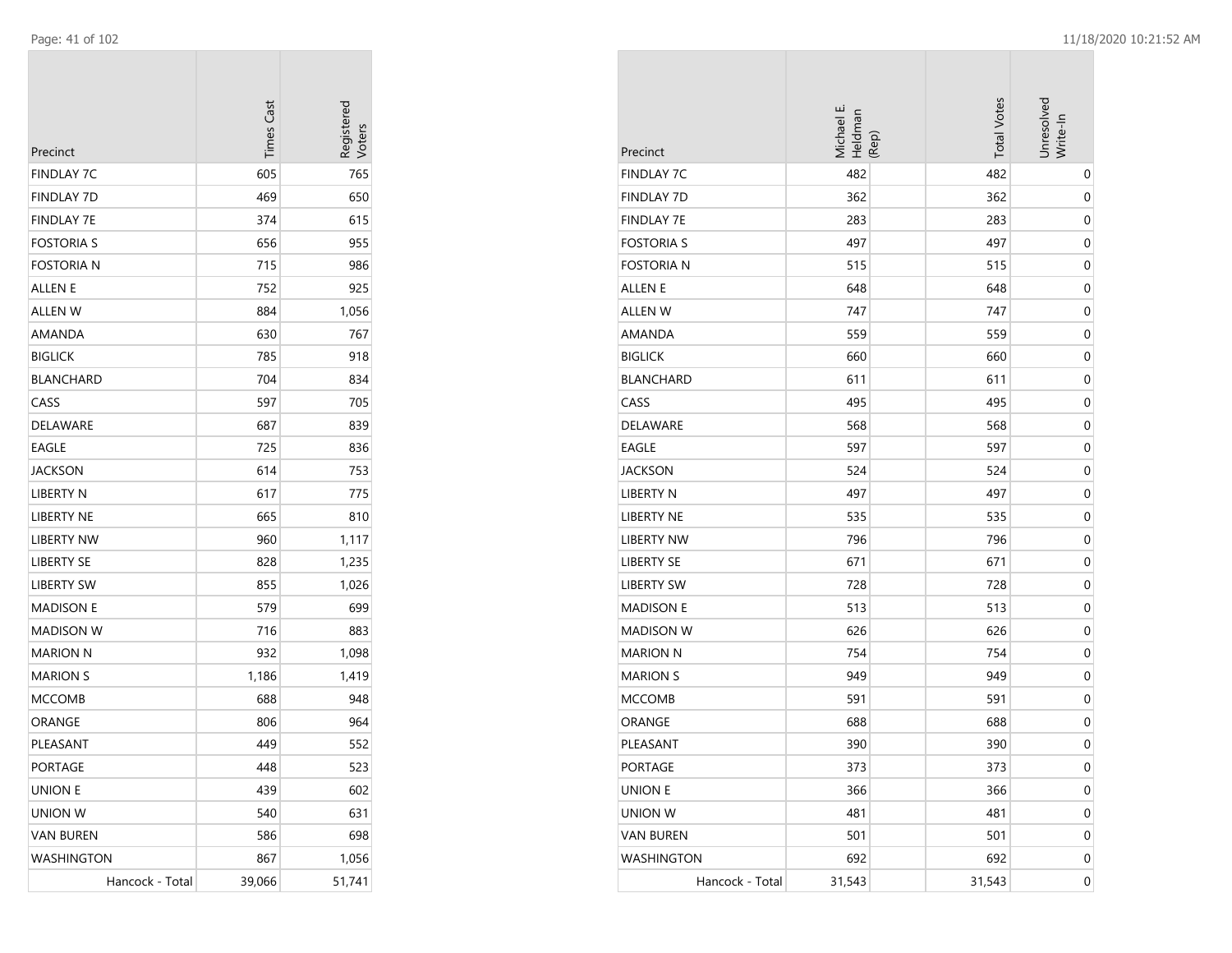| Precinct           | <b>Times Cast</b> | Registered<br>Voters |
|--------------------|-------------------|----------------------|
| <b>Cumulative</b>  |                   |                      |
| Cumulative         | U                 | U                    |
| Cumulative - Total |                   | U                    |
| County - Total     | 39,066            | 51,741               |

| Precinct           | Michael E.<br>Heldman<br>(Rep) | <b>Total Votes</b> | Unresolved<br>Write-In |
|--------------------|--------------------------------|--------------------|------------------------|
| <b>Cumulative</b>  |                                |                    |                        |
| Cumulative         | U                              |                    |                        |
| Cumulative - Total | 0                              | 0                  |                        |
| County - Total     | 31,543                         | 31,543             |                        |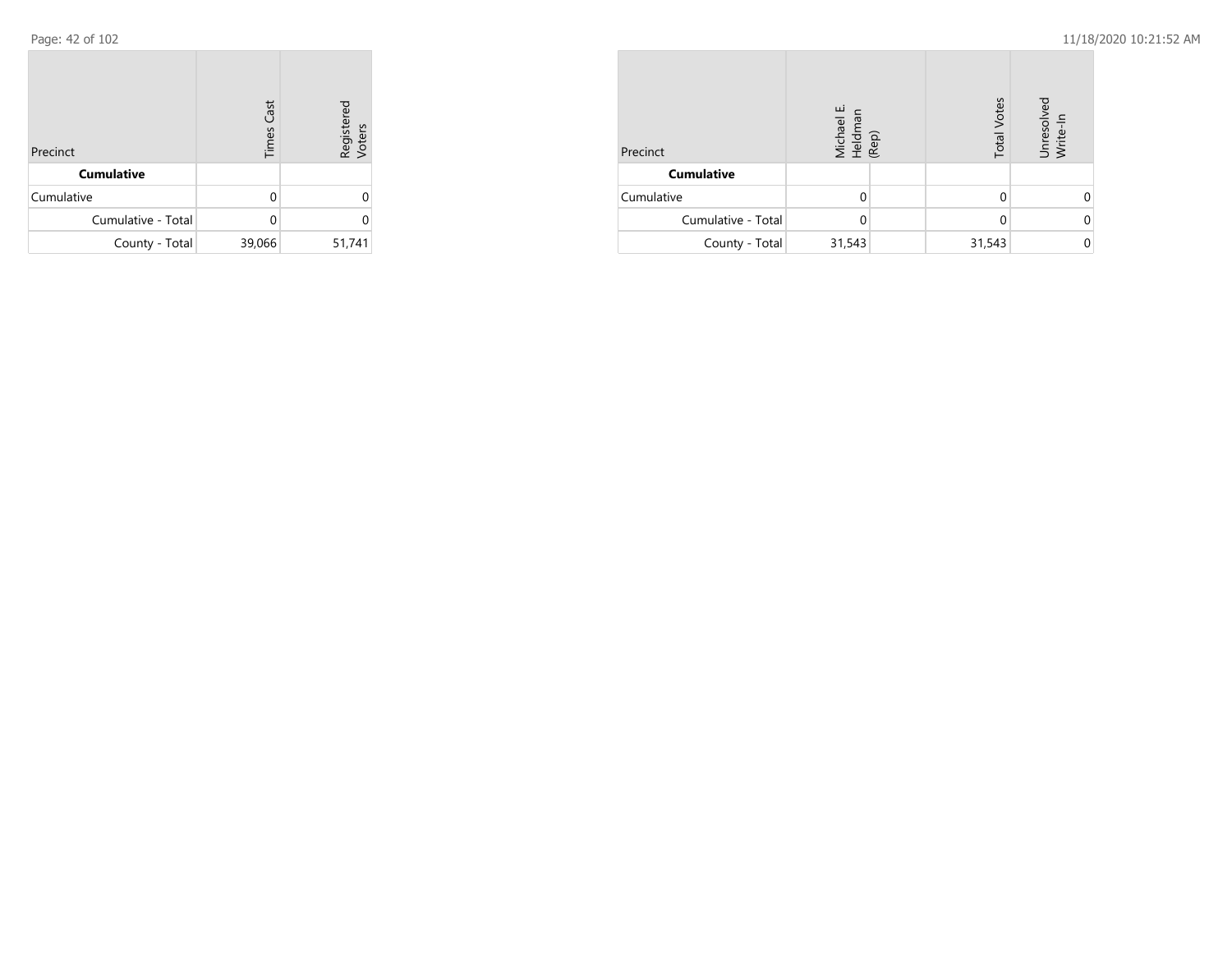$\overline{\phantom{a}}$ 

## **County Recorder (Vote for 1)**

| Precinct          | <b>Times Cast</b> | Registered<br>/oters |
|-------------------|-------------------|----------------------|
| County            |                   |                      |
| Hancock           |                   |                      |
| <b>FINDLAY 1A</b> | 475               | 906                  |
| <b>FINDLAY 1B</b> | 620               | 868                  |
| <b>FINDLAY 1C</b> | 555               | 975                  |
| <b>FINDLAY 1D</b> | 852               | 1,113                |
| <b>FINDLAY 2A</b> | 928               | 1,166                |
| <b>FINDLAY 2B</b> | 609               | 784                  |
| <b>FINDLAY 2C</b> | 594               | 829                  |
| <b>FINDLAY 2D</b> | 617               | 731                  |
| <b>FINDLAY 2E</b> | 827               | 1,017                |
| <b>FINDLAY 3A</b> | 857               | 1,069                |
| <b>FINDLAY 3B</b> | 691               | 931                  |
| <b>FINDLAY 3C</b> | 886               | 1,078                |
| <b>FINDLAY 3D</b> | 497               | 795                  |
| <b>FINDLAY 4A</b> | 481               | 839                  |
| <b>FINDLAY 4B</b> | 440               | 850                  |
| FINDLAY 4C        | 398               | 627                  |
| FINDLAY 4D        | 678               | 876                  |
| <b>FINDLAY 4E</b> | 483               | 655                  |
| <b>FINDLAY 5A</b> | 793               | 1,016                |
| <b>FINDLAY 5B</b> | 631               | 774                  |
| <b>FINDLAY 5C</b> | 711               | 978                  |
| <b>FINDLAY 5D</b> | 861               | 1,053                |
| <b>FINDLAY 5E</b> | 436               | 671                  |
| <b>FINDLAY 6A</b> | 306               | 518                  |
| <b>FINDLAY 6B</b> | 388               | 833                  |
| <b>FINDLAY 6C</b> | 499               | 812                  |
| <b>FINDLAY 6D</b> | 399               | 661                  |
| <b>FINDLAY 7A</b> | 653               | 901                  |
| FINDLAY 7B        | 543               | 775                  |

| Precinct          | Tracy L. Coldren<br>(Rep) | <b>Total Votes</b> | Unresolved<br>Write-In |
|-------------------|---------------------------|--------------------|------------------------|
| County            |                           |                    |                        |
| <b>Hancock</b>    |                           |                    |                        |
| <b>FINDLAY 1A</b> | 356                       | 356                | 0                      |
| <b>FINDLAY 1B</b> | 448                       | 448                | 0                      |
| <b>FINDLAY 1C</b> | 395                       | 395                | 0                      |
| FINDLAY 1D        | 630                       | 630                | 0                      |
| <b>FINDLAY 2A</b> | 702                       | 702                | $\mathbf 0$            |
| <b>FINDLAY 2B</b> | 455                       | 455                | 0                      |
| <b>FINDLAY 2C</b> | 430                       | 430                | 0                      |
| <b>FINDLAY 2D</b> | 470                       | 470                | $\pmb{0}$              |
| <b>FINDLAY 2E</b> | 685                       | 685                | 0                      |
| <b>FINDLAY 3A</b> | 671                       | 671                | 0                      |
| <b>FINDLAY 3B</b> | 539                       | 539                | 0                      |
| <b>FINDLAY 3C</b> | 678                       | 678                | 0                      |
| FINDLAY 3D        | 349                       | 349                | 0                      |
| <b>FINDLAY 4A</b> | 369                       | 369                | 0                      |
| <b>FINDLAY 4B</b> | 323                       | 323                | 0                      |
| FINDLAY 4C        | 269                       | 269                | 0                      |
| FINDLAY 4D        | 478                       | 478                | $\pmb{0}$              |
| FINDLAY 4E        | 358                       | 358                | 0                      |
| <b>FINDLAY 5A</b> | 570                       | 570                | 0                      |
| <b>FINDLAY 5B</b> | 488                       | 488                | 0                      |
| <b>FINDLAY 5C</b> | 523                       | 523                | 0                      |
| <b>FINDLAY 5D</b> | 605                       | 605                | $\mathbf 0$            |
| <b>FINDLAY 5E</b> | 342                       | 342                | $\pmb{0}$              |
| FINDLAY 6A        | 225                       | 225                | 0                      |
| <b>FINDLAY 6B</b> | 285                       | 285                | 0                      |
| FINDLAY 6C        | 379                       | 379                | 0                      |
| FINDLAY 6D        | 295                       | 295                | 0                      |
| <b>FINDLAY 7A</b> | 497                       | 497                | 0                      |
| <b>FINDLAY 7B</b> | 401                       | 401                | 0                      |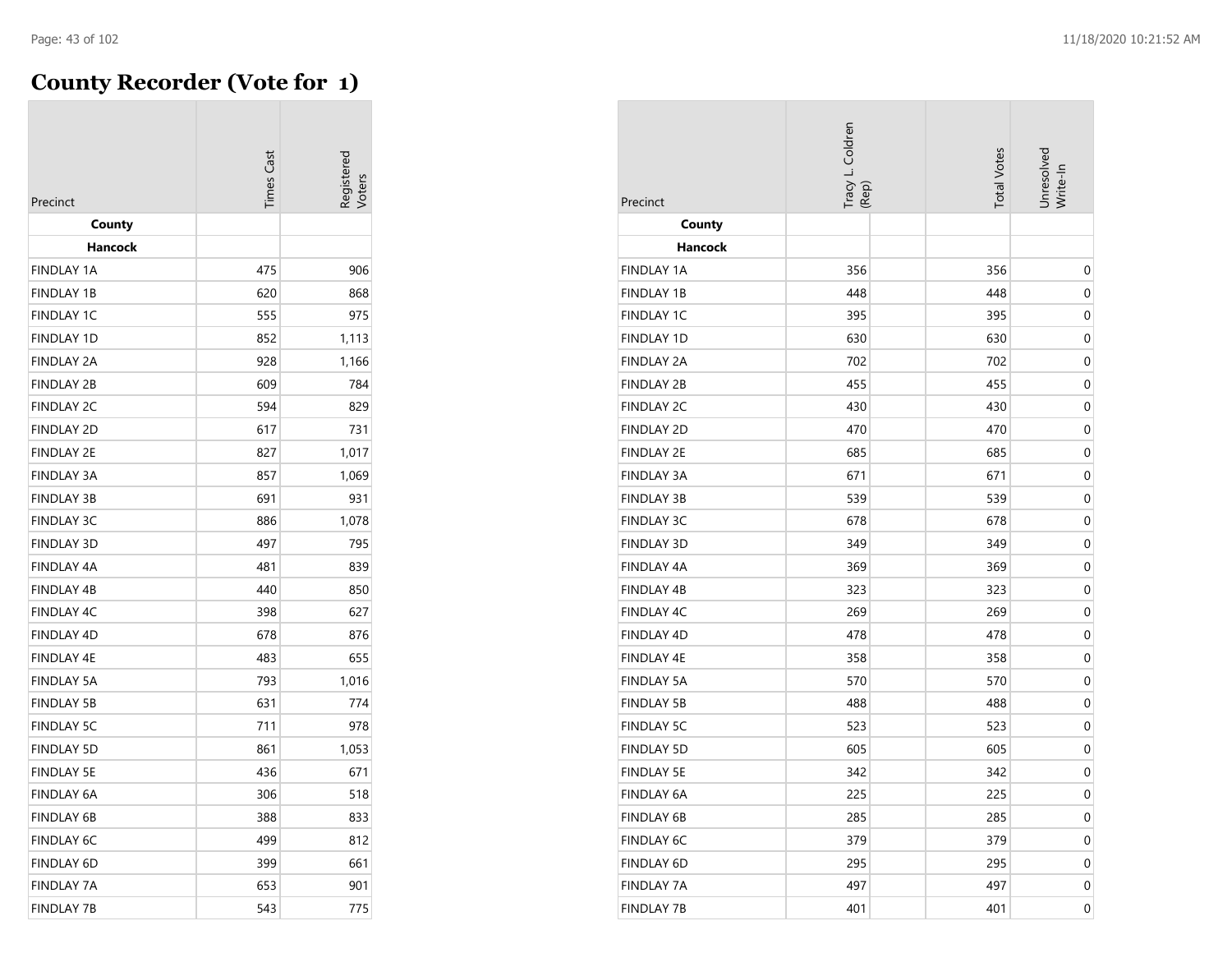| Precinct          | <b>Times Cast</b> | Registerec<br>Voters |
|-------------------|-------------------|----------------------|
| FINDLAY 7C        | 605               | 765                  |
| FINDLAY 7D        | 469               | 650                  |
| <b>FINDLAY 7E</b> | 374               | 615                  |
| FOSTORIA S        | 656               | 955                  |
| Fostoria n        | 715               | 986                  |
| ALLEN E           | 752               | 925                  |
| ALLEN W           | 884               | 1,056                |
| AMANDA            | 630               | 767                  |
| <b>BIGLICK</b>    | 785               | 918                  |
| BLANCHARD         | 704               | 834                  |
| CASS              | 597               | 705                  |
| DELAWARE          | 687               | 839                  |
| EAGLE             | 725               | 836                  |
| JACKSON           | 614               | 753                  |
| LIBERTY N         | 617               | 775                  |
| LIBERTY NE        | 665               | 810                  |
| <b>LIBERTY NW</b> | 960               | 1,117                |
| <b>LIBERTY SE</b> | 828               | 1,235                |
| LIBERTY SW        | 855               | 1,026                |
| <b>MADISON E</b>  | 579               | 699                  |
| MADISON W         | 716               | 883                  |
| MARION N          | 932               | 1,098                |
| MARION S          | 1,186             | 1,419                |
| MCCOMB            | 688               | 948                  |
| ORANGE            | 806               | 964                  |
| PLEASANT          | 449               | 552                  |
| PORTAGE           | 448               | 523                  |
| UNION E           | 439               | 602                  |
| UNION W           | 540               | 631                  |
| <b>VAN BUREN</b>  | 586               | 698                  |
| WASHINGTON        | 867               | 1,056                |
| Hancock - Total   | 39,066            | 51,741               |

| Precinct          | Tracy L. Coldren<br>(Rep) | <b>Total Votes</b> | Unresolved<br>Write-In |
|-------------------|---------------------------|--------------------|------------------------|
| <b>FINDLAY 7C</b> | 448                       | 448                | $\pmb{0}$              |
| <b>FINDLAY 7D</b> | 346                       | 346                | 0                      |
| <b>FINDLAY 7E</b> | 267                       | 267                | $\mathbf 0$            |
| <b>FOSTORIA S</b> | 480                       | 480                | $\mathbf 0$            |
| <b>FOSTORIA N</b> | 487                       | 487                | $\mathbf 0$            |
| ALLEN E           | 620                       | 620                | 0                      |
| <b>ALLEN W</b>    | 719                       | 719                | $\mathbf 0$            |
| AMANDA            | 539                       | 539                | $\boldsymbol{0}$       |
| <b>BIGLICK</b>    | 647                       | 647                | 0                      |
| <b>BLANCHARD</b>  | 580                       | 580                | $\mathbf 0$            |
| CASS              | 482                       | 482                | 0                      |
| DELAWARE          | 530                       | 530                | $\boldsymbol{0}$       |
| <b>EAGLE</b>      | 574                       | 574                | $\mathbf 0$            |
| <b>JACKSON</b>    | 504                       | 504                | $\mathbf 0$            |
| <b>LIBERTY N</b>  | 475                       | 475                | 0                      |
| LIBERTY NE        | 517                       | 517                | $\mathbf 0$            |
| <b>LIBERTY NW</b> | 775                       | 775                | $\boldsymbol{0}$       |
| LIBERTY SE        | 643                       | 643                | 0                      |
| <b>LIBERTY SW</b> | 702                       | 702                | $\mathbf 0$            |
| <b>MADISON E</b>  | 492                       | 492                | 0                      |
| <b>MADISON W</b>  | 593                       | 593                | $\boldsymbol{0}$       |
| <b>MARION N</b>   | 737                       | 737                | $\mathbf 0$            |
| <b>MARION S</b>   | 901                       | 901                | $\mathbf 0$            |
| <b>MCCOMB</b>     | 555                       | 555                | 0                      |
| ORANGE            | 661                       | 661                | $\pmb{0}$              |
| PLEASANT          | 379                       | 379                | $\mathbf 0$            |
| <b>PORTAGE</b>    | 363                       | 363                | 0                      |
| <b>UNION E</b>    | 360                       | 360                | $\boldsymbol{0}$       |
| <b>UNION W</b>    | 462                       | 462                | $\pmb{0}$              |
| <b>VAN BUREN</b>  | 481                       | 481                | $\boldsymbol{0}$       |
| <b>WASHINGTON</b> | 671                       | 671                | $\boldsymbol{0}$       |
| Hancock - Total   | 30,205                    | 30,205             | $\overline{0}$         |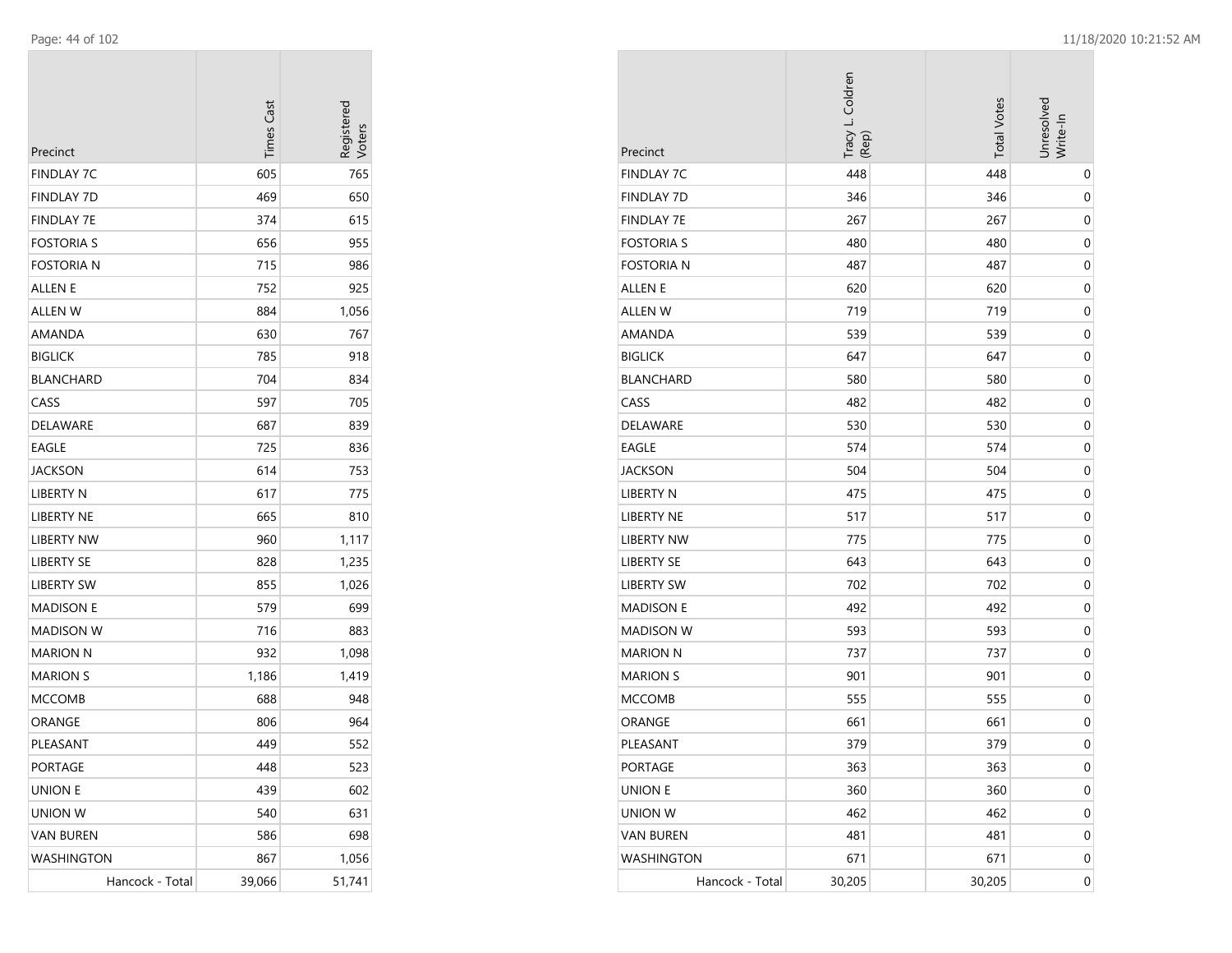| Precinct           | <b>Times Cast</b> | Registered<br>Voters |
|--------------------|-------------------|----------------------|
| <b>Cumulative</b>  |                   |                      |
| Cumulative         | U                 | ი                    |
| Cumulative - Total |                   | U                    |
| County - Total     | 39,066            | 51,741               |

| Precinct           | Coldren<br>Tracy<br>(Rep) |  | <b>Total Votes</b> | Unresolved<br>Write-In |
|--------------------|---------------------------|--|--------------------|------------------------|
| <b>Cumulative</b>  |                           |  |                    |                        |
| Cumulative         |                           |  |                    |                        |
| Cumulative - Total | 0                         |  |                    |                        |
| County - Total     | 30,205                    |  | 30,205             |                        |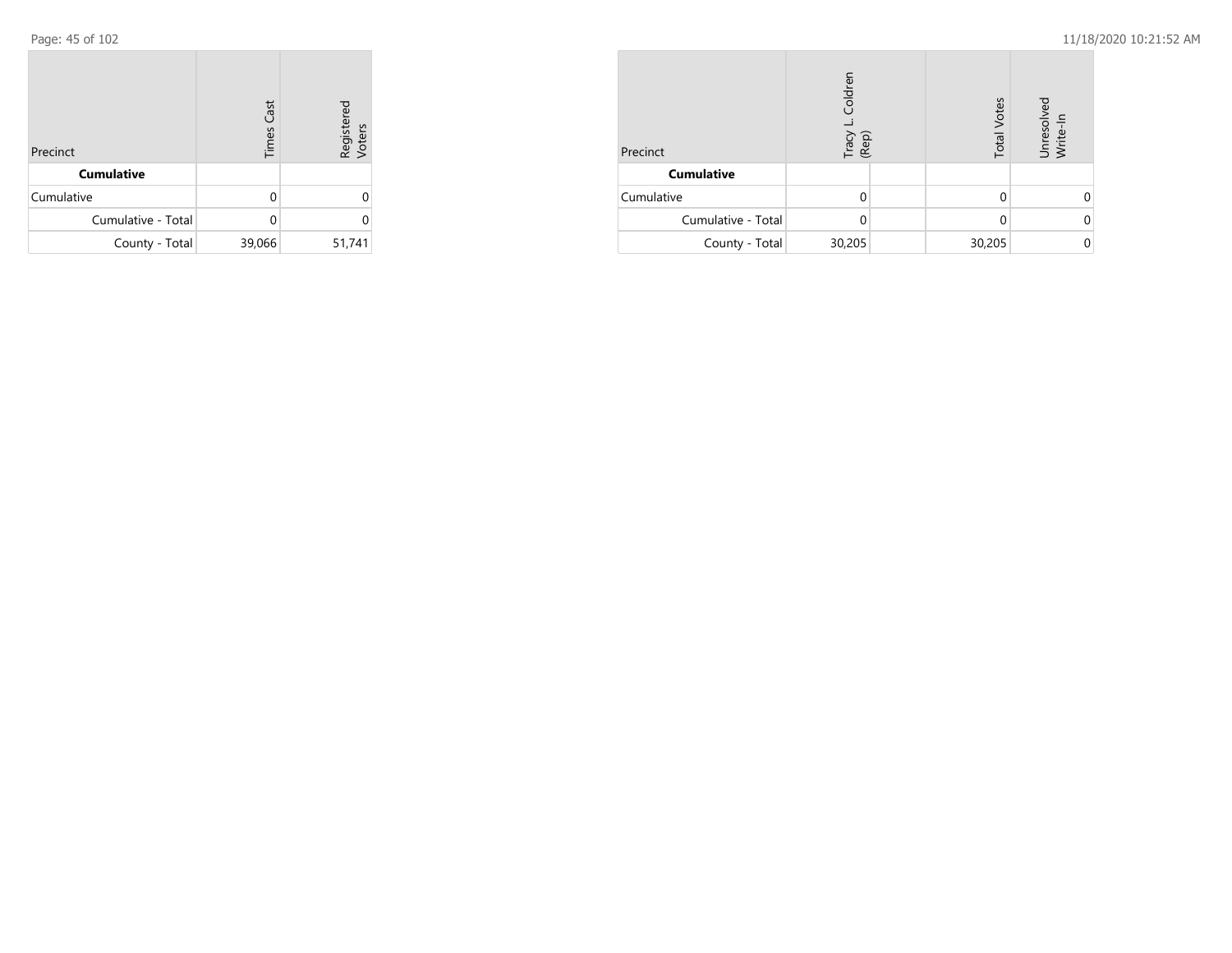## **County Treasurer (Vote for 1)**

|                   | <b>Times Cast</b> | kegistere |
|-------------------|-------------------|-----------|
| Precinct          |                   |           |
| County            |                   |           |
| Hancock           |                   |           |
| <b>FINDLAY 1A</b> | 475               | 906       |
| <b>FINDLAY 1B</b> | 620               | 868       |
| <b>FINDLAY 1C</b> | 555               | 975       |
| <b>FINDLAY 1D</b> | 852               | 1,113     |
| <b>FINDLAY 2A</b> | 928               | 1,166     |
| <b>FINDLAY 2B</b> | 609               | 784       |
| <b>FINDLAY 2C</b> | 594               | 829       |
| <b>FINDLAY 2D</b> | 617               | 731       |
| <b>FINDLAY 2E</b> | 827               | 1,017     |
| <b>FINDLAY 3A</b> | 857               | 1,069     |
| <b>FINDLAY 3B</b> | 691               | 931       |
| <b>FINDLAY 3C</b> | 886               | 1,078     |
| <b>FINDLAY 3D</b> | 497               | 795       |
| FINDLAY 4A        | 481               | 839       |
| <b>FINDLAY 4B</b> | 440               | 850       |
| FINDLAY 4C        | 398               | 627       |
| <b>FINDLAY 4D</b> | 678               | 876       |
| <b>FINDLAY 4E</b> | 483               | 655       |
| <b>FINDLAY 5A</b> | 793               | 1,016     |
| <b>FINDLAY 5B</b> | 631               | 774       |
| <b>FINDLAY 5C</b> | 711               | 978       |
| <b>FINDLAY 5D</b> | 861               | 1,053     |
| <b>FINDLAY 5E</b> | 436               | 671       |
| <b>FINDLAY 6A</b> | 306               | 518       |
| <b>FINDLAY 6B</b> | 388               | 833       |
| <b>FINDLAY 6C</b> | 499               | 812       |
| <b>FINDLAY 6D</b> | 399               | 661       |
| <b>FINDLAY 7A</b> | 653               | 901       |
| FINDLAY 7B        | 543               | 775       |

| Precinct          | I. Steve Welton<br>(Rep) | <b>Total Votes</b> | Unresolved<br>Write-In |
|-------------------|--------------------------|--------------------|------------------------|
| County            |                          |                    |                        |
| <b>Hancock</b>    |                          |                    |                        |
| <b>FINDLAY 1A</b> | 362                      | 362                | 0                      |
| <b>FINDLAY 1B</b> | 456                      | 456                | 0                      |
| <b>FINDLAY 1C</b> | 396                      | 396                | $\mathbf 0$            |
| <b>FINDLAY 1D</b> | 641                      | 641                | 0                      |
| <b>FINDLAY 2A</b> | 725                      | 725                | 0                      |
| <b>FINDLAY 2B</b> | 464                      | 464                | 0                      |
| <b>FINDLAY 2C</b> | 441                      | 441                | 0                      |
| <b>FINDLAY 2D</b> | 480                      | 480                | $\mathbf 0$            |
| <b>FINDLAY 2E</b> | 697                      | 697                | 0                      |
| <b>FINDLAY 3A</b> | 695                      | 695                | 0                      |
| <b>FINDLAY 3B</b> | 559                      | 559                | 0                      |
| <b>FINDLAY 3C</b> | 691                      | 691                | $\mathbf 0$            |
| <b>FINDLAY 3D</b> | 359                      | 359                | 0                      |
| <b>FINDLAY 4A</b> | 374                      | 374                | 0                      |
| <b>FINDLAY 4B</b> | 330                      | 330                | 0                      |
| FINDLAY 4C        | 276                      | 276                | 0                      |
| FINDLAY 4D        | 484                      | 484                | $\mathbf 0$            |
| <b>FINDLAY 4E</b> | 360                      | 360                | 0                      |
| <b>FINDLAY 5A</b> | 582                      | 582                | $\boldsymbol{0}$       |
| <b>FINDLAY 5B</b> | 501                      | 501                | 0                      |
| <b>FINDLAY 5C</b> | 539                      | 539                | 0                      |
| <b>FINDLAY 5D</b> | 624                      | 624                | 0                      |
| <b>FINDLAY 5E</b> | 344                      | 344                | 0                      |
| FINDLAY 6A        | 235                      | 235                | $\theta$               |
| <b>FINDLAY 6B</b> | 281                      | 281                | $\mathbf 0$            |
| <b>FINDLAY 6C</b> | 380                      | 380                | $\pmb{0}$              |
| FINDLAY 6D        | 304                      | 304                | $\pmb{0}$              |
| <b>FINDLAY 7A</b> | 507                      | 507                | $\pmb{0}$              |
| <b>FINDLAY 7B</b> | 408                      | 408                | $\mathbf 0$            |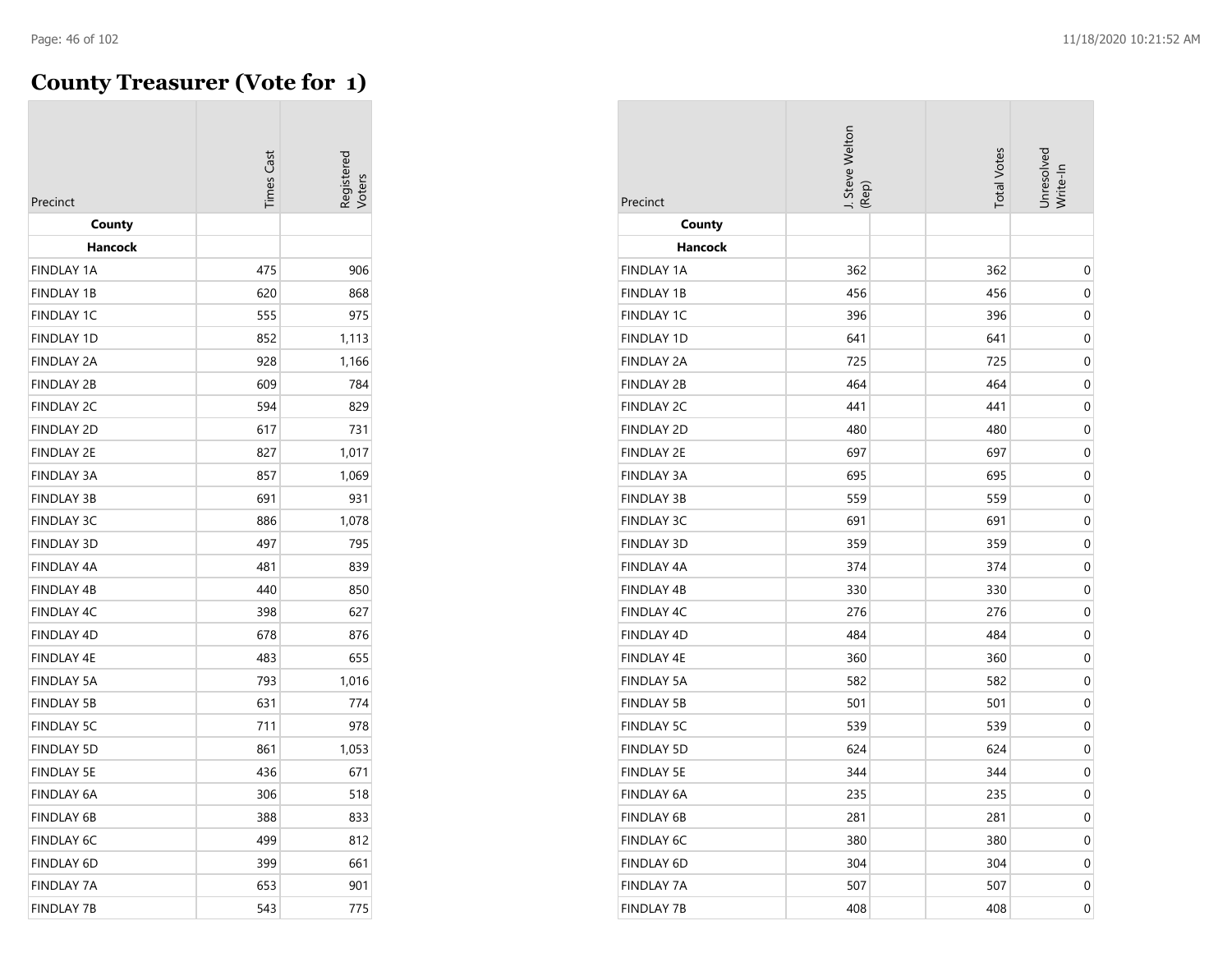| Precinct          | <b>Times Cast</b> | Registerec<br>Voters |
|-------------------|-------------------|----------------------|
| FINDLAY 7C        | 605               | 765                  |
| FINDLAY 7D        | 469               | 650                  |
| <b>FINDLAY 7E</b> | 374               | 615                  |
| FOSTORIA S        | 656               | 955                  |
| Fostoria n        | 715               | 986                  |
| ALLEN E           | 752               | 925                  |
| ALLEN W           | 884               | 1,056                |
| AMANDA            | 630               | 767                  |
| <b>BIGLICK</b>    | 785               | 918                  |
| BLANCHARD         | 704               | 834                  |
| CASS              | 597               | 705                  |
| DELAWARE          | 687               | 839                  |
| EAGLE             | 725               | 836                  |
| JACKSON           | 614               | 753                  |
| LIBERTY N         | 617               | 775                  |
| LIBERTY NE        | 665               | 810                  |
| <b>LIBERTY NW</b> | 960               | 1,117                |
| LIBERTY SE        | 828               | 1,235                |
| LIBERTY SW        | 855               | 1,026                |
| <b>MADISON E</b>  | 579               | 699                  |
| MADISON W         | 716               | 883                  |
| MARION N          | 932               | 1,098                |
| <b>MARION S</b>   | 1,186             | 1,419                |
| MCCOMB            | 688               | 948                  |
| ORANGE            | 806               | 964                  |
| PLEASANT          | 449               | 552                  |
| PORTAGE           | 448               | 523                  |
| <b>UNION E</b>    | 439               | 602                  |
| UNION W           | 540               | 631                  |
| <b>VAN BUREN</b>  | 586               | 698                  |
| WASHINGTON        | 867               | 1,056                |
| Hancock - Total   | 39,066            | 51,741               |

| Precinct          | J. Steve Welton<br>(Rep) | <b>Total Votes</b> | Unresolved<br>Write-In |
|-------------------|--------------------------|--------------------|------------------------|
| <b>FINDLAY 7C</b> | 460                      | 460                | $\mathbf 0$            |
| <b>FINDLAY 7D</b> | 363                      | 363                | 0                      |
| <b>FINDLAY 7E</b> | 272                      | 272                | 0                      |
| <b>FOSTORIA S</b> | 497                      | 497                | 0                      |
| <b>FOSTORIA N</b> | 507                      | 507                | 0                      |
| <b>ALLEN E</b>    | 633                      | 633                | $\mathbf 0$            |
| <b>ALLEN W</b>    | 730                      | 730                | 0                      |
| AMANDA            | 551                      | 551                | $\mathbf 0$            |
| <b>BIGLICK</b>    | 658                      | 658                | $\mathbf 0$            |
| <b>BLANCHARD</b>  | 588                      | 588                | $\mathbf 0$            |
| CASS              | 500                      | 500                | 0                      |
| DELAWARE          | 541                      | 541                | 0                      |
| EAGLE             | 589                      | 589                | 0                      |
| <b>JACKSON</b>    | 514                      | 514                | 0                      |
| LIBERTY N         | 480                      | 480                | $\mathbf 0$            |
| LIBERTY NE        | 524                      | 524                | 0                      |
| <b>LIBERTY NW</b> | 788                      | 788                | $\mathbf 0$            |
| <b>LIBERTY SE</b> | 642                      | 642                | $\mathbf 0$            |
| <b>LIBERTY SW</b> | 710                      | 710                | $\mathbf 0$            |
| <b>MADISON E</b>  | 503                      | 503                | 0                      |
| <b>MADISON W</b>  | 605                      | 605                | 0                      |
| <b>MARION N</b>   | 752                      | 752                | 0                      |
| <b>MARION S</b>   | 925                      | 925                | 0                      |
| <b>MCCOMB</b>     | 568                      | 568                | $\mathbf 0$            |
| ORANGE            | 680                      | 680                | $\mathbf 0$            |
| PLEASANT          | 390                      | 390                | $\mathbf 0$            |
| PORTAGE           | 372                      | 372                | $\boldsymbol{0}$       |
| <b>UNION E</b>    | 358                      | 358                | $\boldsymbol{0}$       |
| <b>UNION W</b>    | 472                      | 472                | 0                      |
| <b>VAN BUREN</b>  | 488                      | 488                | 0                      |
| <b>WASHINGTON</b> | 696                      | 696                | 0                      |
| Hancock - Total   | 30,851                   | 30,851             | $\boldsymbol{0}$       |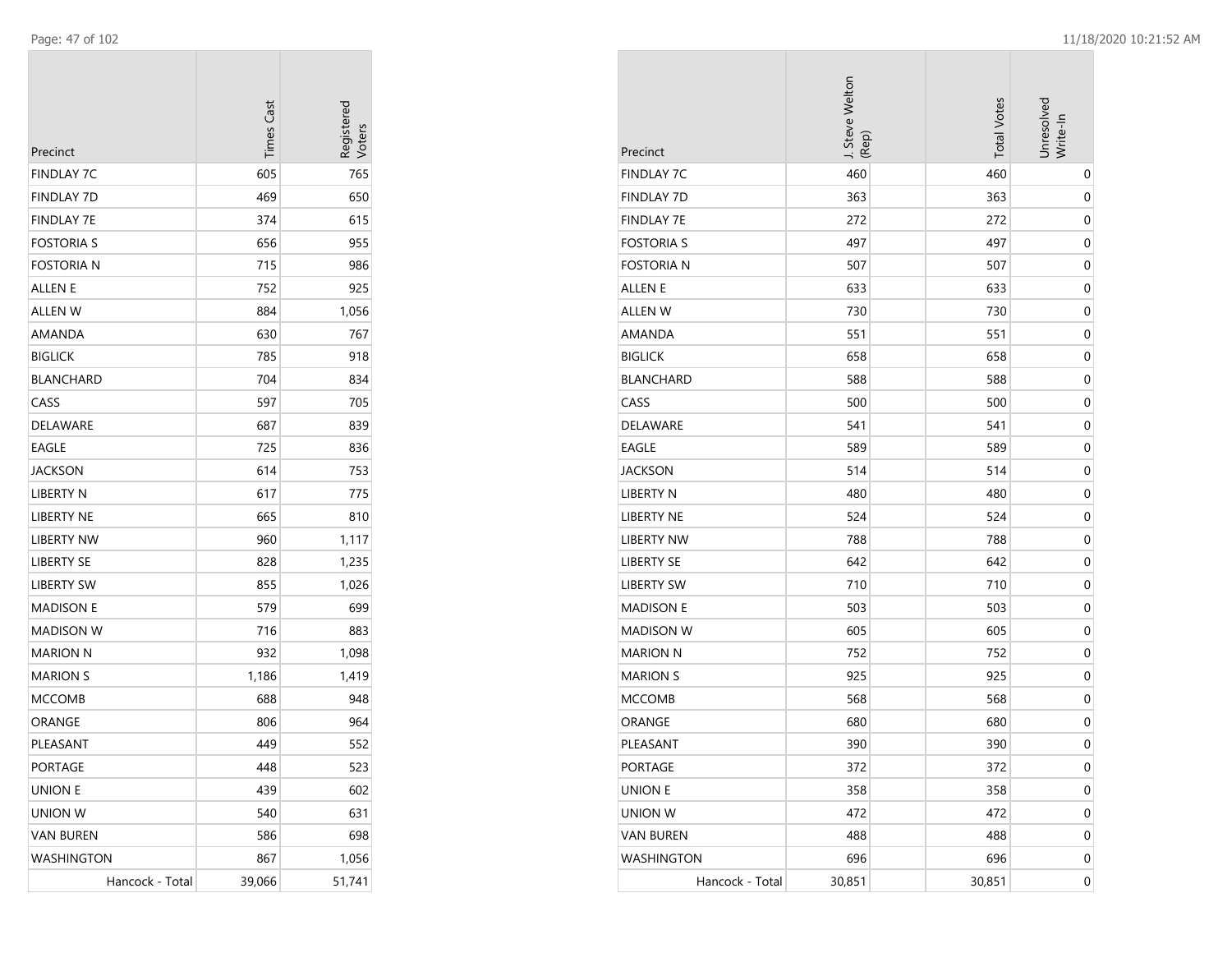| Precinct           | <b>Times Cast</b> | Registered<br>Voters |
|--------------------|-------------------|----------------------|
| <b>Cumulative</b>  |                   |                      |
| Cumulative         | U                 | ი                    |
| Cumulative - Total |                   | U                    |
| County - Total     | 39,066            | 51,741               |

| Precinct           | Welton<br>J. Steve<br>(Rep) | <b>Total Votes</b> | Unresolved<br>Write-In |
|--------------------|-----------------------------|--------------------|------------------------|
| <b>Cumulative</b>  |                             |                    |                        |
| Cumulative         |                             |                    |                        |
| Cumulative - Total |                             |                    |                        |
| County - Total     | 30,851                      | 30,851             |                        |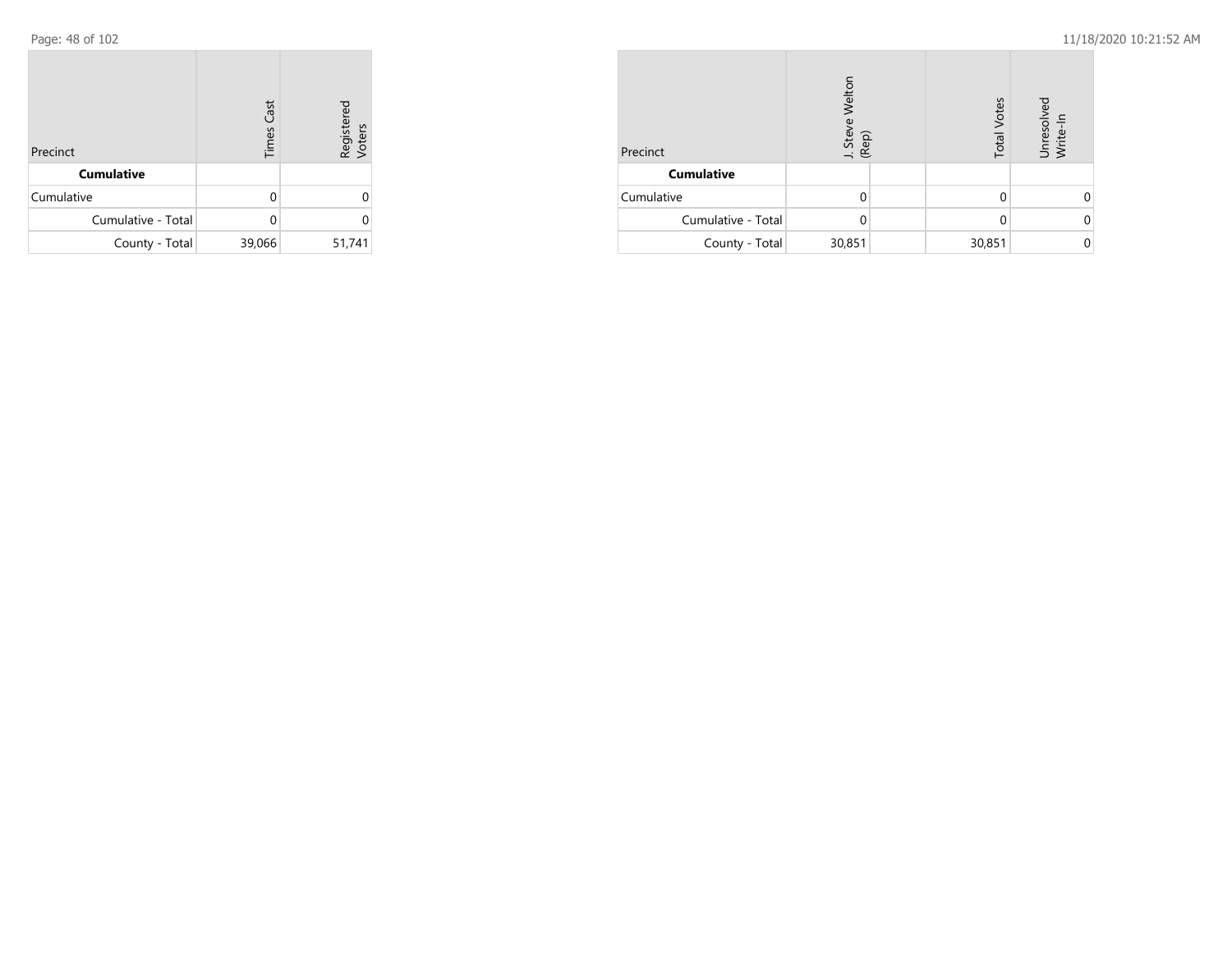$\overline{\phantom{a}}$ 

# **County Engineer (Vote for 1)**

|                   |                   | Registered |
|-------------------|-------------------|------------|
|                   | <b>Times Cast</b> | /oters     |
| Precinct          |                   |            |
| County            |                   |            |
| Hancock           |                   |            |
| <b>FINDLAY 1A</b> | 475               | 906        |
| <b>FINDLAY 1B</b> | 620               | 868        |
| <b>FINDLAY 1C</b> | 555               | 975        |
| <b>FINDLAY 1D</b> | 852               | 1,113      |
| <b>FINDLAY 2A</b> | 928               | 1,166      |
| <b>FINDLAY 2B</b> | 609               | 784        |
| <b>FINDLAY 2C</b> | 594               | 829        |
| <b>FINDLAY 2D</b> | 617               | 731        |
| <b>FINDLAY 2E</b> | 827               | 1,017      |
| <b>FINDLAY 3A</b> | 857               | 1,069      |
| <b>FINDLAY 3B</b> | 691               | 931        |
| <b>FINDLAY 3C</b> | 886               | 1,078      |
| <b>FINDLAY 3D</b> | 497               | 795        |
| <b>FINDLAY 4A</b> | 481               | 839        |
| <b>FINDLAY 4B</b> | 440               | 850        |
| FINDLAY 4C        | 398               | 627        |
| FINDLAY 4D        | 678               | 876        |
| <b>FINDLAY 4E</b> | 483               | 655        |
| <b>FINDLAY 5A</b> | 793               | 1,016      |
| <b>FINDLAY 5B</b> | 631               | 774        |
| <b>FINDLAY 5C</b> | 711               | 978        |
| <b>FINDLAY 5D</b> | 861               | 1,053      |
| <b>FINDLAY 5E</b> | 436               | 671        |
| <b>FINDLAY 6A</b> | 306               | 518        |
| <b>FINDLAY 6B</b> | 388               | 833        |
| <b>FINDLAY 6C</b> | 499               | 812        |
| <b>FINDLAY 6D</b> | 399               | 661        |
| <b>FINDLAY 7A</b> | 653               | 901        |
| FINDLAY 7B        | 543               | 775        |

| Precinct          | Douglas E. Cade<br>(Rep) | <b>Total Votes</b> | Unresolved<br>Write-In |
|-------------------|--------------------------|--------------------|------------------------|
| County            |                          |                    |                        |
| Hancock           |                          |                    |                        |
| <b>FINDLAY 1A</b> | 354                      | 354                | $\pmb{0}$              |
| <b>FINDLAY 1B</b> | 445                      | 445                | $\mathbf 0$            |
| <b>FINDLAY 1C</b> | 393                      | 393                | $\boldsymbol{0}$       |
| <b>FINDLAY 1D</b> | 627                      | 627                | 0                      |
| <b>FINDLAY 2A</b> | 708                      | 708                | 0                      |
| <b>FINDLAY 2B</b> | 451                      | 451                | 0                      |
| <b>FINDLAY 2C</b> | 430                      | 430                | $\mathbf 0$            |
| <b>FINDLAY 2D</b> | 466                      | 466                | $\mathbf 0$            |
| <b>FINDLAY 2E</b> | 679                      | 679                | $\mathbf 0$            |
| <b>FINDLAY 3A</b> | 673                      | 673                | $\mathbf 0$            |
| <b>FINDLAY 3B</b> | 531                      | 531                | $\mathbf 0$            |
| <b>FINDLAY 3C</b> | 680                      | 680                | $\boldsymbol{0}$       |
| <b>FINDLAY 3D</b> | 349                      | 349                | 0                      |
| <b>FINDLAY 4A</b> | 361                      | 361                | 0                      |
| <b>FINDLAY 4B</b> | 318                      | 318                | 0                      |
| FINDLAY 4C        | 267                      | 267                | $\mathbf 0$            |
| <b>FINDLAY 4D</b> | 473                      | 473                | $\mathbf 0$            |
| <b>FINDLAY 4E</b> | 349                      | 349                | 0                      |
| <b>FINDLAY 5A</b> | 572                      | 572                | $\mathbf 0$            |
| <b>FINDLAY 5B</b> | 485                      | 485                | $\mathbf 0$            |
| <b>FINDLAY 5C</b> | 528                      | 528                | 0                      |
| <b>FINDLAY 5D</b> | 608                      | 608                | 0                      |
| <b>FINDLAY 5E</b> | 343                      | 343                | 0                      |
| FINDLAY 6A        | 231                      | 231                | 0                      |
| <b>FINDLAY 6B</b> | 279                      | 279                | $\boldsymbol{0}$       |
| <b>FINDLAY 6C</b> | 372                      | 372                | 0                      |
| <b>FINDLAY 6D</b> | 301                      | 301                | 0                      |
| FINDLAY 7A        | 494                      | 494                | 0                      |
| <b>FINDLAY 7B</b> | 395                      | 395                | $\boldsymbol{0}$       |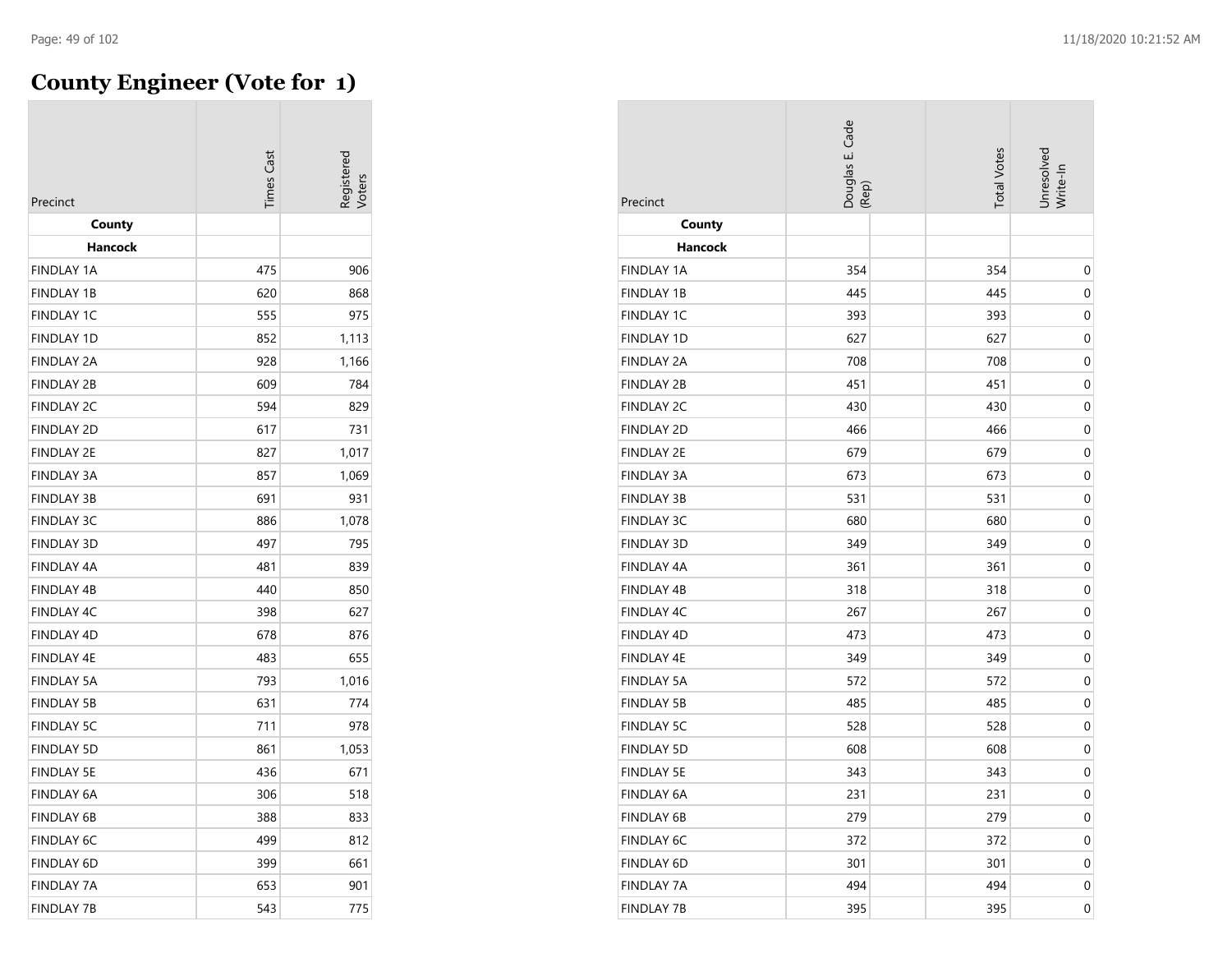| Precinct          | <b>Times Cast</b> | Registerec<br>/oters |
|-------------------|-------------------|----------------------|
| FINDLAY 7C        | 605               | 765                  |
| <b>FINDLAY 7D</b> | 469               | 650                  |
| <b>FINDLAY 7E</b> | 374               | 615                  |
| <b>FOSTORIA S</b> | 656               | 955                  |
| <b>FOSTORIA N</b> | 715               | 986                  |
| ALLEN E           | 752               | 925                  |
| <b>ALLEN W</b>    | 884               | 1,056                |
| AMANDA            | 630               | 767                  |
| <b>BIGLICK</b>    | 785               | 918                  |
| <b>BLANCHARD</b>  | 704               | 834                  |
| CASS              | 597               | 705                  |
| DELAWARE          | 687               | 839                  |
| EAGLE             | 725               | 836                  |
| <b>JACKSON</b>    | 614               | 753                  |
| LIBERTY N         | 617               | 775                  |
| <b>LIBERTY NE</b> | 665               | 810                  |
| <b>LIBERTY NW</b> | 960               | 1,117                |
| <b>LIBERTY SE</b> | 828               | 1,235                |
| LIBERTY SW        | 855               | 1,026                |
| <b>MADISON E</b>  | 579               | 699                  |
| MADISON W         | 716               | 883                  |
| <b>MARION N</b>   | 932               | 1,098                |
| <b>MARION S</b>   | 1,186             | 1,419                |
| <b>MCCOMB</b>     | 688               | 948                  |
| ORANGE            | 806               | 964                  |
| PLEASANT          | 449               | 552                  |
| PORTAGE           | 448               | 523                  |
| <b>UNION E</b>    | 439               | 602                  |
| <b>UNION W</b>    | 540               | 631                  |
| <b>VAN BUREN</b>  | 586               | 698                  |
| <b>WASHINGTON</b> | 867               | 1,056                |
| Hancock - Total   | 39,066            | 51,741               |

| Precinct          | Douglas E. Cade<br>(Rep) | <b>Total Votes</b> | Unresolved<br>Write-In |
|-------------------|--------------------------|--------------------|------------------------|
| <b>FINDLAY 7C</b> | 449                      | 449                | 0                      |
| <b>FINDLAY 7D</b> | 346                      | 346                | 0                      |
| <b>FINDLAY 7E</b> | 270                      | 270                | $\mathbf 0$            |
| <b>FOSTORIA S</b> | 480                      | 480                | 0                      |
| <b>FOSTORIA N</b> | 500                      | 500                | $\mathbf 0$            |
| ALLEN E           | 619                      | 619                | 0                      |
| <b>ALLEN W</b>    | 708                      | 708                | 0                      |
| AMANDA            | 540                      | 540                | 0                      |
| <b>BIGLICK</b>    | 641                      | 641                | 0                      |
| <b>BLANCHARD</b>  | 574                      | 574                | $\mathbf 0$            |
| CASS              | 483                      | 483                | 0                      |
| DELAWARE          | 526                      | 526                | $\mathbf 0$            |
| EAGLE             | 568                      | 568                | $\mathbf 0$            |
| <b>JACKSON</b>    | 491                      | 491                | $\mathbf 0$            |
| LIBERTY N         | 473                      | 473                | 0                      |
| LIBERTY NE        | 514                      | 514                | 0                      |
| <b>LIBERTY NW</b> | 770                      | 770                | 0                      |
| <b>LIBERTY SE</b> | 628                      | 628                | 0                      |
| <b>LIBERTY SW</b> | 700                      | 700                | $\mathbf 0$            |
| <b>MADISON E</b>  | 494                      | 494                | $\mathbf 0$            |
| <b>MADISON W</b>  | 588                      | 588                | $\mathbf 0$            |
| <b>MARION N</b>   | 730                      | 730                | $\mathbf 0$            |
| <b>MARION S</b>   | 897                      | 897                | $\mathbf 0$            |
| <b>MCCOMB</b>     | 556                      | 556                | 0                      |
| ORANGE            | 659                      | 659                | 0                      |
| PLEASANT          | 380                      | 380                | $\mathbf 0$            |
| PORTAGE           | 358                      | 358                | $\boldsymbol{0}$       |
| <b>UNION E</b>    | 353                      | 353                | $\boldsymbol{0}$       |
| <b>UNION W</b>    | 466                      | 466                | 0                      |
| <b>VAN BUREN</b>  | 477                      | 477                | $\boldsymbol{0}$       |
| <b>WASHINGTON</b> | 666                      | 666                | $\mathbf 0$            |
| Hancock - Total   | 30,066                   | 30,066             | $\mathbf 0$            |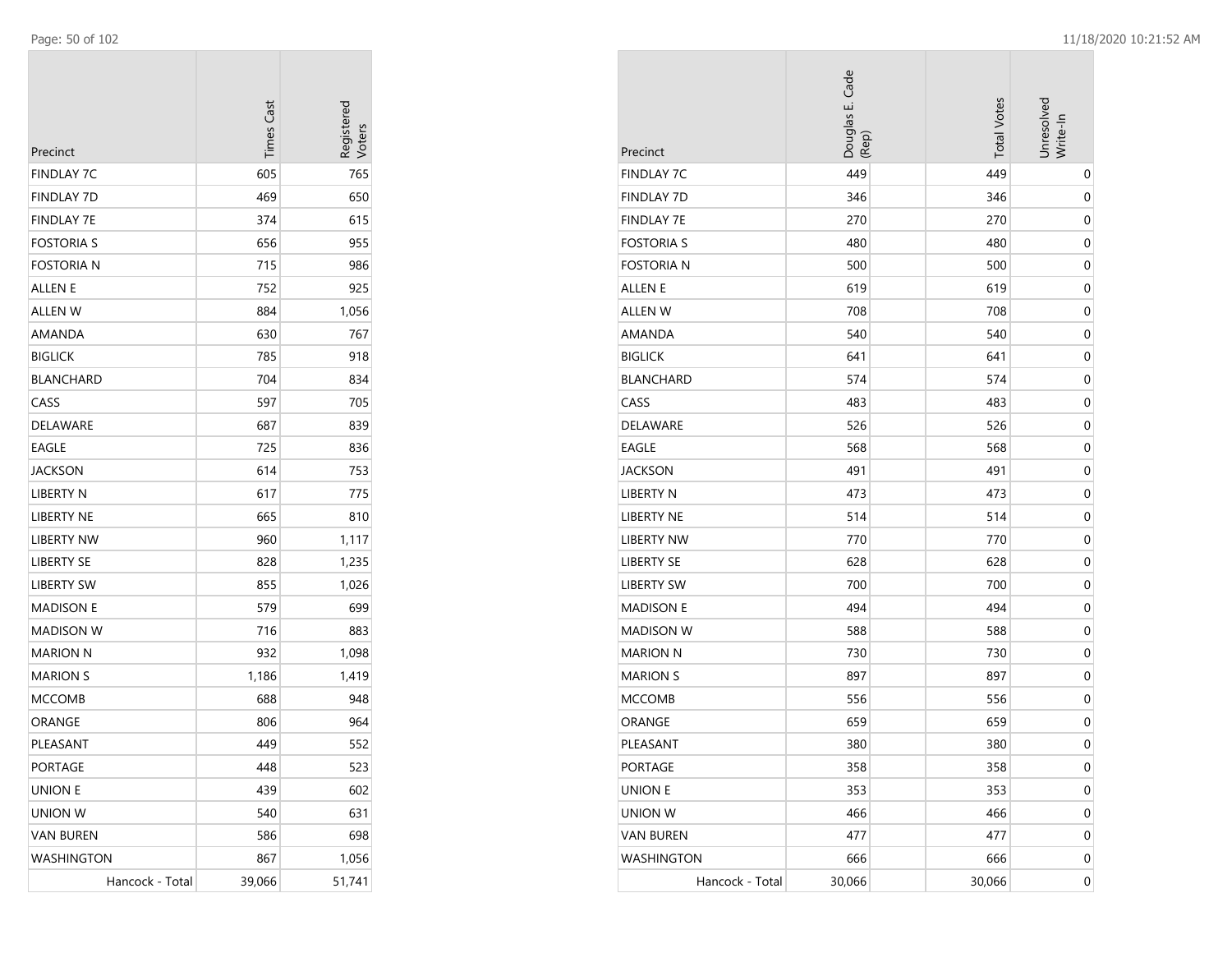| Precinct           | <b>Times Cast</b> | Registered<br>Voters |
|--------------------|-------------------|----------------------|
| <b>Cumulative</b>  |                   |                      |
| Cumulative         | U                 | 0                    |
| Cumulative - Total |                   | Ω                    |
| County - Total     | 39,066            | 51,741               |

| Precinct           | Cade<br>نى<br>Douglas<br>(Rep) | <b>Total Votes</b> | Unresolved<br>Write-In |
|--------------------|--------------------------------|--------------------|------------------------|
| <b>Cumulative</b>  |                                |                    |                        |
| Cumulative         |                                |                    |                        |
| Cumulative - Total |                                | 0                  |                        |
| County - Total     | 30,066                         | 30,066             |                        |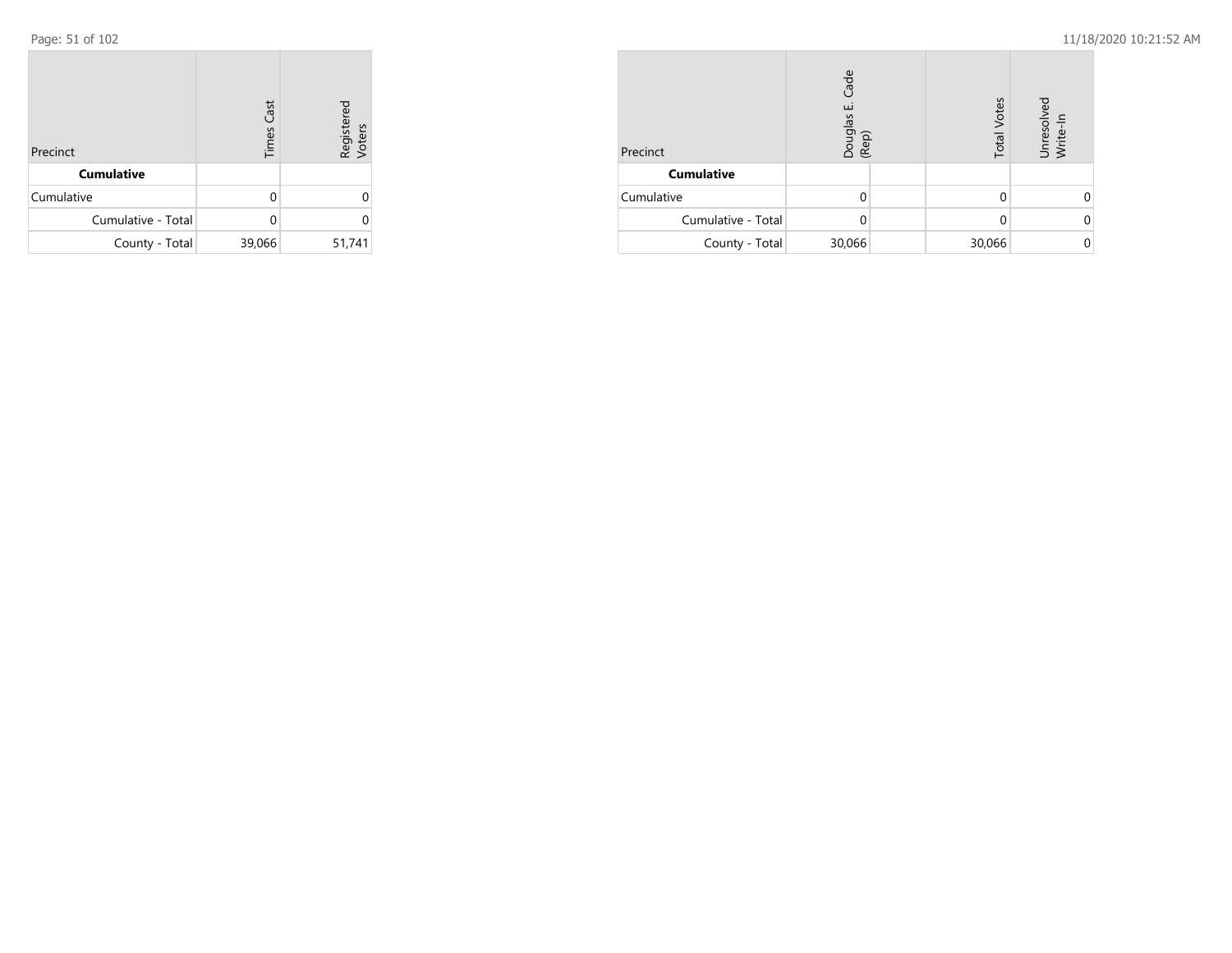÷

## **Cororner (Vote for 1)**

| Precinct          | <b>Times Cast</b> | egistered<br>/oters |
|-------------------|-------------------|---------------------|
| County            |                   |                     |
| Hancock           |                   |                     |
| <b>FINDLAY 1A</b> | 475               | 906                 |
| <b>FINDLAY 1B</b> | 620               | 868                 |
| <b>FINDLAY 1C</b> | 555               | 975                 |
| <b>FINDLAY 1D</b> | 852               | 1,113               |
| <b>FINDLAY 2A</b> | 928               | 1,166               |
| <b>FINDLAY 2B</b> | 609               | 784                 |
| <b>FINDLAY 2C</b> | 594               | 829                 |
| <b>FINDLAY 2D</b> | 617               | 731                 |
| <b>FINDLAY 2E</b> | 827               | 1,017               |
| <b>FINDLAY 3A</b> | 857               | 1,069               |
| <b>FINDLAY 3B</b> | 691               | 931                 |
| <b>FINDLAY 3C</b> | 886               | 1,078               |
| <b>FINDLAY 3D</b> | 497               | 795                 |
| <b>FINDLAY 4A</b> | 481               | 839                 |
| <b>FINDLAY 4B</b> | 440               | 850                 |
| <b>FINDLAY 4C</b> | 398               | 627                 |
| <b>FINDLAY 4D</b> | 678               | 876                 |
| <b>FINDLAY 4E</b> | 483               | 655                 |
| <b>FINDLAY 5A</b> | 793               | 1,016               |
| <b>FINDLAY 5B</b> | 631               | 774                 |
| <b>FINDLAY 5C</b> | 711               | 978                 |
| <b>FINDLAY 5D</b> | 861               | 1,053               |
| <b>FINDLAY 5E</b> | 436               | 671                 |
| <b>FINDLAY 6A</b> | 306               | 518                 |
| <b>FINDLAY 6B</b> | 388               | 833                 |
| <b>FINDLAY 6C</b> | 499               | 812                 |
| <b>FINDLAY 6D</b> | 399               | 661                 |
| <b>FINDLAY 7A</b> | 653               | 901                 |
| FINDLAY 7B        | 543               | 775                 |

| Precinct          | Mark R. Fox<br>(Rep) | <b>Total Votes</b> | Unresolved<br>Write-In |
|-------------------|----------------------|--------------------|------------------------|
| County            |                      |                    |                        |
| <b>Hancock</b>    |                      |                    |                        |
| <b>FINDLAY 1A</b> | 363                  | 363                | 0                      |
| <b>FINDLAY 1B</b> | 468                  | 468                | 0                      |
| FINDLAY 1C        | 406                  | 406                | 0                      |
| FINDLAY 1D        | 645                  | 645                | $\mathbf 0$            |
| <b>FINDLAY 2A</b> | 721                  | 721                | 0                      |
| <b>FINDLAY 2B</b> | 473                  | 473                | 0                      |
| <b>FINDLAY 2C</b> | 444                  | 444                | 0                      |
| <b>FINDLAY 2D</b> | 487                  | 487                | $\mathbf 0$            |
| <b>FINDLAY 2E</b> | 707                  | 707                | 0                      |
| <b>FINDLAY 3A</b> | 677                  | 677                | 0                      |
| <b>FINDLAY 3B</b> | 565                  | 565                | 0                      |
| <b>FINDLAY 3C</b> | 692                  | 692                | 0                      |
| FINDLAY 3D        | 361                  | 361                | 0                      |
| <b>FINDLAY 4A</b> | 382                  | 382                | 0                      |
| <b>FINDLAY 4B</b> | 327                  | 327                | 0                      |
| FINDLAY 4C        | 265                  | 265                | 0                      |
| FINDLAY 4D        | 491                  | 491                | $\mathbf 0$            |
| <b>FINDLAY 4E</b> | 367                  | 367                | 0                      |
| <b>FINDLAY 5A</b> | 593                  | 593                | 0                      |
| <b>FINDLAY 5B</b> | 502                  | 502                | 0                      |
| <b>FINDLAY 5C</b> | 537                  | 537                | 0                      |
| <b>FINDLAY 5D</b> | 626                  | 626                | 0                      |
| <b>FINDLAY 5E</b> | 348                  | 348                | $\mathbf 0$            |
| FINDLAY 6A        | 231                  | 231                | 0                      |
| FINDLAY 6B        | 286                  | 286                | $\pmb{0}$              |
| FINDLAY 6C        | 380                  | 380                | 0                      |
| FINDLAY 6D        | 302                  | 302                | 0                      |
| <b>FINDLAY 7A</b> | 498                  | 498                | $\boldsymbol{0}$       |
| <b>FINDLAY 7B</b> | 409                  | 409                | $\mathbf 0$            |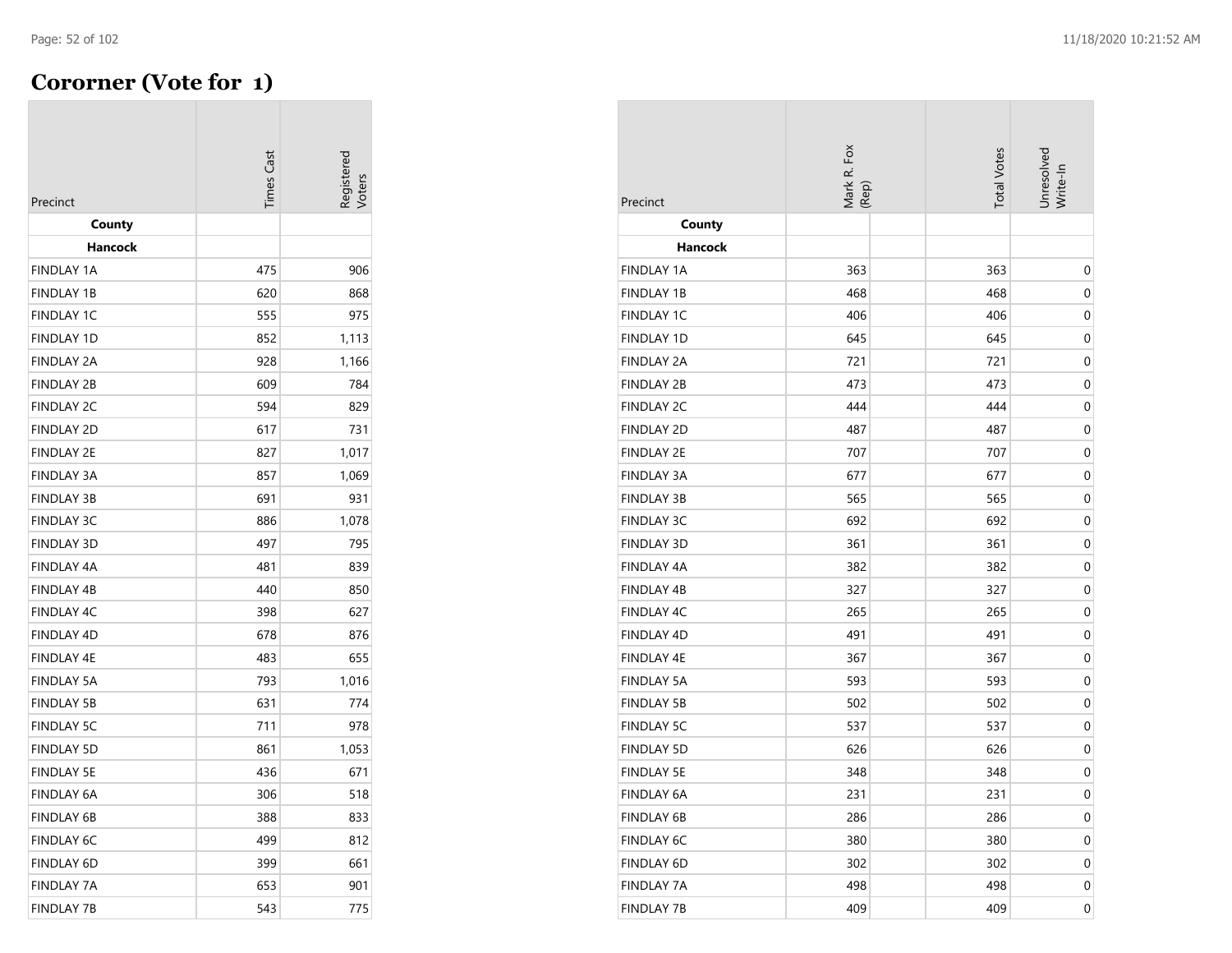| Precinct          | <b>Times Cast</b> | Registerec<br>/oters |
|-------------------|-------------------|----------------------|
| FINDLAY 7C        | 605               | 765                  |
| FINDLAY 7D        | 469               | 650                  |
| FINDLAY 7E        | 374               | 615                  |
| <b>FOSTORIA S</b> | 656               | 955                  |
| Fostoria n        | 715               | 986                  |
| ALLEN E           | 752               | 925                  |
| <b>ALLEN W</b>    | 884               | 1,056                |
| AMANDA            | 630               | 767                  |
| <b>BIGLICK</b>    | 785               | 918                  |
| <b>BLANCHARD</b>  | 704               | 834                  |
| CASS              | 597               | 705                  |
| DELAWARE          | 687               | 839                  |
| EAGLE             | 725               | 836                  |
| <b>JACKSON</b>    | 614               | 753                  |
| LIBERTY N         | 617               | 775                  |
| <b>LIBERTY NE</b> | 665               | 810                  |
| <b>LIBERTY NW</b> | 960               | 1,117                |
| <b>LIBERTY SE</b> | 828               | 1,235                |
| LIBERTY SW        | 855               | 1,026                |
| <b>MADISON E</b>  | 579               | 699                  |
| MADISON W         | 716               | 883                  |
| <b>MARION N</b>   | 932               | 1,098                |
| <b>MARION S</b>   | 1,186             | 1,419                |
| <b>MCCOMB</b>     | 688               | 948                  |
| ORANGE            | 806               | 964                  |
| PLEASANT          | 449               | 552                  |
| PORTAGE           | 448               | 523                  |
| <b>UNION E</b>    | 439               | 602                  |
| UNION W           | 540               | 631                  |
| <b>VAN BUREN</b>  | 586               | 698                  |
| WASHINGTON        | 867               | 1,056                |
| Hancock - Total   | 39,066            | 51,741               |

| Precinct          | Mark R. Fox<br>(Rep) | <b>Total Votes</b> | Unresolved<br>Write-In |
|-------------------|----------------------|--------------------|------------------------|
| <b>FINDLAY 7C</b> | 455                  | 455                | 0                      |
| <b>FINDLAY 7D</b> | 360                  | 360                | 0                      |
| <b>FINDLAY 7E</b> | 275                  | 275                | 0                      |
| <b>FOSTORIA S</b> | 486                  | 486                | 0                      |
| <b>FOSTORIA N</b> | 502                  | 502                | 0                      |
| ALLEN E           | 628                  | 628                | 0                      |
| <b>ALLEN W</b>    | 729                  | 729                | 0                      |
| AMANDA            | 546                  | 546                | 0                      |
| <b>BIGLICK</b>    | 655                  | 655                | 0                      |
| <b>BLANCHARD</b>  | 588                  | 588                | 0                      |
| CASS              | 484                  | 484                | 0                      |
| <b>DELAWARE</b>   | 548                  | 548                | 0                      |
| EAGLE             | 562                  | 562                | 0                      |
| <b>JACKSON</b>    | 505                  | 505                | 0                      |
| LIBERTY N         | 489                  | 489                | 0                      |
| LIBERTY NE        | 523                  | 523                | 0                      |
| <b>LIBERTY NW</b> | 783                  | 783                | 0                      |
| <b>LIBERTY SE</b> | 651                  | 651                | 0                      |
| <b>LIBERTY SW</b> | 709                  | 709                | 0                      |
| <b>MADISON E</b>  | 499                  | 499                | 0                      |
| <b>MADISON W</b>  | 609                  | 609                | 0                      |
| <b>MARION N</b>   | 747                  | 747                | 0                      |
| <b>MARION S</b>   | 929                  | 929                | 0                      |
| <b>MCCOMB</b>     | 574                  | 574                | 0                      |
| ORANGE            | 673                  | 673                | 0                      |
| PLEASANT          | 380                  | 380                | 0                      |
| <b>PORTAGE</b>    | 365                  | 365                | 0                      |
| <b>UNION E</b>    | 355                  | 355                | 0                      |
| <b>UNION W</b>    | 468                  | 468                | 0                      |
| <b>VAN BUREN</b>  | 481                  | 481                | 0                      |
| <b>WASHINGTON</b> | 686                  | 686                | 0                      |
| Hancock - Total   | 30,797               | 30,797             | 0                      |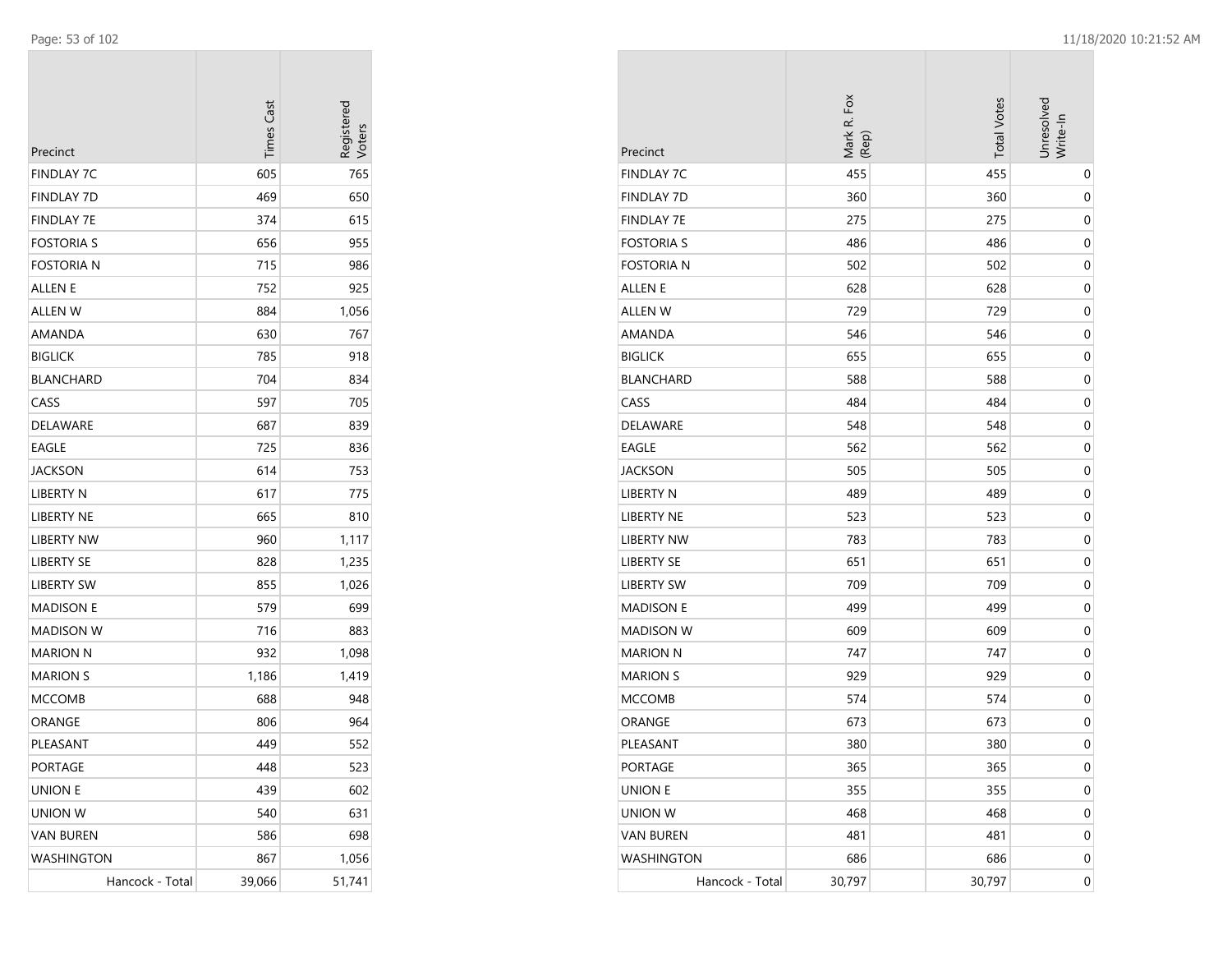| Precinct           | <b>Times Cast</b> | Registered<br>Voters |
|--------------------|-------------------|----------------------|
| <b>Cumulative</b>  |                   |                      |
| Cumulative         | U                 | ი                    |
| Cumulative - Total |                   | U                    |
| County - Total     | 39,066            | 51,741               |

| Precinct           | Fox<br>نم<br>Mark<br>(Rep) | <b>Total Votes</b> | Unresolved<br>Write-In |
|--------------------|----------------------------|--------------------|------------------------|
| <b>Cumulative</b>  |                            |                    |                        |
| Cumulative         |                            |                    |                        |
| Cumulative - Total |                            | 0                  |                        |
| County - Total     | 30,797                     | 30,797             |                        |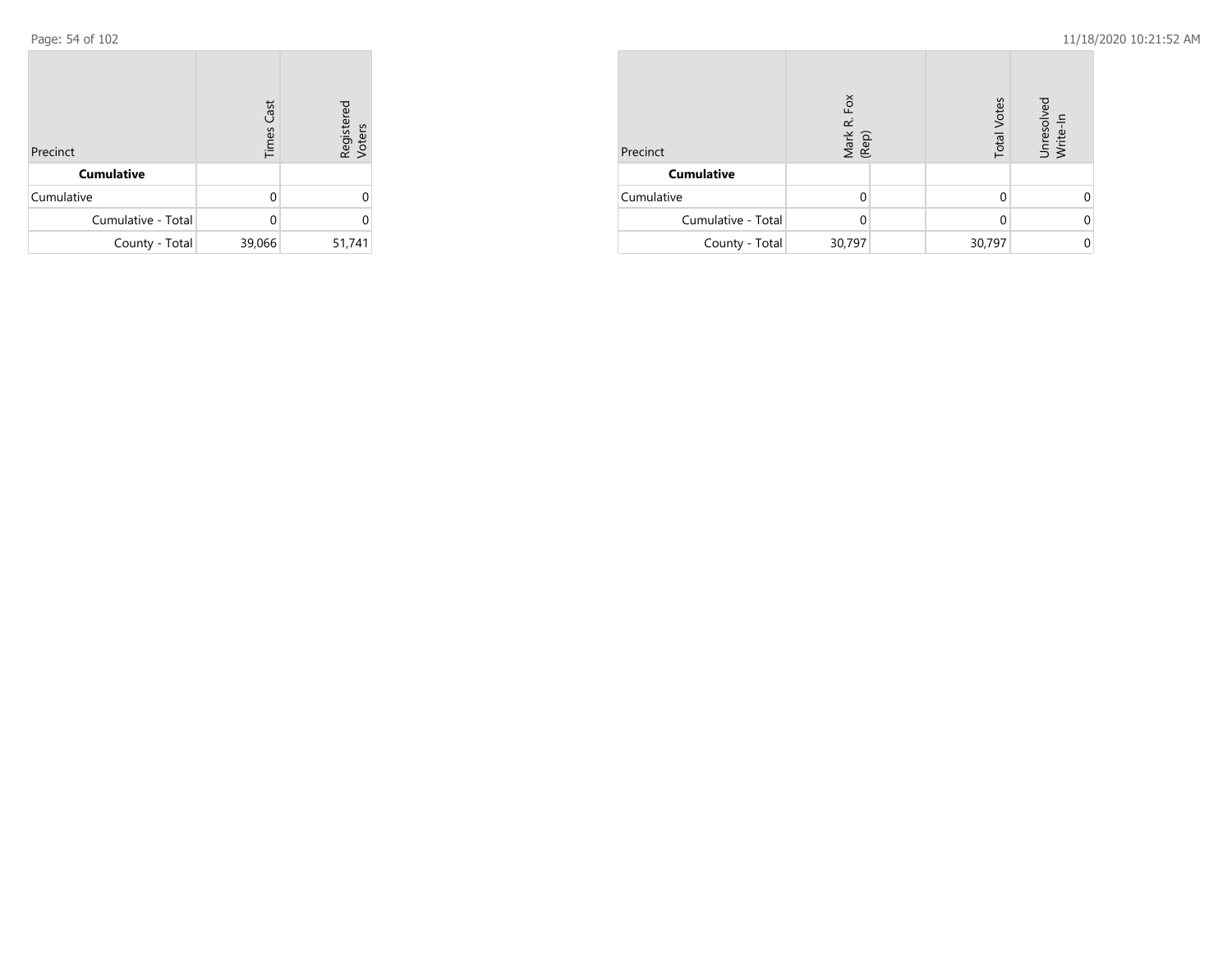## **Member of the State Board of Education (Vote for 1)**

| Precinct          | <b>Times Cas</b> | egistereo |
|-------------------|------------------|-----------|
| County            |                  |           |
| Hancock           |                  |           |
| <b>FINDLAY 1A</b> | 475              | 906       |
| <b>FINDLAY 1B</b> | 620              | 868       |
| <b>FINDLAY 1C</b> | 555              | 975       |
| <b>FINDLAY 1D</b> | 852              | 1,113     |
| <b>FINDLAY 2A</b> | 928              | 1,166     |
| <b>FINDLAY 2B</b> | 609              | 784       |
| <b>FINDLAY 2C</b> | 594              | 829       |
| <b>FINDLAY 2D</b> | 617              | 731       |
| <b>FINDLAY 2E</b> | 827              | 1,017     |
| <b>FINDLAY 3A</b> | 857              | 1,069     |
| <b>FINDLAY 3B</b> | 691              | 931       |
| <b>FINDLAY 3C</b> | 886              | 1,078     |
| <b>FINDLAY 3D</b> | 497              | 795       |
| FINDLAY 4A        | 481              | 839       |
| <b>FINDLAY 4B</b> | 440              | 850       |
| <b>FINDLAY 4C</b> | 398              | 627       |
| <b>FINDLAY 4D</b> | 678              | 876       |
| <b>FINDLAY 4E</b> | 483              | 655       |
| FINDLAY 5A        | 793              | 1,016     |
| <b>FINDLAY 5B</b> | 631              | 774       |
| <b>FINDLAY 5C</b> | 711              | 978       |
| <b>FINDLAY 5D</b> | 861              | 1,053     |
| <b>FINDLAY 5E</b> | 436              | 671       |
| <b>FINDLAY 6A</b> | 306              | 518       |
| <b>FINDLAY 6B</b> | 388              | 833       |
| <b>FINDLAY 6C</b> | 499              | 812       |
| <b>FINDLAY 6D</b> | 399              | 661       |
| <b>FINDLAY 7A</b> | 653              | 901       |
| <b>FINDLAY 7B</b> | 543              | 775       |

| Precinct          | Diana M. Fessler |  |     | Unresolved<br>Write-In |
|-------------------|------------------|--|-----|------------------------|
| County            |                  |  |     |                        |
| <b>Hancock</b>    |                  |  |     |                        |
| <b>FINDLAY 1A</b> | 340              |  | 340 | $\boldsymbol{0}$       |
| <b>FINDLAY 1B</b> | 409              |  | 409 | $\boldsymbol{0}$       |
| <b>FINDLAY 1C</b> | 369              |  | 369 | 0                      |
| FINDLAY 1D        | 561              |  | 561 | $\boldsymbol{0}$       |
| <b>FINDLAY 2A</b> | 622              |  | 622 | 0                      |
| <b>FINDLAY 2B</b> | 403              |  | 403 | 0                      |
| <b>FINDLAY 2C</b> | 383              |  | 383 | 0                      |
| <b>FINDLAY 2D</b> | 399              |  | 399 | 0                      |
| FINDLAY 2E        | 604              |  | 604 | $\mathbf 0$            |
| <b>FINDLAY 3A</b> | 571              |  | 571 | $\mathbf 0$            |
| <b>FINDLAY 3B</b> | 484              |  | 484 | $\boldsymbol{0}$       |
| <b>FINDLAY 3C</b> | 614              |  | 614 | 0                      |
| FINDLAY 3D        | 321              |  | 321 | $\boldsymbol{0}$       |
| <b>FINDLAY 4A</b> | 331              |  | 331 | 0                      |
| FINDLAY 4B        | 302              |  | 302 | 0                      |
| <b>FINDLAY 4C</b> | 255              |  | 255 | 0                      |
| FINDLAY 4D        | 430              |  | 430 | $\mathbf 0$            |
| FINDLAY 4E        | 315              |  | 315 | $\mathbf 0$            |
| <b>FINDLAY 5A</b> | 514              |  | 514 | 0                      |
| <b>FINDLAY 5B</b> | 430              |  | 430 | $\boldsymbol{0}$       |
| <b>FINDLAY 5C</b> | 453              |  | 453 | 0                      |
| <b>FINDLAY 5D</b> | 505              |  | 505 | $\boldsymbol{0}$       |
| <b>FINDLAY 5E</b> | 301              |  | 301 | $\mathbf 0$            |
| FINDLAY 6A        | 219              |  | 219 | $\mathbf 0$            |
| FINDLAY 6B        | 248              |  | 248 | 0                      |
| FINDLAY 6C        | 345              |  | 345 | 0                      |
| FINDLAY 6D        | 288              |  | 288 | 0                      |
| <b>FINDLAY 7A</b> | 444              |  | 444 | 0                      |
| <b>FINDLAY 7B</b> | 366              |  | 366 | 0                      |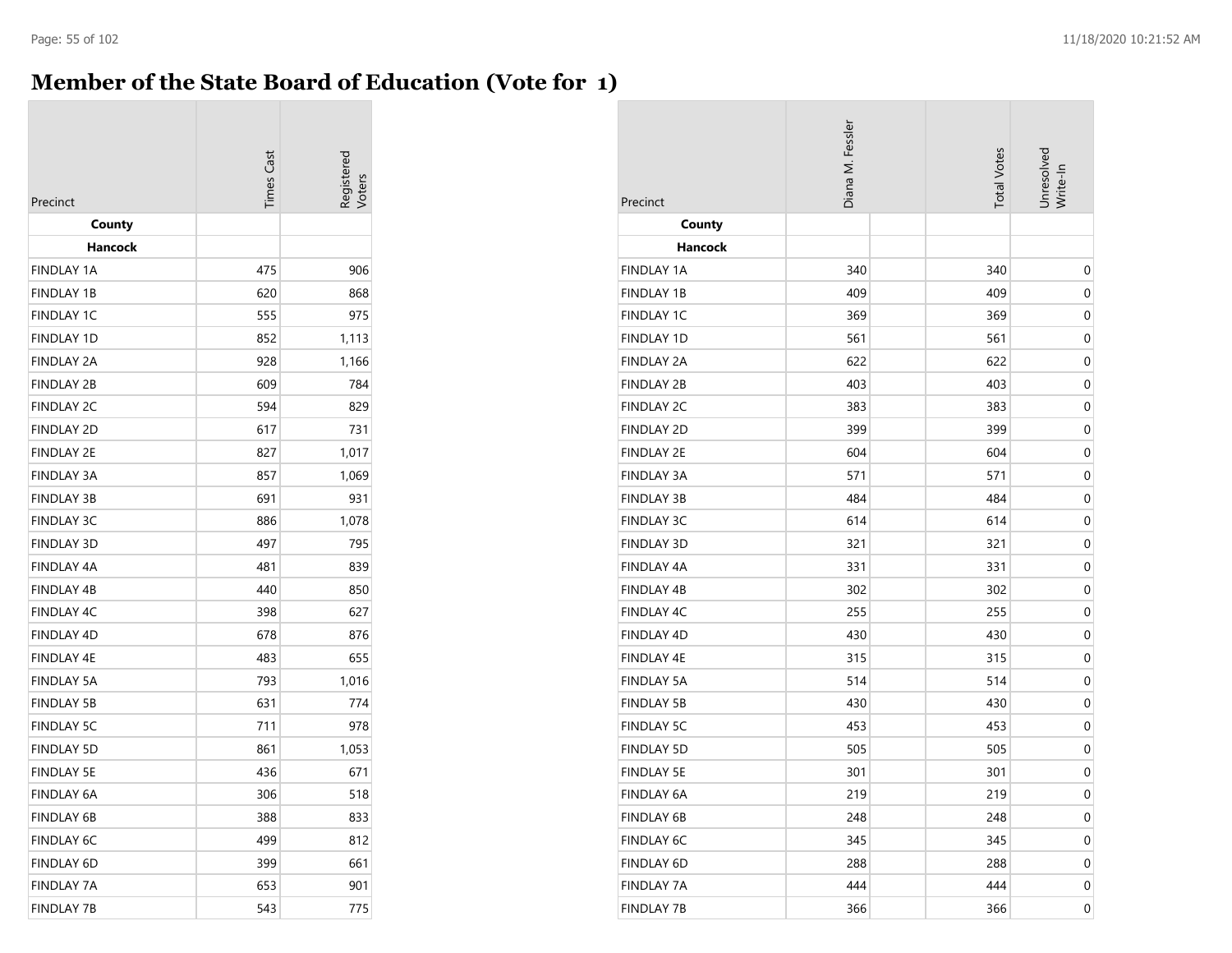| Precinct          | <b>Times Cast</b> | Registerec<br>Voters |
|-------------------|-------------------|----------------------|
| FINDLAY 7C        | 605               | 765                  |
| FINDLAY 7D        | 469               | 650                  |
| <b>FINDLAY 7E</b> | 374               | 615                  |
| FOSTORIA S        | 656               | 955                  |
| Fostoria n        | 715               | 986                  |
| ALLEN E           | 752               | 925                  |
| ALLEN W           | 884               | 1,056                |
| AMANDA            | 630               | 767                  |
| <b>BIGLICK</b>    | 785               | 918                  |
| BLANCHARD         | 704               | 834                  |
| CASS              | 597               | 705                  |
| DELAWARE          | 687               | 839                  |
| EAGLE             | 725               | 836                  |
| JACKSON           | 614               | 753                  |
| LIBERTY N         | 617               | 775                  |
| LIBERTY NE        | 665               | 810                  |
| <b>LIBERTY NW</b> | 960               | 1,117                |
| LIBERTY SE        | 828               | 1,235                |
| LIBERTY SW        | 855               | 1,026                |
| <b>MADISON E</b>  | 579               | 699                  |
| MADISON W         | 716               | 883                  |
| MARION N          | 932               | 1,098                |
| <b>MARION S</b>   | 1,186             | 1,419                |
| MCCOMB            | 688               | 948                  |
| ORANGE            | 806               | 964                  |
| PLEASANT          | 449               | 552                  |
| PORTAGE           | 448               | 523                  |
| UNION E           | 439               | 602                  |
| UNION W           | 540               | 631                  |
| <b>VAN BUREN</b>  | 586               | 698                  |
| WASHINGTON        | 867               | 1,056                |
| Hancock - Total   | 39,066            | 51,741               |

| Precinct          | Diana M. Fessler | <b>Total Votes</b> | Unresolved<br>Write-In |
|-------------------|------------------|--------------------|------------------------|
| <b>FINDLAY 7C</b> | 407              | 407                | 0                      |
| <b>FINDLAY 7D</b> | 339              | 339                | 0                      |
| <b>FINDLAY 7E</b> | 245              | 245                | $\boldsymbol{0}$       |
| <b>FOSTORIA S</b> | 448              | 448                | 0                      |
| <b>FOSTORIA N</b> | 463              | 463                | 0                      |
| <b>ALLEN E</b>    | 528              | 528                | 0                      |
| <b>ALLEN W</b>    | 615              | 615                | 0                      |
| AMANDA            | 451              | 451                | $\boldsymbol{0}$       |
| <b>BIGLICK</b>    | 554              | 554                | 0                      |
| <b>BLANCHARD</b>  | 487              | 487                | 0                      |
| CASS              | 384              | 384                | 0                      |
| DELAWARE          | 445              | 445                | $\boldsymbol{0}$       |
| <b>EAGLE</b>      | 446              | 446                | 0                      |
| JACKSON           | 421              | 421                | 0                      |
| <b>LIBERTY N</b>  | 408              | 408                | 0                      |
| LIBERTY NE        | 457              | 457                | 0                      |
| <b>LIBERTY NW</b> | 678              | 678                | $\boldsymbol{0}$       |
| <b>LIBERTY SE</b> | 594              | 594                | 0                      |
| <b>LIBERTY SW</b> | 604              | 604                | $\boldsymbol{0}$       |
| <b>MADISON E</b>  | 418              | 418                | 0                      |
| <b>MADISON W</b>  | 495              | 495                | 0                      |
| <b>MARION N</b>   | 621              | 621                | 0                      |
| <b>MARION S</b>   | 782              | 782                | 0                      |
| <b>MCCOMB</b>     | 493              | 493                | 0                      |
| ORANGE            | 558              | 558                | 0                      |
| PLEASANT          | 321              | 321                | 0                      |
| PORTAGE           | 285              | 285                | $\boldsymbol{0}$       |
| <b>UNION E</b>    | 301              | 301                | $\boldsymbol{0}$       |
| <b>UNION W</b>    | 383              | 383                | 0                      |
| <b>VAN BUREN</b>  | 407              | 407                | 0                      |
| WASHINGTON        | 578              | 578                | 0                      |
| Hancock - Total   | 26,442           | 26,442             | 0                      |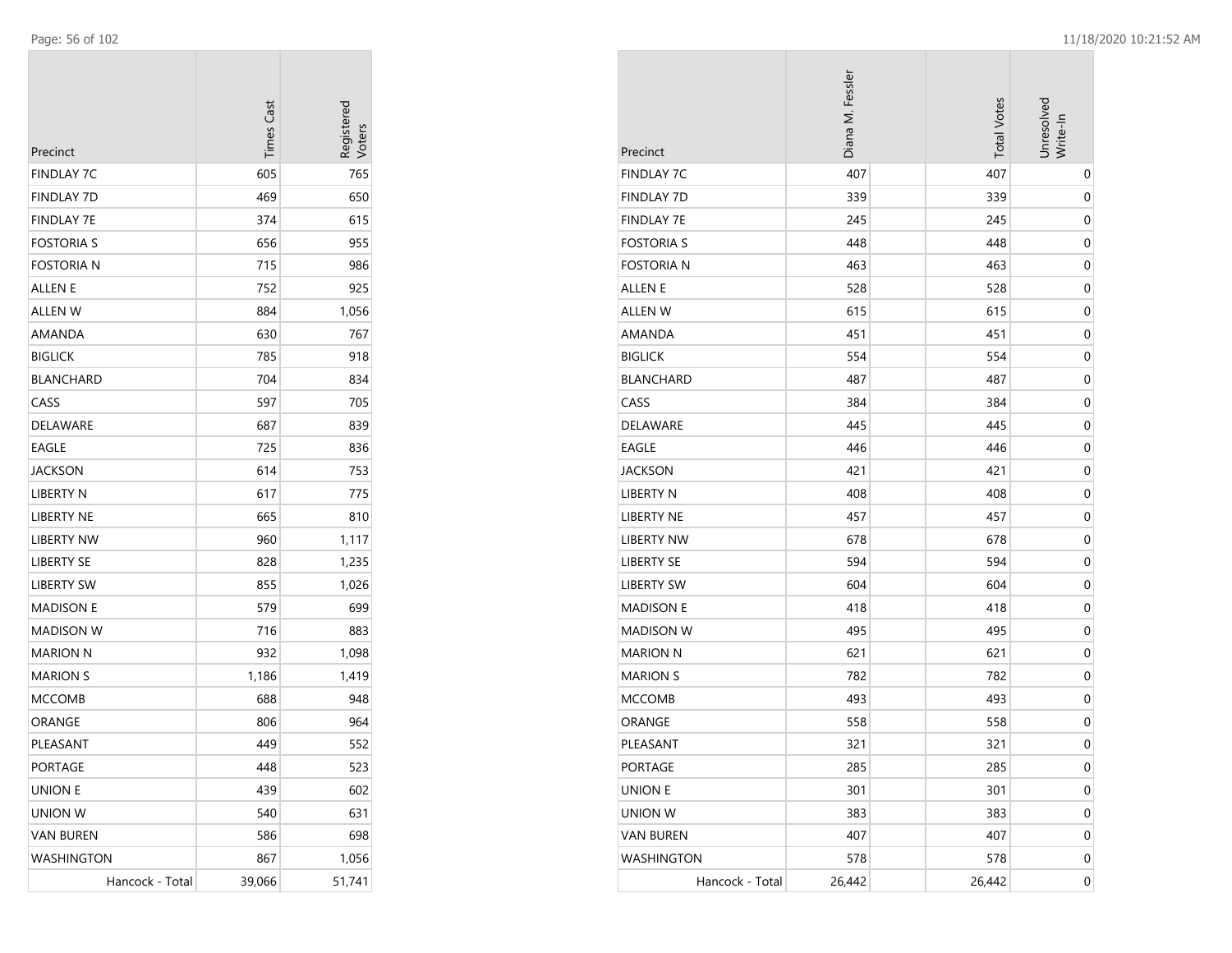| Precinct           | <b>Times Cast</b> | Registered<br>Voters |
|--------------------|-------------------|----------------------|
| <b>Cumulative</b>  |                   |                      |
| Cumulative         | U                 | Ω                    |
| Cumulative - Total |                   | U                    |
| County - Total     | 39,066            | 51,741               |

| Precinct           | Fessler<br>Σ<br>Diana |  | <b>Total Votes</b> | Unresolved<br>Write-In |
|--------------------|-----------------------|--|--------------------|------------------------|
| <b>Cumulative</b>  |                       |  |                    |                        |
| Cumulative         |                       |  |                    |                        |
| Cumulative - Total |                       |  | 0                  |                        |
| County - Total     | 26,442                |  | 26,442             |                        |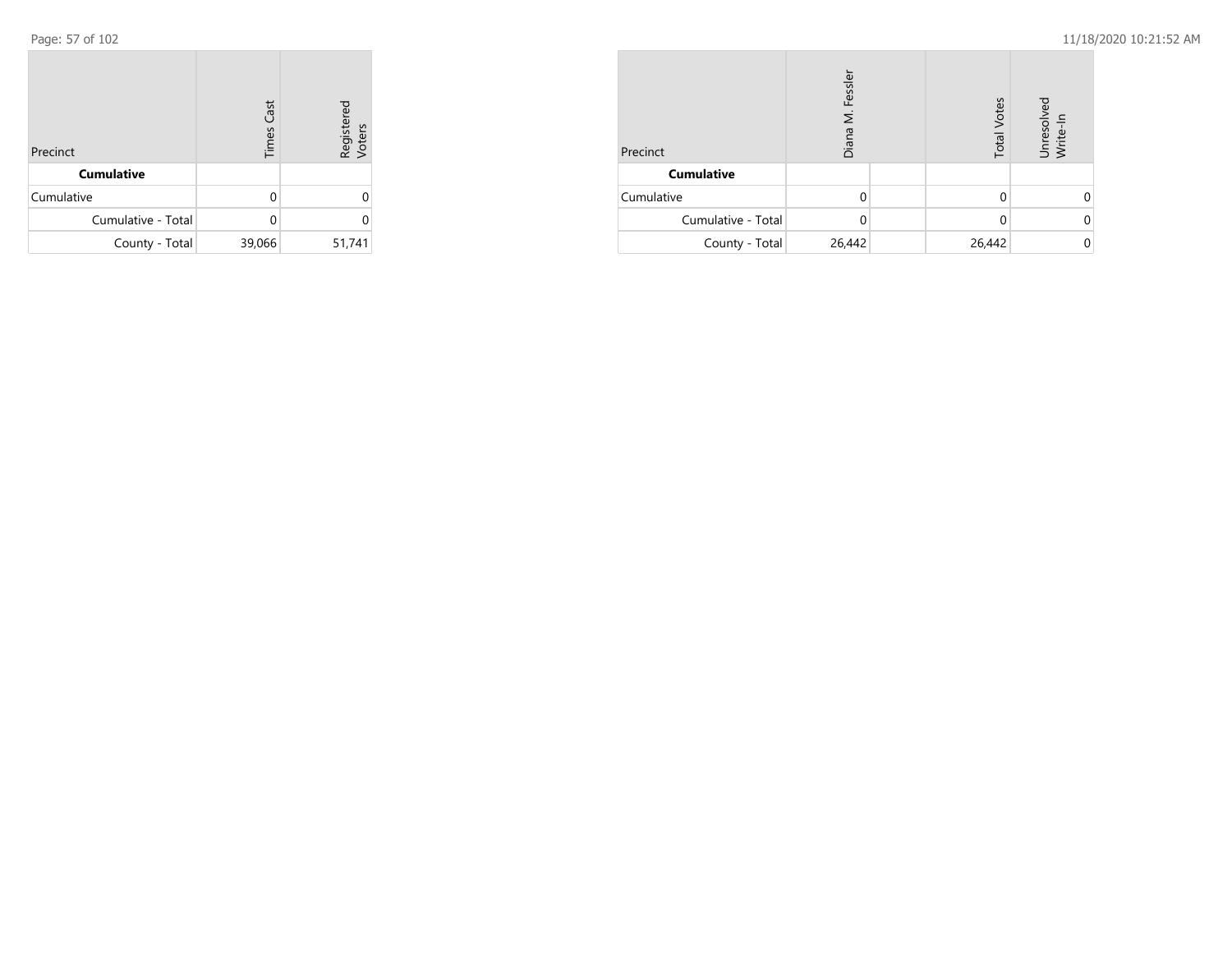## **Justice of the Supreme Court 1-1-2021 (Vote for 1)**

| Precinct          | <b>Times Cast</b> | egistered<br>/oter |
|-------------------|-------------------|--------------------|
| County            |                   |                    |
| Hancock           |                   |                    |
| <b>FINDLAY 1A</b> | 475               | 906                |
| <b>FINDLAY 1B</b> | 620               | 868                |
| <b>FINDLAY 1C</b> | 555               | 975                |
| <b>FINDLAY 1D</b> | 852               | 1,113              |
| <b>FINDLAY 2A</b> | 928               | 1,166              |
| <b>FINDLAY 2B</b> | 609               | 784                |
| <b>FINDLAY 2C</b> | 594               | 829                |
| <b>FINDLAY 2D</b> | 617               | 731                |
| <b>FINDLAY 2E</b> | 827               | 1,017              |
| <b>FINDLAY 3A</b> | 857               | 1,069              |
| <b>FINDLAY 3B</b> | 691               | 931                |
| <b>FINDLAY 3C</b> | 886               | 1,078              |
| <b>FINDLAY 3D</b> | 497               | 795                |
| <b>FINDLAY 4A</b> | 481               | 839                |
| <b>FINDLAY 4B</b> | 440               | 850                |
| <b>FINDLAY 4C</b> | 398               | 627                |
| <b>FINDLAY 4D</b> | 678               | 876                |
| <b>FINDLAY 4E</b> | 483               | 655                |
| <b>FINDLAY 5A</b> | 793               | 1,016              |
| <b>FINDLAY 5B</b> | 631               | 774                |
| <b>FINDLAY 5C</b> | 711               | 978                |
| <b>FINDLAY 5D</b> | 861               | 1,053              |
| <b>FINDLAY 5E</b> | 436               | 671                |
| FINDLAY 6A        | 306               | 518                |
| <b>FINDLAY 6B</b> | 388               | 833                |
| <b>FINDLAY 6C</b> | 499               | 812                |
| <b>FINDLAY 6D</b> | 399               | 661                |
| <b>FINDLAY 7A</b> | 653               | 901                |
| <b>FINDLAY 7B</b> | 543               | 775                |

| Precinct          | Sharon L. Kennedy | John P. O'Donnell | <b>Total Votes</b> |
|-------------------|-------------------|-------------------|--------------------|
| County            |                   |                   |                    |
| <b>Hancock</b>    |                   |                   |                    |
| <b>FINDLAY 1A</b> | 257               | 144               | 401                |
| <b>FINDLAY 1B</b> | 301               | 214               | 515                |
| <b>FINDLAY 1C</b> | 299               | 163               | 462                |
| <b>FINDLAY 1D</b> | 412               | 292               | 704                |
| <b>FINDLAY 2A</b> | 551               | 242               | 793                |
| <b>FINDLAY 2B</b> | 327               | 183               | 510                |
| <b>FINDLAY 2C</b> | 336               | 147               | 483                |
| <b>FINDLAY 2D</b> | 342               | 175               | 517                |
| <b>FINDLAY 2E</b> | 508               | 162               | 670                |
| <b>FINDLAY 3A</b> | 481               | 231               | 712                |
| <b>FINDLAY 3B</b> | 412               | 163               | 575                |
| <b>FINDLAY 3C</b> | 462               | 268               | 730                |
| <b>FINDLAY 3D</b> | 255               | 147               | 402                |
| <b>FINDLAY 4A</b> | 252               | 156               | 408                |
| FINDLAY 4B        | 242               | 133               | 375                |
| <b>FINDLAY 4C</b> | 176               | 149               | 325                |
| <b>FINDLAY 4D</b> | 338               | 215               | 553                |
| FINDLAY 4E        | 258               | 142               | 400                |
| <b>FINDLAY 5A</b> | 400               | 257               | 657                |
| <b>FINDLAY 5B</b> | 356               | 173               | 529                |
| <b>FINDLAY 5C</b> | 394               | 191               | 585                |
| <b>FINDLAY 5D</b> | 445               | 242               | 687                |
| <b>FINDLAY 5E</b> | 255               | 108               | 363                |
| FINDLAY 6A        | 159               | 105               | 264                |
| FINDLAY 6B        | 207               | 110               | 317                |
| FINDLAY 6C        | 254               | 173               | 427                |
| FINDLAY 6D        | 212               | 115               | 327                |
| <b>FINDLAY 7A</b> | 327               | 211               | 538                |
| <b>FINDLAY 7B</b> | 314               | 146               | 460                |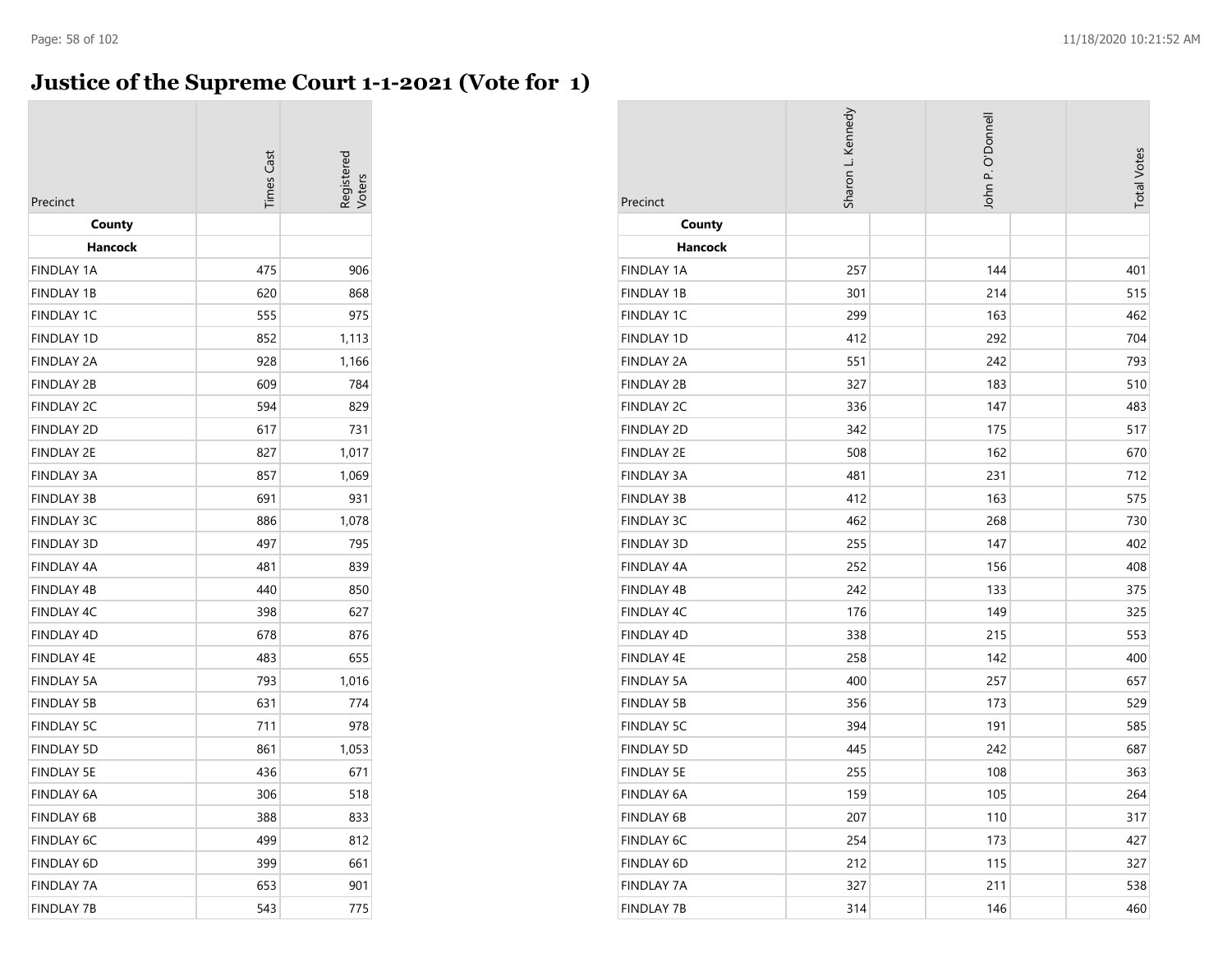| Precinct                               | Inresolver |
|----------------------------------------|------------|
| County                                 |            |
| Hancock                                |            |
| <b>FINDLAY 1A</b>                      | 0          |
| <b>FINDLAY 1B</b>                      | 0          |
| <b>FINDLAY 1C</b>                      | 0          |
| <b>FINDLAY 1D</b>                      | 0          |
| FINDLAY 2A                             | 0          |
| <b>FINDLAY 2B</b>                      | 0          |
| <b>FINDLAY 2C</b>                      | 0          |
| <b>FINDLAY 2D</b>                      | 0          |
| <b>FINDLAY 2E</b>                      | 0          |
| <b>FINDLAY 3A</b>                      | 0          |
| <b>FINDLAY 3B</b>                      | 0          |
| <b>FINDLAY 3C</b>                      | 0          |
| <b>FINDLAY 3D</b>                      | 0          |
| FINDLAY 4A                             | 0          |
| <b>FINDLAY 4B</b><br><b>FINDLAY 4C</b> | 0<br>0     |
| <b>FINDLAY 4D</b>                      | 0          |
| FINDLAY 4E                             | 0          |
| <b>FINDLAY 5A</b>                      | 0          |
| <b>FINDLAY 5B</b>                      | 0          |
| <b>FINDLAY 5C</b>                      | 0          |
| <b>FINDLAY 5D</b>                      | 0          |
| <b>FINDLAY 5E</b>                      | 0          |
| <b>FINDLAY 6A</b>                      | 0          |
| FINDLAY 6B                             | 0          |
| <b>FINDLAY 6C</b>                      | 0          |
| FINDLAY 6D                             | 0          |
| <b>FINDLAY 7A</b>                      | 0          |
| <b>FINDLAY 7B</b>                      | 0          |
|                                        |            |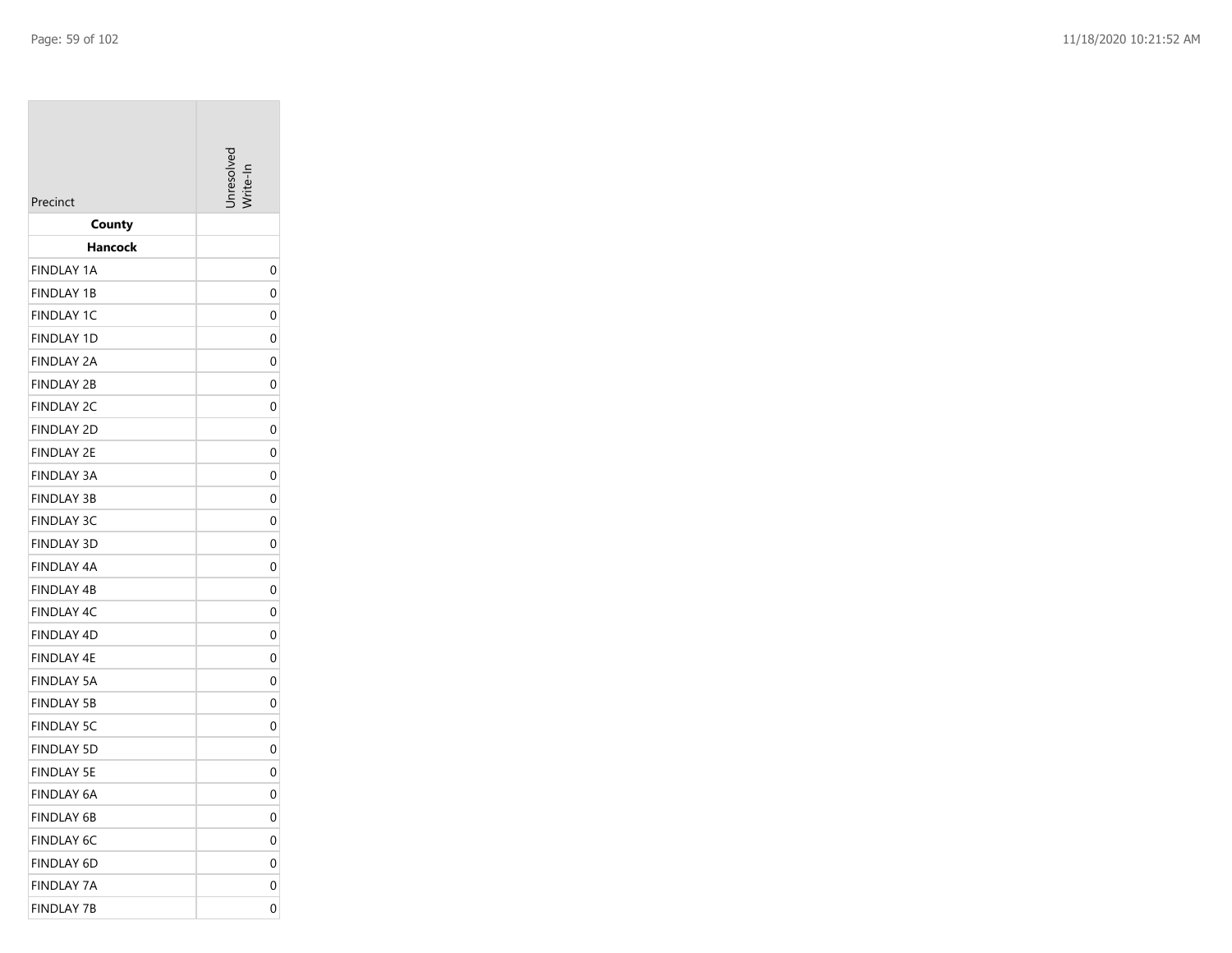| Precinct          | <b>Times Cast</b> | Registered<br>Voters |
|-------------------|-------------------|----------------------|
| <b>FINDLAY 7C</b> | 605               | 765                  |
| <b>FINDLAY 7D</b> | 469               | 650                  |
| <b>FINDLAY 7E</b> | 374               | 615                  |
| <b>FOSTORIA S</b> | 656               | 955                  |
| <b>FOSTORIA N</b> | 715               | 986                  |
| ALLEN E           | 752               | 925                  |
| ALLEN W           | 884               | 1,056                |
| AMANDA            | 630               | 767                  |
| <b>BIGLICK</b>    | 785               | 918                  |
| <b>BLANCHARD</b>  | 704               | 834                  |
| CASS              | 597               | 705                  |
| <b>DELAWARE</b>   | 687               | 839                  |
| <b>EAGLE</b>      | 725               | 836                  |
| <b>JACKSON</b>    | 614               | 753                  |
| <b>LIBERTY N</b>  | 617               | 775                  |
| <b>LIBERTY NE</b> | 665               | 810                  |
| LIBERTY NW        | 960               | 1,117                |
| LIBERTY SE        | 828               | 1,235                |
| LIBERTY SW        | 855               | 1,026                |
| <b>MADISON E</b>  | 579               | 699                  |
| <b>MADISON W</b>  | 716               | 883                  |
| <b>MARION N</b>   | 932               | 1,098                |
| <b>MARION S</b>   | 1,186             | 1,419                |
| <b>MCCOMB</b>     | 688               | 948                  |
| ORANGE            | 806               | 964                  |
| PLEASANT          | 449               | 552                  |
| <b>PORTAGE</b>    | 448               | 523                  |
| <b>UNION E</b>    | 439               | 602                  |
| <b>UNION W</b>    | 540               | 631                  |
| <b>VAN BUREN</b>  | 586               | 698                  |
| <b>WASHINGTON</b> | 867               | 1,056                |
| Hancock - Total   | 39,066            | 51,741               |

| Precinct          | Sharon L. Kennedy | John P. O'Donnell | <b>Total Votes</b> |
|-------------------|-------------------|-------------------|--------------------|
| <b>FINDLAY 7C</b> | 318               | 192               | 510                |
| <b>FINDLAY 7D</b> | 290               | 119               | 409                |
| <b>FINDLAY 7E</b> | 186               | 118               | 304                |
| <b>FOSTORIA S</b> | 379               | 190               | 569                |
| <b>FOSTORIA N</b> | 360               | 252               | 612                |
| <b>ALLEN E</b>    | 465               | 162               | 627                |
| ALLEN W           | 493               | 229               | 722                |
| AMANDA            | 406               | 131               | 537                |
| <b>BIGLICK</b>    | 420               | 229               | 649                |
| <b>BLANCHARD</b>  | 438               | 147               | 585                |
| CASS              | 342               | 152               | 494                |
| DELAWARE          | 395               | 165               | 560                |
| EAGLE             | 410               | 195               | 605                |
| JACKSON           | 375               | 128               | 503                |
| <b>LIBERTY N</b>  | 340               | 155               | 495                |
| LIBERTY NE        | 385               | 163               | 548                |
| <b>LIBERTY NW</b> | 537               | 242               | 779                |
| LIBERTY SE        | 468               | 224               | 692                |
| <b>LIBERTY SW</b> | 428               | 264               | 692                |
| <b>MADISON E</b>  | 366               | 113               | 479                |
| <b>MADISON W</b>  | 400               | 196               | 596                |
| <b>MARION N</b>   | 565               | 217               | 782                |
| <b>MARION S</b>   | 586               | 354               | 940                |
| <b>MCCOMB</b>     | 420               | 171               | 591                |
| ORANGE            | 433               | 231               | 664                |
| PLEASANT          | 269               | 99                | 368                |
| <b>PORTAGE</b>    | 253               | 109               | 362                |
| <b>UNION E</b>    | 283               | 93                | 376                |
| UNION W           | 304               | 147               | 451                |
| <b>VAN BUREN</b>  | 378               | 101               | 479                |
| <b>WASHINGTON</b> | 461               | 259               | 720                |
| Hancock - Total   | 21,685            | 10,704            | 32,389             |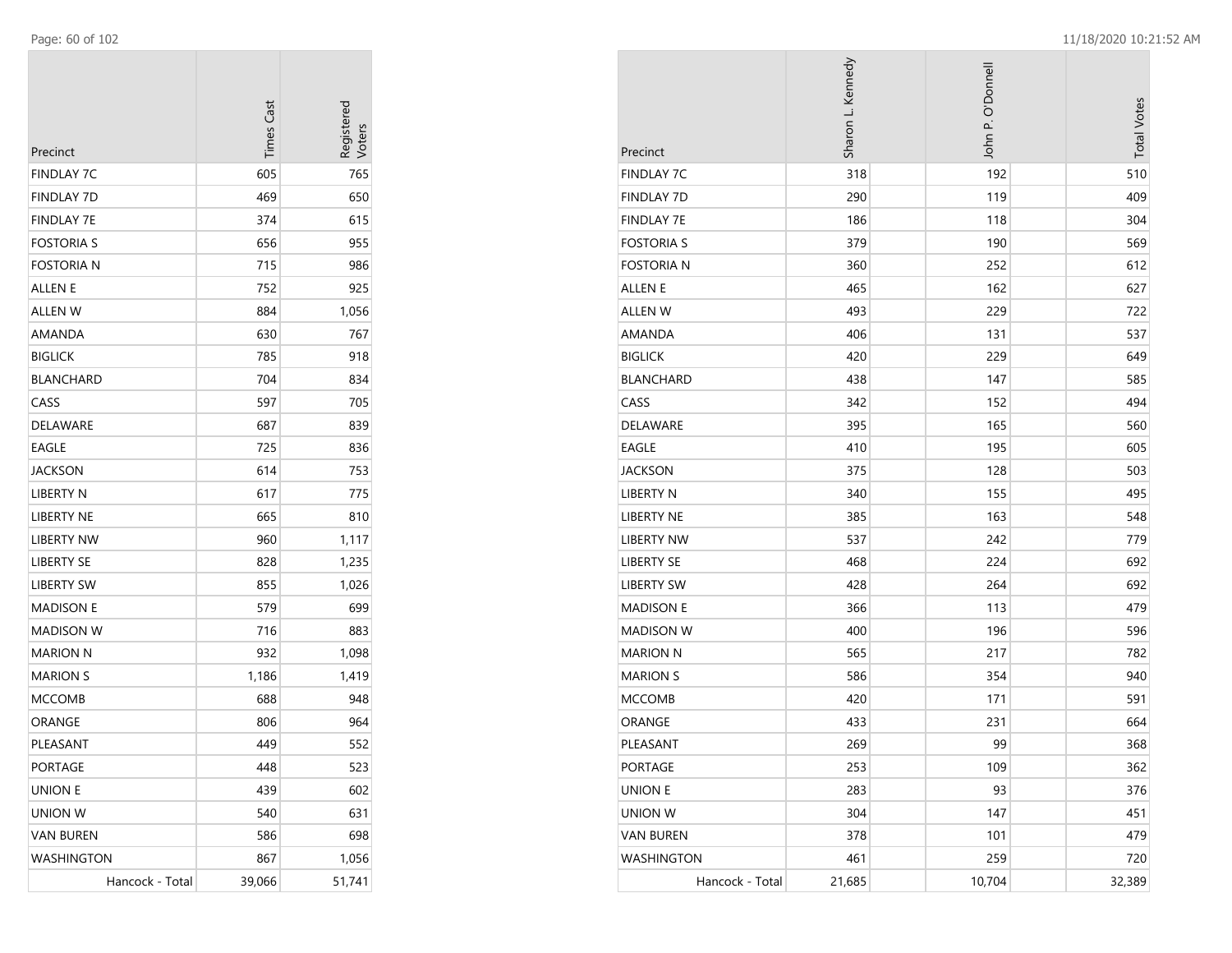|                               | nresolver    |
|-------------------------------|--------------|
| Precinct<br><b>FINDLAY 7C</b> |              |
| <b>FINDLAY 7D</b>             | 0            |
| <b>FINDLAY 7E</b>             | 0<br>0       |
| <b>FOSTORIA S</b>             | 0            |
| <b>FOSTORIA N</b>             | 0            |
| <b>ALLEN E</b>                | 0            |
| ALLEN W                       | 0            |
| AMANDA                        | 0            |
| <b>BIGLICK</b>                | 0            |
| <b>BLANCHARD</b>              | 0            |
| CASS                          | 0            |
| DELAWARE                      | 0            |
| <b>EAGLE</b>                  | 0            |
| <b>JACKSON</b>                | 0            |
| <b>LIBERTY N</b>              | 0            |
| LIBERTY NE                    | 0            |
| <b>LIBERTY NW</b>             | 0            |
| <b>LIBERTY SE</b>             | 0            |
| <b>LIBERTY SW</b>             | 0            |
| <b>MADISON E</b>              | 0            |
| <b>MADISON W</b>              | 0            |
| MARION N                      | 0            |
| <b>MARION S</b>               | 0            |
| <b>MCCOMB</b>                 | 0            |
| ORANGE                        | 0            |
| PLEASANT                      | 0            |
| <b>PORTAGE</b>                | $\mathbf{0}$ |
| <b>UNION E</b>                | 0            |
| UNION W                       | 0            |
| <b>VAN BUREN</b>              | 0            |
| <b>WASHINGTON</b>             | 0            |
| Hancock - Total               | 0            |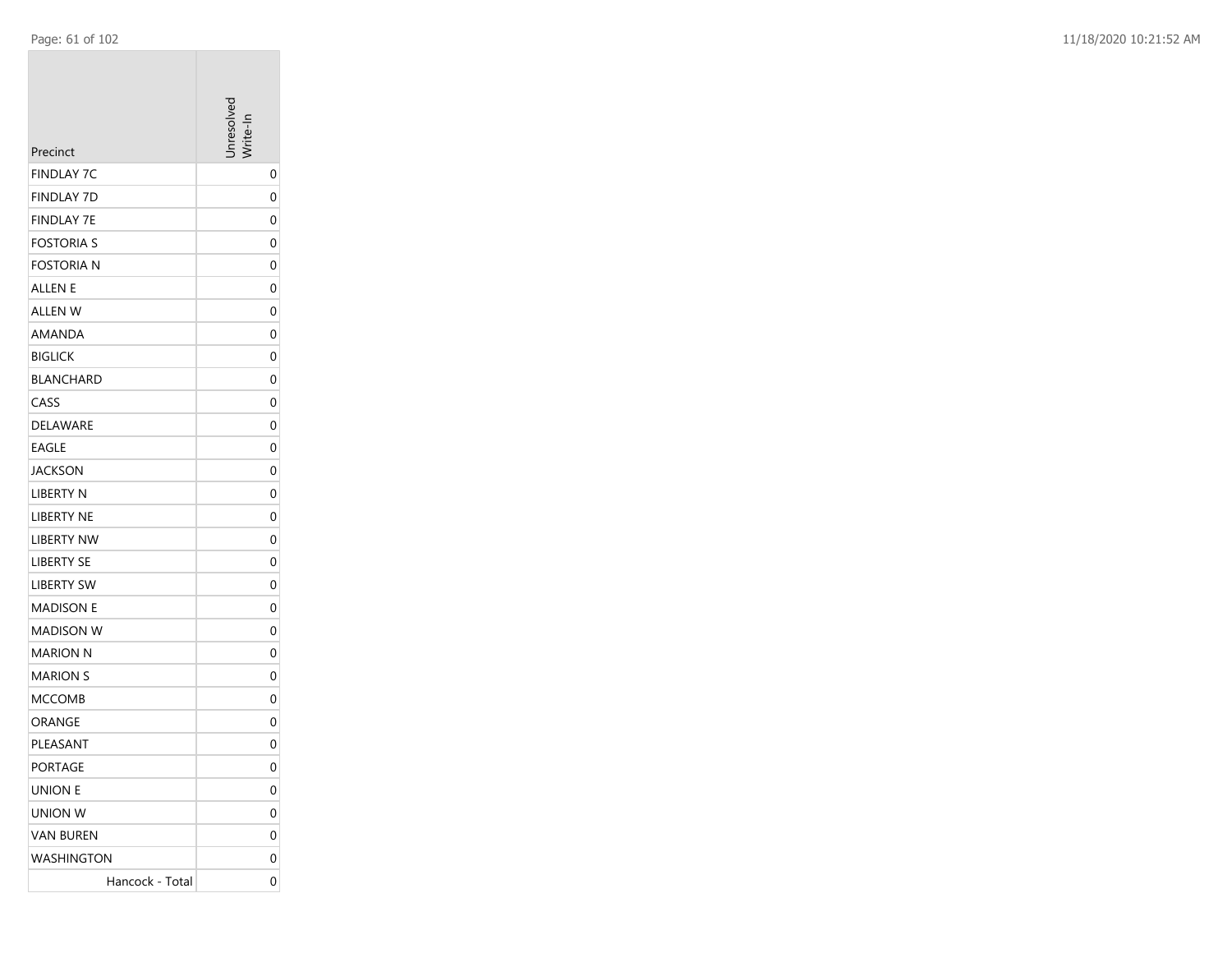Page: 62 of 102 11/18/2020 10:21:52 AM

| Precinct           | <b>Times Cast</b> | Registered<br>Voters |
|--------------------|-------------------|----------------------|
| <b>Cumulative</b>  |                   |                      |
| Cumulative         | U                 |                      |
| Cumulative - Total | ∩                 | U                    |
| County - Total     | 39,066            | 51,741               |

| Precinct           | Kenned<br>Sharor |  | O'Donne<br>$\Omega$<br>John |  | Votes<br>Total |
|--------------------|------------------|--|-----------------------------|--|----------------|
| <b>Cumulative</b>  |                  |  |                             |  |                |
| Cumulative         |                  |  | 0                           |  |                |
| Cumulative - Total |                  |  | 0                           |  |                |
| County - Total     | 21,685           |  | 10,704                      |  | 32,389         |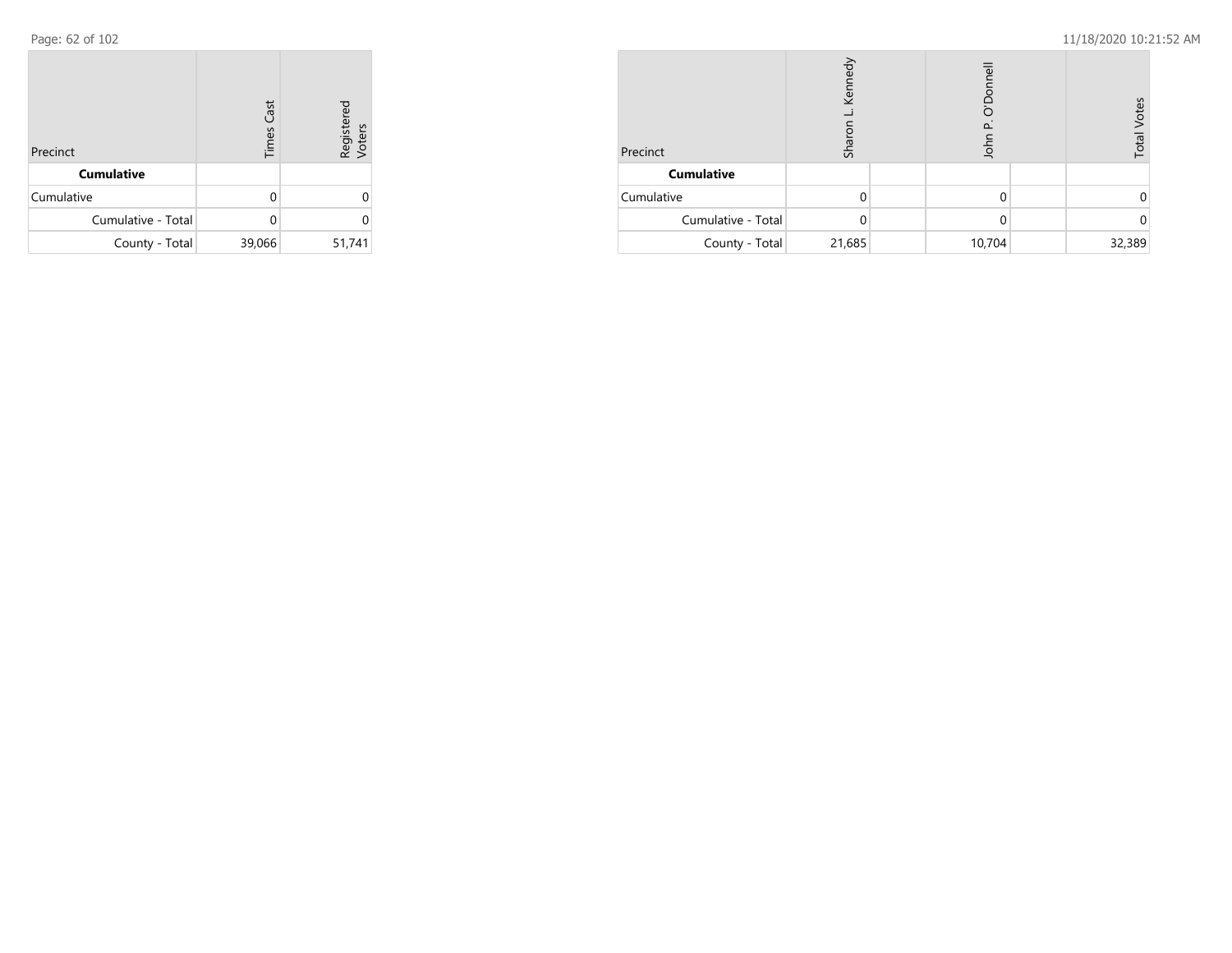**COL** 

Page: 63 of 102 11/18/2020 10:21:52 AM

| Precinct           | Unresolved<br>Write-In |
|--------------------|------------------------|
| <b>Cumulative</b>  |                        |
| Cumulative         |                        |
| Cumulative - Total | U                      |
| County - Total     |                        |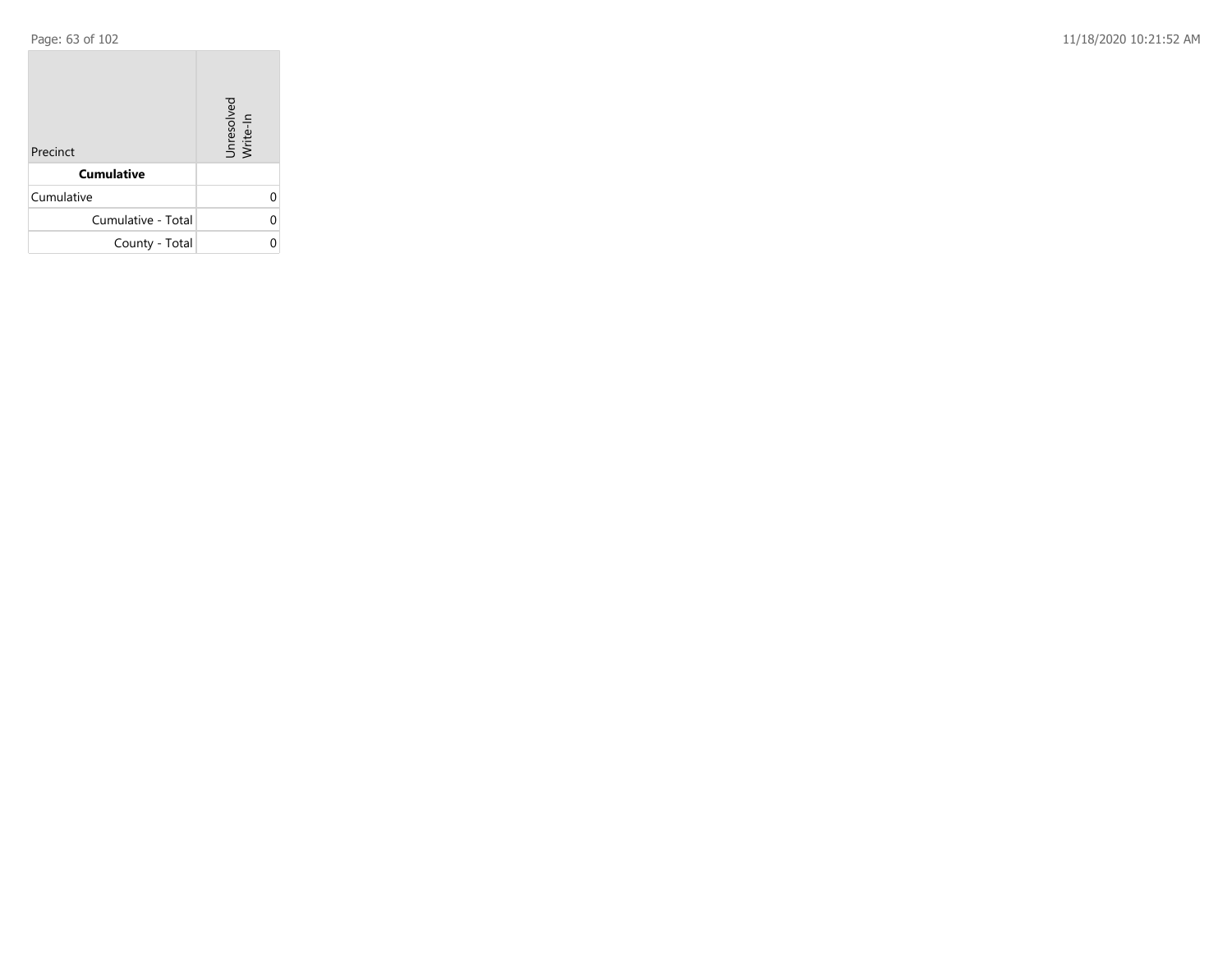## **Justice of the Supreme Court 1-2-2021 (Vote for 1)**

| Precinct                               | <b>Times</b> Cast |                |
|----------------------------------------|-------------------|----------------|
| County                                 |                   |                |
| Hancock                                |                   |                |
| <b>FINDLAY 1A</b>                      | 475               | 906            |
| <b>FINDLAY 1B</b>                      | 620               | 868            |
| <b>FINDLAY 1C</b>                      | 555               | 975            |
| <b>FINDLAY 1D</b><br><b>FINDLAY 2A</b> | 852               | 1,113          |
| <b>FINDLAY 2B</b>                      | 928<br>609        | 1,166<br>784   |
| <b>FINDLAY 2C</b>                      | 594               | 829            |
| <b>FINDLAY 2D</b>                      | 617               | 731            |
| <b>FINDLAY 2E</b>                      | 827               |                |
| <b>FINDLAY 3A</b>                      | 857               | 1,017<br>1,069 |
| <b>FINDLAY 3B</b>                      | 691               | 931            |
| <b>FINDLAY 3C</b>                      | 886               | 1,078          |
| <b>FINDLAY 3D</b>                      | 497               | 795            |
| <b>FINDLAY 4A</b>                      | 481               | 839            |
| <b>FINDLAY 4B</b>                      | 440               | 850            |
| <b>FINDLAY 4C</b>                      | 398               | 627            |
| <b>FINDLAY 4D</b>                      | 678               | 876            |
| <b>FINDLAY 4E</b>                      | 483               | 655            |
| <b>FINDLAY 5A</b>                      | 793               | 1,016          |
| <b>FINDLAY 5B</b>                      | 631               | 774            |
| <b>FINDLAY 5C</b>                      | 711               | 978            |
| <b>FINDLAY 5D</b>                      | 861               | 1,053          |
| <b>FINDLAY 5E</b>                      | 436               | 671            |
| <b>FINDLAY 6A</b>                      | 306               | 518            |
| FINDLAY 6B                             | 388               | 833            |
| <b>FINDLAY 6C</b>                      | 499               | 812            |
| FINDLAY 6D                             | 399               | 661            |
| <b>FINDLAY 7A</b>                      | 653               | 901            |
| <b>FINDLAY 7B</b>                      | 543               | 775            |

| Precinct          | Jennifer Brunner | Judi French | <b>Total Votes</b> |
|-------------------|------------------|-------------|--------------------|
| County            |                  |             |                    |
| Hancock           |                  |             |                    |
| <b>FINDLAY 1A</b> | 203              | 191         | 394                |
| <b>FINDLAY 1B</b> | 231              | 257         | 488                |
| <b>FINDLAY 1C</b> | 270              | 174         | 444                |
| <b>FINDLAY 1D</b> | 304              | 371         | 675                |
| <b>FINDLAY 2A</b> | 347              | 416         | 763                |
| <b>FINDLAY 2B</b> | 241              | 248         | 489                |
| <b>FINDLAY 2C</b> | 237              | 231         | 468                |
| <b>FINDLAY 2D</b> | 187              | 305         | 492                |
| <b>FINDLAY 2E</b> | 238              | 387         | 625                |
| <b>FINDLAY 3A</b> | 254              | 407         | 661                |
| <b>FINDLAY 3B</b> | 276              | 282         | 558                |
| FINDLAY 3C        | 326              | 374         | 700                |
| <b>FINDLAY 3D</b> | 214              | 176         | 390                |
| <b>FINDLAY 4A</b> | 177              | 209         | 386                |
| <b>FINDLAY 4B</b> | 202              | 158         | 360                |
| <b>FINDLAY 4C</b> | 139              | 164         | 303                |
| <b>FINDLAY 4D</b> | 297              | 235         | 532                |
| <b>FINDLAY 4E</b> | 186              | 204         | 390                |
| <b>FINDLAY 5A</b> | 343              | 281         | 624                |
| <b>FINDLAY 5B</b> | 212              | 301         | 513                |
| <b>FINDLAY 5C</b> | 269              | 292         | 561                |
| <b>FINDLAY 5D</b> | 274              | 388         | 662                |
| <b>FINDLAY 5E</b> | 195              | 150         | 345                |
| FINDLAY 6A        | 134              | 124         | 258                |
| FINDLAY 6B        | 175              | 128         | 303                |
| FINDLAY 6C        | 205              | 202         | 407                |
| FINDLAY 6D        | 192              | 130         | 322                |
| <b>FINDLAY 7A</b> | 238              | 286         | 524                |
| <b>FINDLAY 7B</b> | 228              | 218         | 446                |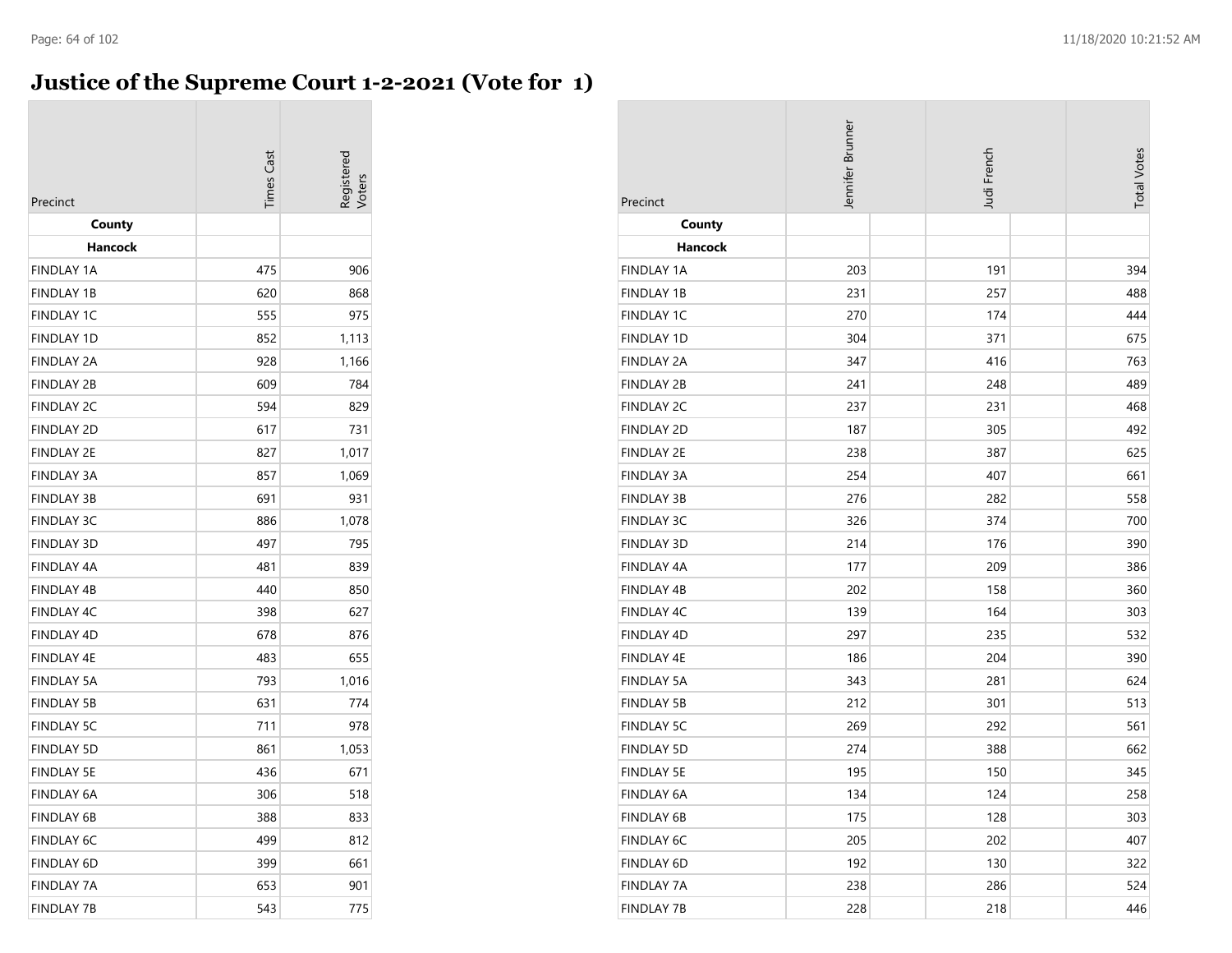| Precinct          | nresolver |
|-------------------|-----------|
| County            |           |
| Hancock           |           |
| <b>FINDLAY 1A</b> | 0         |
| <b>FINDLAY 1B</b> | 0         |
| <b>FINDLAY 1C</b> | 0         |
| <b>FINDLAY 1D</b> | 0         |
| FINDLAY 2A        | 0         |
| <b>FINDLAY 2B</b> | 0         |
| <b>FINDLAY 2C</b> | 0         |
| <b>FINDLAY 2D</b> | 0         |
| FINDLAY 2E        | 0         |
| <b>FINDLAY 3A</b> | 0         |
| <b>FINDLAY 3B</b> | 0         |
| <b>FINDLAY 3C</b> | 0         |
| <b>FINDLAY 3D</b> | 0         |
| FINDLAY 4A        | 0         |
| <b>FINDLAY 4B</b> | 0         |
| <b>FINDLAY 4C</b> | 0         |
| <b>FINDLAY 4D</b> | 0         |
| FINDLAY 4E        | 0         |
| <b>FINDLAY 5A</b> | 0         |
| <b>FINDLAY 5B</b> | 0         |
| <b>FINDLAY 5C</b> | 0         |
| <b>FINDLAY 5D</b> | 0         |
| <b>FINDLAY 5E</b> | 0         |
| <b>FINDLAY 6A</b> | 0         |
| FINDLAY 6B        | 0         |
| <b>FINDLAY 6C</b> | 0         |
| <b>FINDLAY 6D</b> | 0         |
| <b>FINDLAY 7A</b> | 0         |
| <b>FINDLAY 7B</b> | 0         |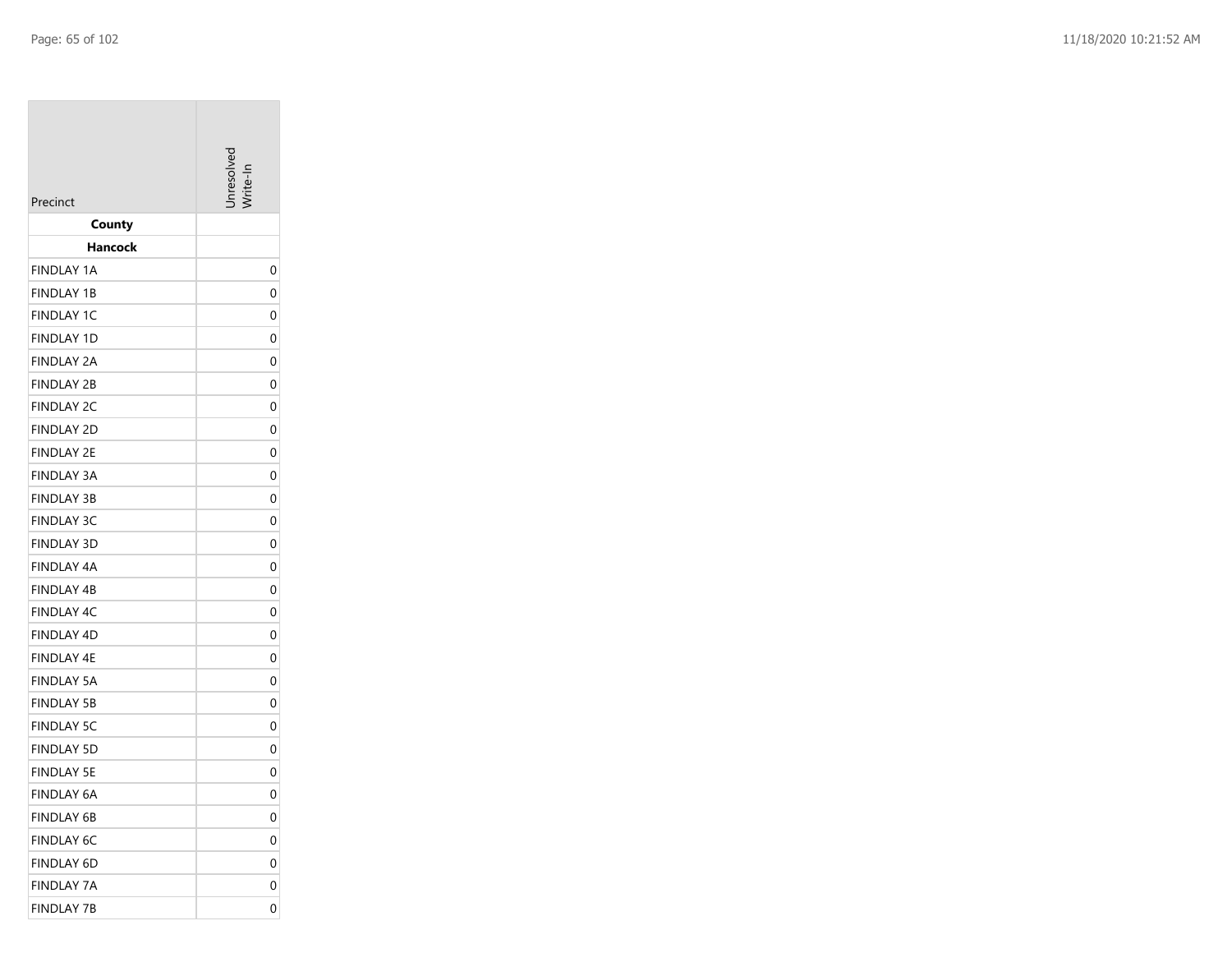| Precinct          | <b>Times Cast</b> | Registerec<br>Voters |
|-------------------|-------------------|----------------------|
| <b>FINDLAY 7C</b> | 605               | 765                  |
| <b>FINDLAY 7D</b> | 469               | 650                  |
| <b>FINDLAY 7E</b> | 374               | 615                  |
| <b>FOSTORIA S</b> | 656               | 955                  |
| <b>FOSTORIA N</b> | 715               | 986                  |
| ALLEN E           | 752               | 925                  |
| ALLEN W           | 884               | 1,056                |
| AMANDA            | 630               | 767                  |
| <b>BIGLICK</b>    | 785               | 918                  |
| <b>BLANCHARD</b>  | 704               | 834                  |
| CASS              | 597               | 705                  |
| DELAWARE          | 687               | 839                  |
| EAGLE             | 725               | 836                  |
| JACKSON           | 614               | 753                  |
| LIBERTY N         | 617               | 775                  |
| <b>LIBERTY NE</b> | 665               | 810                  |
| LIBERTY NW        | 960               | 1,117                |
| <b>LIBERTY SE</b> | 828               | 1,235                |
| <b>LIBERTY SW</b> | 855               | 1,026                |
| <b>MADISON E</b>  | 579               | 699                  |
| <b>MADISON W</b>  | 716               | 883                  |
| <b>MARION N</b>   | 932               | 1,098                |
| <b>MARION S</b>   | 1,186             | 1,419                |
| <b>MCCOMB</b>     | 688               | 948                  |
| ORANGE            | 806               | 964                  |
| PLEASANT          | 449               | 552                  |
| PORTAGE           | 448               | 523                  |
| <b>UNION E</b>    | 439               | 602                  |
| <b>UNION W</b>    | 540               | 631                  |
| <b>VAN BUREN</b>  | 586               | 698                  |
| WASHINGTON        | 867               | 1,056                |
| Hancock - Total   | 39,066            | 51,741               |

|                   | Jennifer Brunner | Judi French | <b>Total Votes</b> |
|-------------------|------------------|-------------|--------------------|
| Precinct          |                  |             |                    |
| <b>FINDLAY 7C</b> | 238              | 256         | 494                |
| <b>FINDLAY 7D</b> | 194              | 199         | 393                |
| <b>FINDLAY 7E</b> | 167              | 126         | 293                |
| <b>FOSTORIA S</b> | 315              | 221         | 536                |
| <b>FOSTORIA N</b> | 302              | 298         | 600                |
| ALLEN E           | 278              | 334         | 612                |
| <b>ALLEN W</b>    | 272              | 425         | 697                |
| AMANDA            | 231              | 290         | 521                |
| <b>BIGLICK</b>    | 244              | 372         | 616                |
| <b>BLANCHARD</b>  | 235              | 328         | 563                |
| CASS              | 168              | 305         | 473                |
| DELAWARE          | 257              | 279         | 536                |
| EAGLE             | 188              | 377         | 565                |
| <b>JACKSON</b>    | 197              | 288         | 485                |
| LIBERTY N         | 206              | 278         | 484                |
| <b>LIBERTY NE</b> | 263              | 260         | 523                |
| <b>LIBERTY NW</b> | 279              | 470         | 749                |
| <b>LIBERTY SE</b> | 348              | 322         | 670                |
| <b>LIBERTY SW</b> | 269              | 400         | 669                |
| <b>MADISON E</b>  | 199              | 271         | 470                |
| <b>MADISON W</b>  | 204              | 371         | 575                |
| <b>MARION N</b>   | 334              | 412         | 746                |
| <b>MARION S</b>   | 396              | 500         | 896                |
| <b>MCCOMB</b>     | 288              | 282         | 570                |
| ORANGE            | 237              | 414         | 651                |
| PLEASANT          | 151              | 208         | 359                |
| <b>PORTAGE</b>    | 132              | 212         | 344                |
| <b>UNION E</b>    | 166              | 195         | 361                |
| <b>UNION W</b>    | 143              | 307         | 450                |
| <b>VAN BUREN</b>  | 187              | 278         | 465                |
| <b>WASHINGTON</b> | 270              | 423         | 693                |
| Hancock - Total   | 14,152           | 16,990      | 31,142             |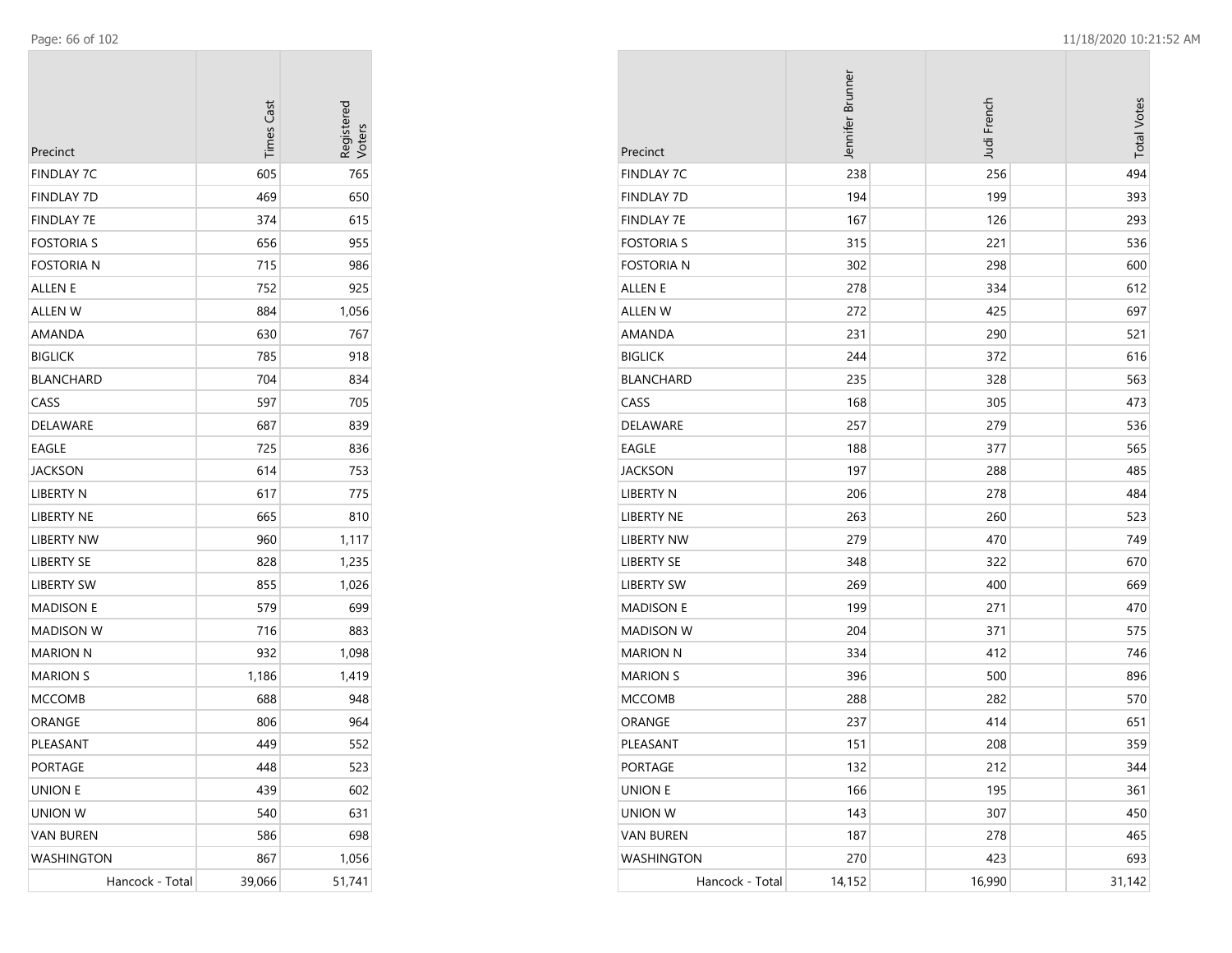|                                        | nresolver    |
|----------------------------------------|--------------|
| Precinct                               |              |
| <b>FINDLAY 7C</b><br><b>FINDLAY 7D</b> | 0            |
| <b>FINDLAY 7E</b>                      | 0<br>0       |
| <b>FOSTORIA S</b>                      | 0            |
| <b>FOSTORIA N</b>                      |              |
| <b>ALLEN E</b>                         | 0            |
| ALLEN W                                | 0<br>0       |
| AMANDA                                 |              |
| <b>BIGLICK</b>                         | 0<br>0       |
|                                        |              |
| <b>BLANCHARD</b><br>CASS               | 0            |
| DELAWARE                               | 0            |
| <b>EAGLE</b>                           | 0            |
| <b>JACKSON</b>                         | 0<br>0       |
| <b>LIBERTY N</b>                       | 0            |
| LIBERTY NE                             | 0            |
| <b>LIBERTY NW</b>                      | 0            |
| <b>LIBERTY SE</b>                      | 0            |
| <b>LIBERTY SW</b>                      | 0            |
|                                        | 0            |
| <b>MADISON E</b><br><b>MADISON W</b>   | 0            |
| MARION N                               |              |
| <b>MARION S</b>                        | 0            |
| <b>MCCOMB</b>                          | 0<br>0       |
|                                        | 0            |
| ORANGE<br>PLEASANT                     | 0            |
| <b>PORTAGE</b>                         | $\mathbf{0}$ |
| <b>UNION E</b>                         | 0            |
| UNION W                                | 0            |
|                                        |              |
| <b>VAN BUREN</b><br><b>WASHINGTON</b>  | 0            |
|                                        | 0            |
| Hancock - Total                        | 0            |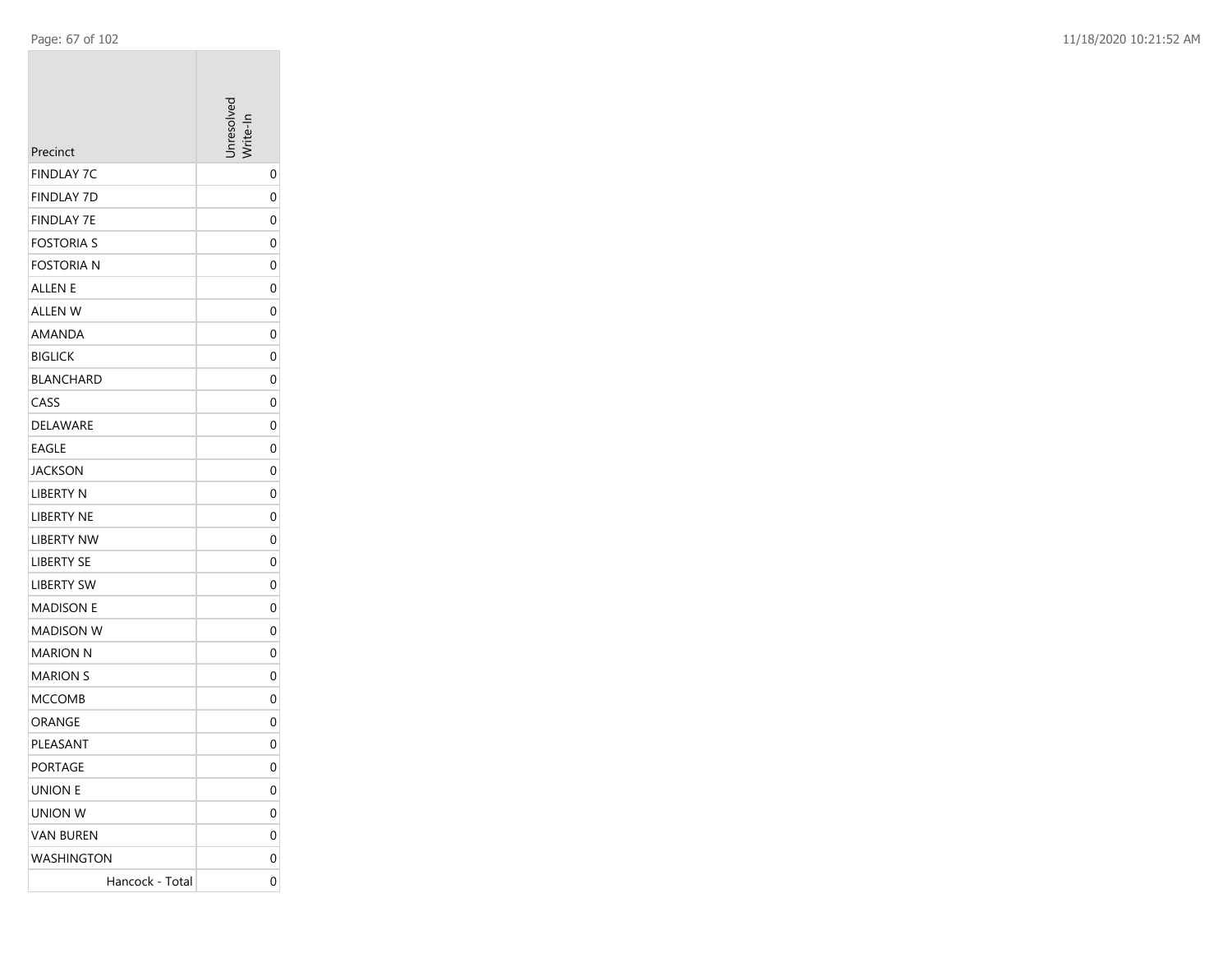| Precinct           | <b>Times Cast</b> | Registered<br>Voters |
|--------------------|-------------------|----------------------|
| <b>Cumulative</b>  |                   |                      |
| Cumulative         | U                 |                      |
| Cumulative - Total |                   |                      |
| County - Total     | 39,066            | 51,741               |

| Precinct           | ⋾<br>൶<br>Jennifer |  | udi Frenc |  | <b>Total Votes</b> |
|--------------------|--------------------|--|-----------|--|--------------------|
| <b>Cumulative</b>  |                    |  |           |  |                    |
| Cumulative         |                    |  | 0         |  |                    |
| Cumulative - Total |                    |  | 0         |  |                    |
| County - Total     | 14,152             |  | 16,990    |  | 31,142             |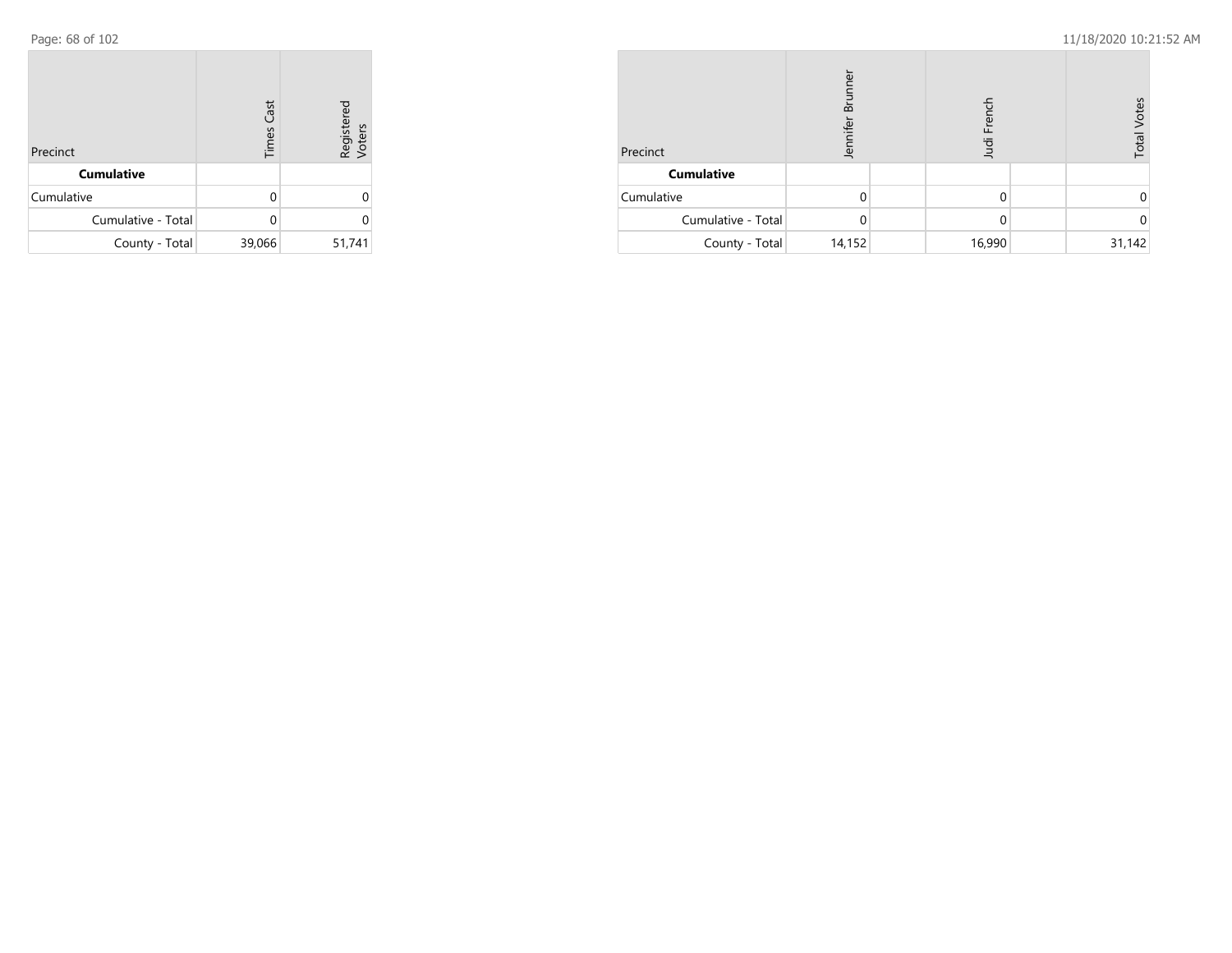**COL** 

Page: 69 of 102 11/18/2020 10:21:52 AM

| Precinct           | Unresolved<br>Write-In |
|--------------------|------------------------|
| <b>Cumulative</b>  |                        |
| Cumulative         |                        |
| Cumulative - Total | U                      |
| County - Total     |                        |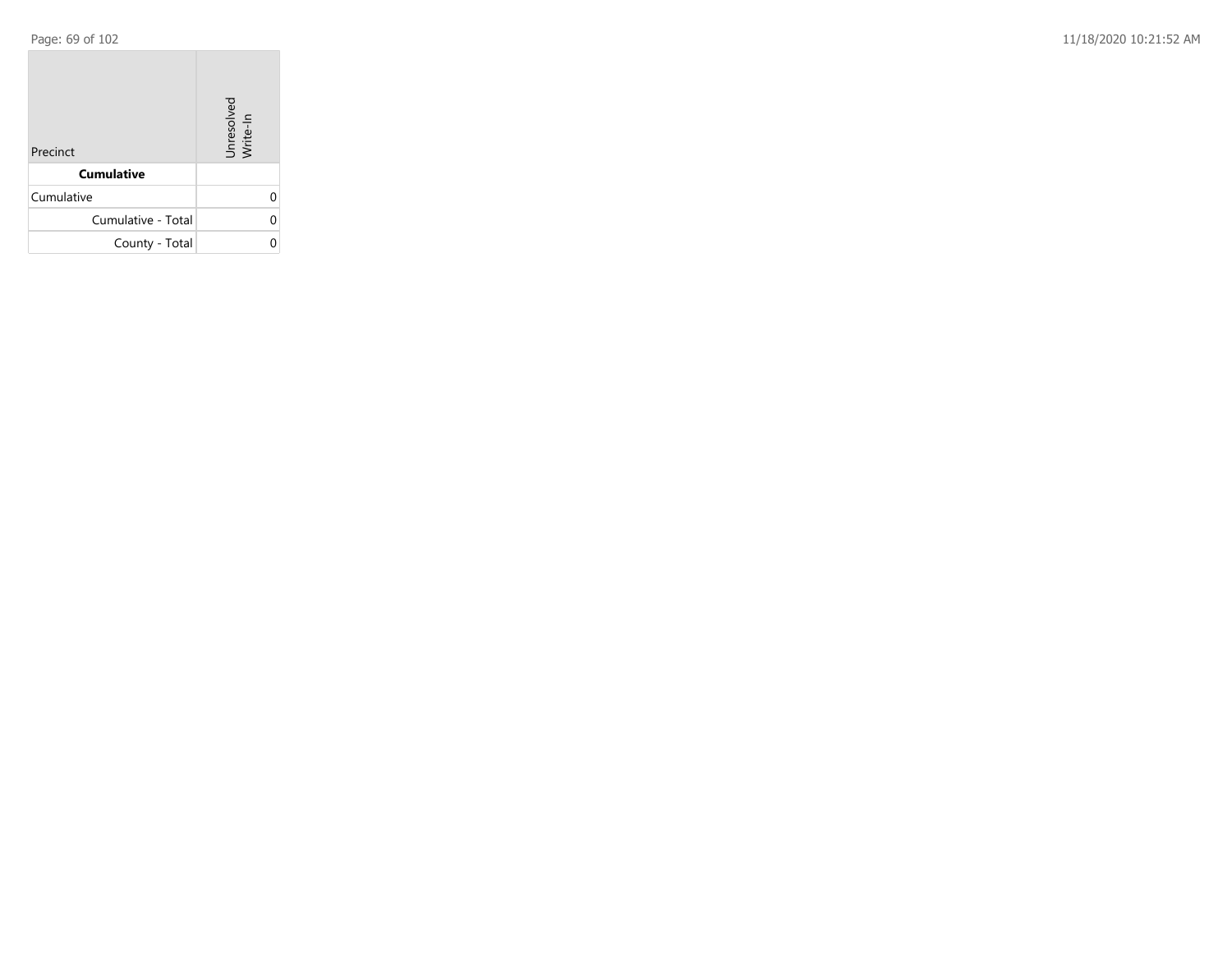## **Justice of the Court of Appeals 3rd District (Vote for 1)**

| Precinct                     | <b>Times Cas</b> | Registerec |
|------------------------------|------------------|------------|
| County                       |                  |            |
| Hancock<br><b>FINDLAY 1A</b> | 475              | 906        |
| <b>FINDLAY 1B</b>            | 620              | 868        |
| <b>FINDLAY 1C</b>            | 555              | 975        |
| <b>FINDLAY 1D</b>            | 852              | 1,113      |
| <b>FINDLAY 2A</b>            | 928              | 1,166      |
| <b>FINDLAY 2B</b>            | 609              | 784        |
| <b>FINDLAY 2C</b>            | 594              | 829        |
| <b>FINDLAY 2D</b>            | 617              | 731        |
| <b>FINDLAY 2E</b>            | 827              | 1,017      |
| <b>FINDLAY 3A</b>            | 857              | 1,069      |
| <b>FINDLAY 3B</b>            | 691              | 931        |
| <b>FINDLAY 3C</b>            | 886              | 1,078      |
| <b>FINDLAY 3D</b>            | 497              | 795        |
| <b>FINDLAY 4A</b>            | 481              | 839        |
| <b>FINDLAY 4B</b>            | 440              | 850        |
| FINDLAY 4C                   | 398              | 627        |
| FINDLAY 4D                   | 678              | 876        |
| <b>FINDLAY 4E</b>            | 483              | 655        |
| <b>FINDLAY 5A</b>            | 793              | 1,016      |
| <b>FINDLAY 5B</b>            | 631              | 774        |
| <b>FINDLAY 5C</b>            | 711              | 978        |
| <b>FINDLAY 5D</b>            | 861              | 1,053      |
| <b>FINDLAY 5E</b>            | 436              | 671        |
| <b>FINDLAY 6A</b>            | 306              | 518        |
| <b>FINDLAY 6B</b>            | 388              | 833        |
| <b>FINDLAY 6C</b>            | 499              | 812        |
| <b>FINDLAY 6D</b>            | 399              | 661        |
| <b>FINDLAY 7A</b>            | 653              | 901        |
| <b>FINDLAY 7B</b>            | 543              | 775        |

| Precinct          | Mark C. Miller |  |     | Unresolved<br>Write-In |
|-------------------|----------------|--|-----|------------------------|
| County            |                |  |     |                        |
| <b>Hancock</b>    |                |  |     |                        |
| <b>FINDLAY 1A</b> | 333            |  | 333 | $\boldsymbol{0}$       |
| <b>FINDLAY 1B</b> | 430            |  | 430 | $\boldsymbol{0}$       |
| <b>FINDLAY 1C</b> | 384            |  | 384 | 0                      |
| <b>FINDLAY 1D</b> | 592            |  | 592 | 0                      |
| <b>FINDLAY 2A</b> | 671            |  | 671 | $\mathbf 0$            |
| <b>FINDLAY 2B</b> | 429            |  | 429 | $\mathbf 0$            |
| <b>FINDLAY 2C</b> | 417            |  | 417 | $\boldsymbol{0}$       |
| <b>FINDLAY 2D</b> | 451            |  | 451 | 0                      |
| <b>FINDLAY 2E</b> | 619            |  | 619 | $\boldsymbol{0}$       |
| <b>FINDLAY 3A</b> | 638            |  | 638 | 0                      |
| <b>FINDLAY 3B</b> | 506            |  | 506 | $\boldsymbol{0}$       |
| <b>FINDLAY 3C</b> | 643            |  | 643 | 0                      |
| <b>FINDLAY 3D</b> | 325            |  | 325 | $\boldsymbol{0}$       |
| FINDLAY 4A        | 350            |  | 350 | $\mathbf 0$            |
| FINDLAY 4B        | 304            |  | 304 | $\mathbf 0$            |
| <b>FINDLAY 4C</b> | 257            |  | 257 | $\boldsymbol{0}$       |
| FINDLAY 4D        | 450            |  | 450 | 0                      |
| FINDLAY 4E        | 345            |  | 345 | $\boldsymbol{0}$       |
| <b>FINDLAY 5A</b> | 546            |  | 546 | 0                      |
| <b>FINDLAY 5B</b> | 478            |  | 478 | $\boldsymbol{0}$       |
| <b>FINDLAY 5C</b> | 498            |  | 498 | 0                      |
| <b>FINDLAY 5D</b> | 591            |  | 591 | $\pmb{0}$              |
| <b>FINDLAY 5E</b> | 322            |  | 322 | $\mathbf 0$            |
| FINDLAY 6A        | 221            |  | 221 | $\boldsymbol{0}$       |
| FINDLAY 6B        | 260            |  | 260 | 0                      |
| FINDLAY 6C        | 357            |  | 357 | 0                      |
| FINDLAY 6D        | 280            |  | 280 | 0                      |
| <b>FINDLAY 7A</b> | 467            |  | 467 | 0                      |
| <b>FINDLAY 7B</b> | 388            |  | 388 | $\boldsymbol{0}$       |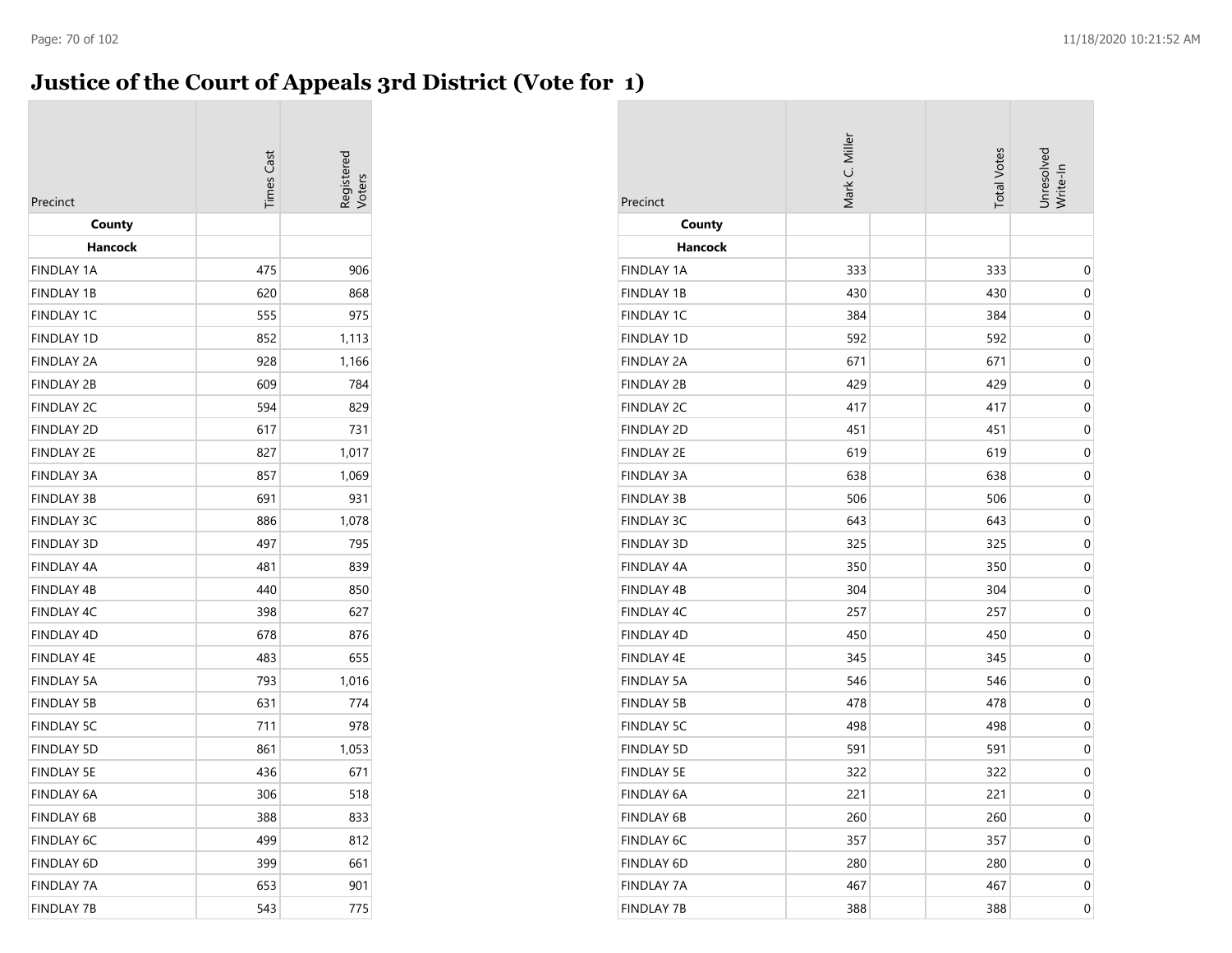| Precinct          | <b>Times Cast</b> | Registerec<br>Voters |
|-------------------|-------------------|----------------------|
| <b>FINDLAY 7C</b> | 605               | 765                  |
| FINDLAY 7D        | 469               | 650                  |
| FINDLAY 7E        | 374               | 615                  |
| <b>FOSTORIA S</b> | 656               | 955                  |
| Fostoria n        | 715               | 986                  |
| ALLEN E           | 752               | 925                  |
| ALLEN W           | 884               | 1,056                |
| AMANDA            | 630               | 767                  |
| <b>BIGLICK</b>    | 785               | 918                  |
| <b>BLANCHARD</b>  | 704               | 834                  |
| CASS              | 597               | 705                  |
| DELAWARE          | 687               | 839                  |
| EAGLE             | 725               | 836                  |
| JACKSON           | 614               | 753                  |
| LIBERTY N         | 617               | 775                  |
| LIBERTY NE        | 665               | 810                  |
| <b>LIBERTY NW</b> | 960               | 1,117                |
| <b>LIBERTY SE</b> | 828               | 1,235                |
| <b>LIBERTY SW</b> | 855               | 1,026                |
| <b>MADISON E</b>  | 579               | 699                  |
| MADISON W         | 716               | 883                  |
| <b>MARION N</b>   | 932               | 1,098                |
| <b>MARION S</b>   | 1,186             | 1,419                |
| <b>MCCOMB</b>     | 688               | 948                  |
| ORANGE            | 806               | 964                  |
| PLEASANT          | 449               | 552                  |
| PORTAGE           | 448               | 523                  |
| UNION E           | 439               | 602                  |
| UNION W           | 540               | 631                  |
| <b>VAN BUREN</b>  | 586               | 698                  |
| WASHINGTON        | 867               | 1,056                |
| Hancock - Total   | 39,066            | 51,741               |

| Precinct          | Mark C. Miller | <b>Total Votes</b> | Unresolved<br>Write-In |
|-------------------|----------------|--------------------|------------------------|
| <b>FINDLAY 7C</b> | 439            | 439                | 0                      |
| <b>FINDLAY 7D</b> | 343            | 343                | 0                      |
| <b>FINDLAY 7E</b> | 258            | 258                | 0                      |
| <b>FOSTORIA S</b> | 465            | 465                | $\pmb{0}$              |
| <b>FOSTORIA N</b> | 484            | 484                | 0                      |
| <b>ALLEN E</b>    | 566            | 566                | $\pmb{0}$              |
| <b>ALLEN W</b>    | 650            | 650                | 0                      |
| AMANDA            | 488            | 488                | 0                      |
| <b>BIGLICK</b>    | 579            | 579                | 0                      |
| <b>BLANCHARD</b>  | 531            | 531                | 0                      |
| CASS              | 415            | 415                | 0                      |
| <b>DELAWARE</b>   | 499            | 499                | 0                      |
| EAGLE             | 528            | 528                | $\pmb{0}$              |
| <b>JACKSON</b>    | 460            | 460                | 0                      |
| <b>LIBERTY N</b>  | 440            | 440                | $\pmb{0}$              |
| LIBERTY NE        | 487            | 487                | 0                      |
| <b>LIBERTY NW</b> | 712            | 712                | 0                      |
| <b>LIBERTY SE</b> | 611            | 611                | 0                      |
| <b>LIBERTY SW</b> | 644            | 644                | 0                      |
| <b>MADISON E</b>  | 440            | 440                | 0                      |
| <b>MADISON W</b>  | 538            | 538                | 0                      |
| <b>MARION N</b>   | 686            | 686                | $\pmb{0}$              |
| <b>MARION S</b>   | 837            | 837                | 0                      |
| <b>MCCOMB</b>     | 528            | 528                | $\pmb{0}$              |
| ORANGE            | 592            | 592                | 0                      |
| PLEASANT          | 339            | 339                | 0                      |
| PORTAGE           | 315            | 315                | 0                      |
| UNION E           | 328            | 328                | $\boldsymbol{0}$       |
| UNION W           | 420            | 420                | 0                      |
| <b>VAN BUREN</b>  | 428            | 428                | 0                      |
| WASHINGTON        | 611            | 611                | 0                      |
| Hancock - Total   | 28,213         | 28,213             | 0                      |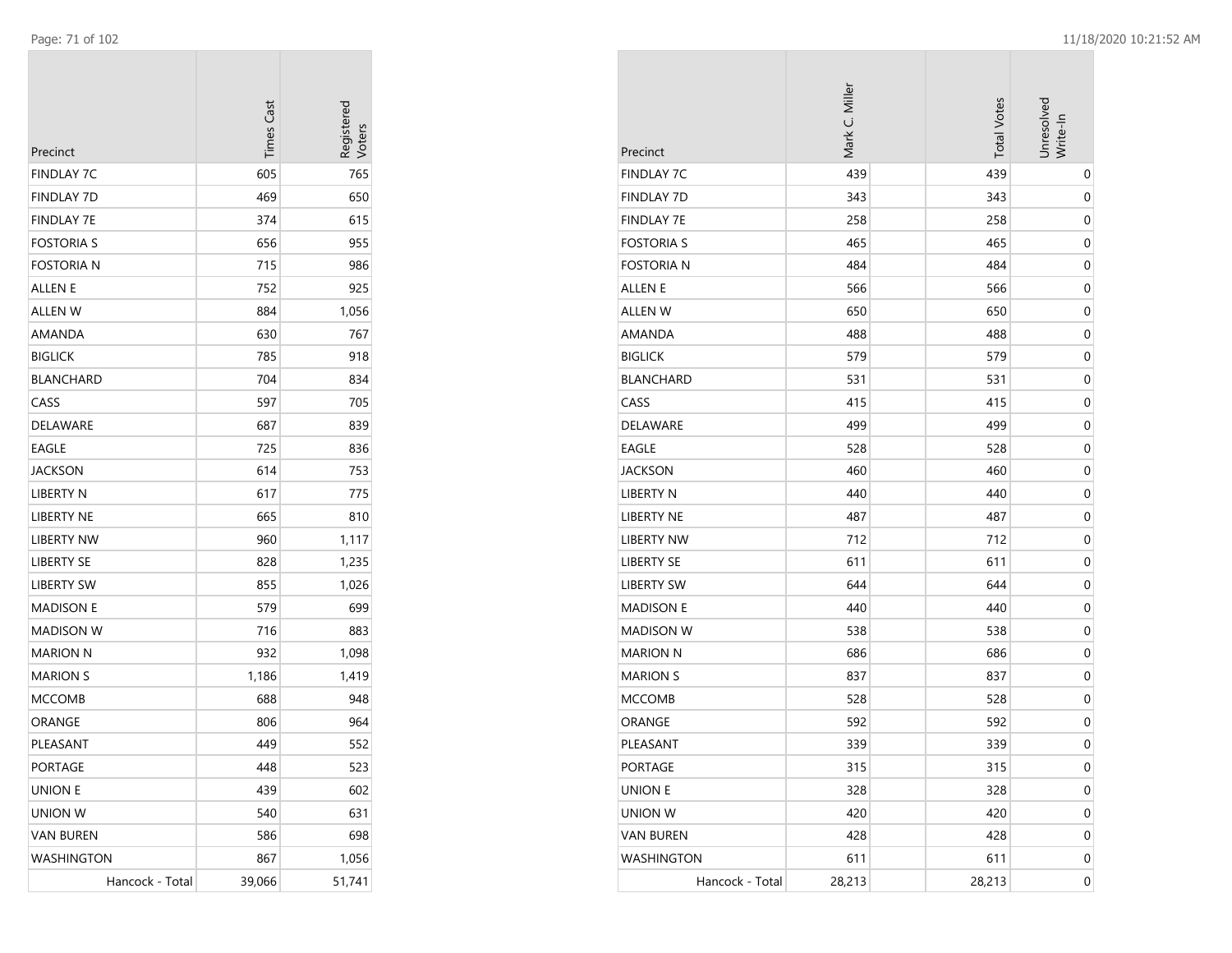| Precinct           | <b>Times Cast</b> | Registered<br>Voters |
|--------------------|-------------------|----------------------|
| <b>Cumulative</b>  |                   |                      |
| Cumulative         | U                 | Ω                    |
| Cumulative - Total |                   | U                    |
| County - Total     | 39,066            | 51,741               |

| Precinct           | Miller<br>$\mathfrak{g}$<br>Mark | <b>Total Votes</b> | Unresolved<br>Write-In |
|--------------------|----------------------------------|--------------------|------------------------|
| <b>Cumulative</b>  |                                  |                    |                        |
| Cumulative         |                                  |                    |                        |
| Cumulative - Total | 0                                |                    |                        |
| County - Total     | 28,213                           | 28,213             |                        |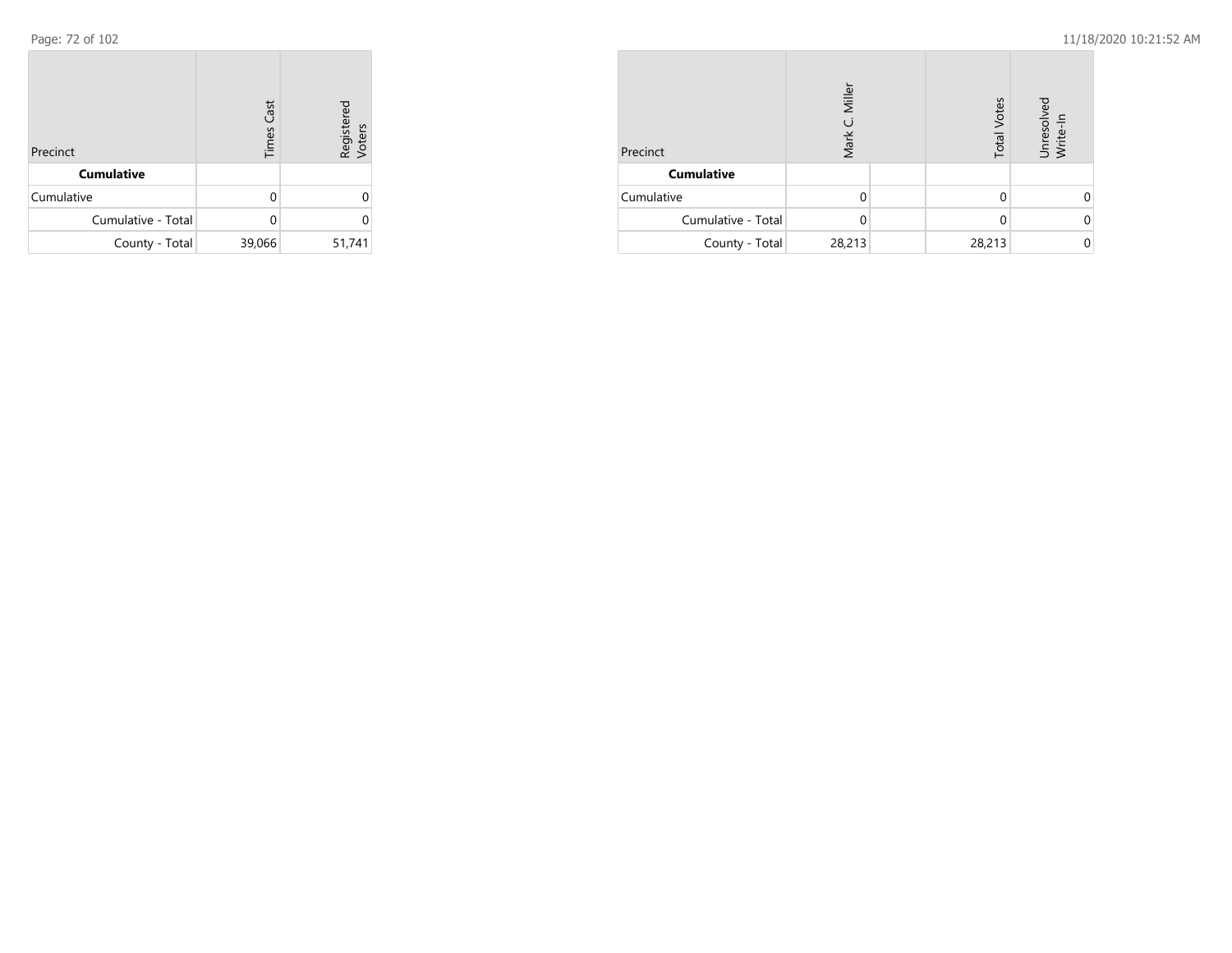## **Judge of the Court of Common Pleas (Vote for 1)**

| Precinct          | <b>Times Cast</b> | legistered<br>/oter: |
|-------------------|-------------------|----------------------|
| County            |                   |                      |
| Hancock           |                   |                      |
| <b>FINDLAY 1A</b> | 475               | 906                  |
| <b>FINDLAY 1B</b> | 620               | 868                  |
| <b>FINDLAY 1C</b> | 555               | 975                  |
| <b>FINDLAY 1D</b> | 852               | 1,113                |
| <b>FINDLAY 2A</b> | 928               | 1,166                |
| <b>FINDLAY 2B</b> | 609               | 784                  |
| <b>FINDLAY 2C</b> | 594               | 829                  |
| <b>FINDLAY 2D</b> | 617               | 731                  |
| <b>FINDLAY 2E</b> | 827               | 1,017                |
| <b>FINDLAY 3A</b> | 857               | 1,069                |
| <b>FINDLAY 3B</b> | 691               | 931                  |
| <b>FINDLAY 3C</b> | 886               | 1,078                |
| <b>FINDLAY 3D</b> | 497               | 795                  |
| <b>FINDLAY 4A</b> | 481               | 839                  |
| <b>FINDLAY 4B</b> | 440               | 850                  |
| <b>FINDLAY 4C</b> | 398               | 627                  |
| <b>FINDLAY 4D</b> | 678               | 876                  |
| <b>FINDLAY 4E</b> | 483               | 655                  |
| <b>FINDLAY 5A</b> | 793               | 1,016                |
| <b>FINDLAY 5B</b> | 631               | 774                  |
| <b>FINDLAY 5C</b> | 711               | 978                  |
| <b>FINDLAY 5D</b> | 861               | 1,053                |
| <b>FINDLAY 5E</b> | 436               | 671                  |
| <b>FINDLAY 6A</b> | 306               | 518                  |
| <b>FINDLAY 6B</b> | 388               | 833                  |
| <b>FINDLAY 6C</b> | 499               | 812                  |
| <b>FINDLAY 6D</b> | 399               | 661                  |
| <b>FINDLAY 7A</b> | 653               | 901                  |
| <b>FINDLAY 7B</b> | 543               | 775                  |

| Precinct          | Jonathan P. Stam | <b>Total Votes</b> | Unresolved<br>Write-In |
|-------------------|------------------|--------------------|------------------------|
| County            |                  |                    |                        |
| <b>Hancock</b>    |                  |                    |                        |
| <b>FINDLAY 1A</b> | 338              | 338                | 0                      |
| <b>FINDLAY 1B</b> | 429              | 429                | 0                      |
| <b>FINDLAY 1C</b> | 376              | 376                | 0                      |
| FINDLAY 1D        | 594              | 594                | $\boldsymbol{0}$       |
| <b>FINDLAY 2A</b> | 671              | 671                | 0                      |
| <b>FINDLAY 2B</b> | 428              | 428                | 0                      |
| <b>FINDLAY 2C</b> | 423              | 423                | 0                      |
| <b>FINDLAY 2D</b> | 445              | 445                | 0                      |
| <b>FINDLAY 2E</b> | 605              | 605                | $\mathbf 0$            |
| <b>FINDLAY 3A</b> | 638              | 638                | $\mathbf 0$            |
| <b>FINDLAY 3B</b> | 501              | 501                | 0                      |
| <b>FINDLAY 3C</b> | 639              | 639                | 0                      |
| FINDLAY 3D        | 335              | 335                | $\boldsymbol{0}$       |
| FINDLAY 4A        | 351              | 351                | 0                      |
| <b>FINDLAY 4B</b> | 318              | 318                | 0                      |
| <b>FINDLAY 4C</b> | 257              | 257                | 0                      |
| FINDLAY 4D        | 455              | 455                | $\pmb{0}$              |
| FINDLAY 4E        | 340              | 340                | $\boldsymbol{0}$       |
| <b>FINDLAY 5A</b> | 549              | 549                | 0                      |
| <b>FINDLAY 5B</b> | 475              | 475                | 0                      |
| <b>FINDLAY 5C</b> | 483              | 483                | 0                      |
| <b>FINDLAY 5D</b> | 565              | 565                | $\boldsymbol{0}$       |
| <b>FINDLAY 5E</b> | 323              | 323                | $\mathbf 0$            |
| FINDLAY 6A        | 222              | 222                | $\mathbf 0$            |
| FINDLAY 6B        | 260              | 260                | 0                      |
| FINDLAY 6C        | 358              | 358                | 0                      |
| FINDLAY 6D        | 279              | 279                | 0                      |
| <b>FINDLAY 7A</b> | 468              | 468                | 0                      |
| <b>FINDLAY 7B</b> | 380              | 380                | $\boldsymbol{0}$       |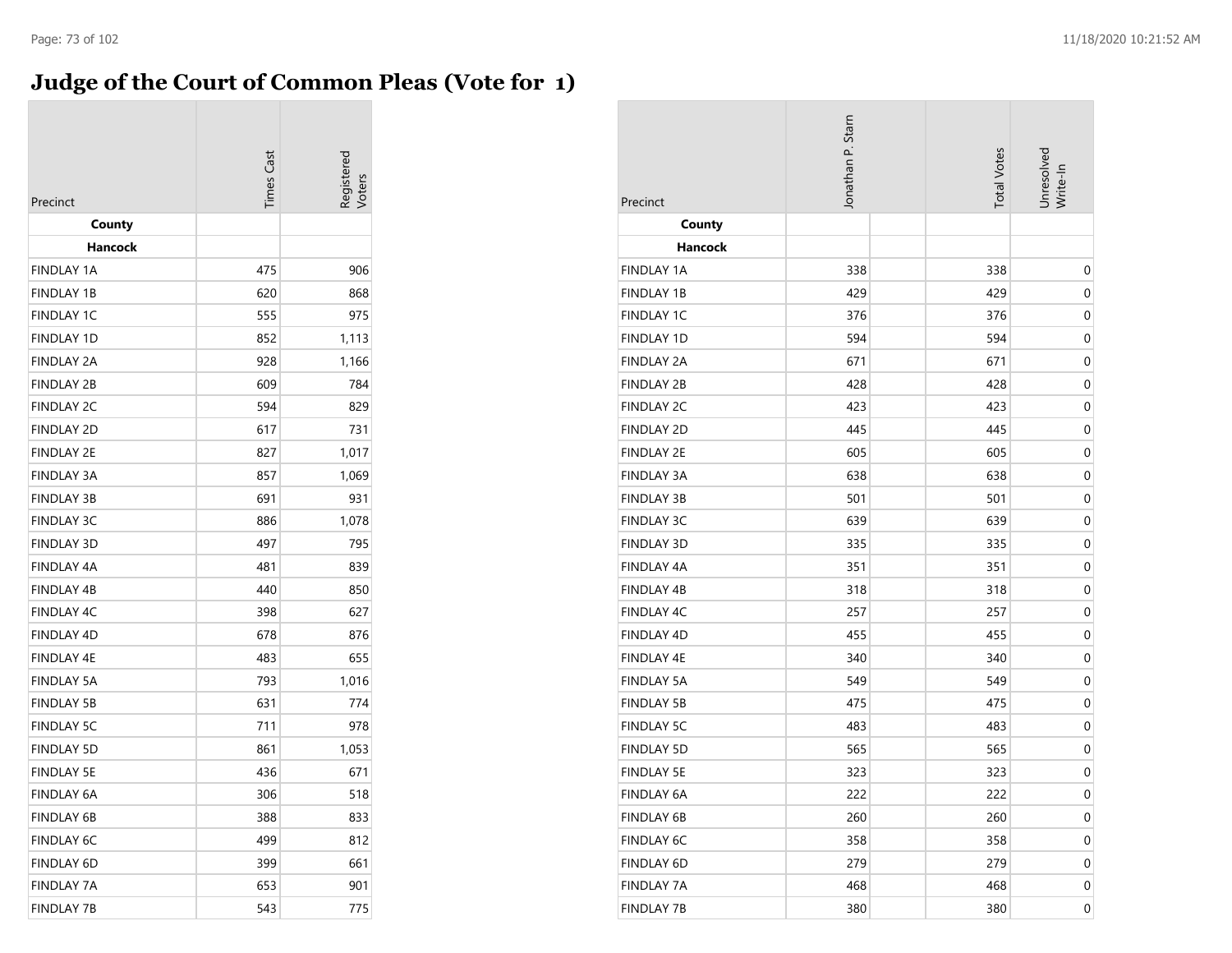| Precinct          | <b>Times Cast</b> | Registered<br>Voters |
|-------------------|-------------------|----------------------|
| FINDLAY 7C        | 605               | 765                  |
| FINDLAY 7D        | 469               | 650                  |
| FINDLAY 7E        | 374               | 615                  |
| FOSTORIA S        | 656               | 955                  |
| <b>FOSTORIA N</b> | 715               | 986                  |
| ALLEN E           | 752               | 925                  |
| ALLEN W           | 884               | 1,056                |
| AMANDA            | 630               | 767                  |
| <b>BIGLICK</b>    | 785               | 918                  |
| BLANCHARD         | 704               | 834                  |
| CASS              | 597               | 705                  |
| DELAWARE          | 687               | 839                  |
| EAGLE             | 725               | 836                  |
| JACKSON           | 614               | 753                  |
| LIBERTY N         | 617               | 775                  |
| LIBERTY NE        | 665               | 810                  |
| <b>LIBERTY NW</b> | 960               | 1,117                |
| LIBERTY SE        | 828               | 1,235                |
| LIBERTY SW        | 855               | 1,026                |
| <b>MADISON E</b>  | 579               | 699                  |
| MADISON W         | 716               | 883                  |
| MARION N          | 932               | 1,098                |
| <b>MARION S</b>   | 1,186             | 1,419                |
| MCCOMB            | 688               | 948                  |
| ORANGE            | 806               | 964                  |
| PLEASANT          | 449               | 552                  |
| PORTAGE           | 448               | 523                  |
| <b>UNION E</b>    | 439               | 602                  |
| UNION W           | 540               | 631                  |
| <b>VAN BUREN</b>  | 586               | 698                  |
| WASHINGTON        | 867               | 1,056                |
| Hancock - Total   | 39,066            | 51,741               |

| Precinct          | Jonathan P. Stam | <b>Total Votes</b> | Jnresolved<br>Write-In |
|-------------------|------------------|--------------------|------------------------|
| <b>FINDLAY 7C</b> | 429              | 429                | 0                      |
| <b>FINDLAY 7D</b> | 339              | 339                | 0                      |
| <b>FINDLAY 7E</b> | 258              | 258                | $\pmb{0}$              |
| <b>FOSTORIA S</b> | 454              | 454                | 0                      |
| <b>FOSTORIA N</b> | 492              | 492                | 0                      |
| <b>ALLEN E</b>    | 570              | 570                | $\mathbf 0$            |
| <b>ALLEN W</b>    | 640              | 640                | 0                      |
| AMANDA            | 484              | 484                | $\pmb{0}$              |
| <b>BIGLICK</b>    | 576              | 576                | 0                      |
| <b>BLANCHARD</b>  | 528              | 528                | 0                      |
| CASS              | 411              | 411                | 0                      |
| DELAWARE          | 474              | 474                | $\pmb{0}$              |
| EAGLE             | 521              | 521                | 0                      |
| <b>JACKSON</b>    | 454              | 454                | 0                      |
| LIBERTY N         | 445              | 445                | $\mathbf 0$            |
| LIBERTY NE        | 476              | 476                | 0                      |
| <b>LIBERTY NW</b> | 707              | 707                | $\pmb{0}$              |
| <b>LIBERTY SE</b> | 606              | 606                | 0                      |
| <b>LIBERTY SW</b> | 632              | 632                | $\boldsymbol{0}$       |
| <b>MADISON E</b>  | 434              | 434                | 0                      |
| <b>MADISON W</b>  | 526              | 526                | 0                      |
| <b>MARION N</b>   | 686              | 686                | 0                      |
| <b>MARION S</b>   | 827              | 827                | 0                      |
| <b>MCCOMB</b>     | 514              | 514                | 0                      |
| ORANGE            | 578              | 578                | $\pmb{0}$              |
| PLEASANT          | 333              | 333                | 0                      |
| PORTAGE           | 307              | 307                | $\boldsymbol{0}$       |
| <b>UNION E</b>    | 327              | 327                | $\boldsymbol{0}$       |
| UNION W           | 421              | 421                | $\mathbf 0$            |
| <b>VAN BUREN</b>  | 425              | 425                | $\boldsymbol{0}$       |
| <b>WASHINGTON</b> | 605              | 605                | $\pmb{0}$              |
| Hancock - Total   | 27,984           | 27,984             | $\boldsymbol{0}$       |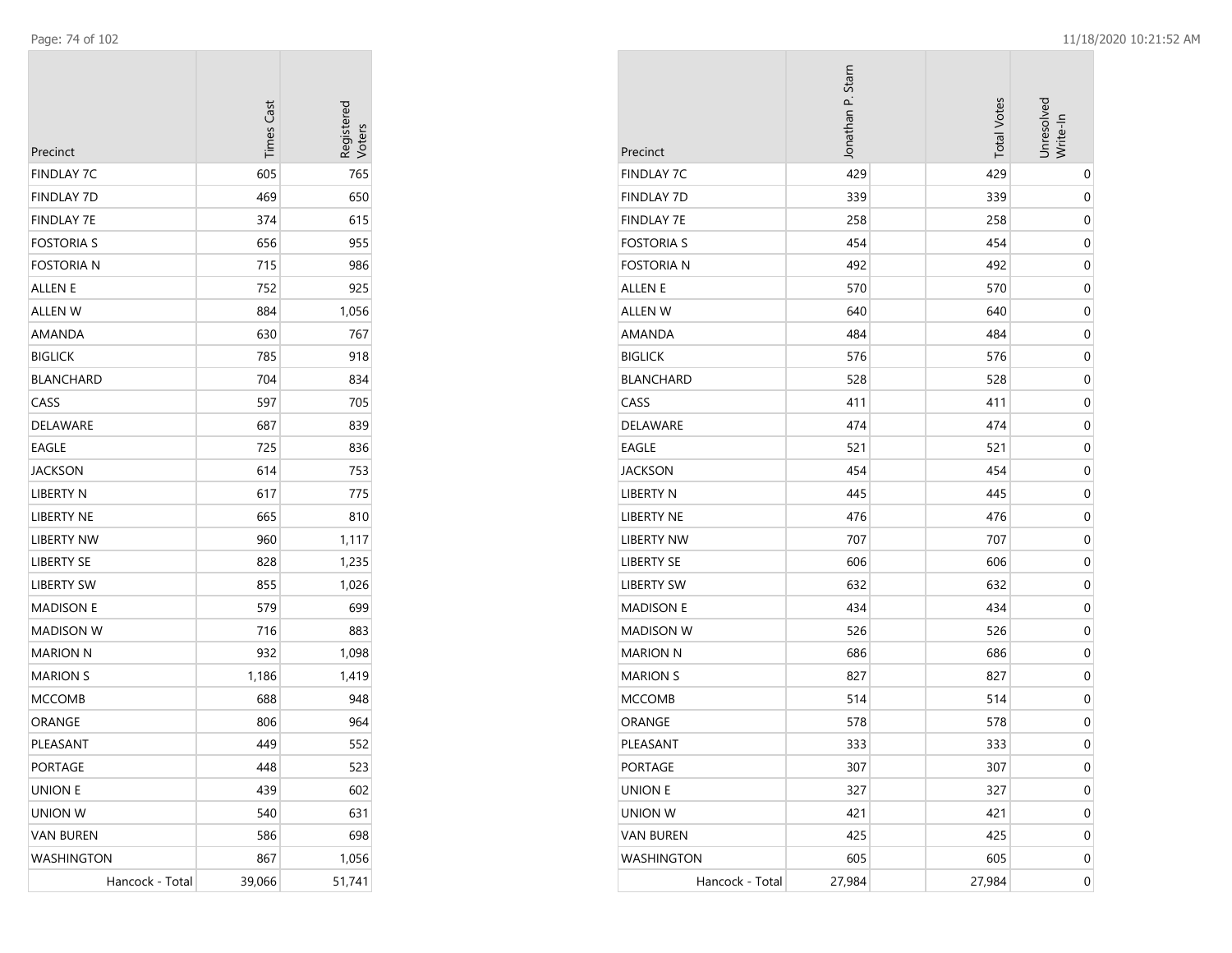| Precinct           | <b>Times Cast</b> | Registered<br>Voters |
|--------------------|-------------------|----------------------|
| <b>Cumulative</b>  |                   |                      |
| Cumulative         | O                 | 0                    |
| Cumulative - Total | U                 | U                    |
| County - Total     | 39,066            | 51,741               |

| Precinct           | Stan<br>Jonathan |  | <b>Total Votes</b> | Unresolvec<br>Write-In |  |
|--------------------|------------------|--|--------------------|------------------------|--|
| <b>Cumulative</b>  |                  |  |                    |                        |  |
| Cumulative         |                  |  |                    |                        |  |
| Cumulative - Total |                  |  |                    |                        |  |
| County - Total     | 27,984           |  | 27,984             |                        |  |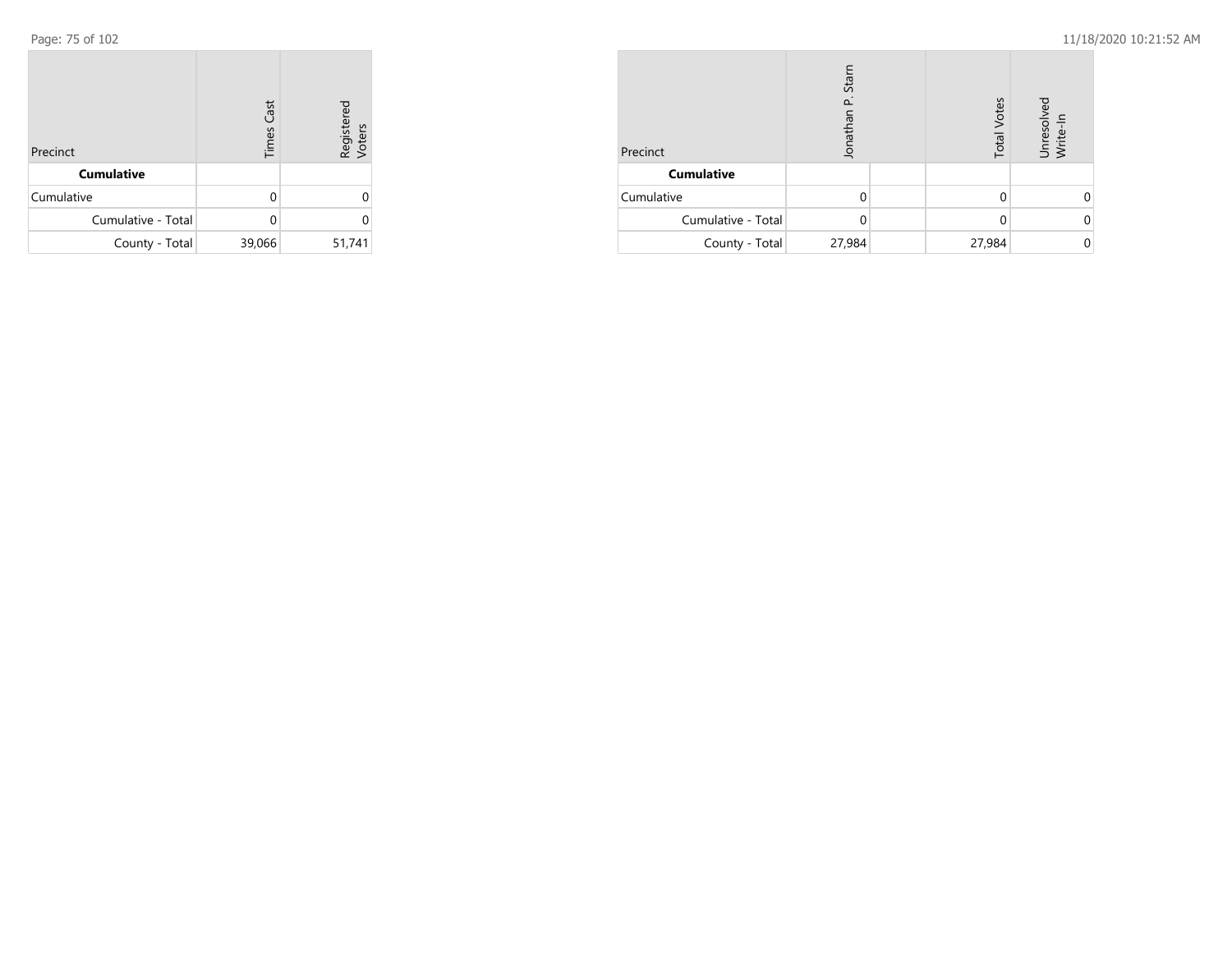# **Judge of the Court of Common Pleas Probate & Juvenile (Vote for 1)**

| Precinct          | <b>Times</b> Cast | <b>Registereo</b> |
|-------------------|-------------------|-------------------|
| County            |                   |                   |
| Hancock           |                   |                   |
| <b>FINDLAY 1A</b> | 475               | 906               |
| <b>FINDLAY 1B</b> | 620               | 868               |
| <b>FINDLAY 1C</b> | 555               | 975               |
| <b>FINDLAY 1D</b> | 852               | 1,113             |
| <b>FINDLAY 2A</b> | 928               | 1,166             |
| <b>FINDLAY 2B</b> | 609               | 784               |
| <b>FINDLAY 2C</b> | 594               | 829               |
| <b>FINDLAY 2D</b> | 617               | 731               |
| <b>FINDLAY 2E</b> | 827               | 1,017             |
| <b>FINDLAY 3A</b> | 857               | 1,069             |
| <b>FINDLAY 3B</b> | 691               | 931               |
| <b>FINDLAY 3C</b> | 886               | 1,078             |
| <b>FINDLAY 3D</b> | 497               | 795               |
| <b>FINDLAY 4A</b> | 481               | 839               |
| <b>FINDLAY 4B</b> | 440               | 850               |
| FINDLAY 4C        | 398               | 627               |
| <b>FINDLAY 4D</b> | 678               | 876               |
| <b>FINDLAY 4E</b> | 483               | 655               |
| <b>FINDLAY 5A</b> | 793               | 1,016             |
| <b>FINDLAY 5B</b> | 631               | 774               |
| <b>FINDLAY 5C</b> | 711               | 978               |
| <b>FINDLAY 5D</b> | 861               | 1,053             |
| <b>FINDLAY 5E</b> | 436               | 671               |
| <b>FINDLAY 6A</b> | 306               | 518               |
| <b>FINDLAY 6B</b> | 388               | 833               |
| <b>FINDLAY 6C</b> | 499               | 812               |
| <b>FINDLAY 6D</b> | 399               | 661               |
| <b>FINDLAY 7A</b> | 653               | 901               |
| <b>FINDLAY 7B</b> | 543               | 775               |

| Precinct          | Kristen K. Johnson | <b>Total Votes</b> | Unresolved<br>Write-In |
|-------------------|--------------------|--------------------|------------------------|
| County            |                    |                    |                        |
| <b>Hancock</b>    |                    |                    |                        |
| <b>FINDLAY 1A</b> | 338                | 338                | 0                      |
| <b>FINDLAY 1B</b> | 436                | 436                | 0                      |
| FINDLAY 1C        | 394                | 394                | 0                      |
| FINDLAY 1D        | 591                | 591                | $\mathbf 0$            |
| <b>FINDLAY 2A</b> | 673                | 673                | 0                      |
| <b>FINDLAY 2B</b> | 432                | 432                | $\mathbf 0$            |
| FINDLAY 2C        | 420                | 420                | 0                      |
| <b>FINDLAY 2D</b> | 439                | 439                | $\mathbf 0$            |
| <b>FINDLAY 2E</b> | 595                | 595                | 0                      |
| <b>FINDLAY 3A</b> | 626                | 626                | 0                      |
| <b>FINDLAY 3B</b> | 512                | 512                | 0                      |
| <b>FINDLAY 3C</b> | 631                | 631                | 0                      |
| FINDLAY 3D        | 337                | 337                | $\mathbf 0$            |
| <b>FINDLAY 4A</b> | 347                | 347                | 0                      |
| <b>FINDLAY 4B</b> | 312                | 312                | $\mathbf 0$            |
| FINDLAY 4C        | 262                | 262                | 0                      |
| FINDLAY 4D        | 453                | 453                | $\mathbf 0$            |
| FINDLAY 4E        | 331                | 331                | 0                      |
| <b>FINDLAY 5A</b> | 543                | 543                | 0                      |
| <b>FINDLAY 5B</b> | 472                | 472                | 0                      |
| <b>FINDLAY 5C</b> | 484                | 484                | 0                      |
| <b>FINDLAY 5D</b> | 573                | 573                | $\mathbf 0$            |
| <b>FINDLAY 5E</b> | 322                | 322                | $\mathbf 0$            |
| FINDLAY 6A        | 222                | 222                | $\boldsymbol{0}$       |
| FINDLAY 6B        | 266                | 266                | 0                      |
| FINDLAY 6C        | 365                | 365                | 0                      |
| FINDLAY 6D        | 286                | 286                | 0                      |
| <b>FINDLAY 7A</b> | 475                | 475                | 0                      |
| <b>FINDLAY 7B</b> | 398                | 398                | $\pmb{0}$              |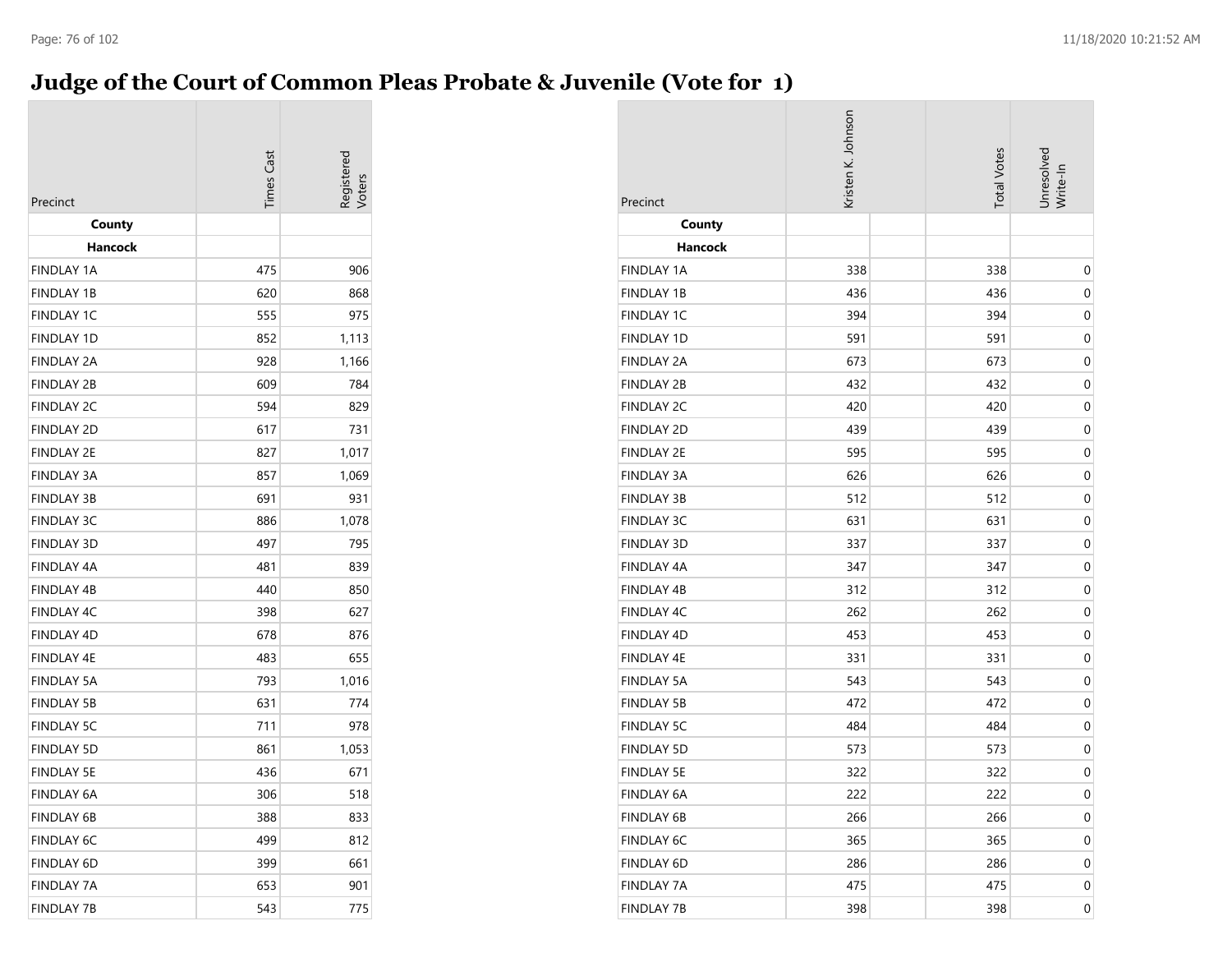| Precinct          | <b>Times Cast</b> | Registered<br>Voters |
|-------------------|-------------------|----------------------|
| <b>FINDLAY 7C</b> | 605               | 765                  |
| <b>FINDLAY 7D</b> | 469               | 650                  |
| FINDLAY 7E        | 374               | 615                  |
| <b>FOSTORIA S</b> | 656               | 955                  |
| Fostoria n        | 715               | 986                  |
| ALLEN E           | 752               | 925                  |
| ALLEN W           | 884               | 1,056                |
| AMANDA            | 630               | 767                  |
| <b>BIGLICK</b>    | 785               | 918                  |
| <b>BLANCHARD</b>  | 704               | 834                  |
| CASS              | 597               | 705                  |
| DELAWARE          | 687               | 839                  |
| <b>EAGLE</b>      | 725               | 836                  |
| JACKSON           | 614               | 753                  |
| LIBERTY N         | 617               | 775                  |
| LIBERTY NE        | 665               | 810                  |
| <b>LIBERTY NW</b> | 960               | 1,117                |
| <b>LIBERTY SE</b> | 828               | 1,235                |
| <b>LIBERTY SW</b> | 855               | 1,026                |
| <b>MADISON E</b>  | 579               | 699                  |
| MADISON W         | 716               | 883                  |
| <b>MARION N</b>   | 932               | 1,098                |
| <b>MARION S</b>   | 1,186             | 1,419                |
| <b>MCCOMB</b>     | 688               | 948                  |
| ORANGE            | 806               | 964                  |
| PLEASANT          | 449               | 552                  |
| PORTAGE           | 448               | 523                  |
| <b>UNION E</b>    | 439               | 602                  |
| <b>UNION W</b>    | 540               | 631                  |
| <b>VAN BUREN</b>  | 586               | 698                  |
| <b>WASHINGTON</b> | 867               | 1,056                |
| Hancock - Total   | 39,066            | 51,741               |

| Precinct          | Kristen K. Johnson | <b>Total Votes</b> | Unresolved<br>Write-In |
|-------------------|--------------------|--------------------|------------------------|
| <b>FINDLAY 7C</b> | 434                | 434                | $\pmb{0}$              |
| <b>FINDLAY 7D</b> | 345                | 345                | 0                      |
| <b>FINDLAY 7E</b> | 256                | 256                | $\pmb{0}$              |
| <b>FOSTORIA S</b> | 458                | 458                | 0                      |
| <b>FOSTORIA N</b> | 483                | 483                | $\pmb{0}$              |
| ALLEN E           | 561                | 561                | 0                      |
| <b>ALLEN W</b>    | 637                | 637                | 0                      |
| AMANDA            | 493                | 493                | $\mathbf 0$            |
| <b>BIGLICK</b>    | 596                | 596                | $\mathbf 0$            |
| <b>BLANCHARD</b>  | 534                | 534                | $\pmb{0}$              |
| CASS              | 421                | 421                | 0                      |
| DELAWARE          | 501                | 501                | $\pmb{0}$              |
| EAGLE             | 532                | 532                | 0                      |
| <b>JACKSON</b>    | 468                | 468                | $\pmb{0}$              |
| <b>LIBERTY N</b>  | 428                | 428                | 0                      |
| <b>LIBERTY NE</b> | 471                | 471                | 0                      |
| <b>LIBERTY NW</b> | 690                | 690                | $\mathbf 0$            |
| <b>LIBERTY SE</b> | 617                | 617                | $\mathbf 0$            |
| <b>LIBERTY SW</b> | 630                | 630                | $\pmb{0}$              |
| <b>MADISON E</b>  | 433                | 433                | 0                      |
| <b>MADISON W</b>  | 526                | 526                | $\pmb{0}$              |
| <b>MARION N</b>   | 679                | 679                | 0                      |
| <b>MARION S</b>   | 810                | 810                | $\pmb{0}$              |
| <b>MCCOMB</b>     | 522                | 522                | 0                      |
| ORANGE            | 608                | 608                | $\pmb{0}$              |
| PLEASANT          | 329                | 329                | $\mathbf 0$            |
| PORTAGE           | 307                | 307                | $\boldsymbol{0}$       |
| <b>UNION E</b>    | 341                | 341                | $\boldsymbol{0}$       |
| <b>UNION W</b>    | 434                | 434                | $\mathbf 0$            |
| <b>VAN BUREN</b>  | 431                | 431                | $\boldsymbol{0}$       |
| <b>WASHINGTON</b> | 623                | 623                | 0                      |
| Hancock - Total   | 28,133             | 28,133             | $\boldsymbol{0}$       |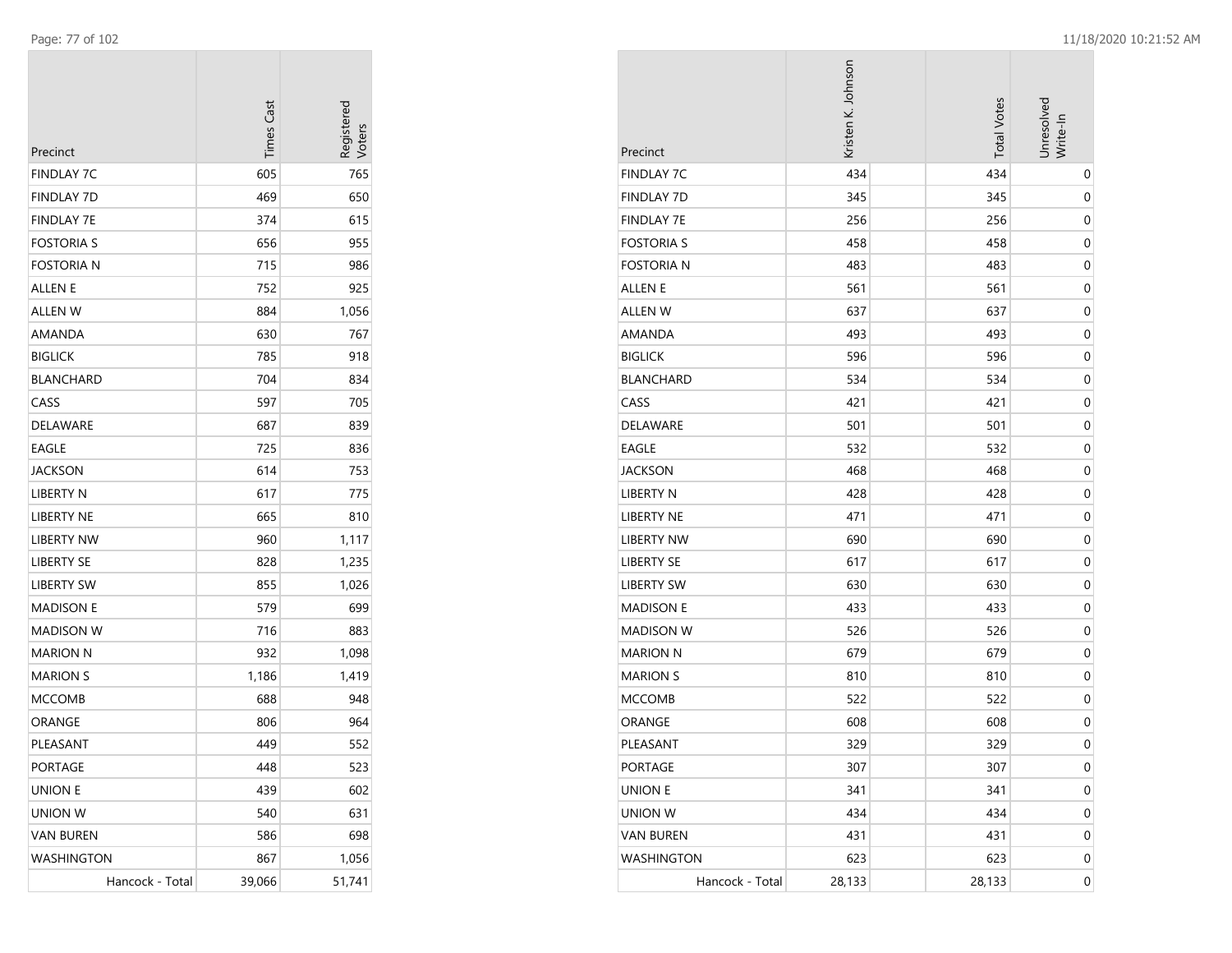| Precinct           | <b>Times Cast</b> | Registered<br>Voters |
|--------------------|-------------------|----------------------|
| <b>Cumulative</b>  |                   |                      |
| Cumulative         | U                 | Ω                    |
| Cumulative - Total |                   | U                    |
| County - Total     | 39,066            | 51,741               |

| Precinct           | K. Johnso<br>Kristen |  | <b>Total Votes</b> | Unresolved<br>Write-In |
|--------------------|----------------------|--|--------------------|------------------------|
| <b>Cumulative</b>  |                      |  |                    |                        |
| Cumulative         |                      |  |                    |                        |
| Cumulative - Total | 0                    |  | 0                  |                        |
| County - Total     | 28,133               |  | 28,133             |                        |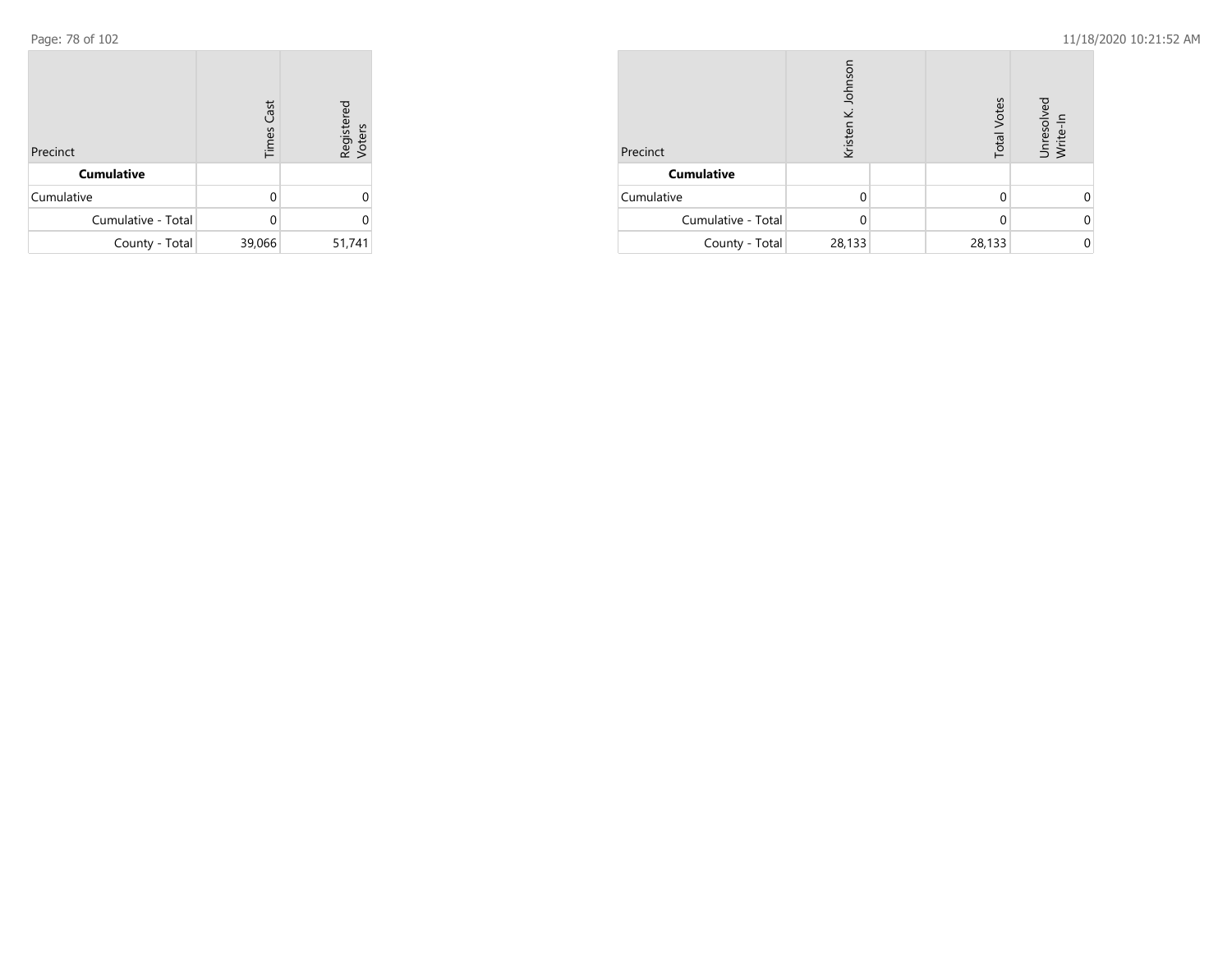## **1 Arlington Village 1mil Fire Levy (Vote for 1)**

| Precinct           | <b>Times Cast</b> | Registered<br>Voters |
|--------------------|-------------------|----------------------|
| County             |                   |                      |
| <b>Hancock</b>     |                   |                      |
| <b>MADISON E</b>   | 341               | 424                  |
| <b>MADISON W</b>   | 455               | 575                  |
| Hancock - Total    | 796               | 999                  |
| <b>Cumulative</b>  |                   |                      |
| Cumulative         | 0                 | $\Omega$             |
| Cumulative - Total | $\Omega$          | 0                    |
| County - Total     | 796               | 999                  |

| Precinct           | FOR THE TAX LEVY | AGAINST THE TAX<br>LEVY | <b>Total Votes</b> |
|--------------------|------------------|-------------------------|--------------------|
| County             |                  |                         |                    |
| <b>Hancock</b>     |                  |                         |                    |
| <b>MADISON E</b>   | 241              | 89                      | 330                |
| <b>MADISON W</b>   | 345              | 103                     | 448                |
| Hancock - Total    | 586              | 192                     | 778                |
| <b>Cumulative</b>  |                  |                         |                    |
| Cumulative         | $\mathbf 0$      | $\mathbf{0}$            | 0                  |
| Cumulative - Total | $\mathbf 0$      | $\mathbf 0$             | $\mathbf 0$        |
| County - Total     | 586              | 192                     | 778                |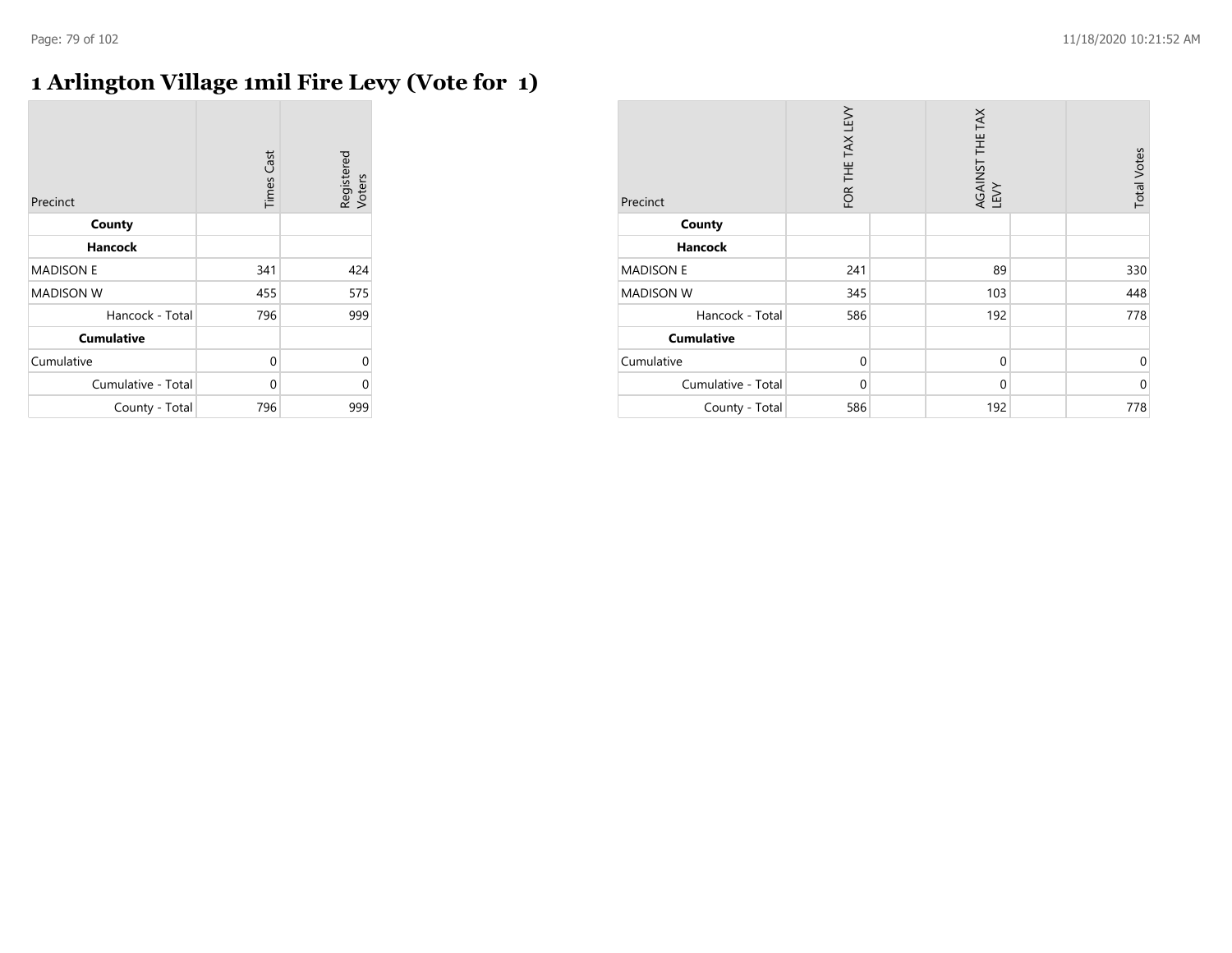$\sim$ 

| Precinct           | Unresolved<br>Write-In |
|--------------------|------------------------|
| County             |                        |
| Hancock            |                        |
| <b>MADISON E</b>   | 0                      |
| <b>MADISON W</b>   | 0                      |
| Hancock - Total    | ſ                      |
| <b>Cumulative</b>  |                        |
| Cumulative         | Ω                      |
| Cumulative - Total | 0                      |
| County - Total     |                        |

the property of the con-

 $\overline{\phantom{a}}$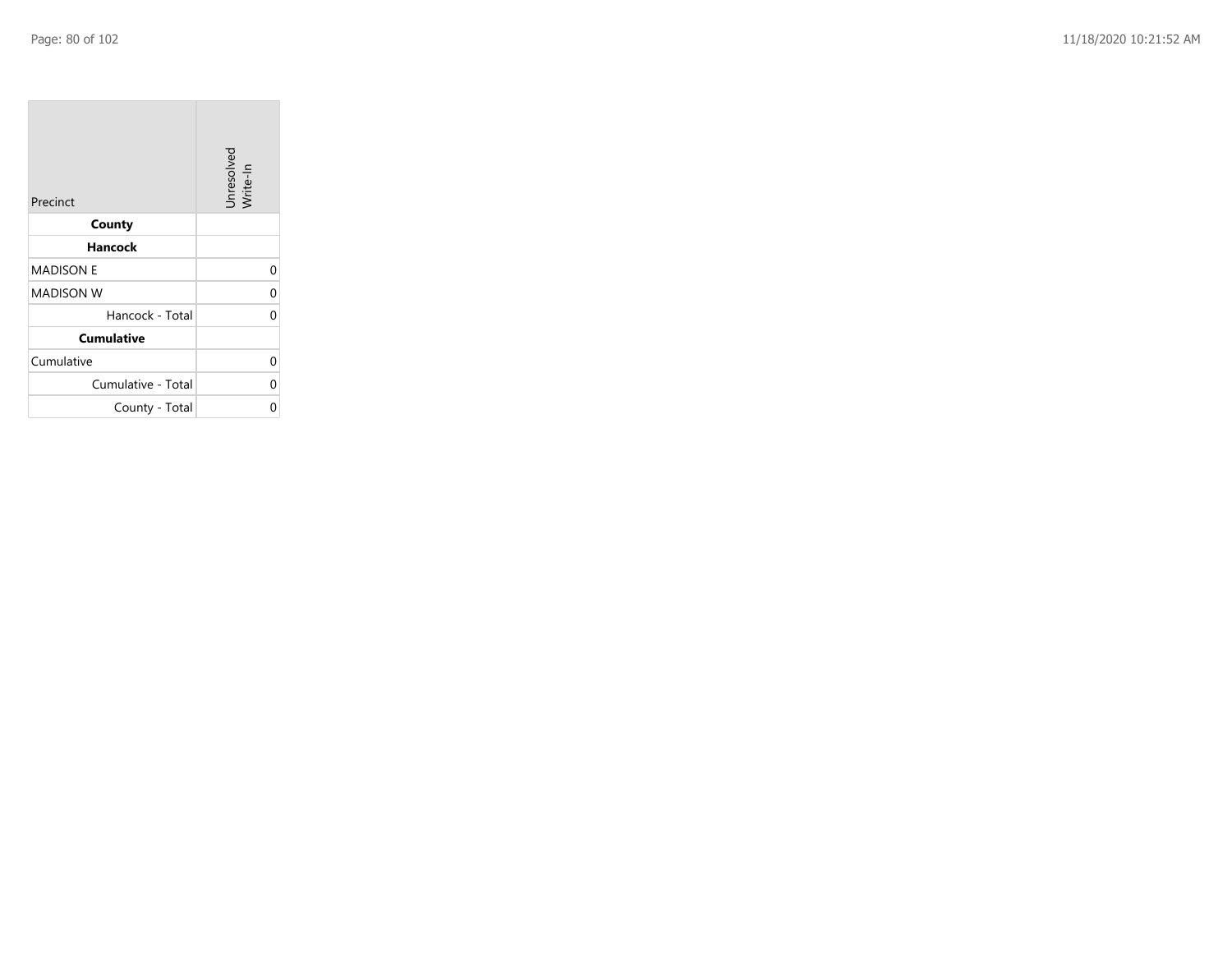## **2 Arlington Village 2.5mil Fire Levy (Vote for 1)**

| Precinct           | <b>Times Cast</b> | Registered<br>Voters |
|--------------------|-------------------|----------------------|
| County             |                   |                      |
| Hancock            |                   |                      |
| <b>MADISON E</b>   | 341               | 424                  |
| <b>MADISON W</b>   | 455               | 575                  |
| Hancock - Total    | 796               | 999                  |
| <b>Cumulative</b>  |                   |                      |
| Cumulative         | 0                 | 0                    |
| Cumulative - Total | 0                 | 0                    |
| County - Total     | 796               | 999                  |

| Precinct           | FOR THE TAX LEVY | AGAINST THE TAX<br>LEVY | <b>Total Votes</b> |
|--------------------|------------------|-------------------------|--------------------|
| County             |                  |                         |                    |
| <b>Hancock</b>     |                  |                         |                    |
| <b>MADISON E</b>   | 216              | 113                     | 329                |
| <b>MADISON W</b>   | 321              | 122                     | 443                |
| Hancock - Total    | 537              | 235                     | 772                |
| <b>Cumulative</b>  |                  |                         |                    |
| Cumulative         | $\mathbf 0$      | $\mathbf 0$             | $\mathbf 0$        |
| Cumulative - Total | $\mathbf 0$      | $\mathbf 0$             | $\mathbf 0$        |
| County - Total     | 537              | 235                     | 772                |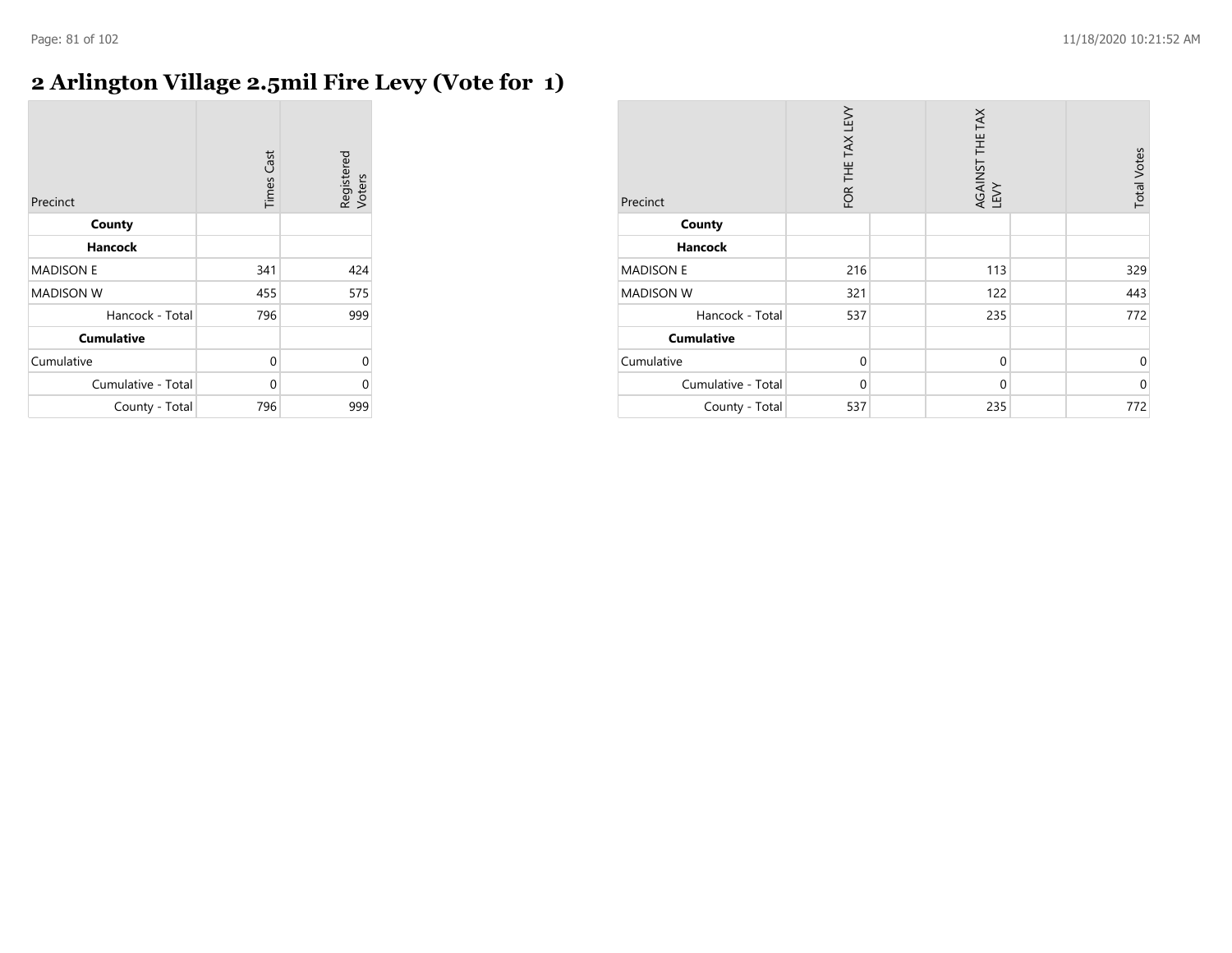**COL** 

| Precinct           | Unresolved<br>Write-In |
|--------------------|------------------------|
| County             |                        |
| Hancock            |                        |
| <b>MADISON E</b>   | $\Omega$               |
| <b>MADISON W</b>   | 0                      |
| Hancock - Total    | O                      |
| <b>Cumulative</b>  |                        |
| Cumulative         | 0                      |
| Cumulative - Total | 0                      |
| County - Total     | 0                      |

the control of the control of

 $\mathcal{L}_{\mathcal{A}}$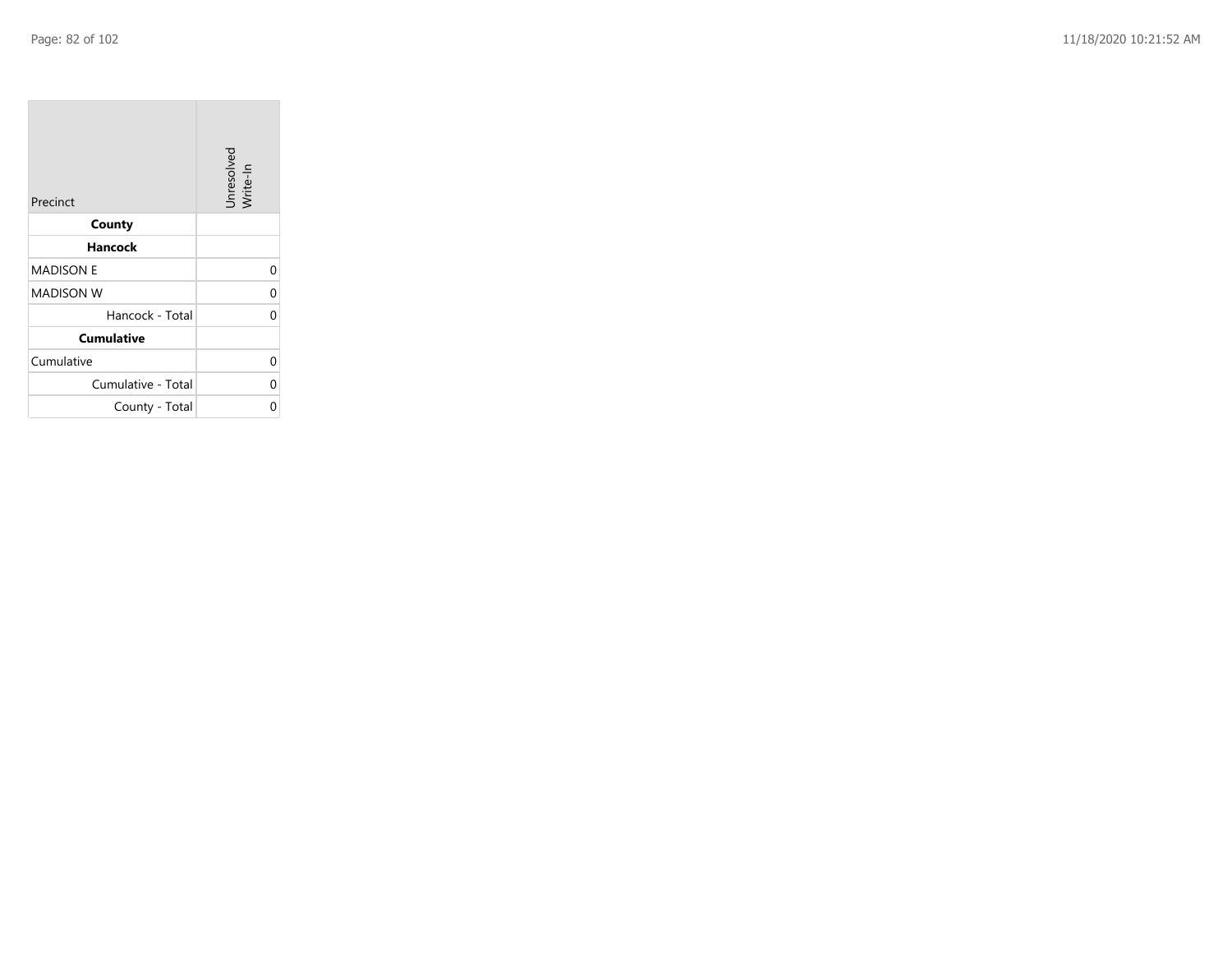# **3 Van Buren Village Levy (Vote for 1)**

| Precinct           | <b>Times Cast</b> | Registered<br>Voters |
|--------------------|-------------------|----------------------|
| County             |                   |                      |
| <b>Hancock</b>     |                   |                      |
| <b>ALLEN W</b>     | 228               | 290                  |
| Hancock - Total    | 228               | 290                  |
| <b>Cumulative</b>  |                   |                      |
| Cumulative         | $\Omega$          | 0                    |
| Cumulative - Total | U                 | C                    |
| County - Total     | 228               | 290                  |

| Precinct           | FOR THE TAX LEVY | AGAINST THE TAX<br>LEVY | <b>Total Votes</b> |
|--------------------|------------------|-------------------------|--------------------|
| County             |                  |                         |                    |
| <b>Hancock</b>     |                  |                         |                    |
| ALLEN W            | 145              | 79                      | 224                |
| Hancock - Total    | 145              | 79                      | 224                |
| <b>Cumulative</b>  |                  |                         |                    |
| Cumulative         | $\mathbf 0$      | $\mathbf{0}$            | $\mathbf 0$        |
| Cumulative - Total | $\Omega$         | $\Omega$                | $\mathbf{0}$       |
| County - Total     | 145              | 79                      | 224                |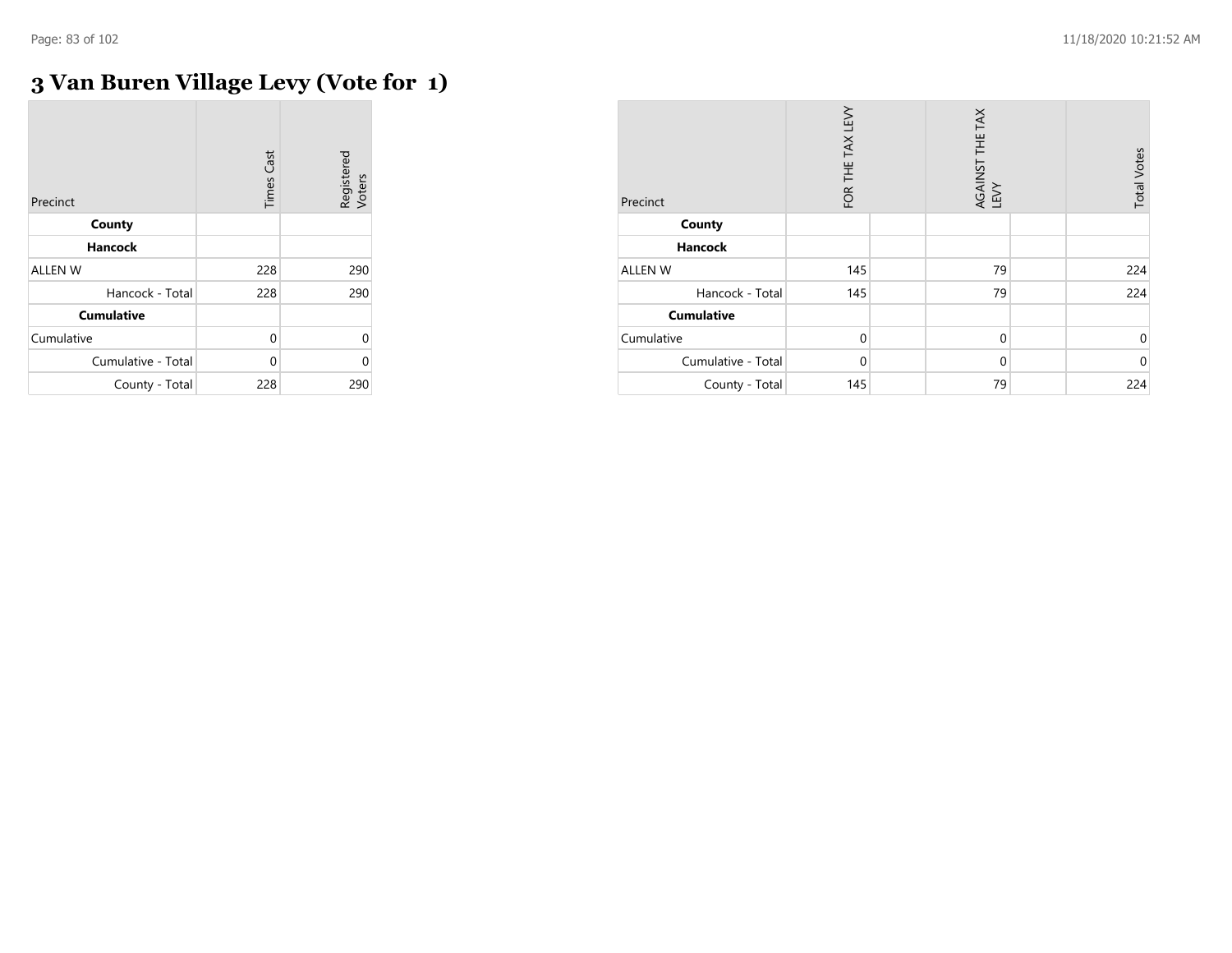$\sim$ 

| Precinct           | Unresolved<br>Write-In |
|--------------------|------------------------|
| County             |                        |
| Hancock            |                        |
| <b>ALLEN W</b>     | 0                      |
| Hancock - Total    | O                      |
| <b>Cumulative</b>  |                        |
| Cumulative         | 0                      |
| Cumulative - Total | 0                      |
| County - Total     |                        |

the control of the con-

 $\overline{\phantom{a}}$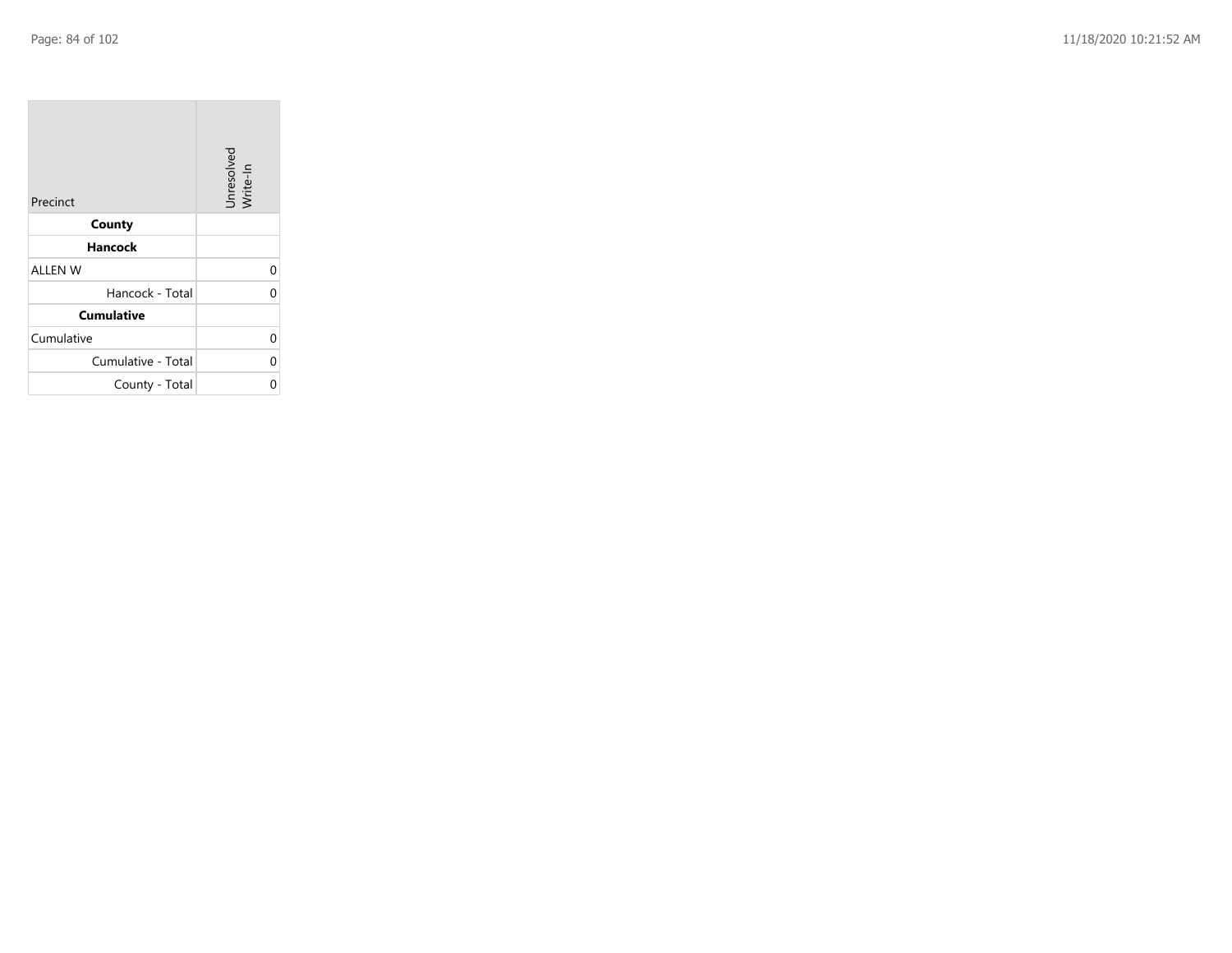# **4 Liberty Twp Levy (Vote for 1)**

| Precinct           | <b>Times Cast</b> | Registered<br>Voters |
|--------------------|-------------------|----------------------|
| County             |                   |                      |
| <b>Hancock</b>     |                   |                      |
| LIBERTY N          | 617               | 775                  |
| <b>LIBERTY NE</b>  | 665               | 810                  |
| <b>LIBERTY NW</b>  | 960               | 1,117                |
| <b>LIBERTY SE</b>  | 828               | 1,235                |
| <b>LIBERTY SW</b>  | 855               | 1,026                |
| Hancock - Total    | 3,925             | 4,963                |
| <b>Cumulative</b>  |                   |                      |
| Cumulative         | 0                 | 0                    |
| Cumulative - Total | 0                 | 0                    |
| County - Total     | 3,925             | 4,963                |

| Precinct           | FOR THE TAX LEVY | AGAINST THE TAX<br>LEVY | <b>Total Votes</b> |
|--------------------|------------------|-------------------------|--------------------|
| County             |                  |                         |                    |
| <b>Hancock</b>     |                  |                         |                    |
| <b>LIBERTY N</b>   | 431              | 170                     | 601                |
| <b>LIBERTY NE</b>  | 411              | 231                     | 642                |
| <b>LIBERTY NW</b>  | 631              | 296                     | 927                |
| <b>LIBERTY SE</b>  | 504              | 290                     | 794                |
| <b>LIBERTY SW</b>  | 590              | 245                     | 835                |
| Hancock - Total    | 2,567            | 1,232                   | 3,799              |
| <b>Cumulative</b>  |                  |                         |                    |
| Cumulative         | $\mathbf{0}$     | $\mathbf 0$             | $\mathbf{0}$       |
| Cumulative - Total | $\mathbf 0$      | 0                       | $\mathbf{0}$       |
| County - Total     | 2,567            | 1,232                   | 3,799              |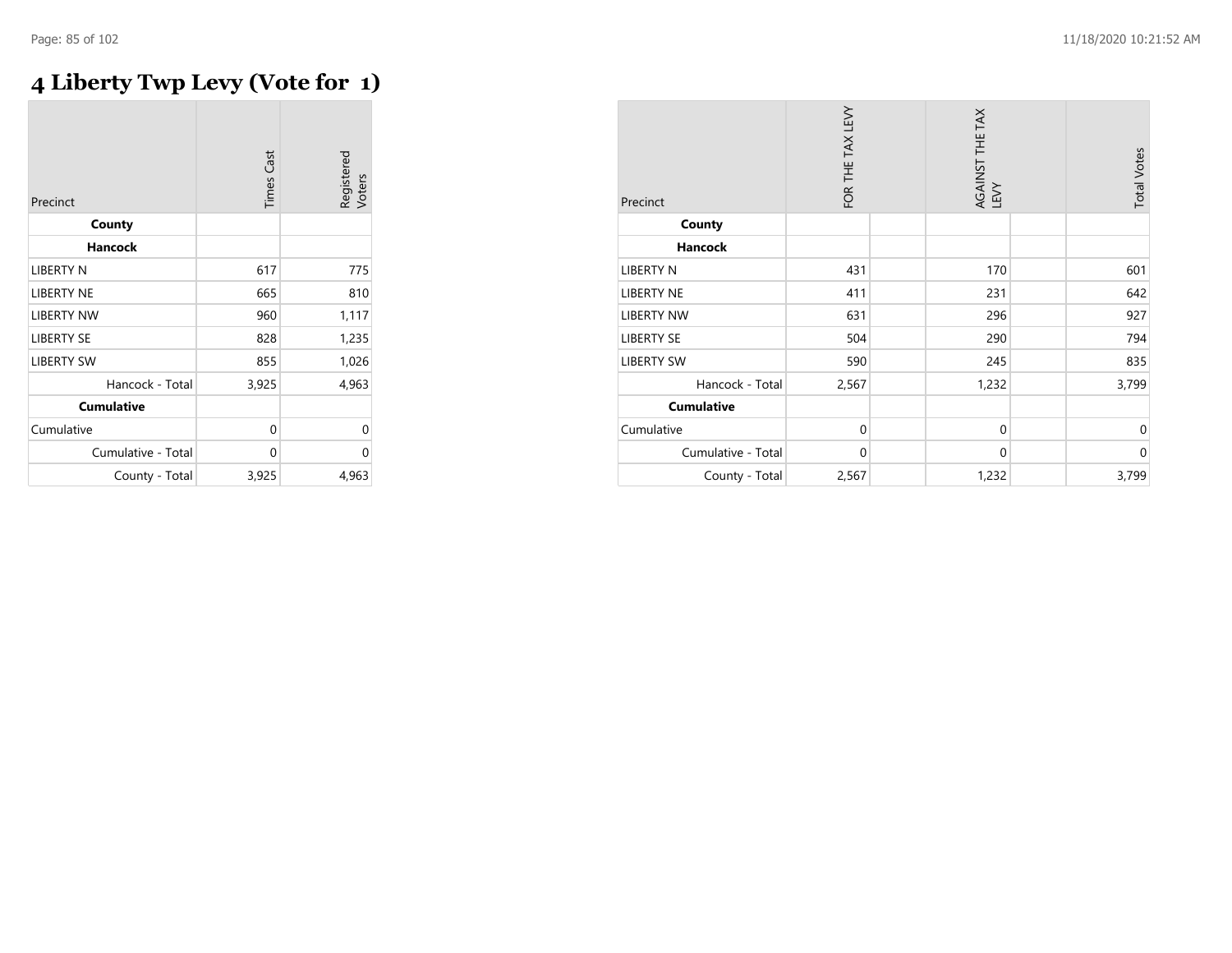**College** 

| Precinct           | Unresolved<br>Write-In |
|--------------------|------------------------|
| County             |                        |
| Hancock            |                        |
| LIBERTY N          | 0                      |
| <b>LIBERTY NE</b>  | 0                      |
| <b>LIBERTY NW</b>  | 0                      |
| <b>LIBERTY SE</b>  | 0                      |
| <b>LIBERTY SW</b>  | 0                      |
| Hancock - Total    | 0                      |
| <b>Cumulative</b>  |                        |
| Cumulative         | 0                      |
| Cumulative - Total | 0                      |
| County - Total     | ი                      |

the control of the control of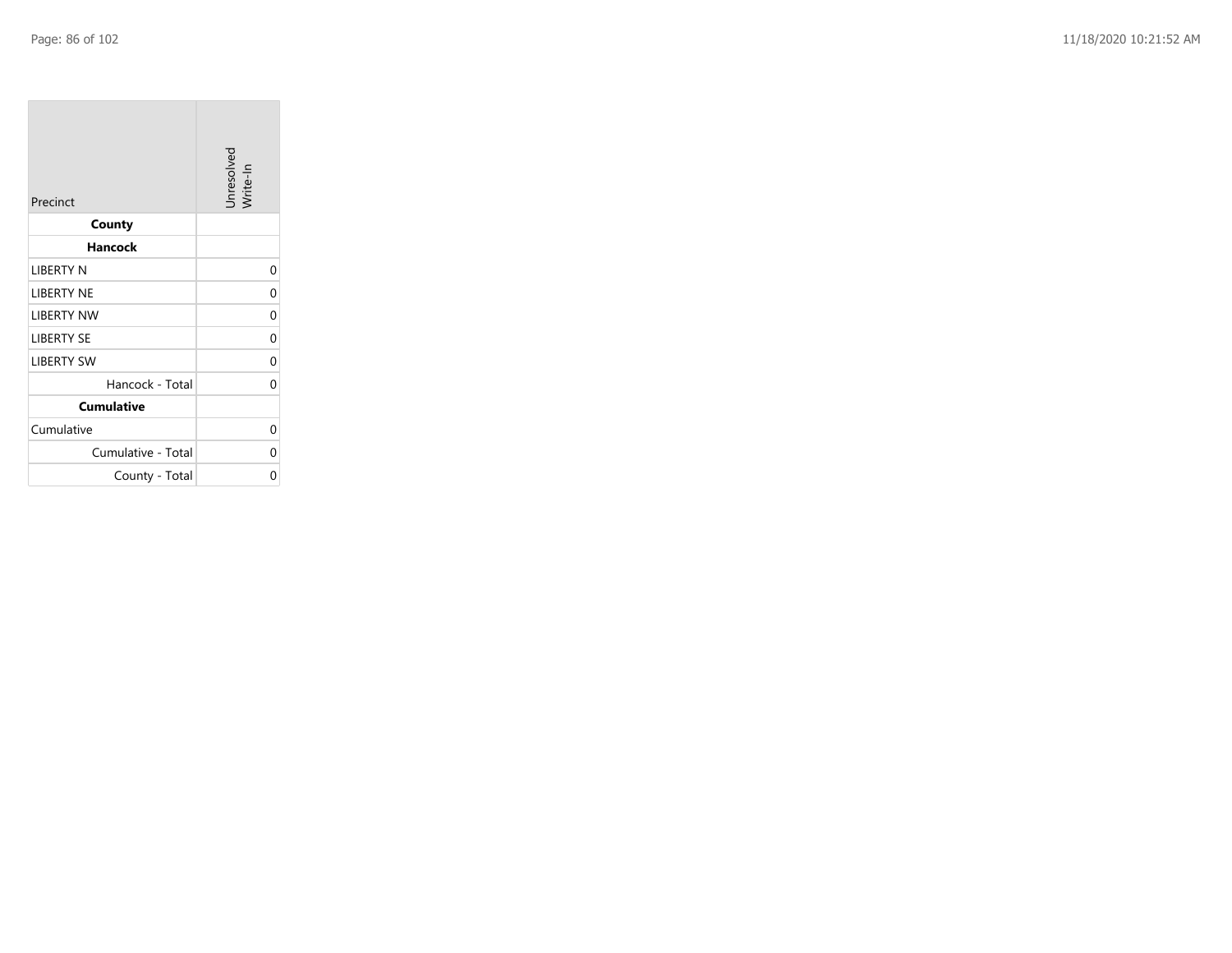## **5 Findlay CSD Tax Levy (Vote for 1)**

| Precinct          | <b>Times</b> Cast | kegisterec |
|-------------------|-------------------|------------|
| County            |                   |            |
| Hancock           |                   |            |
| <b>FINDLAY 1A</b> | 475               | 906        |
| <b>FINDLAY 1B</b> | 620               | 868        |
| <b>FINDLAY 1C</b> | 555               | 975        |
| <b>FINDLAY 1D</b> | 852               | 1,113      |
| <b>FINDLAY 2A</b> | 131               | 165        |
| <b>FINDLAY 2B</b> | 438               | 585        |
| <b>FINDLAY 2C</b> | 536               | 725        |
| <b>FINDLAY 2D</b> | 617               | 731        |
| <b>FINDLAY 2E</b> | 827               | 1,017      |
| <b>FINDLAY 3A</b> | 857               | 1,069      |
| <b>FINDLAY 3B</b> | 691               | 931        |
| <b>FINDLAY 3C</b> | 886               | 1,078      |
| <b>FINDLAY 3D</b> | 497               | 795        |
| <b>FINDLAY 4A</b> | 481               | 839        |
| <b>FINDLAY 4B</b> | 440               | 850        |
| FINDLAY 4C        | 398               | 627        |
| <b>FINDLAY 4D</b> | 678               | 876        |
| <b>FINDLAY 4E</b> | 483               | 655        |
| <b>FINDLAY 5A</b> | 793               | 1,016      |
| <b>FINDLAY 5B</b> | 631               | 774        |
| <b>FINDLAY 5C</b> | 711               | 978        |
| <b>FINDLAY 5D</b> | 780               | 937        |
| <b>FINDLAY 5E</b> | 436               | 671        |
| <b>FINDLAY 6A</b> | 306               | 518        |
| <b>FINDLAY 6B</b> | 388               | 833        |
| <b>FINDLAY 6C</b> | 499               | 812        |
| <b>FINDLAY 6D</b> | 399               | 661        |
| <b>FINDLAY 7A</b> | 494               | 652        |
| <b>FINDLAY 7B</b> | 543               | 775        |

| Precinct          | FOR THE TAX LEVY | AGAINST THE TAX<br>LEVY | <b>Total Votes</b> |
|-------------------|------------------|-------------------------|--------------------|
| County            |                  |                         |                    |
| Hancock           |                  |                         |                    |
| <b>FINDLAY 1A</b> | 191              | 259                     | 450                |
| <b>FINDLAY 1B</b> | 238              | 362                     | 600                |
| <b>FINDLAY 1C</b> | 222              | 310                     | 532                |
| <b>FINDLAY 1D</b> | 342              | 476                     | 818                |
| <b>FINDLAY 2A</b> | 52               | 74                      | 126                |
| <b>FINDLAY 2B</b> | 158              | 264                     | 422                |
| <b>FINDLAY 2C</b> | 256              | 263                     | 519                |
| <b>FINDLAY 2D</b> | 328              | 276                     | 604                |
| <b>FINDLAY 2E</b> | 456              | 354                     | 810                |
| <b>FINDLAY 3A</b> | 428              | 408                     | 836                |
| <b>FINDLAY 3B</b> | 248              | 426                     | 674                |
| <b>FINDLAY 3C</b> | 434              | 417                     | 851                |
| <b>FINDLAY 3D</b> | 206              | 274                     | 480                |
| <b>FINDLAY 4A</b> | 159              | 301                     | 460                |
| <b>FINDLAY 4B</b> | 152              | 268                     | 420                |
| FINDLAY 4C        | 221              | 166                     | 387                |
| <b>FINDLAY 4D</b> | 371              | 291                     | 662                |
| <b>FINDLAY 4E</b> | 191              | 277                     | 468                |
| <b>FINDLAY 5A</b> | 405              | 370                     | 775                |
| <b>FINDLAY 5B</b> | 306              | 310                     | 616                |
| <b>FINDLAY 5C</b> | 269              | 416                     | 685                |
| <b>FINDLAY 5D</b> | 343              | 414                     | 757                |
| <b>FINDLAY 5E</b> | 135              | 287                     | 422                |
| FINDLAY 6A        | 101              | 197                     | 298                |
| <b>FINDLAY 6B</b> | 133              | 228                     | 361                |
| FINDLAY 6C        | 226              | 253                     | 479                |
| <b>FINDLAY 6D</b> | 162              | 224                     | 386                |
| FINDLAY 7A        | 192              | 285                     | 477                |
| <b>FINDLAY 7B</b> | 215              | 312                     | 527                |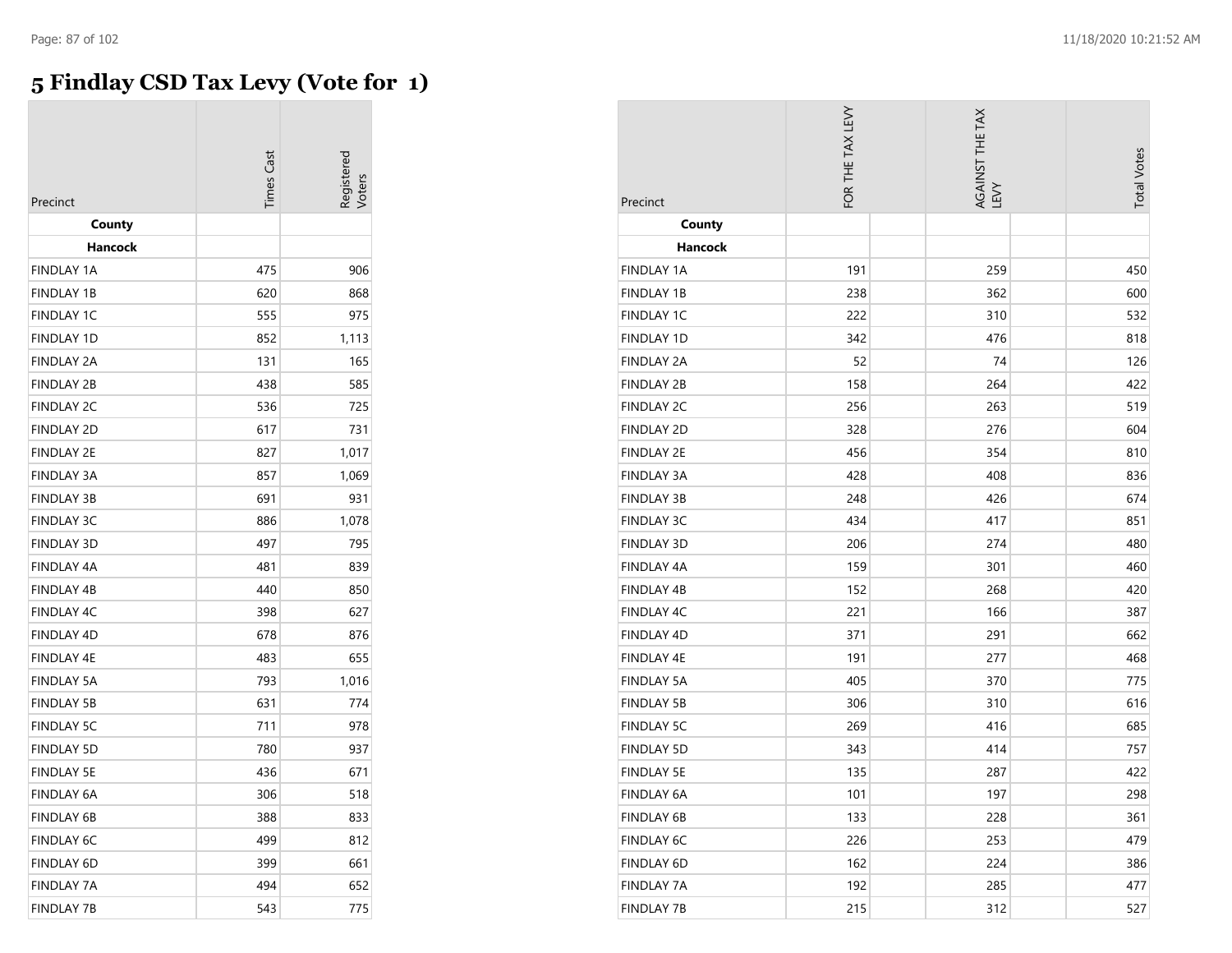| Precinct          | nresolver |
|-------------------|-----------|
| County            |           |
| Hancock           |           |
| <b>FINDLAY 1A</b> | 0         |
| <b>FINDLAY 1B</b> | 0         |
| <b>FINDLAY 1C</b> | 0         |
| <b>FINDLAY 1D</b> | 0         |
| FINDLAY 2A        | 0         |
| <b>FINDLAY 2B</b> | 0         |
| <b>FINDLAY 2C</b> | 0         |
| <b>FINDLAY 2D</b> | 0         |
| FINDLAY 2E        | 0         |
| <b>FINDLAY 3A</b> | 0         |
| <b>FINDLAY 3B</b> | 0         |
| <b>FINDLAY 3C</b> | 0         |
| <b>FINDLAY 3D</b> | 0         |
| FINDLAY 4A        | 0         |
| <b>FINDLAY 4B</b> | 0         |
| <b>FINDLAY 4C</b> | 0         |
| <b>FINDLAY 4D</b> | 0         |
| FINDLAY 4E        | 0         |
| <b>FINDLAY 5A</b> | 0         |
| <b>FINDLAY 5B</b> | 0         |
| <b>FINDLAY 5C</b> | 0         |
| <b>FINDLAY 5D</b> | 0         |
| <b>FINDLAY 5E</b> | 0         |
| <b>FINDLAY 6A</b> | 0         |
| FINDLAY 6B        | 0         |
| <b>FINDLAY 6C</b> | 0         |
| FINDLAY 6D        | 0         |
| <b>FINDLAY 7A</b> | 0         |
| <b>FINDLAY 7B</b> | 0         |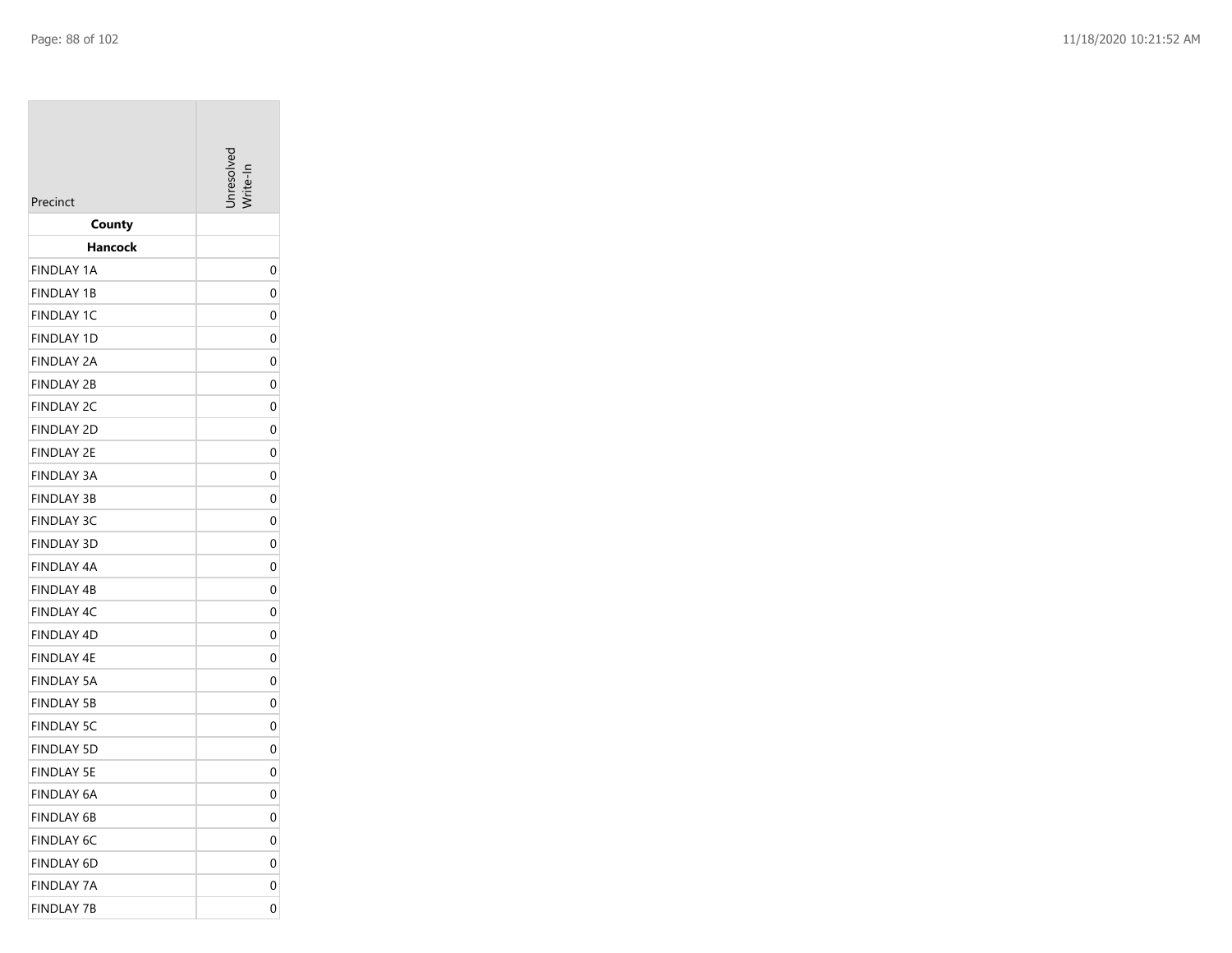**COL** 

| Precinct           | <b>Times Cast</b> | Registered<br>Voters |
|--------------------|-------------------|----------------------|
| <b>FINDLAY 7C</b>  | 605               | 765                  |
| <b>FINDLAY 7D</b>  | 469               | 650                  |
| <b>FINDLAY 7E</b>  | 374               | 615                  |
| <b>LIBERTY NE</b>  | 487               | 603                  |
| <b>LIBERTY SE</b>  | 106               | 171                  |
| <b>MARION N</b>    | 49                | 67                   |
| <b>MARION S</b>    | 1,165             | 1,393                |
| Hancock - Total    | 19,697            | 27,696               |
| <b>Cumulative</b>  |                   |                      |
| Cumulative         | 0                 | 0                    |
| Cumulative - Total | 0                 | 0                    |
| County - Total     | 19,697            | 27,696               |

| Precinct           | FOR THE TAX LEVY | AGAINST THE TAX<br>LEVY | <b>Total Votes</b> |
|--------------------|------------------|-------------------------|--------------------|
| <b>FINDLAY 7C</b>  | 253              | 343                     | 596                |
| <b>FINDLAY 7D</b>  | 196              | 255                     | 451                |
| <b>FINDLAY 7E</b>  | 132              | 222                     | 354                |
| <b>LIBERTY NE</b>  | 184              | 286                     | 470                |
| <b>LIBERTY SE</b>  | 51               | 50                      | 101                |
| <b>MARION N</b>    | 13               | 35                      | 48                 |
| <b>MARION S</b>    | 544              | 586                     | 1,130              |
| Hancock - Total    | 8,513            | 10,539                  | 19,052             |
| <b>Cumulative</b>  |                  |                         |                    |
| Cumulative         | $\mathbf{0}$     | $\mathbf{0}$            | $\Omega$           |
| Cumulative - Total | $\mathbf{0}$     | $\mathbf{0}$            | $\mathbf 0$        |
| County - Total     | 8,513            | 10,539                  | 19,052             |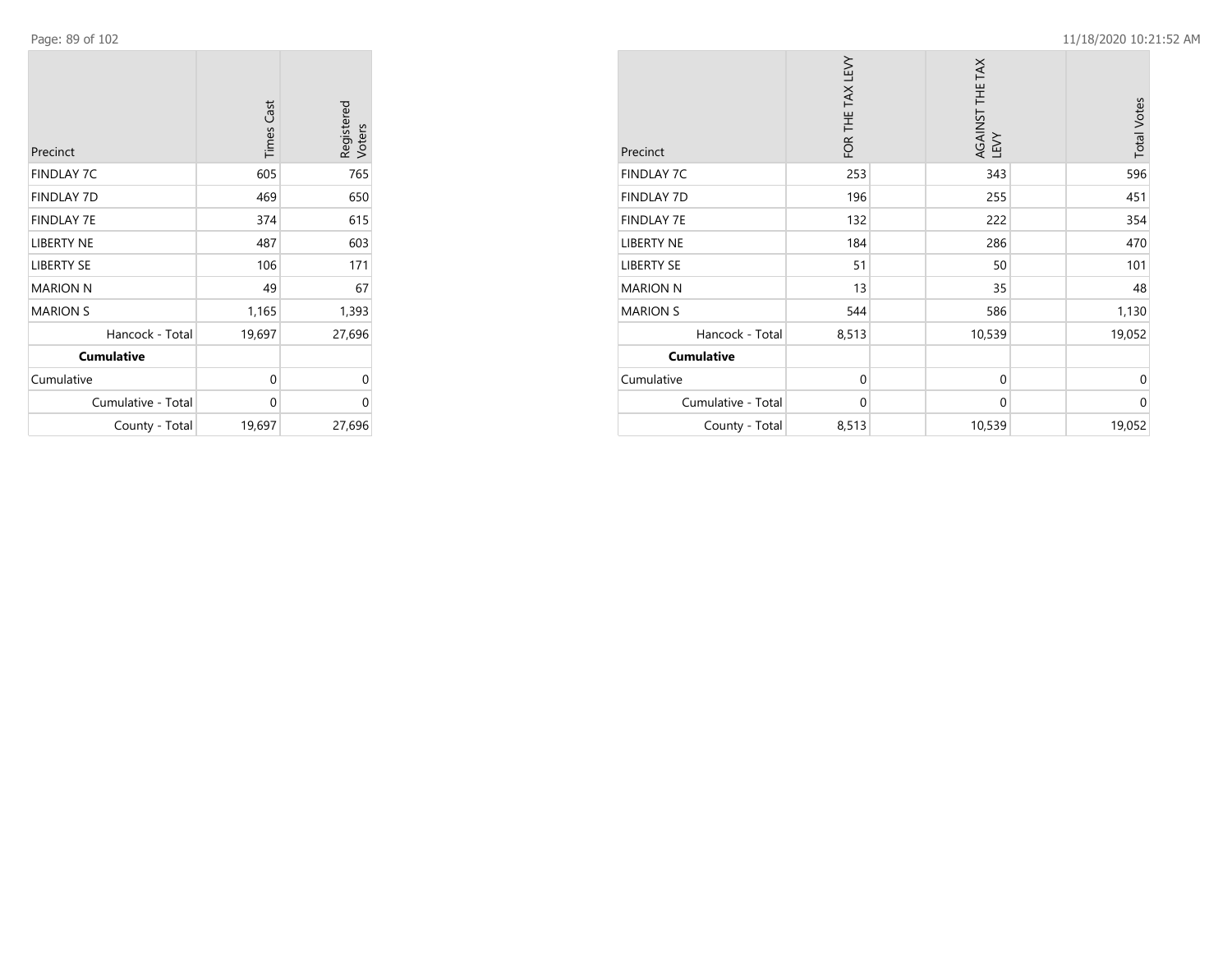Page: 90 of 102 11/18/2020 10:21:52 AM

| Precinct           | Unresolved<br>Write-In |
|--------------------|------------------------|
| <b>FINDLAY 7C</b>  | 0                      |
| <b>FINDLAY 7D</b>  | 0                      |
| <b>FINDLAY 7E</b>  | 0                      |
| <b>LIBERTY NE</b>  | 0                      |
| <b>LIBERTY SE</b>  | 0                      |
| <b>MARION N</b>    | 0                      |
| <b>MARION S</b>    | 0                      |
| Hancock - Total    | 0                      |
| <b>Cumulative</b>  |                        |
| Cumulative         | 0                      |
| Cumulative - Total | ი                      |
| County - Total     | ი                      |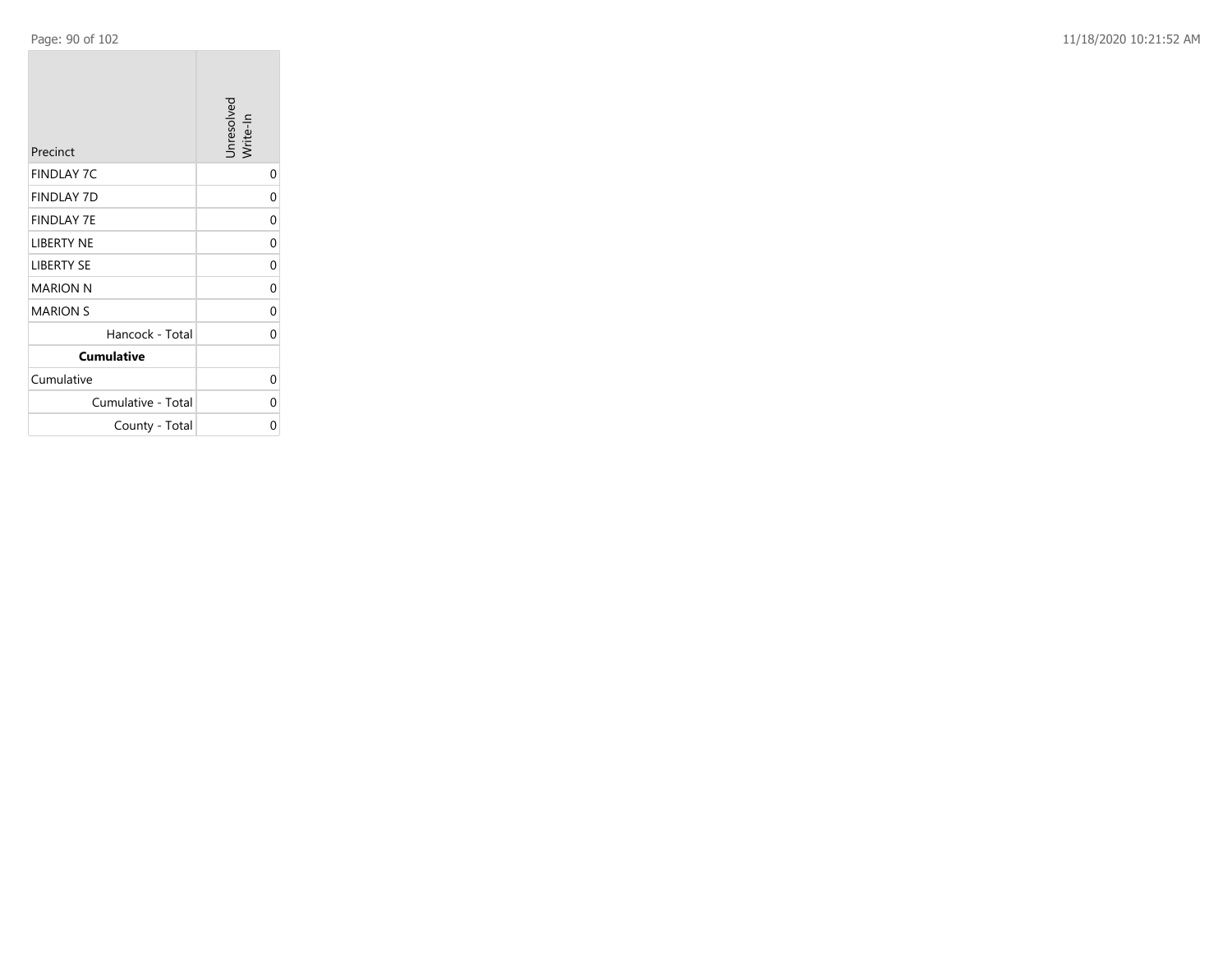# **6 McComb LSD Tax Levy (Vote for 1)**

| Precinct           | <b>Times Cast</b> | Registered<br>Voters |
|--------------------|-------------------|----------------------|
| County             |                   |                      |
| <b>Hancock</b>     |                   |                      |
| <b>BLANCHARD</b>   | 216               | 252                  |
| <b>LIBERTY NW</b>  | 1                 | 2                    |
| <b>MCCOMB</b>      | 688               | 948                  |
| PLEASANT           | 449               | 552                  |
| <b>PORTAGE</b>     | 206               | 243                  |
| Hancock - Total    | 1,560             | 1,997                |
| <b>Cumulative</b>  |                   |                      |
| Cumulative         | 0                 | 0                    |
| Cumulative - Total | 0                 | 0                    |
| County - Total     | 1,560             | 1,997                |

| Precinct           | FOR THE TAX LEVY | AGAINST THE TAX<br>LEVY | <b>Total Votes</b> |
|--------------------|------------------|-------------------------|--------------------|
| County             |                  |                         |                    |
| <b>Hancock</b>     |                  |                         |                    |
| <b>BLANCHARD</b>   | 127              | 81                      | 208                |
| <b>LIBERTY NW</b>  | 1                | $\mathbf 0$             | 1                  |
| <b>MCCOMB</b>      | 420              | 253                     | 673                |
| PLEASANT           | 281              | 153                     | 434                |
| <b>PORTAGE</b>     | 116              | 88                      | 204                |
| Hancock - Total    | 945              | 575                     | 1,520              |
| <b>Cumulative</b>  |                  |                         |                    |
| Cumulative         | $\mathbf 0$      | $\mathbf 0$             | $\mathbf 0$        |
| Cumulative - Total | $\mathbf 0$      | $\mathbf{0}$            | 0                  |
| County - Total     | 945              | 575                     | 1,520              |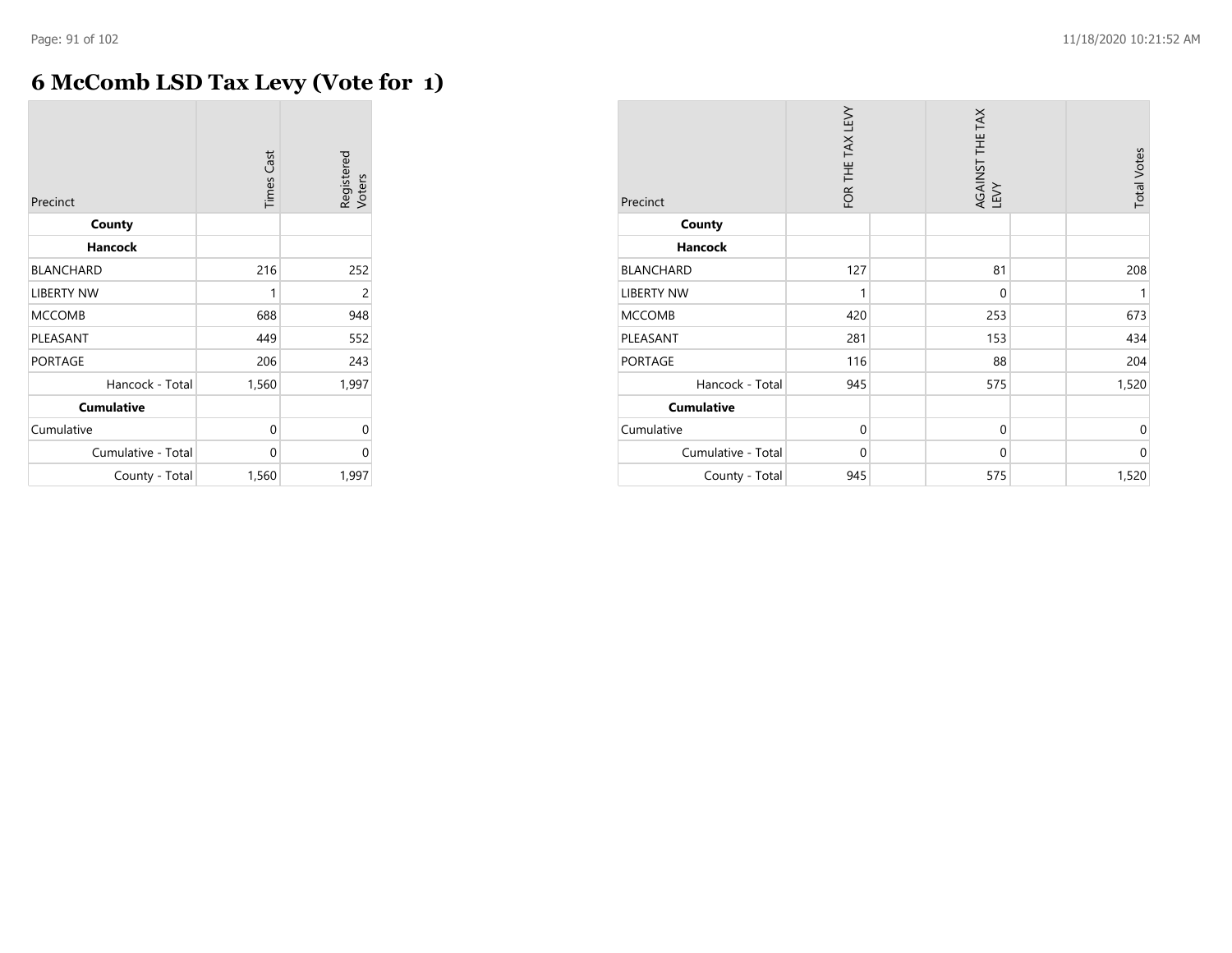**COL** 

| Precinct           | Unresolved<br>Write-In |
|--------------------|------------------------|
| County             |                        |
| Hancock            |                        |
| <b>BLANCHARD</b>   | 0                      |
| <b>LIBERTY NW</b>  | 0                      |
| <b>MCCOMB</b>      | 0                      |
| PLEASANT           | 0                      |
| <b>PORTAGE</b>     | 0                      |
| Hancock - Total    | 0                      |
| <b>Cumulative</b>  |                        |
| Cumulative         | 0                      |
| Cumulative - Total | 0                      |
| County - Total     | ი                      |

the control of the control of the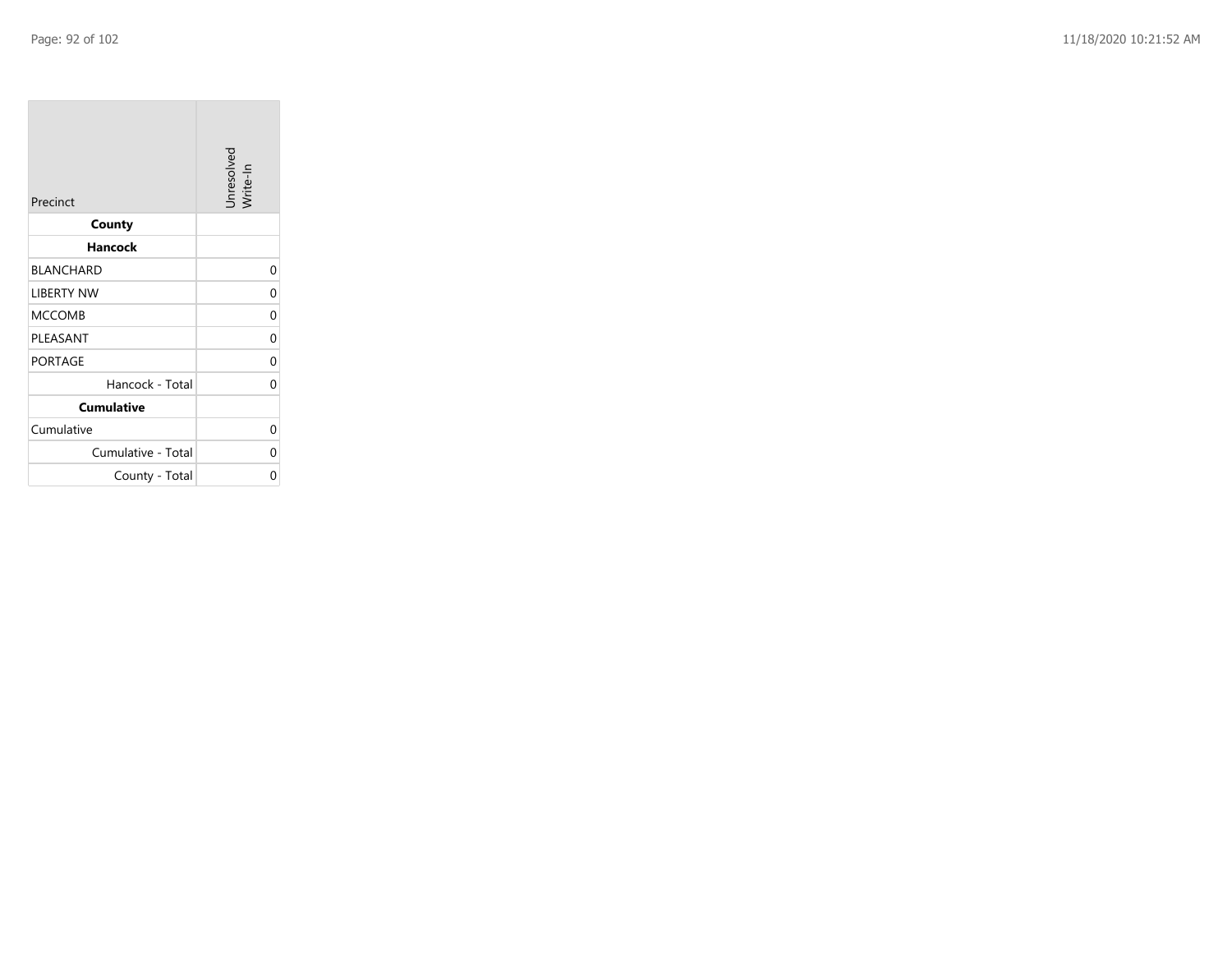# **7 North Baltimore LSD Tax Levy (Vote for 1)**

| Precinct           | <b>Times Cast</b> | Registered<br>Voters |
|--------------------|-------------------|----------------------|
| County             |                   |                      |
| <b>Hancock</b>     |                   |                      |
| <b>ALLEN W</b>     | 4                 | 4                    |
| Hancock - Total    | 4                 | 4                    |
| <b>Cumulative</b>  |                   |                      |
| Cumulative         | $\Omega$          | 0                    |
| Cumulative - Total | 0                 | 0                    |
| County - Total     | 4                 | 4                    |

| Precinct           | FOR THE TAX LEVY | AGAINST THE TAX<br>LEVY | <b>Total Votes</b> |
|--------------------|------------------|-------------------------|--------------------|
| County             |                  |                         |                    |
| <b>Hancock</b>     |                  |                         |                    |
| ALLEN W            | 3                | $\Omega$                | 3                  |
| Hancock - Total    | 3                | $\Omega$                | 3                  |
| <b>Cumulative</b>  |                  |                         |                    |
| Cumulative         | $\mathbf{0}$     | $\Omega$                | $\mathbf 0$        |
| Cumulative - Total | $\Omega$         | $\Omega$                | $\mathbf 0$        |
| County - Total     | 3                | $\mathbf 0$             | 3                  |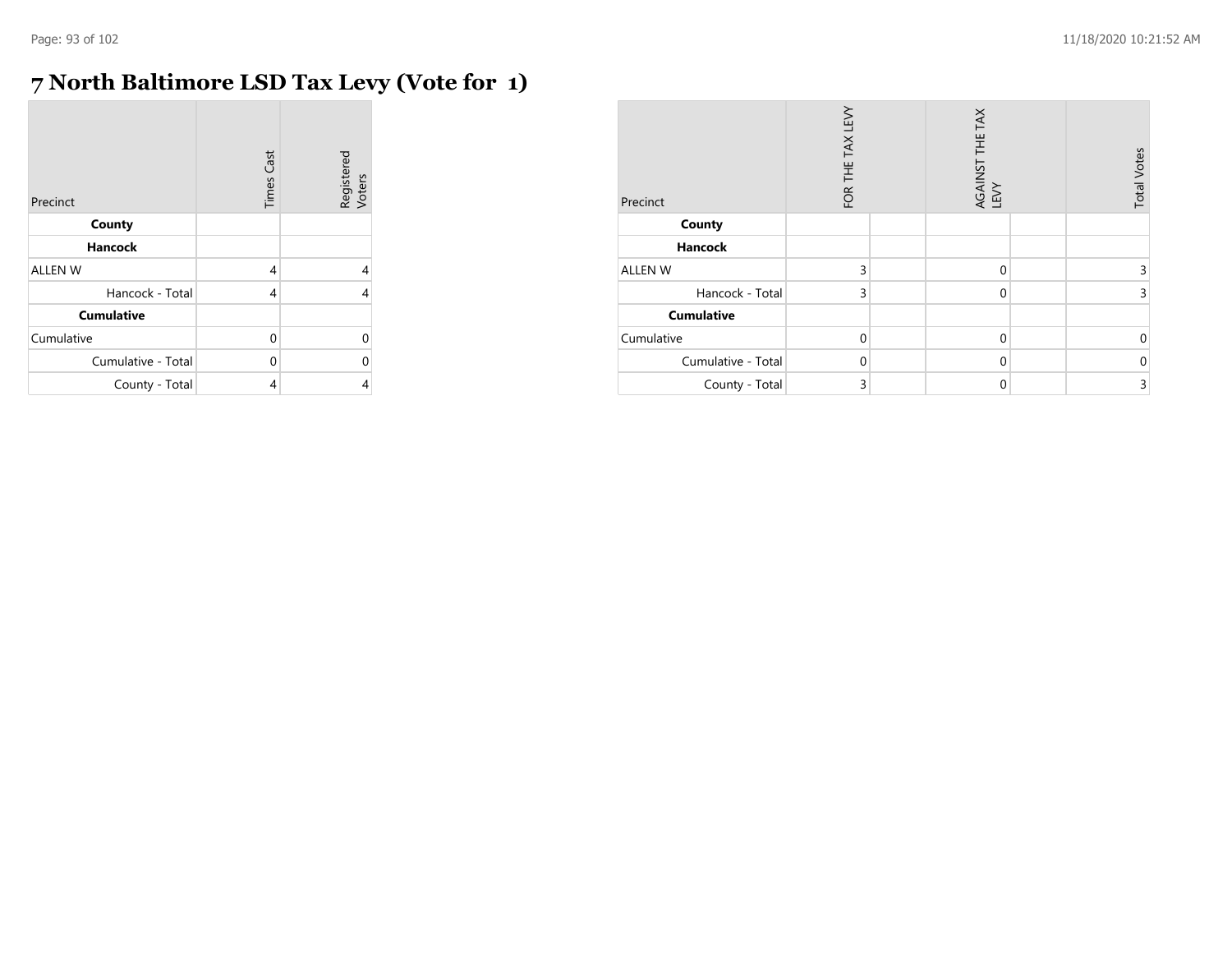$\sim$ 

| Precinct           | Unresolved<br>Write-In |
|--------------------|------------------------|
| County             |                        |
| Hancock            |                        |
| <b>ALLEN W</b>     | 0                      |
| Hancock - Total    | 0                      |
| <b>Cumulative</b>  |                        |
| Cumulative         | 0                      |
| Cumulative - Total | 0                      |
| County - Total     | በ                      |

the property of the con-

 $\overline{\phantom{a}}$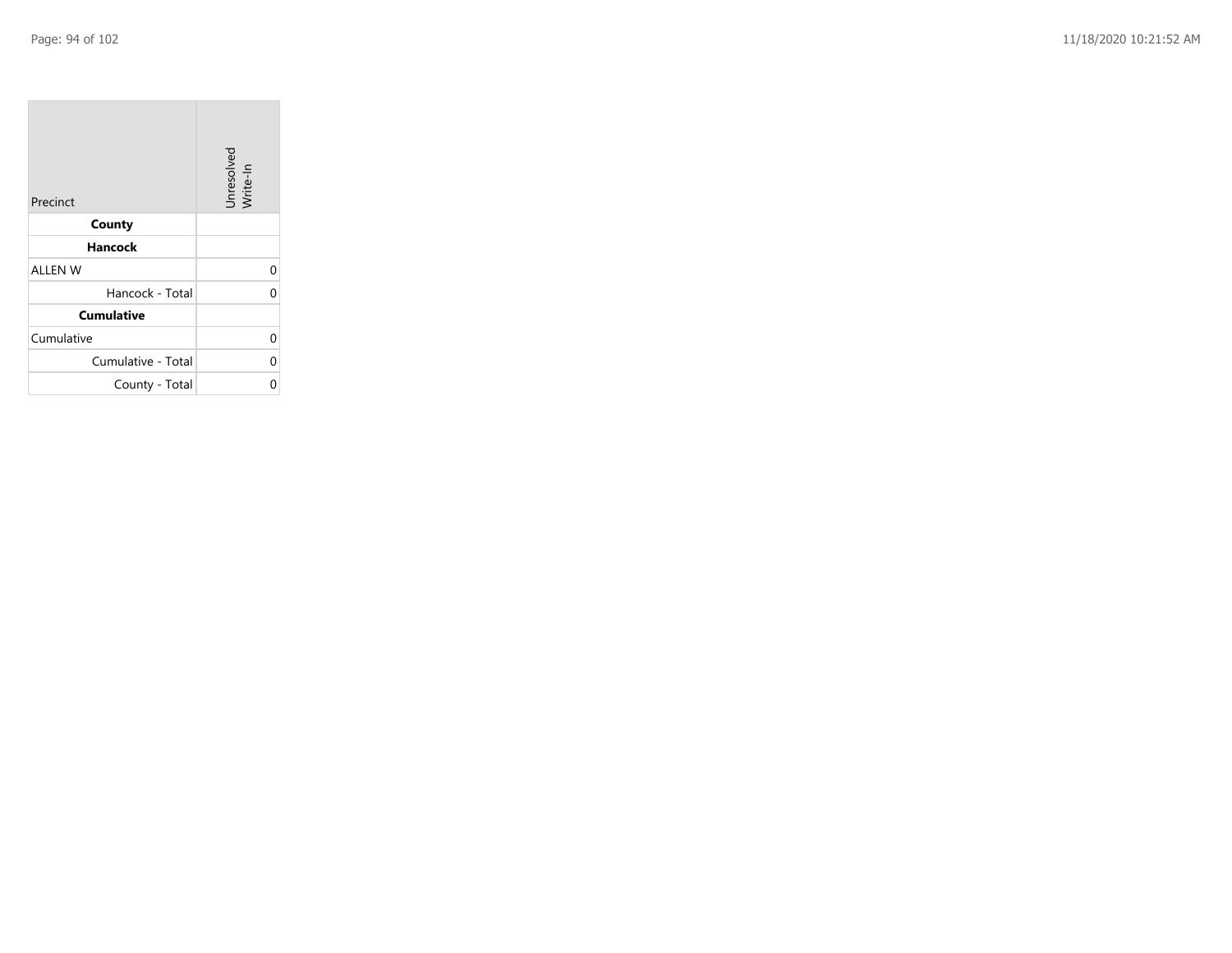**CO** 

# **8 Van Buren LSD Tax Levy (Vote for 1)**

| Precinct           | <b>Times Cast</b> | Registered<br>Voters |
|--------------------|-------------------|----------------------|
| County             |                   |                      |
| <b>Hancock</b>     |                   |                      |
| <b>FINDLAY 2A</b>  | 797               | 1,001                |
| <b>FINDLAY 2B</b>  | 171               | 199                  |
| <b>FINDLAY 2C</b>  | 58                | 104                  |
| <b>FINDLAY 7A</b>  | 159               | 249                  |
| <b>ALLEN E</b>     | 752               | 925                  |
| <b>ALLEN W</b>     | 880               | 1,052                |
| CASS               | 333               | 395                  |
| <b>MARION N</b>    | 774               | 912                  |
| <b>PORTAGE</b>     | 242               | 280                  |
| Hancock - Total    | 4,166             | 5,117                |
| <b>Cumulative</b>  |                   |                      |
| Cumulative         | 0                 | 0                    |
| Cumulative - Total | 0                 | 0                    |
| County - Total     | 4,166             | 5,117                |

| Precinct           | FOR THE TAX LEVY | AGAINST THE TAX<br>LEVY | <b>Total Votes</b> |
|--------------------|------------------|-------------------------|--------------------|
| County             |                  |                         |                    |
| <b>Hancock</b>     |                  |                         |                    |
| <b>FINDLAY 2A</b>  | 399              | 357                     | 756                |
| <b>FINDLAY 2B</b>  | 108              | 61                      | 169                |
| <b>FINDLAY 2C</b>  | 24               | 25                      | 49                 |
| <b>FINDLAY 7A</b>  | 83               | 65                      | 148                |
| <b>ALLEN E</b>     | 390              | 350                     | 740                |
| <b>ALLEN W</b>     | 525              | 336                     | 861                |
| CASS               | 175              | 148                     | 323                |
| <b>MARION N</b>    | 408              | 342                     | 750                |
| <b>PORTAGE</b>     | 125              | 113                     | 238                |
| Hancock - Total    | 2,237            | 1,797                   | 4,034              |
| <b>Cumulative</b>  |                  |                         |                    |
| Cumulative         | $\mathbf 0$      | $\mathbf 0$             | $\mathbf 0$        |
| Cumulative - Total | $\mathbf 0$      | $\mathbf{0}$            | $\mathbf 0$        |
| County - Total     | 2,237            | 1,797                   | 4,034              |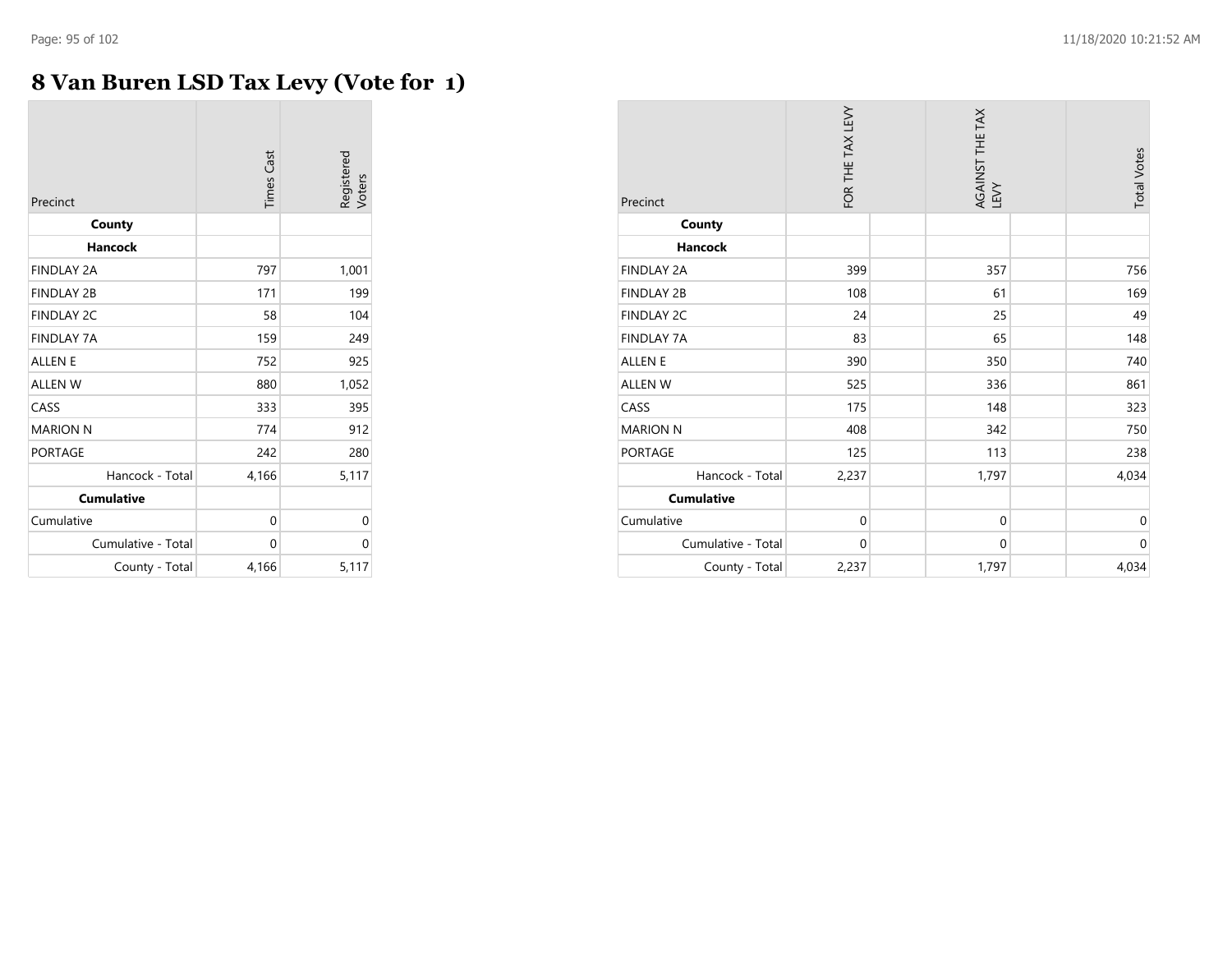**College** 

| Precinct           | Unresolved<br>Write-In |
|--------------------|------------------------|
| County             |                        |
| <b>Hancock</b>     |                        |
| <b>FINDLAY 2A</b>  | 0                      |
| <b>FINDLAY 2B</b>  | 0                      |
| <b>FINDLAY 2C</b>  | $\Omega$               |
| <b>FINDLAY 7A</b>  | 0                      |
| <b>ALLEN E</b>     | $\Omega$               |
| <b>ALLEN W</b>     | 0                      |
| CASS               | 0                      |
| <b>MARION N</b>    | 0                      |
| <b>PORTAGE</b>     | 0                      |
| Hancock - Total    | 0                      |
| <b>Cumulative</b>  |                        |
| Cumulative         | $\Omega$               |
| Cumulative - Total | 0                      |
| County - Total     | 0                      |

the control of the control of the control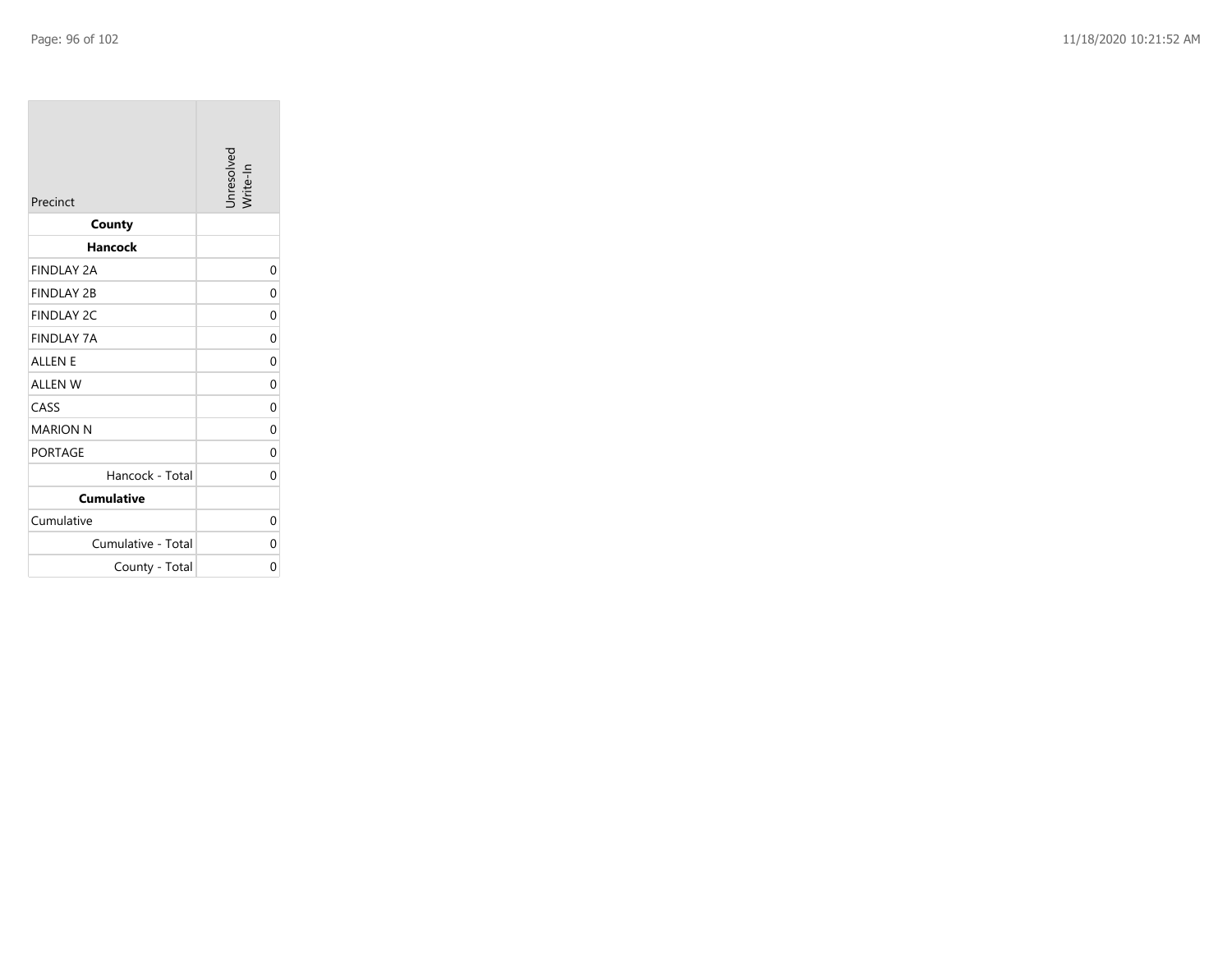## **9 Seneca Co Health District Levy (Vote for 1)**

| Precinct           | <b>Times Cast</b> | Registered<br>Voters |
|--------------------|-------------------|----------------------|
| County             |                   |                      |
| Hancock            |                   |                      |
| <b>FOSTORIA S</b>  | 656               | 955                  |
| <b>FOSTORIA N</b>  | 715               | 986                  |
| Hancock - Total    | 1,371             | 1,941                |
| <b>Cumulative</b>  |                   |                      |
| Cumulative         | 0                 | 0                    |
| Cumulative - Total | 0                 | 0                    |
| County - Total     | 1,371             | 1,941                |

| Precinct           | FOR THE TAX LEVY | AGAINST THE TAX<br>LEVY | <b>Total Votes</b> |
|--------------------|------------------|-------------------------|--------------------|
| County             |                  |                         |                    |
| Hancock            |                  |                         |                    |
| <b>FOSTORIA S</b>  | 300              | 313                     | 613                |
| <b>FOSTORIA N</b>  | 377              | 289                     | 666                |
| Hancock - Total    | 677              | 602                     | 1,279              |
| <b>Cumulative</b>  |                  |                         |                    |
| Cumulative         | $\mathbf 0$      | $\mathbf 0$             | $\Omega$           |
| Cumulative - Total | $\mathbf 0$      | $\mathbf 0$             | $\mathbf{0}$       |
| County - Total     | 677              | 602                     | 1,279              |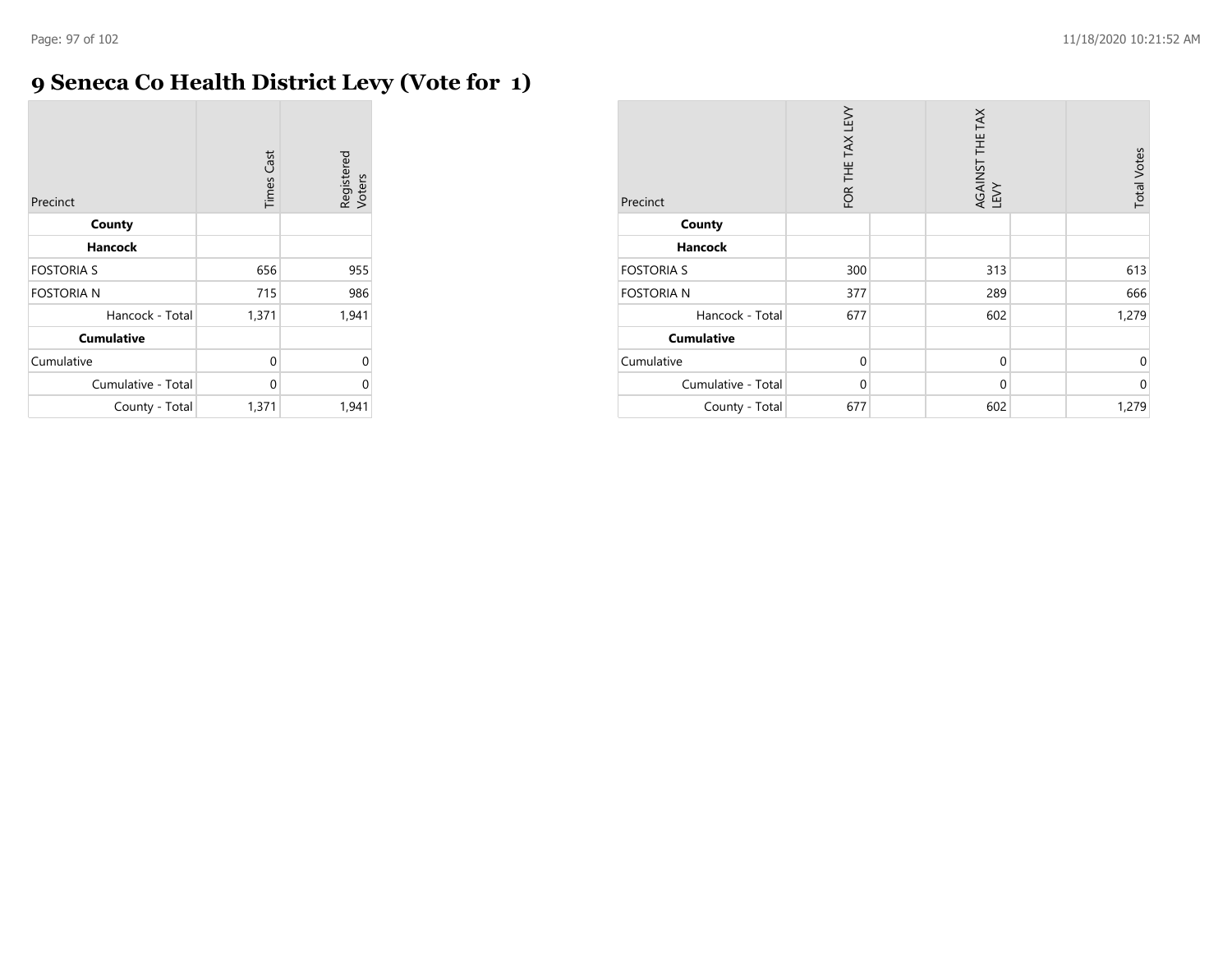**COL** 

| Precinct           | Unresolved<br>Write-In |
|--------------------|------------------------|
| County             |                        |
| Hancock            |                        |
| <b>FOSTORIA S</b>  | $\Omega$               |
| <b>FOSTORIA N</b>  | 0                      |
| Hancock - Total    | 0                      |
| <b>Cumulative</b>  |                        |
| Cumulative         | 0                      |
| Cumulative - Total | 0                      |
| County - Total     | 0                      |

the company of the company

man.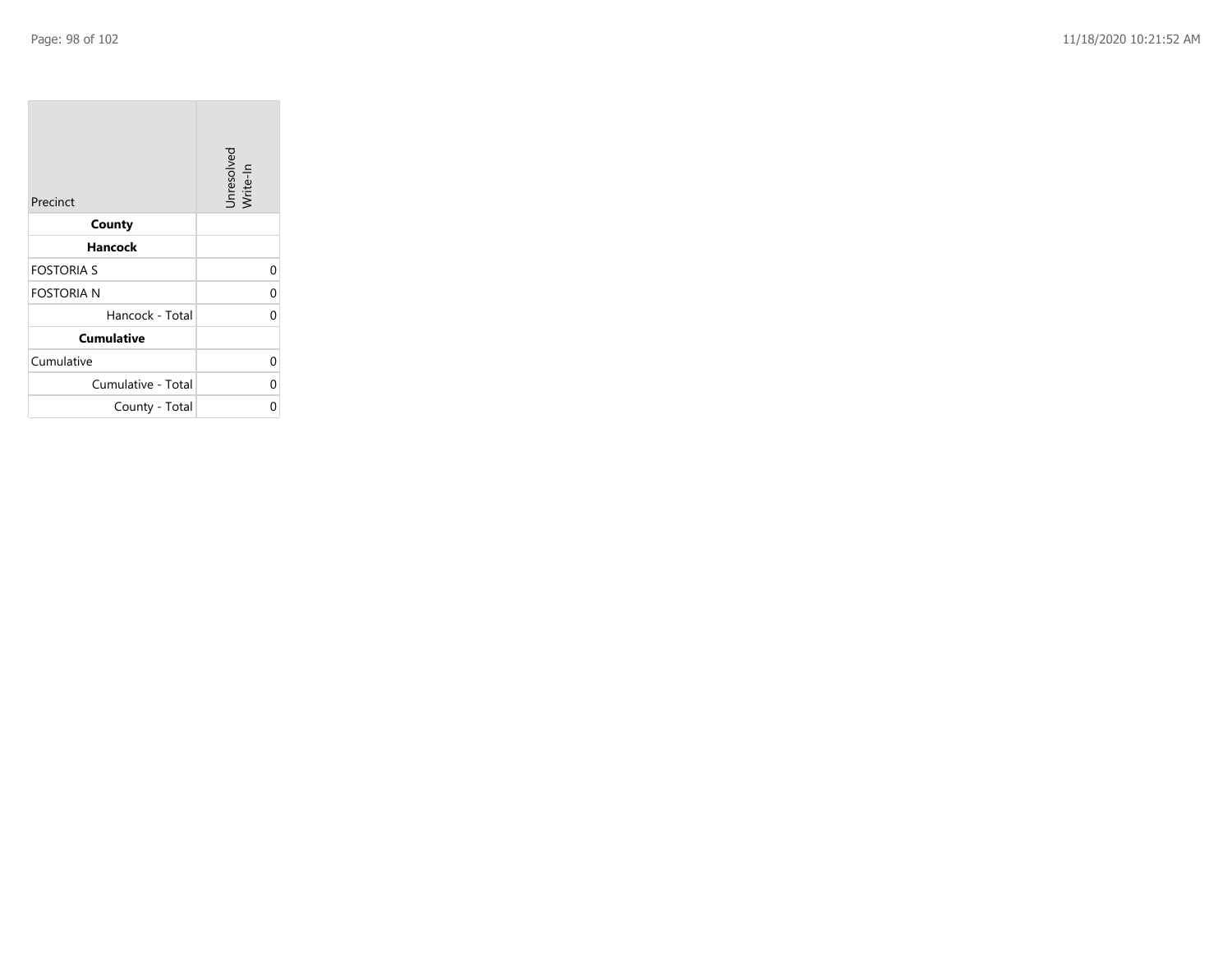$\overline{a}$ 

# **10 Caseys Sunday Sales (Vote for 1)**

| Precinct           | <b>Times Cast</b> | Registered<br>Voters |
|--------------------|-------------------|----------------------|
| County             |                   |                      |
| Hancock            |                   |                      |
| <b>FINDLAY 4A</b>  | 481               | 839                  |
| Hancock - Total    | 481               | 839                  |
| <b>Cumulative</b>  |                   |                      |
| Cumulative         | 0                 | 0                    |
| Cumulative - Total | $\Omega$          | U                    |
| County - Total     | 481               | 839                  |

| Precinct           | YES         | $\frac{1}{2}$ | <b>Total Votes</b> |
|--------------------|-------------|---------------|--------------------|
| County             |             |               |                    |
| <b>Hancock</b>     |             |               |                    |
| <b>FINDLAY 4A</b>  | 327         | 145           | 472                |
| Hancock - Total    | 327         | 145           | 472                |
| <b>Cumulative</b>  |             |               |                    |
| Cumulative         | $\mathbf 0$ | $\mathbf 0$   | $\mathbf 0$        |
| Cumulative - Total | $\mathbf 0$ | $\mathbf 0$   | $\mathbf 0$        |
| County - Total     | 327         | 145           | 472                |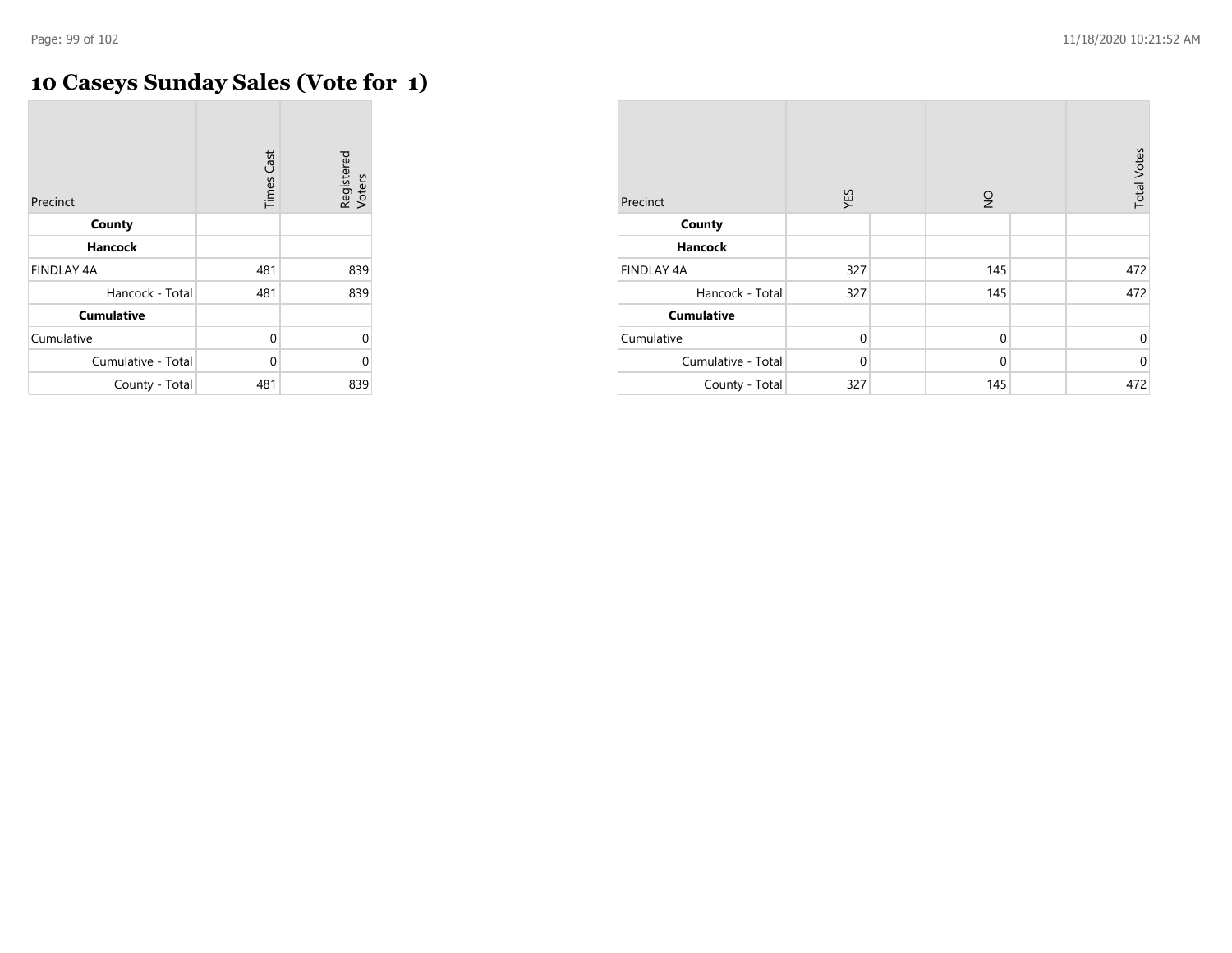| Precinct           | Unresolved<br>Write-In |
|--------------------|------------------------|
| County             |                        |
| Hancock            |                        |
| <b>FINDLAY 4A</b>  | 0                      |
| Hancock - Total    | C                      |
| <b>Cumulative</b>  |                        |
| Cumulative         | 0                      |
| Cumulative - Total | 0                      |
| County - Total     |                        |

the property of the control of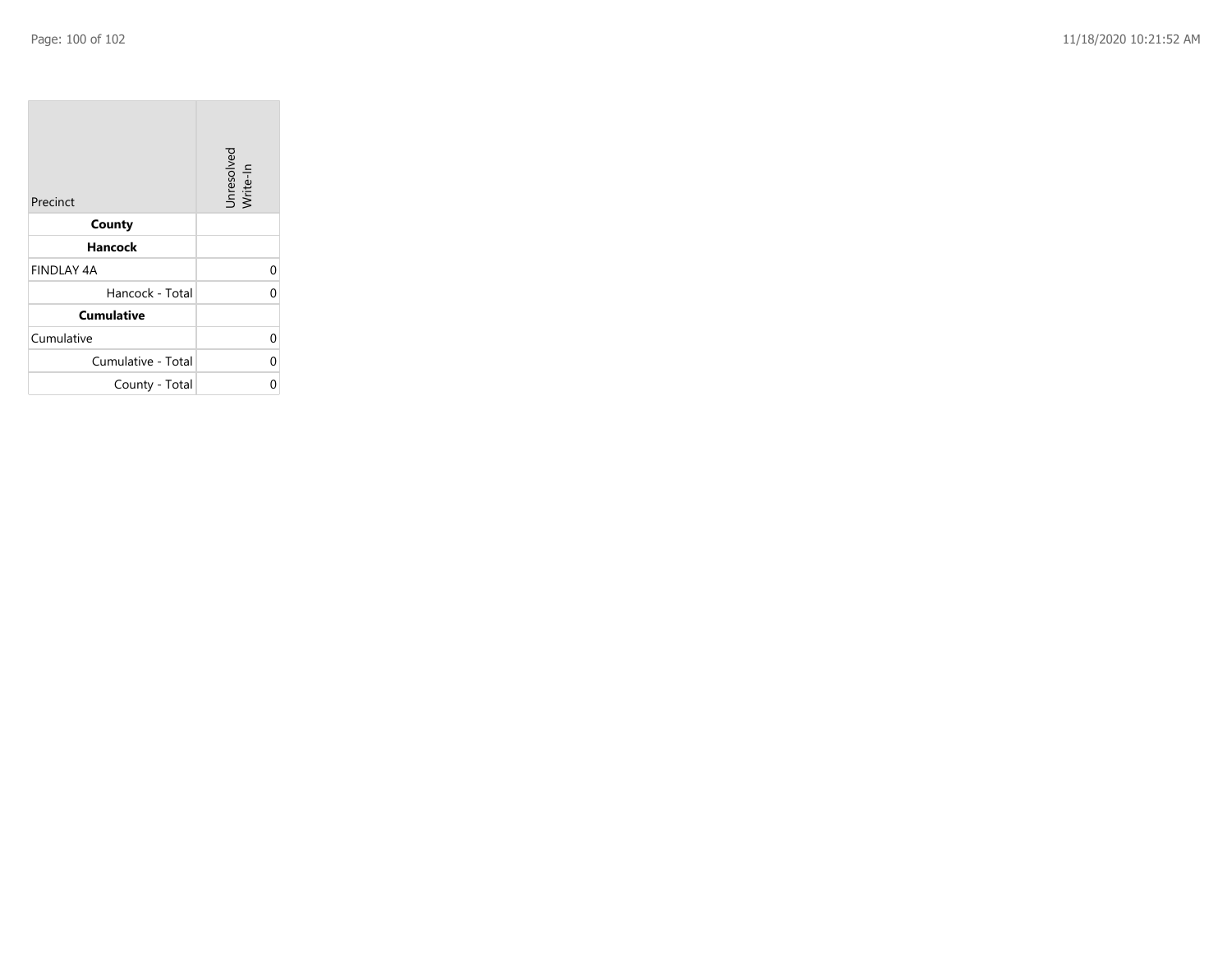$\mathcal{L}$ 

# **11 Fern Cafe Sunday Sales (Vote for 1)**

| Precinct           | <b>Times Cast</b> | Registered<br>Voters |
|--------------------|-------------------|----------------------|
| County             |                   |                      |
| <b>Hancock</b>     |                   |                      |
| <b>FINDLAY 4E</b>  | 483               | 655                  |
| Hancock - Total    | 483               | 655                  |
| <b>Cumulative</b>  |                   |                      |
| Cumulative         | 0                 | $\Omega$             |
| Cumulative - Total | $\Omega$          | 0                    |
| County - Total     | 483               | 655                  |

| Precinct           | YES         | $\frac{1}{2}$ | <b>Total Votes</b> |
|--------------------|-------------|---------------|--------------------|
| County             |             |               |                    |
| <b>Hancock</b>     |             |               |                    |
| <b>FINDLAY 4E</b>  | 345         | 117           | 462                |
| Hancock - Total    | 345         | 117           | 462                |
| <b>Cumulative</b>  |             |               |                    |
| Cumulative         | $\mathbf 0$ | $\mathbf 0$   | 0                  |
| Cumulative - Total | $\mathbf 0$ | $\mathbf 0$   | $\mathbf 0$        |
| County - Total     | 345         | 117           | 462                |